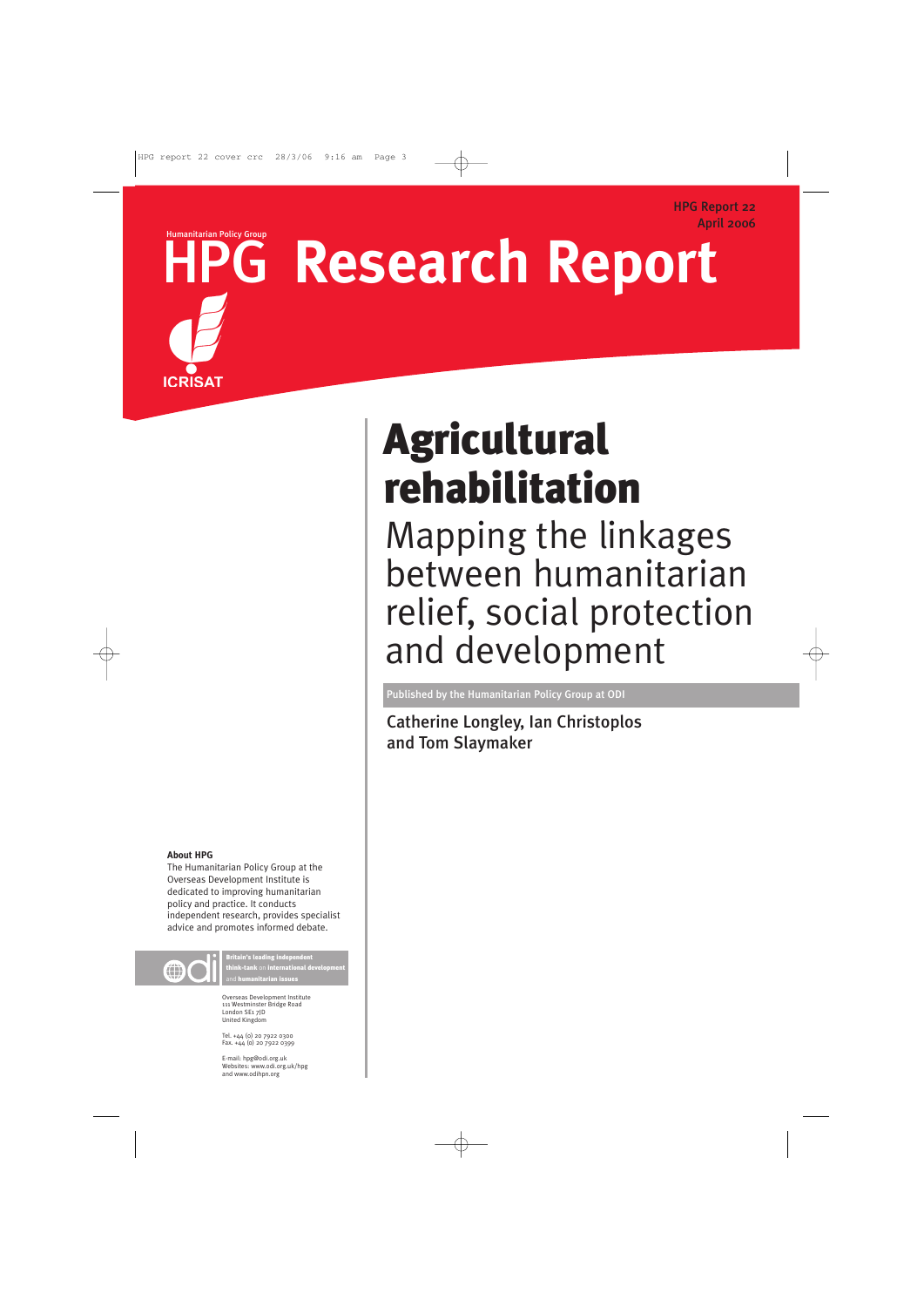#### **The authors**

Catherine Longley is a Research Fellow with the Humanitarian Policy Group at the Overseas Development Institute. She is based in Nairobi, where she works in collaboration with the International Crops Research Institute for the Semi-Arid Tropics (ICRISAT) in Eastern and Southern Africa. She is currently undertaking research into how agricultural markets can be promoted in chronically vulnerable areas.

Ian Christoplos is a researcher at the Swedish University of Agricultural Sciences and an independent consultant focusing on risk, recovery, rural development and agricultural services. He has worked as a researcher and practitioner in both development cooperation and humanitarian assistance. He is the co-editor, together with John Farrington, of *Poverty, Vulnerability, and Agricultural Extension: Policy Reforms in an Era of Globalization,* published by Oxford University Press in 2004.

Tom Slaymaker is a Research Fellow and member of the Water Policy Programme at the ODI. He specialises in water resource development and is currently engaged in applied policy research in support of improved strategies for poverty reduction in Africa and South Asia.

#### **About ICRISAT**

The International Crops Research Institute for the Semi-Arid Tropics (ICRISAT) is a non-profit, nonpolitical international organisation for science-based agricultural development. Established in 1972, ICRISAT is one of the 15 international agricultural research centres supported by the Consultative Group on International Agricultural Research (CGIAR). Further information can be found at www.icrisat.org. ICRISAT and the ODI have worked in partnership since 2001 to undertake collaborative research on agricultural relief, rehabilitation and development.

Humanitarian Policy Group Overseas Development Institute 111 Westminster Bridge Road London SE1 7JD United Kingdom

Tel: +44(0) 20 7922 0300 Fax: +44(0) 20 7922 0399 Website: www.odi.org.uk/hpg Email: hpgadmin@odi.org.uk

#### ISBN: 0 85003 785 9

© Overseas Development Institute, 2006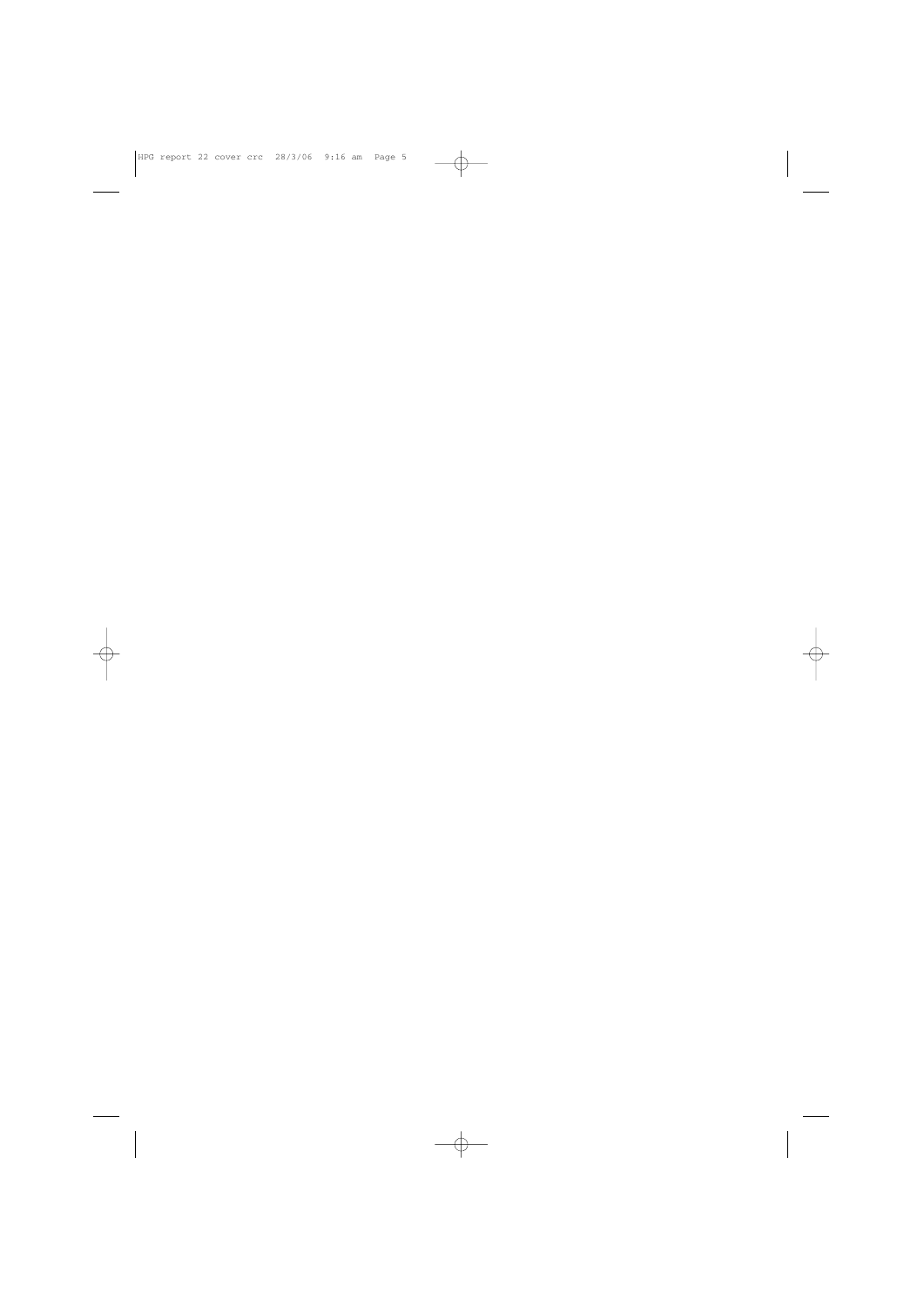## **Contents**

| <b>Acknowledgements</b><br><b>Acronyms</b>                                                                                      | iii<br>v         |
|---------------------------------------------------------------------------------------------------------------------------------|------------------|
| <b>Executive summary</b>                                                                                                        | 1                |
| <b>Chapter 1 Introduction</b>                                                                                                   | 3                |
| 1.1 Introduction                                                                                                                | $\mathfrak{Z}$   |
| 1.2 Background to the research                                                                                                  | $\overline{3}$   |
| 1.3 Chronic conflict and post-conflict situations                                                                               | $\overline{3}$   |
| 1.4 Agricultural support in conflict situations                                                                                 | $\overline{4}$   |
| 1.5 Humanitarian action: saving lives and livelihoods                                                                           | 5                |
| 1.6 Politics and principles in humanitarian perspectives                                                                        | 6                |
| 1.7 'Rehabilitation' and the elusive link between relief and development                                                        | $\overline{7}$   |
| 1.8 The case studies                                                                                                            | $\sqrt{ }$       |
| 1.8.1 Afghanistan                                                                                                               | $\boldsymbol{7}$ |
| 1.8.2 Sierra Leone                                                                                                              | $\,8\,$          |
| 1.9 Structure and argument of the paper                                                                                         | 8                |
| Chapter 2 The impacts of conflict on agriculture and rural livelihoods                                                          | 11               |
| 2.1 Introduction                                                                                                                | 11               |
| 2.2 The role of agriculture in rural livelihoods and the 'yeoman farmer fallacy'                                                | 11               |
| 2.3 Analytical concepts: livelihood strategies, vulnerability and resilience                                                    | 11               |
| 2.4 Impacts of conflict on agriculture                                                                                          | 13               |
| 2.4.1 Impacts on agricultural production and produce markets                                                                    | 13               |
| 2.4.2 Impacts on consumption and nutrition                                                                                      | 15               |
| 2.4.3 Implications for agricultural interventions                                                                               | 16               |
| 2.5 Impact of conflict on agricultural inputs and services                                                                      | 16               |
| 2.6 Rural labour markets, migration and return                                                                                  | 17               |
| 2.7 Land and natural resources                                                                                                  | 18               |
| 2.8 Summary and implications for post-conflict agricultural interventions                                                       | 19               |
| Chapter 3 Post-conflict agricultural programming in Afghanistan and Sierra Leone                                                | 21               |
| 3.1 Introduction                                                                                                                | 21               |
| 3.2 Food aid, seed aid and beyond                                                                                               | 21               |
| 3.2.1 Afghanistan: agricultural 'subsidies' and technology transfer                                                             | 21               |
| 3.2.2 Seeds and tools in Sierra Leone: from distribution to production                                                          | 22               |
| 3.2.3 Lessons emerging                                                                                                          | 23               |
| 3.3 Non-seed inputs and agricultural services                                                                                   | 23               |
| 3.3.1 Extension services: Farmer Field Schools in Sierra Leone                                                                  | 24               |
| 3.3.2 Microfinance and credit                                                                                                   | 25               |
| 3.3.3 Lessons                                                                                                                   | 25               |
| 3.4 Promoting markets in the agricultural sector                                                                                | 25               |
| 3.5 Rights-based approaches                                                                                                     | 27               |
| 3.6 Summary                                                                                                                     | 28               |
| Chapter 4 Addressing vulnerability through social protection and livelihood promotion                                           | 29               |
| 4.1 Introduction                                                                                                                | 29               |
| 4.2 Limitations in addressing vulnerability through post-conflict agricultural interventions                                    | 29               |
| 4.3 Social protection and livelihood promotion                                                                                  | 30               |
| 4.3.1 Social protection                                                                                                         | 30               |
| 4.3.2 The interface between social protection, rights-based approaches and humanitarian<br>protection in post-conflict recovery | 31               |
| 4.3.3 Social protection and livelihood promotion in post-conflict agricultural interventions                                    | 32               |
| 4.4 Social protection in Afghanistan                                                                                            | 35               |

**i**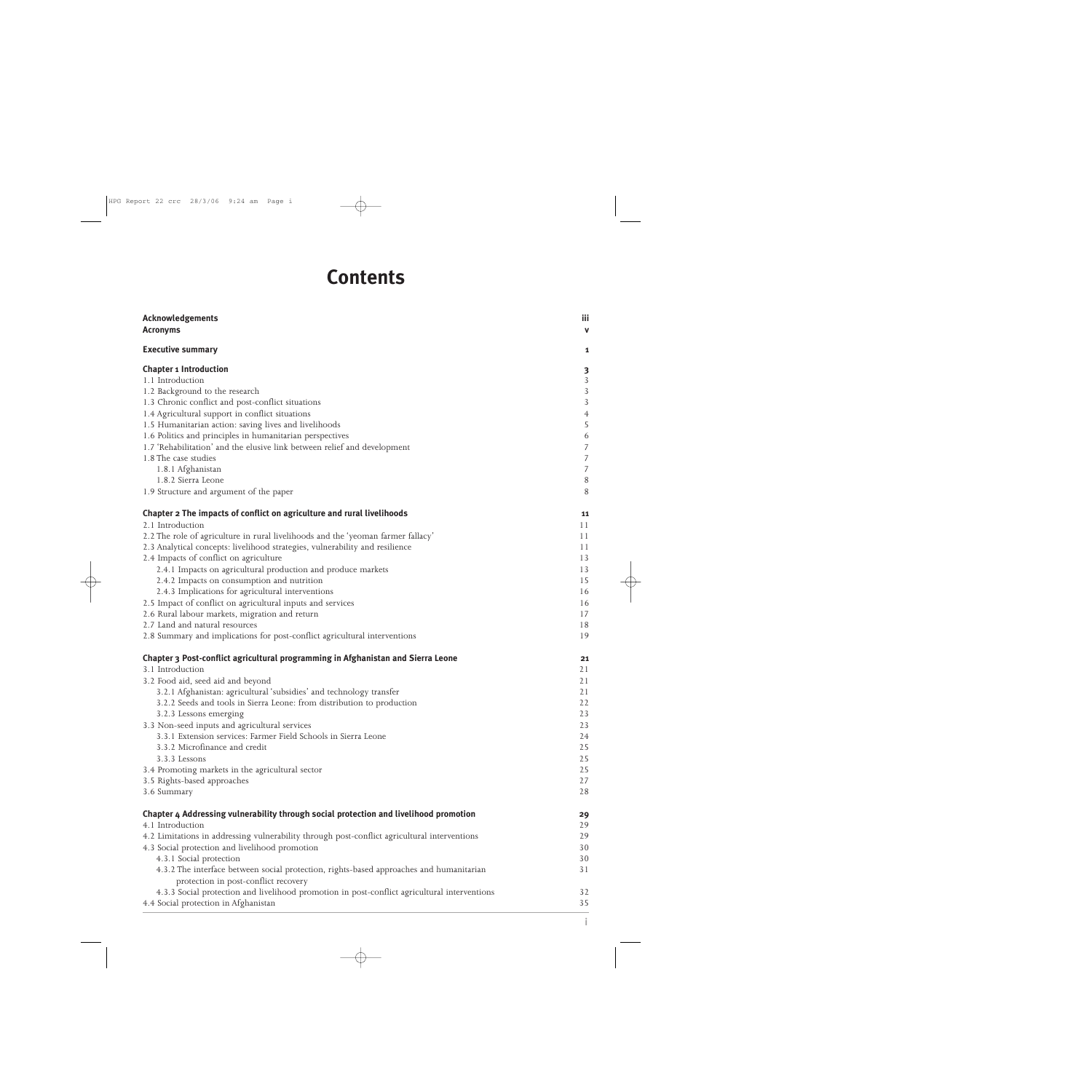#### **HPG REPORT**

| 4.5 Social protection in Sierra Leone                                                             | 37       |
|---------------------------------------------------------------------------------------------------|----------|
| 4.5.1 Food-based safety nets                                                                      | 37       |
| 4.5.2 Social Funds                                                                                | 37       |
| 4.6 Summary                                                                                       | 38       |
|                                                                                                   |          |
| <b>Chapter 5 Enhancing institutions</b>                                                           | 39       |
| 5.1 Introduction                                                                                  | 39       |
| 5.2 Formal and informal institutions: aid imperatives, political conundrums and farming realities | 39       |
| 5.3 The need for institutional reform                                                             | 40       |
| 5.4 (Re)engaging with the state                                                                   | 41       |
| 5.4.1. New Public Management: towards a leaner state in Afghanistan?                              | 41       |
| 5.4.2. Decentralisation in Sierra Leone                                                           | 42       |
| 5.5 Strengthening the private sector                                                              | 43       |
| 5.6 Civil society capacity-building                                                               | 43       |
| 5.7 Summary                                                                                       | 45       |
| Chapter 6 Policies, programming and principles in post-conflict transitions                       | 47       |
| 6.1 Introduction                                                                                  | 47       |
| 6.2 Aid architecture and policy considerations                                                    | 47       |
| 6.2.1 Looking beyond project fixes                                                                | 47       |
| 6.2.2 Coordination                                                                                | 47       |
|                                                                                                   | 48       |
| 6.2.3 Agency capacity and mandates                                                                |          |
| 6.2.4 Donor funding                                                                               | 48<br>48 |
| 6.2.5 Aid policies                                                                                |          |
| 6.2.6 Aid and politics: peacebuilding, sovereignty and social transformation                      | 50       |
| 6.3 Principled agricultural programming in post-conflict transitions                              | 50       |
| 6.3.1 Multiple transitions                                                                        | 50       |
| 6.3.2 Dynamic and pragmatic principles                                                            | 51       |
| 6.3.3 Principled agricultural programming in post-conflict transitions                            | 54       |
| 6.4 Conclusions                                                                                   | 56       |
| <b>References</b>                                                                                 | 59       |

#### **Figures, boxes and tables**

| Figure 1: Adapted livelihoods framework to support analysis in situations of chronic conflict<br>and political instability |                                                                                            |    |  |  |
|----------------------------------------------------------------------------------------------------------------------------|--------------------------------------------------------------------------------------------|----|--|--|
|                                                                                                                            | Figure 2: The interface between social protection and promotion in crisis contexts         | 33 |  |  |
| Box $1$ :                                                                                                                  | Impacts of conflict on agricultural production                                             | 14 |  |  |
| Box $2$ :                                                                                                                  | Social protection and growth                                                               | 33 |  |  |
| Box $3$ :                                                                                                                  | Analysis of approaches to social protection in Sudan                                       | 36 |  |  |
| Box $4$ :                                                                                                                  | Formal and informal seed systems in Southern Sudan                                         | 40 |  |  |
| Box $5$ :                                                                                                                  | Reform of local authorities in Sierra Leone                                                | 41 |  |  |
| Box $6$ :                                                                                                                  | Creating an enabling environment for private sector development in Sierra Leone            | 43 |  |  |
| Box $7:$                                                                                                                   | Shuras and agricultural development in Afghanistan                                         | 44 |  |  |
|                                                                                                                            | Table 1: Trends in food crop production in Sierra Leone, 1989/90-2001/2002                 | 14 |  |  |
|                                                                                                                            | Table 2: Informal social protection mechanisms                                             | 34 |  |  |
|                                                                                                                            | Table 3: Formal social protection mechanisms                                               | 34 |  |  |
|                                                                                                                            | Table 4: FAO's Twin Track Approach and the dimensions of food security                     | 49 |  |  |
|                                                                                                                            | Table 5: Core principles from humanitarian relief, livelihoods and rights-based approaches | 52 |  |  |
|                                                                                                                            | Table 6: Contextual considerations and principles necessary to achieve specific aims       | 54 |  |  |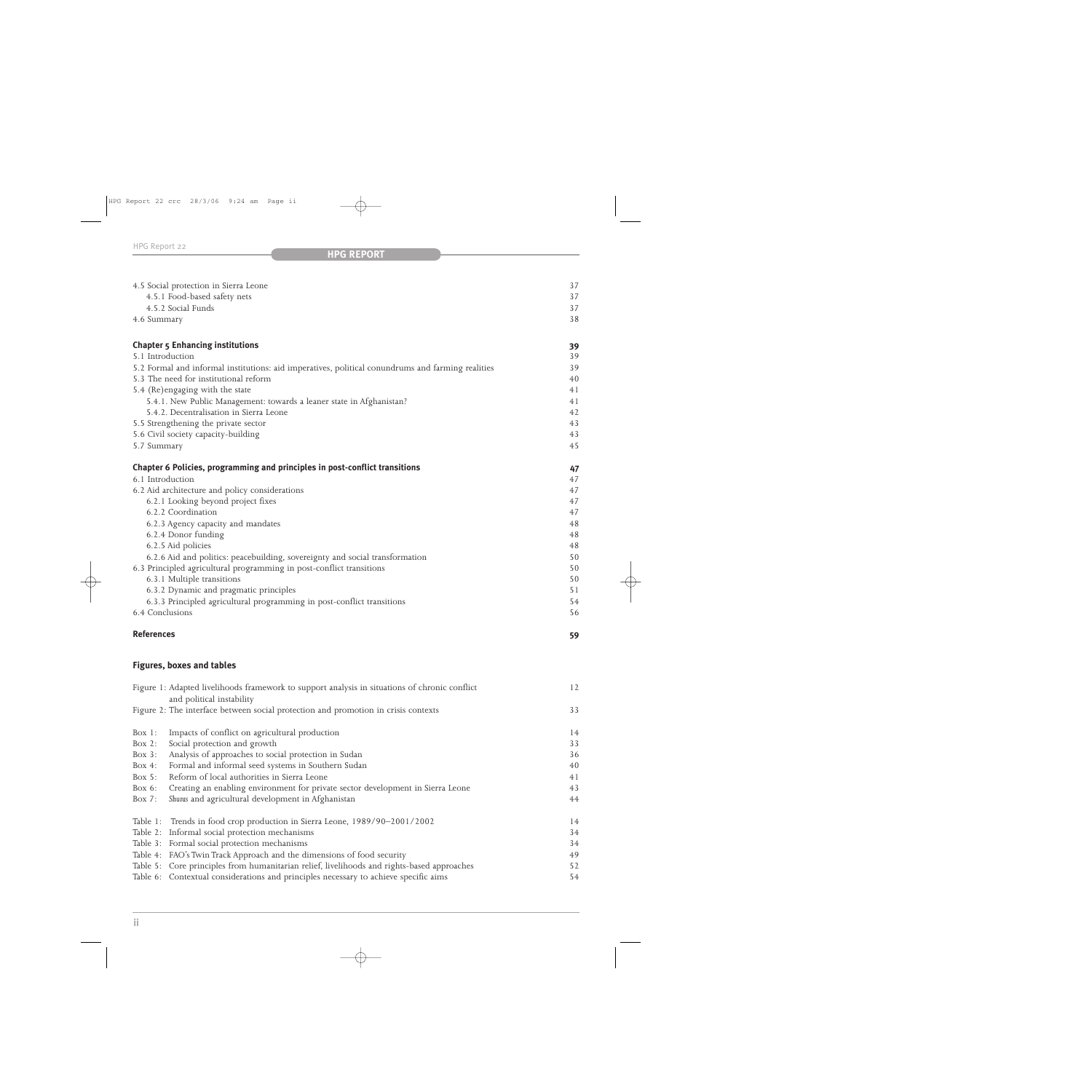## **Acknowledgements**

We are particularly grateful to our institutional collaborators, FAO and ICRISAT. At FAO, we would like to acknowledge the inputs of Richard China and his colleagues in Rome who helped in the initial stages of the project, providing conceptual inputs and generously sharing a wealth of experience with us. In Sierra Leone, we thank Dr Farah and Zein Muzamil of FAO for their personal interest, support and logistical assistance. In Afghanistan, we are grateful to the Afghan Research and Evaluation Unit, and particularly to Alexia Coke. At ICRISAT-Nairobi, we thank Richard Jones for his interest in the research, for his patience, and for promoting the application of the research findings to other war-affected contexts. Finally, we are grateful to colleagues James Darcy, Paul Harvey, Matthew Foley and Jo Macrae of ODI's Humanitarian Policy Group. Jo Macrae deserves special mention for her never-ending support and constructive criticisms; this paper has undoubtedly been enhanced as a result of her inputs. Any faults or inadequacies, however, remain the responsibility of the authors. This research project is one of 23 funded by EC-PREP, a programme of research sponsored by the UK Department for International Development. All EC-PREP research studies relate to one or more of the six focal areas of the EC's development policy in the context of their link to poverty eradication. EC-PREP produces findings and policy recommendations which aim to contribute to improving the effectiveness of the EC's development assistance. For more information about EC-PREP and any of the other research studies produced under the programme, please visit the website: www.ec-prep.org.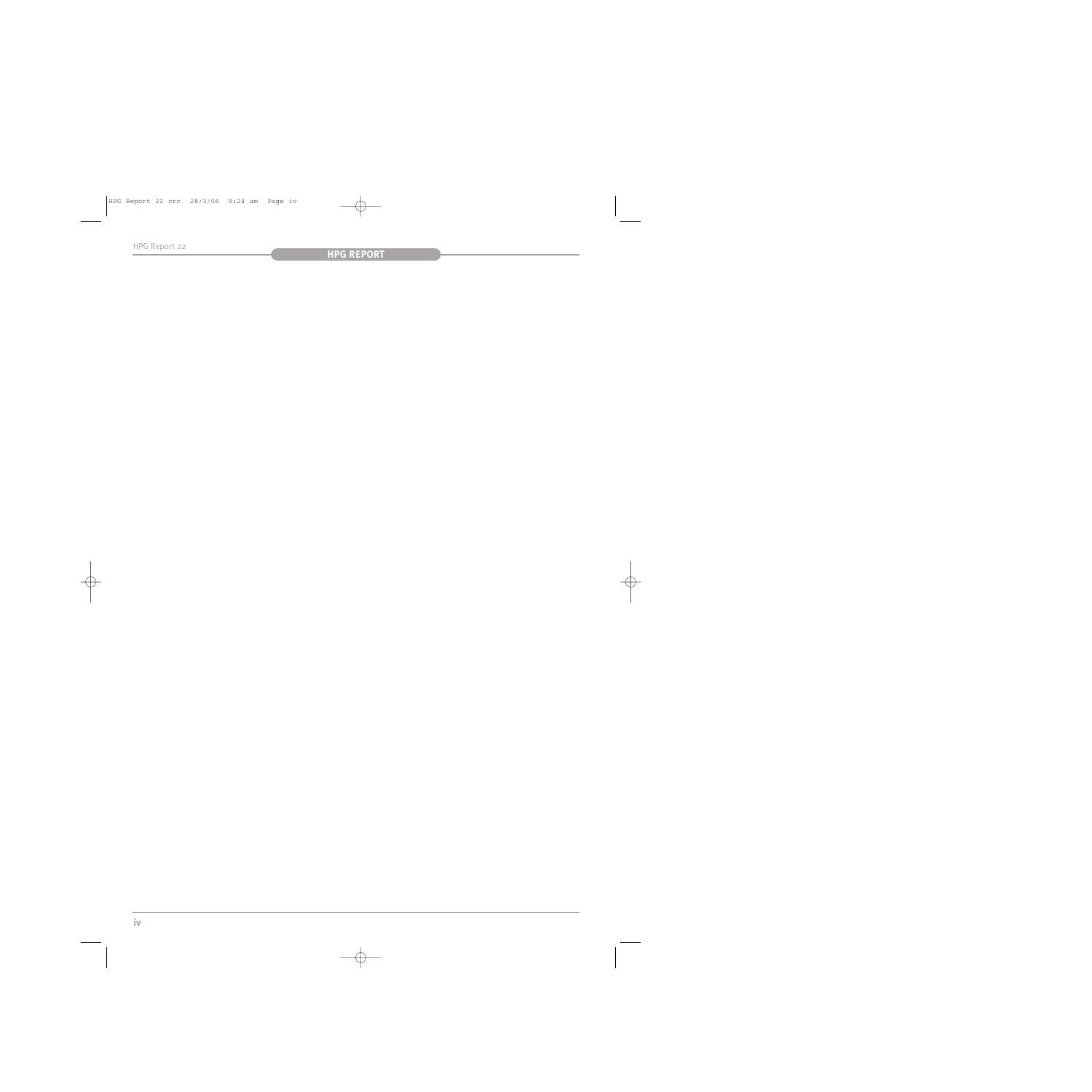## **Acronyms**

| <b>ADB</b>     | Asian Development Bank                                             |
|----------------|--------------------------------------------------------------------|
| <b>AREU</b>    | Afghan Research and Evaluation Unit                                |
| <b>ARTF</b>    | Afghan Reconstruction Trust Fund                                   |
| <b>ASR</b>     | <b>Agricultural Sector Review</b>                                  |
| <b>CBR</b>     | community-based recovery                                           |
| <b>CRS</b>     | <b>Catholic Relief Services</b>                                    |
| <b>DDR</b>     | disarmament, demobilization and reintegration                      |
| <b>DFID</b>    | Department for International Development (UK)                      |
| <b>DRC</b>     | Democratic Republic of Congo                                       |
| <b>DRC</b>     | District Recovery Committee (Sierra Leone)                         |
| EC             | <b>European Commission</b>                                         |
| <b>ECHA</b>    | Executive Committee on Humanitarian Affairs (UNDP)                 |
| <b>ERSF</b>    | Emergency Recovery Support Fund (Sierra Leone)                     |
| EU             | European Union                                                     |
| <b>FAO</b>     | Food and Agriculture Organisation of the United Nations            |
| <b>FFS</b>     | farmer field school                                                |
| <b>FIFC</b>    | Feinstein International Famine Center                              |
| GoA            | Government of Afghanistan                                          |
| GoSL           | <b>Government of Sierra Leone</b>                                  |
| <b>ICRC</b>    | International Committee of the Red Cross                           |
| <b>ICRISAT</b> | International Crops Research Institute for the Semi-Arid Tropics   |
| <b>IDP</b>     | internally displaced person                                        |
| <b>IFAD</b>    | International Fund for Agricultural Development                    |
| IFI            | international financial institution                                |
| <b>LRRD</b>    | linking relief, rehabilitation and development                     |
| <b>MAAH</b>    | Ministry of Agriculture and Animal Husbandry (Afghanistan)         |
| <b>MAFFS</b>   | Ministry of Agriculture, Forestry and Food Security (Sierra Leone) |
| <b>MRRD</b>    | Ministry of Rural Rehabilitation and Development (Afghanistan)     |
| <b>NaCSA</b>   | National Commission for Social Action (Sierra Leone)               |
| <b>NDF</b>     | National Development Framework (Afghanistan)                       |
| <b>NGO</b>     | non-governmental organization                                      |
| <b>NPM</b>     | new public management                                              |
| <b>NRC</b>     | National Recovery Strategy (Sierra Leone)                          |
| <b>NSAP</b>    | National Social Action Project (Sierra Leone)                      |
| <b>ODA</b>     | overseas development aid                                           |
| <b>ODI</b>     | Overseas Development Institute                                     |
| <b>PRSP</b>    | <b>Poverty Reduction Strategy Paper</b>                            |
| <b>RAMP</b>    | Revitalising Agricultural Markets Project (Afghanistan)            |
| <b>RBA</b>     | rights-based approaches                                            |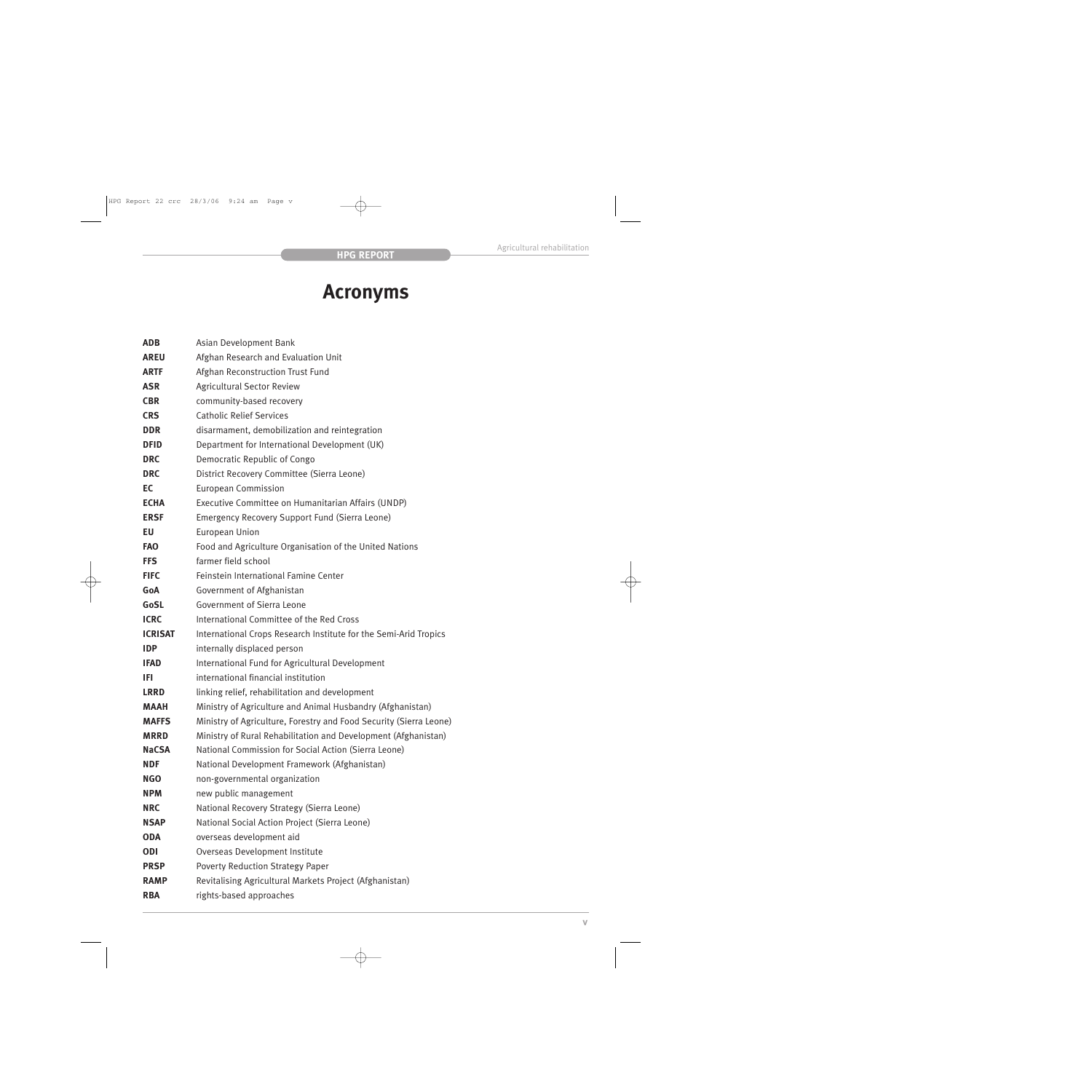| <b>SACB</b>  | Somalia Aid Coordination Body                        |
|--------------|------------------------------------------------------|
| <b>SAPA</b>  | Social Action for Poverty Alleviation (Sierra Leone) |
| <b>TCER</b>  | Rehabilitation and Policies Unit (FAO)               |
| UN           | <b>United Nations</b>                                |
| <b>UNDP</b>  | United Nations Development Programme                 |
| <b>UNODC</b> | United Nations Office on Drugs and Crime             |
| <b>USAID</b> | United States Agency for International Development   |
| <b>WARDA</b> | West African Rice Development Association            |
| <b>WFP</b>   | World Food Programme                                 |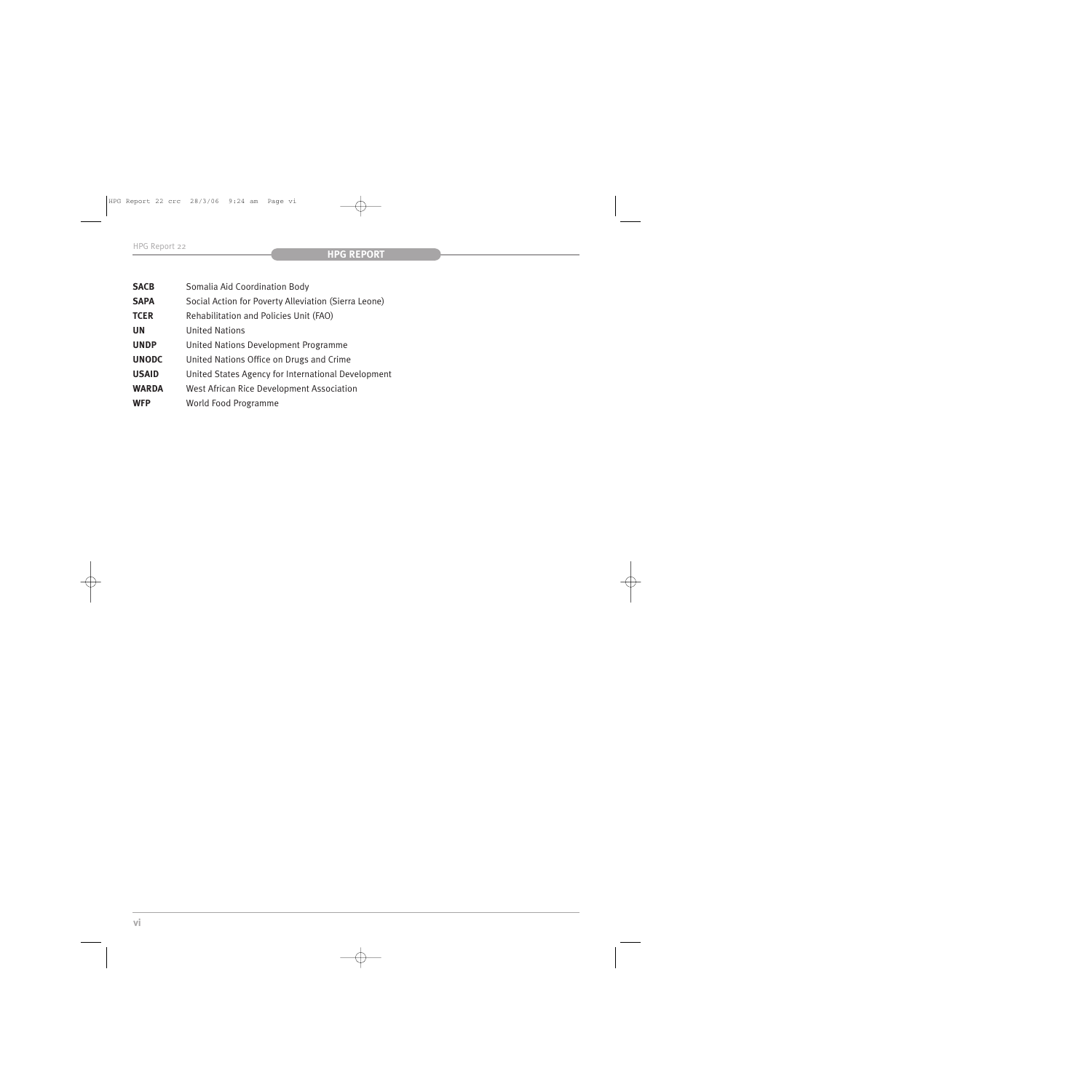### **Executive summary**

This paper addresses the question of how to support the livelihoods of rural people who have been affected by conflict. Specifically, it focuses on how international actors might move beyond conventional seeds and tools interventions to address vulnerability and support the agricultural component of rural livelihoods in countries emerging from conflict. It examines, both conceptually and practically, how agricultural rehabilitation can contribute to linking humanitarian assistance, social protection and longer-term development through the provision of effective support in ways that are consistent with core humanitarian principles as well as with livelihoods and rights-based approaches.The paper is based on lessons from Afghanistan and Sierra Leone, and draws its analysis from livelihoods work and social protection.

Although crop and livestock agriculture is certainly the most important factor in rural livelihoods, agriculture is not synonymous with rural livelihoods, which encompass a far wider variety of livelihood strategies. Yet the belief that virtually all rural people strive (and should strive) to become own-account farmers continues to permeate much agricultural rehabilitation policy and programming. Transcending this belief requires more detailed livelihoods analysis in order to understand the complexity of how rural people 'hustle' to survive. Agricultural production is surprisingly resilient in the face of conflict, and it is essential to step back and reassess the basic assumptions about how conflict impacts on agricultural production, consumption and markets.Two particular sets of challenges exist in understanding the impact of conflict on agriculture: the first surrounds understanding shifts in livelihood activities and strategies, and the second in identifying and understanding market shifts in conflict and post-conflict settings.

Given the role of agriculture in rural livelihoods and the resilience of agricultural production in response to conflict, the paper suggests that agricultural support should not focus solely on increasing production, but should also aim to enhance consumption and markets and livelihoods more broadly, including institutional support. However, the crisis thinking that appears to influence programming results in piecemeal, project-based approaches that fail to reflect the resilience, capacities and ingenuity of rural populations. At the same time, there are other approaches being implemented from an almost contradictory perspective, in which efforts to promote self-sufficiency and sustainability are based on an inadequate understanding of local livelihoods and the causes of vulnerability. Such efforts have been seen to fail to match local-level interventions with the meso and macro institutions and policies necessary to support them more sustainably. Support to each level of a market chain is one way in which these meso- and macro-level interventions can be realised.Though market approaches are now beginning to attract the attention of donors and programme planners, they are fraught with practical difficulties in a post-conflict environment and remain a major challenge. Careful monitoring and impact assessment, together with analysis informed by a political economy perspective, are needed to improve existing market approaches.

Despite the apparent emphasis on targeting for vulnerable groups, current agricultural interventions are ill-suited to addressing the causes of vulnerability. We suggest that the key to appropriate social protection in post-conflict situations lies in an understanding of vulnerability that incorporates notions of powerlessness. Possible synergies between the concepts of social protection and livelihood promotion potentially provide a means of achieving greater convergence of purpose across relief and development, i.e. by supporting interventions that not only allow people to cope with adverse circumstances but that also promote livelihoods, both in economic and social terms. Although this is relatively uncharted territory, there exists – at least at a conceptual level – considerable scope for strengthening the linkages both between livelihood protection and promotion and relief and development. In practice, however, various challenges remain, and there is relatively little evidence from the case study countries to suggest that social protection and promotion are being applied successfully in linking relief and development. Moreover, there is a very real risk that social protection may merely serve to exacerbate the political and social inequalities that characterise chronic and post-conflict situations. Addressing such inequalities is by no means easy, and may require lengthy processes of institutional reform.

Agricultural institutions – of the government, private sector and civil society – provide the primary entry point through which the aid community has an opportunity to intervene to support rural livelihoods in more sustainable ways. In the agricultural sector, however, the seemingly self-evident priority for public sector capacity building is particularly unclear, since agriculture is considered to be primarily a responsibility of private and civil society actors. Despite policy visions stating that agricultural development should be private-sector led, there appears to be very limited understanding of what this might entail in practice. In particular, the tendency for NGOs to promote supply-driven approaches risks 'crowding out' potential private sector providers by upsetting the establishment of a 'level playing field' for commercial competition. Another challenge lies in ensuring that efforts to rebuild formal institutions remain cognisant of the strengths and importance of the informal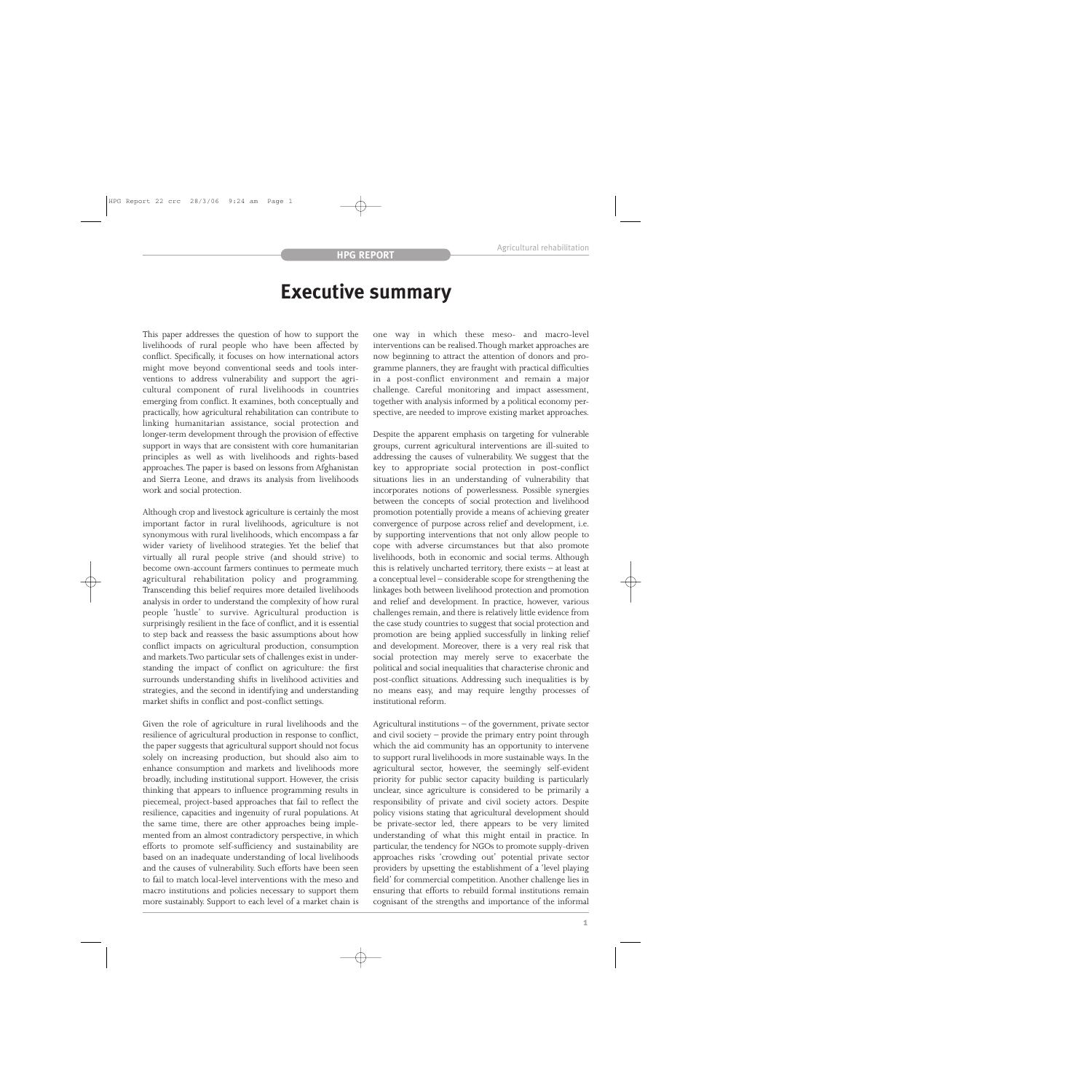institutions that have inevitably taken centre stage in agricultural systems during the conflict years.Yet it must also be recognised that some of these institutions may serve to reinforce rather than alleviate structural vulnerability. There is often a perceived need to fundamentally reform or even replace institutions, but questions about whether crisis can be used to motivate reform, and about the ability of outsiders to set up viable institutions, mean that institutional reform is by no means easy in countries emerging from conflict.

In conclusion, the paper proposes that the essence of agricultural support in countries emerging from conflict should be to facilitate the transition from supply-led programming to the establishment of sustainable (marketdriven) systems for service delivery, and that this should be developed within a framework of broad-based efforts to protect and promote rural livelihoods. This transition can be broken down into a number of measures, as follows:

- To ensure that vulnerable farmers have access to agricultural inputs and services (food for agriculture, seed, irrigation, pest control, animal health, microfinance, extension), either through direct distribution or interventions designed to stimulate choice, such as vouchers.
- To increase agricultural production through access to appropriate technology options.
- To increase rural incomes through the promotion of agricultural product and labour markets.
- To establish the capacity, structures and institutions necessary for the sustainable delivery of inputs and services.
- To address vulnerability and social inequality through social protection and livelihood promotion.
- To promote the reforms necessary to address the structural causes of vulnerability.

Some of the types of interventions represented by each of these steps are already being implemented in practice in

both case studies. Thus, what we are suggesting is not necessarily a dramatic change (though more effort needs to be placed on promoting markets), only that these interventions are regarded as part of a broader transition, and that there is greater emphasis placed on addressing vulnerability and institution-building. Most importantly, the overall aim of moving from supply-led programming to the establishment of sustainable systems for service delivery offers a strategic vision that allows for the projectised nature of agricultural interventions to be overcome. For this transition to take place, there must be a fundamental shift in the role of NGOs, massive capacity building efforts at all levels are required, and there must be clarity and consensus on the role of the state vis-à-vis the private sector.

Given the multiple and dynamic contextual transitions taking place as countries emerge from conflict, we suggest that the range of different principles that agencies strive to observe in the provision of external assistance cannot remain static, but must be pragmatically applied according to the broader political and security environment. Humanitarian actors run up against particular challenges in maintaining principles of neutrality and independence in the transition to democratic forms of governance, in which a newly formed state is struggling to establish formal institutions. If humanitarianism is defined by the objective of saving lives and a strict adherence to humanitarian principles, then  $-$  in our view  $-$  what is commonly referred to as 'agricultural rehabilitation' should not be seen as strictly humanitarian. However, that is not to say that it cannot be principled. The paper puts forward a framework to help determine the specific principles – including those drawn from relief, livelihoods and rights-based approaches – that are appropriate to particular types of interventions and broader contextual considerations. Greater clarity of both the political agenda and the impact of conflict on local livelihoods and informal institutions is required if a pragmatic approach to principles is to be adopted.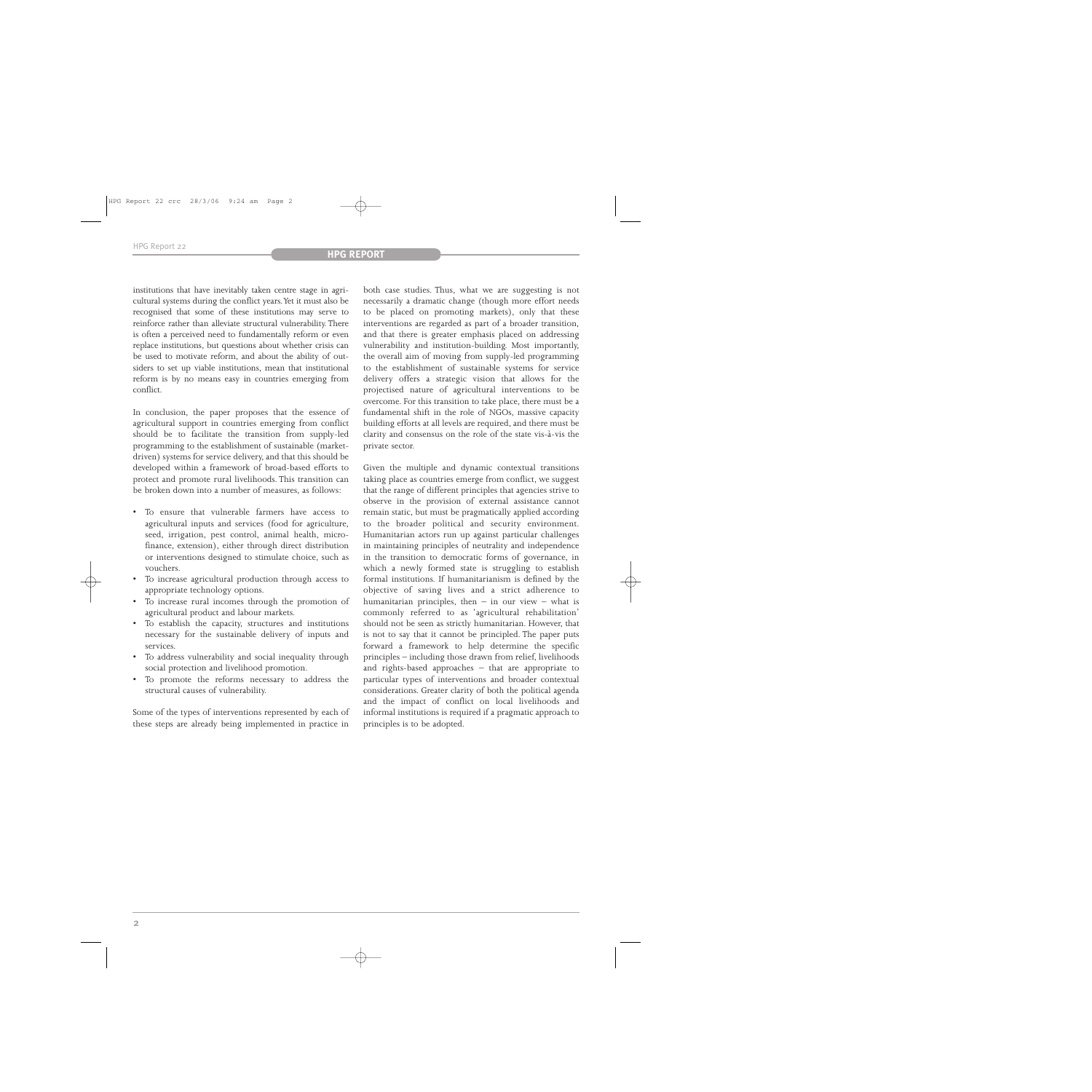## **Chapter 1 Introduction**

#### **1.1 Introduction**

Can relief be linked to agricultural development in ways that contribute to the livelihood strategies of rural people? Has our growing understanding of the political economy of conflict impacted on the ways in which international aid structures and national political actors create rural development policies in countries emerging from conflict? What are the guiding principles that underpin interventions that fit neither humanitarian assistance nor development cooperation? These questions would seem to be at the core of decision-making processes in determining what to do 'after food aid', when people are returning to their farms and villages, but when the 'playing field' for rebuilding rural economies is not yet level, and may even still be mined.

The discourse on agricultural rehabilitation has been slow in digesting these complexities.This paper looks at current experience in moving beyond long-standing 'seeds and tools' modalities to see how and why these issues have been difficult to integrate into operations in countries emerging from conflict. Suggestions are put forward for ways to rethink where relief could and should meet and support prevailing development trajectories, and where developmentalism needs to be reassessed in order to enhance its relevance for rural livelihoods that are facing shifting combinations of acute crisis and chronic vulnerability in countries emerging from conflict.

#### **1.2 Background to the research**

This paper reviews the findings from two case studies looking at the relationships between agricultural rehabilitation and the livelihoods of rural people. It constitutes the final report of an Overseas Development Institute (ODI)-led research project on 'The changing roles of agricultural rehabilitation: linking relief, development and support to rural livelihoods', focusing on countries emerging from conflict.<sup>1</sup>The aim of the overall project was to develop a greater level of conceptual clarity and identify practical strategies on how changing agricultural rehabilitation policies and practice can contribute to linking humanitarian assistance and longer-term development through the provision of effective, principled support to rural livelihoods in chronic conflict and postconflict situations. The specific objectives of the research were:

- To develop a detailed empirical and conceptual understanding of the complex nature of how agricultural rehabilitation efforts impact on and relate to poverty, vulnerability and institutional configurations in chronic conflict and post-conflict situations, based on an understanding of the ways in which rural people access resources, and the role that local institutions and political factors play in the adaptation of local livelihood strategies.
- To analyse critically the relationship between food security strategies, agricultural rehabilitation and poverty reduction in contexts where the roles of relief and development programming are shifting. Particular attention was placed on reviewing how aid to agricultural services can be adapted in post-conflict and politically unstable environments to ensure that investments support effective, accountable and legitimate institutions, so protecting humanitarian principles and promoting sustainability.
- To develop greater conceptual clarity and policy/ institutional/programming options for donors and operational agencies to support rural livelihoods of poor and vulnerable groups through agricultural rehabilitation in countries emerging from conflict.

#### **1.3 Chronic conflict and post-conflict situations**

The specific focus of this paper is countries emerging from conflict, including both chronic conflict and post-conflict situations. Common usage of the term 'post-conflict' does not necessarily imply absolute peace.The distinction between 'conflict' and 'post-conflict' is often very unclear. Despite ceasefire agreements or negotiated peace deals, today's conflicts tend to be chronic, in that they persist over years or even decades. Pockets of apparent stability (either geographical or temporal) may revert to insecurity, and it is often difficult to know whether or when the conflict is truly over. Other terms that are commonly used to describe chronic conflict include 'complex political emergency', 'protracted crisis' or 'chronic political instability'. Goodhand & Hulme (1999) define five characteristic features used to denote conflicts as complex political emergencies: conflict within and across state boundaries; political origins; protracted duration; social cleavages; and predatory social formation. Features of chronic political instability include a state in which public institutions (executive, judicial, legislative) are seriously weakened or non-existent; the external legitimacy of the state is withheld or contested; a strong parallel or extra-legal economy exists; existence or high susceptibility to violence and forced displacement; sections of the population are deliberately excluded from enjoying basic rights;

<sup>1</sup> This 16-month project was undertaken in collaboration with the International Crops Research Institute for the Semi-Arid Tropics (ICRISAT) and the Rehabilitation and Humanitarian Policies Unit (TCER) of FAO, funded by the EC Poverty Reduction Effectiveness Programme.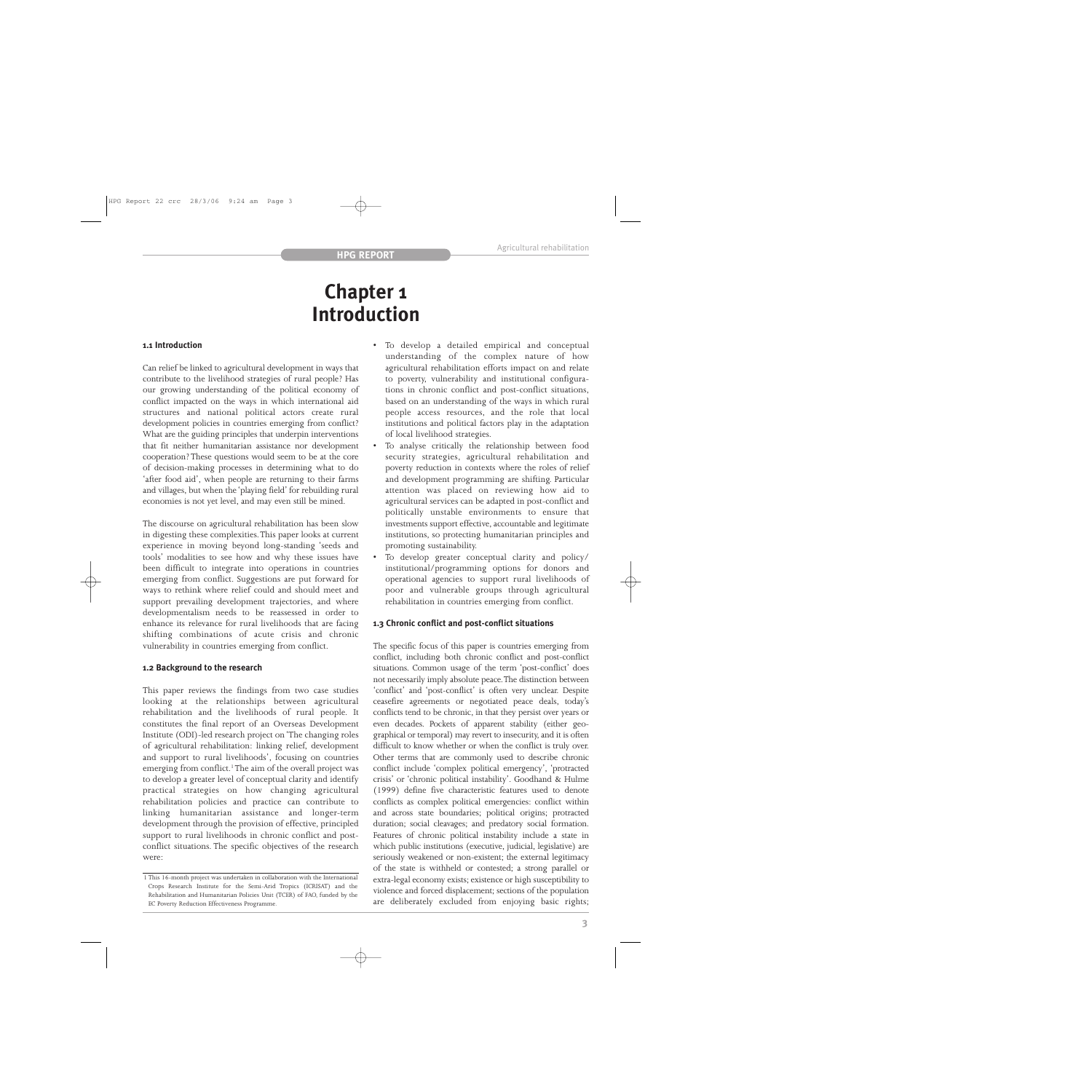livelihoods are highly vulnerable to external shocks; and the existence of serious poverty (Schafer, 2002). Our use of the term 'chronic conflict and post-conflict' implicitly accepts that such situations are not only 'complex' but also protracted. Chronic conflicts exist or have existed in Afghanistan, Angola, Colombia, the Caucasus, the DRC, Liberia, Sierra Leone, Somalia, Southern Sudan and Sri Lanka.

The majority of contemporary conflicts are internal and associated with a dramatic rise in numbers of non-military deaths; as such they have been referred to as 'new wars' (Kaldor, 1999). Declines in ODA (and military aid) have arguably resulted in weakened states and a shift away from state-sponsored conflict towards decentralised selffinancing conflicts (de Waal, 1997; Duffield, 1998). Others have documented the increased involvement of armies or militias in illicit commercial activities (e.g. Keen, 1998 on Sierra Leone), and highlight the extra-legal or violent means by which powerful groups actively and deliberately undermine the entitlements of marginalised groups. In contemporary conflict, the emphasis on economics is such that a distinction between combatants and non-combatants becomes increasingly blurred or even irrelevant (Leader, 2000). It is further argued that internal wars create 'alternative' political and economic systems and 'forced', 'parallel' markets with restricted entry controlled by elite groups. The concept of 'conflict entrepreneurs' is used to describe individuals or groups who seek to manipulate conflict situations to serve specific political (and economic) objectives, often manipulating historical constructions of identity in order to mobilise others (Eide, 1997).

While some analysts have focused on the role of economic agendas in causing and sustaining violent conflict (as described above), other commentators have placed emphasis on the political processes associated with war. Although it is clearly acknowledged that there is a close relationship between the economic and political causes and consequences of conflict, it has been argued that conflict cannot be understood without appreciating the crisis in political authority and governance that lies at their root (Cliffe and Luckham, 2000). This crisis involves the inability of a state to fulfil its core functions<sup>2</sup> to the extent that the contract between a state and its citizens completely breaks down. (Re)establishing this contract between a state and citizens in a country emerging from conflict is a key feature of post-conflict recovery. In the agricultural sector, it is achieved through the establishment of both public support and a dynamic but regulated private sector that provide appropriate and high-quality agricultural inputs and services.

#### **1.4 Agricultural support in conflict situations**

The impetus for the research on which this paper is based came from the emerging critique of conventional 'seeds and tools' programming (Longley & Sperling, 2002). Seeds and tools distributions have constituted the dominant response of the international aid community to assist farmers affected by disaster, and is widely regarded by relief agencies as a necessary step in the transition away from food aid towards more developmental programming for food security. Conventional approaches to seeds and tools interventions tended to involve the distribution of seed of improved varieties of staple food crops procured from outside the country. Various changes in recent years have been such that conventional seed aid is no longer the norm for seed interventions.3 However, as with other relief interventions, the monitoring and evaluation of relief seed projects has tended to look only at the type and quantity of inputs distributed and the number of beneficiaries or the area planted, rather than the actual impact of relief seed on farmers and farming systems.

Although the logistical aspects of relief seed distribution have improved considerably over the years, with more timely distributions of better quality seed of more appropriate varieties and in more appropriate quantities, studies in a number of different countries have shown that seeds and tools have limited impact. In many cases farmers do not plant the seed provided to them – sometimes because it arrives late or is of an unknown quality – but often quite simply because they already have seed of their own or have been able to acquire seed from other farmers or from local markets. There is a general lack of understanding of how farmer seed systems function in times of crisis, illustrated by the fact that seed needs assessment data have tended to be extrapolated from food aid assessments rather than constituting a more accurate assessment of need (Longley et al., 2002).

In general, the impacts of conventional seed relief programmes have been rather less than might be assumed, particularly in chronic emergency contexts where seed aid is distributed repeatedly (see Longley and Sperling, 2002). This is because the assumptions on which seed relief is premised – that seed is not available, or that the seed that is available is of poor quality – have been found to be misplaced (Remington et al., 2002; Jones et al., 2002). Conventional seed relief programmes are designed to address a lack of seed availability when in fact it is more

<sup>2</sup> The core functions of the state include administrative control, the sound management of public finance, investments in human capital, the creation of citizenship rights, investing in infrastructure, managing intangible assets, and maintaining the rule of law (Ghani et al., 2005).

<sup>3</sup> Rather than staple grain crops, seed distributions often involve vegetable and other crops (e.g. legumes) that tend not to be so easily multiplied and stored by farmers; large-scale procurement of seed from commercial seed companies in neighbouring countries is giving way to procurement within country, often involving the establishment of farmer seed multiplication schemes and training in seed production; and rather than providing seed itself, vouchers (or in some cases cash) are increasingly being used to allow farmers to access seed and other locally available agricultural inputs (see Bramel et al., 2004).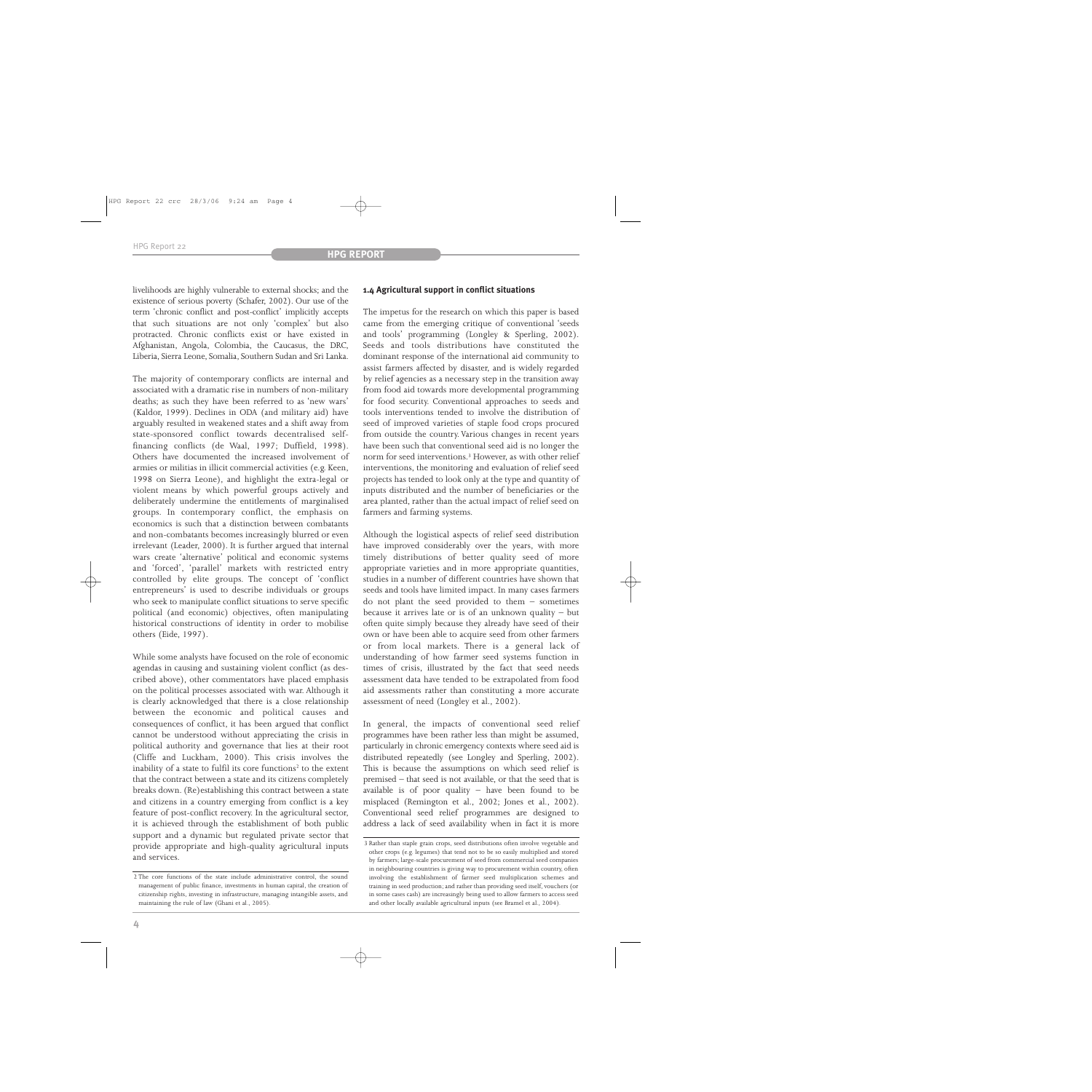often lack of seed access that is the problem. Despite these criticisms and concerns, at a political level, seed aid remains attractive to those involved.<sup>4</sup> For such interventions to have greater impact (particularly in the longer term), they must look beyond the provision of seed aid by providing support to seed systems, agricultural systems and broader livelihood systems. Given that many of the problems faced by farmers in emergency situations relate more to poverty, vulnerability and the disposal of agricultural assets (land, livestock, labour) rather than to seed *per se*, we suggest that a livelihoods approach might be appropriate in addressing the needs of farmers in such situations.

#### **1.5 Humanitarian action: saving lives and livelihoods**

Though not always explicit, livelihoods perspectives are becoming increasingly accepted within humanitarian thinking and interventions. Conventional humanitarian aid was essentially designed to save lives in the face of *temporary* threats to life and well-being. However, the increasingly protracted nature of modern conflict has led to the realisation that external assistance should be provided in ways that enable beneficiaries and households to better cope with securing their basic needs when confronted by the more enduring adversities associated with chronic conflict. As such, there is a need for external assistance not only to save lives but also livelihoods; it is perhaps through efforts to protect and promote livelihoods that humanitarian agencies can save lives most effectively. Humanitarian agencies operating in protracted emergencies, while primarily concerned with saving lives in the short term, are increasingly interested in protecting and promoting livelihoods in the longer term. However, as we shall see in Chapter 4, efforts to protect and promote livelihoods go well beyond both the mandate and the capacity of humanitarian agencies.

Early efforts to promote livelihoods within humanitarianism were based on the observation that efforts to save lives in the short term only are insufficient, and that efforts to foster self-sufficiency and productivity in the longer term are also necessary (Lautze, 1997). Over the past four to five years, efforts have been made to adapt the sustainable livelihoods framework to make it more appropriate to protracted crises, particularly chronic conflict (see Figure 1, page 12).These efforts have involved emphasis on the notion of vulnerability as opposed to sustainability (Pain & Lautze, 2003); greater attention to the political economy of conflict (Collinson et al, 2003); and a recognition of the primacy of violence (Lautze & Raven Roberts, 2003). Livelihood support is increasingly being conceptualised not as an end in itself, but as a means by which to achieve the ultimate objective of protecting human, social and economic rights i.e. operationalising rights-based approaches. Livelihoods programming requires a deeper level of contextual understanding than conventional humanitarian relief. It demands a more holistic analysis (multi-sectoral and multilevel) of factors affecting people's ability to survive and make a living and suggests, for example, that activities like food distribution ought to be complemented by activities designed to address the underlying causes of food insecurity.

Livelihoods approaches are thought to be particularly helpful in promoting greater synergy or coherence between relief and development modes of aid, yet various challenges remain. While the concept of livelihoods programming is attractive, practical experience of applying livelihoods approaches in chronic conflict and post-conflict situations remains limited (Longley & Maxwell, 2002). Perhaps the biggest unresolved issue in the application of livelihoods approaches to situations of chronic conflict is how to reconcile livelihood principles<sup>5</sup> with principles of humanitarian action (in particular neutrality, impartiality and independence). The question of how and when livelihood principles such as participation and sustainability should be introduced is controversial, and major practical challenges surround building effective micro-macro linkages. Effective intervention in livelihoods means engagement in the social, political and economic structures that (re)create poverty. Can this be accomplished while maintaining humanitarian principles? In practice this question is often side-stepped through a micro-macro division of labour: NGOs and others tend to address the micro level, and thereby keep a certain distance from the political arena, but (apart from NGO advocacy work) it is up to the UN, donors and IFIs to address the macro/ structural/political level. Problems arise, however, in that effective agricultural programming  $-$  in any context  $-$  is reliant on micro-macro linkages. Subsistence farming is increasingly rare, and the impact of increased agricultural production on livelihoods is ever-more dependent on markets for production, inputs, finance and labour.

There is also a fear amongst some humanitarians that the long-term perspective of livelihoods analysis may lead to a 'normalisation' of crisis situations, in which humanitarian needs relating to ongoing acute vulnerability may be ignored as aid is reallocated to beneficiaries with greater potential for 'sustainable development'. In these respects, it is important to retain a humanitarian lens when examining the potential for livelihoods approaches in chronic conflict and post-conflict situations. An understanding of the

<sup>4</sup> Seed aid provides an effective way for donors to spend their money and to be seen to be assisting rural populations more sustainably; implementing agencies benefit from contracts to deliver the seed; seed companies profit from seed sales; and farmers are unlikely to complain about receiving free inputs, particularly since the seed can be exchanged or eaten if it is not planted.

<sup>5</sup> Livelihoods approaches are based on the following principles: people-centred; responsive and participatory; multi-level; conducted in partnership with both public and private sector; sustainable; dynamic (DFID, 1999). Two additional principles that have been suggested are: holistic and builds on people's strengths and addresses vulnerabilities (Goldman, 2000).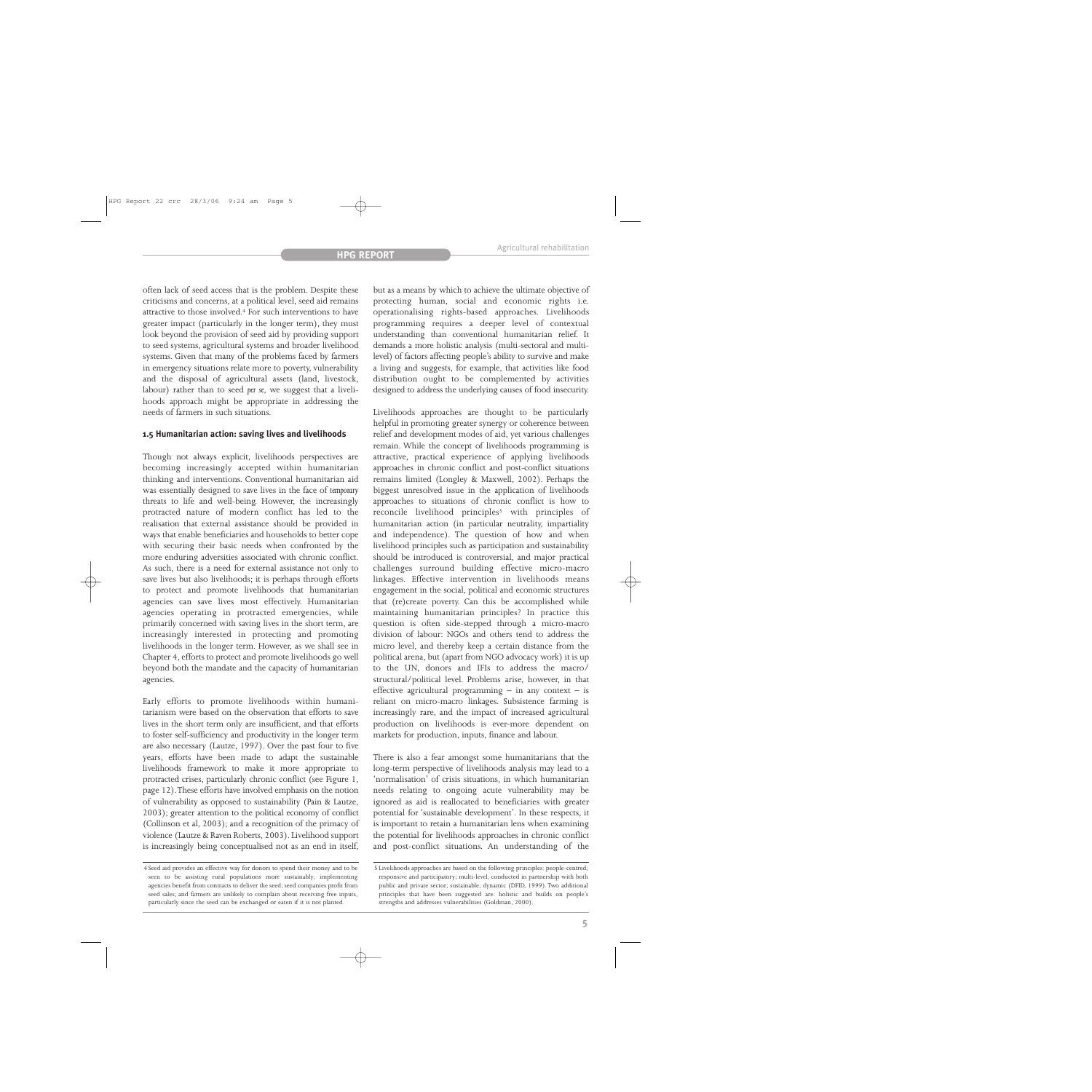political economy of conflict is particularly important if livelihoods support is to be both principled and effective (Le Billon, 2000; Collinson, 2002).

#### **1.6 Politics and principles in humanitarian perspectives**

Changes in the nature of conflict since the end of the Cold War have particular implications for the ways in which humanitarian actors intervene in conflict situations. If humanitarian responses are to provide effective assistance to food-insecure groups, for example, it has been argued that humanitarian agencies must understand how and why the economic and political processes associated with war have led these groups to become vulnerable (Collinson et al., 2002). As such, a political economy perspective in understanding the dynamic patterns of power and vulnerability that exist within any given conflict situation can help agencies to intervene more effectively and apply an ethical framework to their work (Collinson et al., 2002). If it is accepted that humanitarian action is an inherently political activity (Leader, 2000), then political economy analysis can help humanitarian actors to reach principled and accountable decisions about how to engage with local political and commercial actors. However, the ways in which humanitarian agencies adopt a principled approach is currently the topic of considerable debate within the sector.

Within the humanitarian sector, a somewhat confusing array of slightly differing sets of principles of humanitarian action, with differing interpretations, has been put forward by different agencies and different commentators.<sup>6</sup> This continual renegotiation of the principles of humanitarian action is closely related to the changing nature of contemporary conflict described above. In this paper, we consider three core humanitarian principles: impartiality (the provision of aid according to and in proportion to need); neutrality (dealing equally with both sides to a conflict and not discriminating on the basis of gender, ethnicity, class or other traits); and independence (the independence of humanitarian objectives from any political, military or economic considerations). We also consider key principles from livelihoods and rights-based approaches. Much of the recent literature on humanitarian principles notes the difficulties in applying the principles in practice (e.g. Charny, 2004; Keen, 1998;Weiss, 1999), and events in

Iraq and Afghanistan are widely considered by humanitarian actors and academics to have seriously compromised the principles on which the very integrity of humanitarian action is founded (FIFC, 2004).

Three broad – and, at times, overlapping – positions have been identified at a conceptual level among humanitarians in relation to humanitarian principles (in particular the role of neutrality) and political agendas (FIFC, 2004; Leader, 2000; Weiss, 1999):

- (a) 'Principle-centred' (FIFC, 2004) or 'neutralityelevated' (Leader, 2000). Also referred to as 'classicists' (Weiss, 1999), these agencies and individuals share a continuing commitment to the core humanitarian principles, particularly that of neutrality. Proponents of this position argue that the more highly politicised the terrain, the more urgent is unswerving and unabashed fidelity to the core principles (Harroff-Tavel, 2003). In such contexts, the manipulation of humanitarian action by political actors should be minimised through operational rules. They believe that humanitarian action should be restricted to saving lives and protecting civilians, and many also feel that humanitarian actors should avoid becoming politically engaged in activities such as reconstruction or advocacy for human rights.
- (b) 'Pragmatists' (Weiss, 1999; FIFC, 2004) or 'third-way humanitarianism' (Leader, 2000). This position accepts that politics and humanitarianism are intimately intertwined in the reality of contemporary conflict. Principles are seen not as absolutes but as reference guidelines: something to be strived for, but not always attainable in all contexts. Although they resist taking sides, pragmatists believe that the principle of neutrality is not an absolute necessity for aid to be effective and impartial. Pragmatists have also been referred to as 'political humanitarians', within which a distinction can be made between those who pursue minimalist ('do no harm') or maximalist (peace-building) political agendas (Weiss, 1999).
- (c) 'Solidarists' (Weiss, 1999; FIFC, 2004) or 'neutrality abandoned' (Leader, 2000). These agencies and individuals hold the view that neither humanitarian principles nor saving lives are enough in aid responses to conflict. They believe that there is also an obligation to become politically engaged (which may mean taking sides) in addressing the root causes of conflict through actions to uphold justice and human rights. Neutrality and impartiality are seen as an impediment to effective action. Rather than viewing themselves first and foremost as humanitarian agencies, solidarists see themselves as rights-based agencies whose agenda includes both poverty alleviation and social transformation, as well as the more traditional humanitarian activities in contexts where other activities are not possible.

<sup>6</sup> Approved in 1991, UN General Assembly Resolution 46/182 states that 'humanitarian assistance must be provided in accordance with the principles of humanity, neutrality, and impartiality' (cited in FIFC, 2004).The Red Cross Movement espouses principles of humanity, impartiality, neutrality, universality, independence, voluntary service, and unity (Pictet, 1979). Related to these are the principles contained in the widely-endorsed *Code of Conduct for the International Red Cross and Red Crescent Movement and NGOs in Disaster Relief*. These include the primacy of the humanitarian imperative, and impartiality of relief, including non-discrimination on political grounds (but not neutrality *per se*). To these are added independence of relief actions, respect for culture and custom, building local capacity, involvement of beneficiaries, reducing future vulnerabilities through relief, accountability, and respect for the dignity of disaster victims.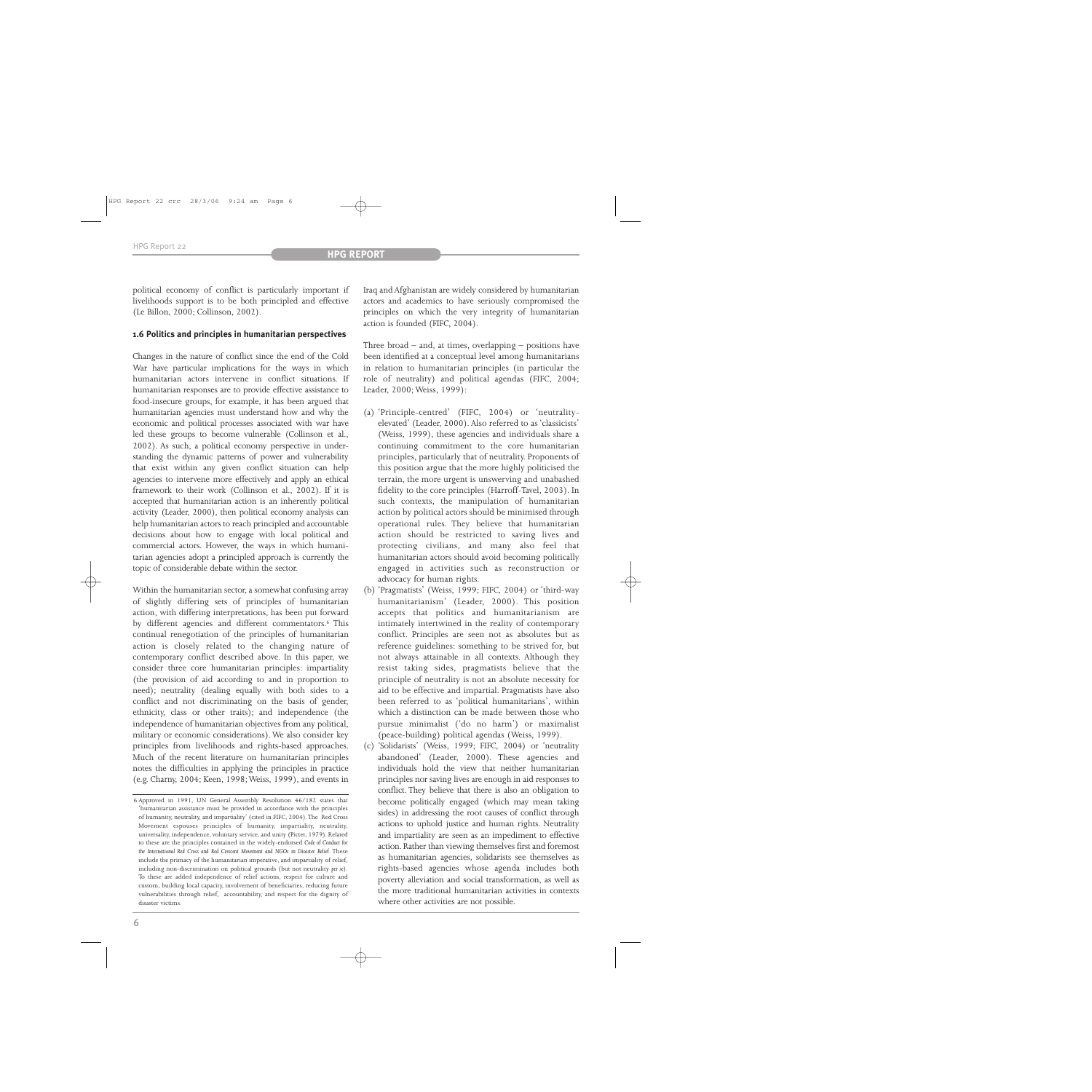In practice, field-level attempts to adopt principled approaches to humanitarian interventions have been based on the development of inter-agency voluntary codes.<sup>7</sup> Recent case studies of these codes, however, have concluded that they require more effective enforcement mechanisms, possibly through an external monitoring agency to improve accountability and performance (Leader, 2000).Whether or not agricultural support in countries emerging from conflict is considered to be 'humanitarian' in and of itself (and in this paper we subscribe to the view that it is not), for such support to be principled and politically informed, it is necessary to learn from the humanitarian debates and controversies that have been outlined above.

#### **1.7 'Rehabilitation' and the elusive link between relief and development**

Rehabilitation is often regarded as the process that links relief and development, but persistent challenges (both practical and conceptual) in the so-called 'transition' from relief to development indicate the need to develop greater clarity as to what rehabilitation ought to be about, particularly in conflict and post-conflict situations. At the conceptual level, the topic of research relates to what has been referred to as the relief-to-development continuum or contiguum: i.e., concerns to achieve greater coherence or synergy between relief and development interventions (DFID, 1997); to bridge the 'gap' (Scott and Bannon, 2003); and to link relief, rehabilitation and development more effectively (EC, 1996; EC, 2001). Such concerns are particularly problematic in countries emerging from conflict, with continuing violence, weak or absent formal institutions, a lack of political legitimacy, and insecurity of economic investments.

Various definitions of rehabilitation have been put forward by different experts (see Christoplos et al., 2004): some regard it as displaying features of both relief and development aid (e.g. Brigaldino, 1995; Green, 2000; White, 1999), while others (e.g. Macrae, various) argue that it constitutes more of a gap than a link between two kinds of aid with very different objectives, mandates and operating rules. Rehabilitation is also thought to overlap with 'reconstruction' and the 'resumption of sustainable development' (EC, 1996). However, the problem with all 're' words (rehabilitation, reconstruction, rebuilding, recovery, revitalisation, among others) is the implicit assumption of a re-turn to a former, supposedly stable and desirable state of affairs. Such an assumption is particularly inappropriate in a post-conflict context, since a return to the pre-conflict situation may merely recreate the conditions that led to war in the first place.

Given the association of 'rehabilitation' with the elusive and controversial link between relief and development, these words (rehabilitation, relief, development) risk remaining trapped in these concepts. The language used in this paper, therefore, avoids such terms as far as possible, and instead draws its analysis from two growing bodies of work that have recently begun to be applied to conflict and post-conflict situations: livelihoods analysis and social protection. The question is raised whether social protection can contribute both practically and conceptually to addressing vulnerability and establishing a social contract between governments and citizens in post-conflict contexts. A brief synopsis of the argument is given in Chapter 1.9, and these concepts are explored more fully in Chapters 3 and 4.Whilst the topic of research is concerned with these broader conceptual debates on relief–development linkages, we address this issue through the lenses of livelihoods and social protection insofar as these relate to the agricultural sector.

#### **1.8 The case studies**

The programming approaches that are possible in postconflict contexts are of course closely related to the nature and extent of the conflict; this determines opportunities or 'spaces' for intervention.This paper is based on the lessons learned from existing agricultural and livelihoods approaches in the two case study countries, Afghanistan and Sierra Leone. In both countries, efforts are under way to explore ways to complement (or at least combine) short-term efforts to save lives with longer-term strategies for protecting and promoting livelihoods.

#### **1.8.1 Afghanistan**

Afghanistan has long been affected by a variety of natural disasters and complex political emergencies. In addition to the conflicts of the past 30 years, Afghanistan has been hit by devastating droughts and earthquakes, as well as floods, sandstorms and other natural hazards. The most recent political emergency dates back to the Soviet occupation of 1979–89, when one-third of the population (over six million people) fled Afghanistan to neighbouring Pakistan and Iran. Following the Soviet withdrawal, fighting subsequently continued among the various anticommunist mujahideen factions. The fundamentalist Islamic Taliban movement eventually gained control over most of the country in 1996 and ruled until 2001, when the US initiated aerial attacks that paved the way for the ousting of the Taliban by opposition groups. An interim administration led by Hamid Karzai was inaugurated on 22 December 2001, followed by a transitional government in June 2002. National elections took place on 9 October 2004, with Hamid Karzai elected as President for a fiveyear term. Central government remains weak, however, on-going political manoeuvring by warlords has at times been violent, and military action to root out terrorists and remaining Taliban elements creates a potentially highly unstable environment.

<sup>7</sup> Examples include the Joint Policy of Operation (Liberia), the Principles and Protocols of Humanitarian Operation (Liberia), the Agreement on Ground Rules (South Sudan), the Code of Conduct (Sierra Leone), and the SACB Guiding Principles of Operation (Somalia).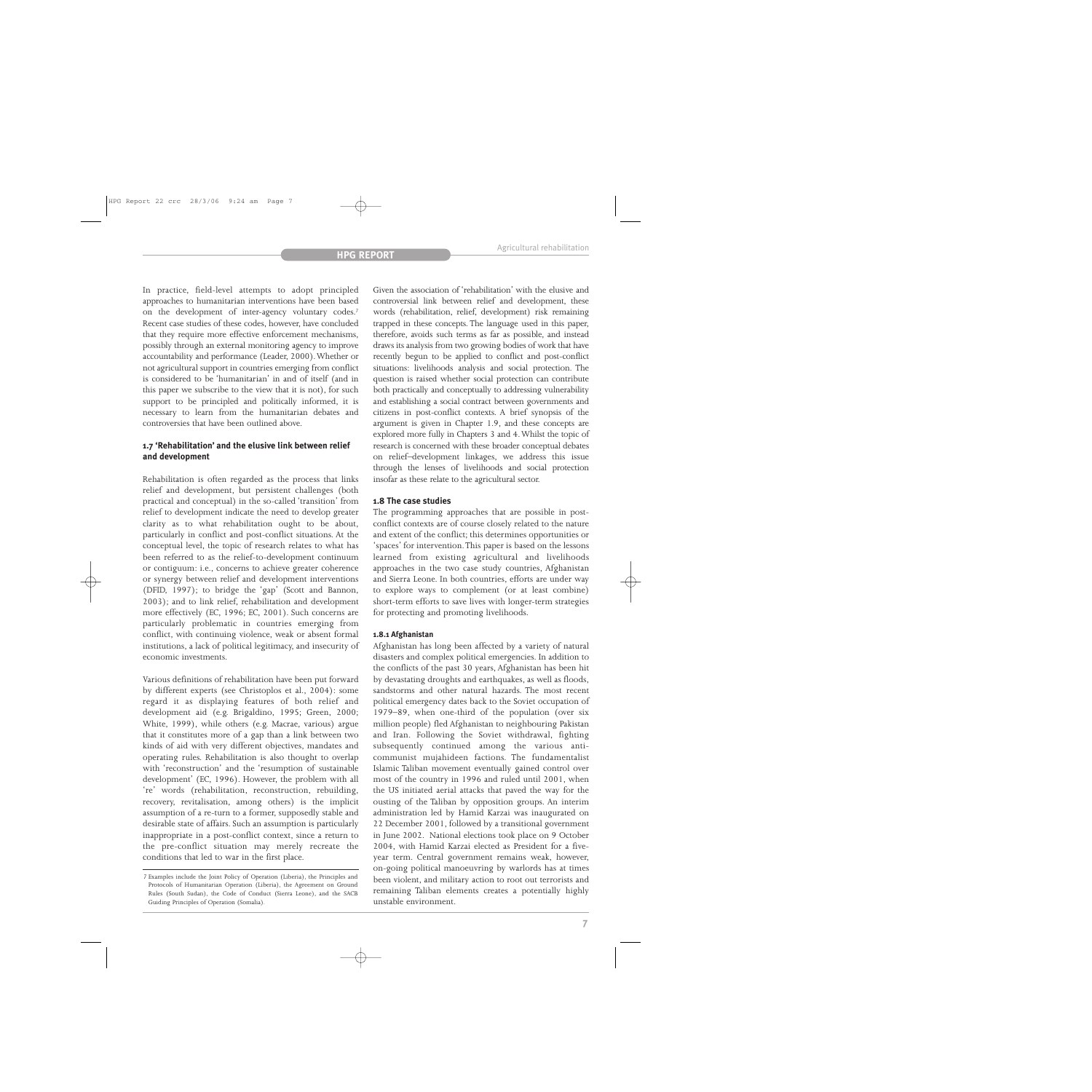The Afghanistan case study (Christoplos, 2004) reviews the relationship between agricultural rehabilitation in Afghanistan and the livelihoods of rural Afghans. It analyses how rehabilitation modalities have taken into account continuing violence, the weakness of formal and informal institutions, unclear political legitimacy, large-scale population displacement, and the insecurity of economic investments. It has been widely acknowledged that Afghanistan is in danger of becoming locked into a 'narcomafia state' if stability is not quickly achieved. But the international community has yet to fully live up to its commitments to Afghanistan's future security and stability. Agricultural recovery has been portrayed as both the fundamental problem and the essential solution for Afghanistan.The recovery of poppy production is the primary threat, but it is at the same time acknowledged that alternatives to the illicit economy will primarily be found in agriculture.

#### **1.8.2 Sierra Leone**

During the civil conflict in Sierra Leone (March 1991 to January 2002), an estimated 50,000 people were killed, some 1.5 million people (approximately two-thirds of the total population) were displaced, with approximately 600,000 seeking refuge in neighbouring Guinea and Liberia. Though analyses may differ in their emphasis of specific factors, it is generally agreed that there were multiple causes of war, including long-term abuse of human rights, social exclusion of youth from educational and employment opportunities, and the struggle to control the country's diamond resources. As with any conflict, it is important to recognise the differential impacts of the war across different parts of the country and at different times; the relative impacts on local livelihoods were thus very varied. In its early years (1992–94), the conflict initially only directly affected the south-eastern part of the country. Up until 1997, the rebels did not control any large areas of territory for any significant periods of time, and the nature of insecurity was defined by sporadic rebel attacks involving looting and considerable violence: the killing and maiming of civilians, or the abduction of children for forcible conscription. Between 1998 and 2001, rebel forces held control of a major portion of the northern, southern and eastern provinces, including the rich diamond mining areas in the east. A peace accord in July 1999 led to the arrival of UN forces and the beginning of disarmament, but the peace did not hold. Another peace agreement in May 2001 led to the gradual restoration of civil authority as peacekeepers gained control over the country, district by district. On 18 January 2002, President Alhaji Dr Tejan Kabba officially announced that the war was over, and national democratic elections took place in May 2002.

The Sierra Leone case study (Longley, 2006 forthcoming) focuses on the impacts of conflict in the north-western district of Kambia, and the agricultural and livelihood interventions in the period 2002–2004. National processes and

community-based activities to promote peace, reconciliation, resettlement and rehabilitation in the aftermath of the war were supported by multilateral and bilateral donors, with assistance being delivered through a complex array of government ministries, commissions and committees, UN agencies, international and local NGOs, and communitybased organisations. Though early rehabilitation focused largely on construction projects to rebuild the infrastructure that had been damaged by war, later efforts recognised that the political and economic mismanagement that took place in the decades prior to the war had a profound effect on poverty and vulnerability. In effect, the contract between the state and its citizens for the delivery of basic services had broken long before the onset of war in 1991.

#### **1.9 Structure and argument of the paper**

This paper is primarily concerned with how aid can best be used to support rural livelihoods in countries emerging from conflict. More specifically, it is concerned with how international actors might best support the agricultural component of rural livelihoods.The paragraphs above have indicated that relief is not enough in chronic conflict, and that there is a need also to support livelihoods. This is particularly so in the agricultural sector, where there is a need to move beyond conventional seeds and tools interventions to support rural livelihoods more broadly.

Chapter 2 of the paper examines the role of agriculture in rural livelihoods, and how agriculture is affected by conflict. Although crop and livestock agriculture is certainly the most important factor in rural livelihoods, agriculture is not synonymous with rural livelihoods, which encompass a far wider variety of livelihood strategies.Yet the 'yeoman farmer fallacy' (Farrington and Bebbington, 1992) – a belief that virtually all rural people strive (and should strive) to become own-account farmers – continues to permeate much agricultural rehabilitation policy and programming. Transcending the yeoman farmer fallacy requires more detailed livelihoods analysis in order to understand the complexity of how rural people 'hustle' to survive.

Agricultural production is surprisingly resilient in the face of conflict; in both Afghanistan and Sierra Leone production rapidly reached pre-war levels once farmers were able to return to their farms. Existing evidence suggests that drought has relatively greater impact on production. It is increasingly acknowledged that the impact of conflict is multifaceted, involving, for example, shifts in the types of crops or even varieties that are cultivated. In order to understand resilience in the face of conflict, it is essential to step back and reassess our basic assumptions about how conflict impacts on agricultural production, consumption and markets. Two particular sets of challenges exist in understanding the impact of conflict on agricultural production: the first surrounds understanding shifts in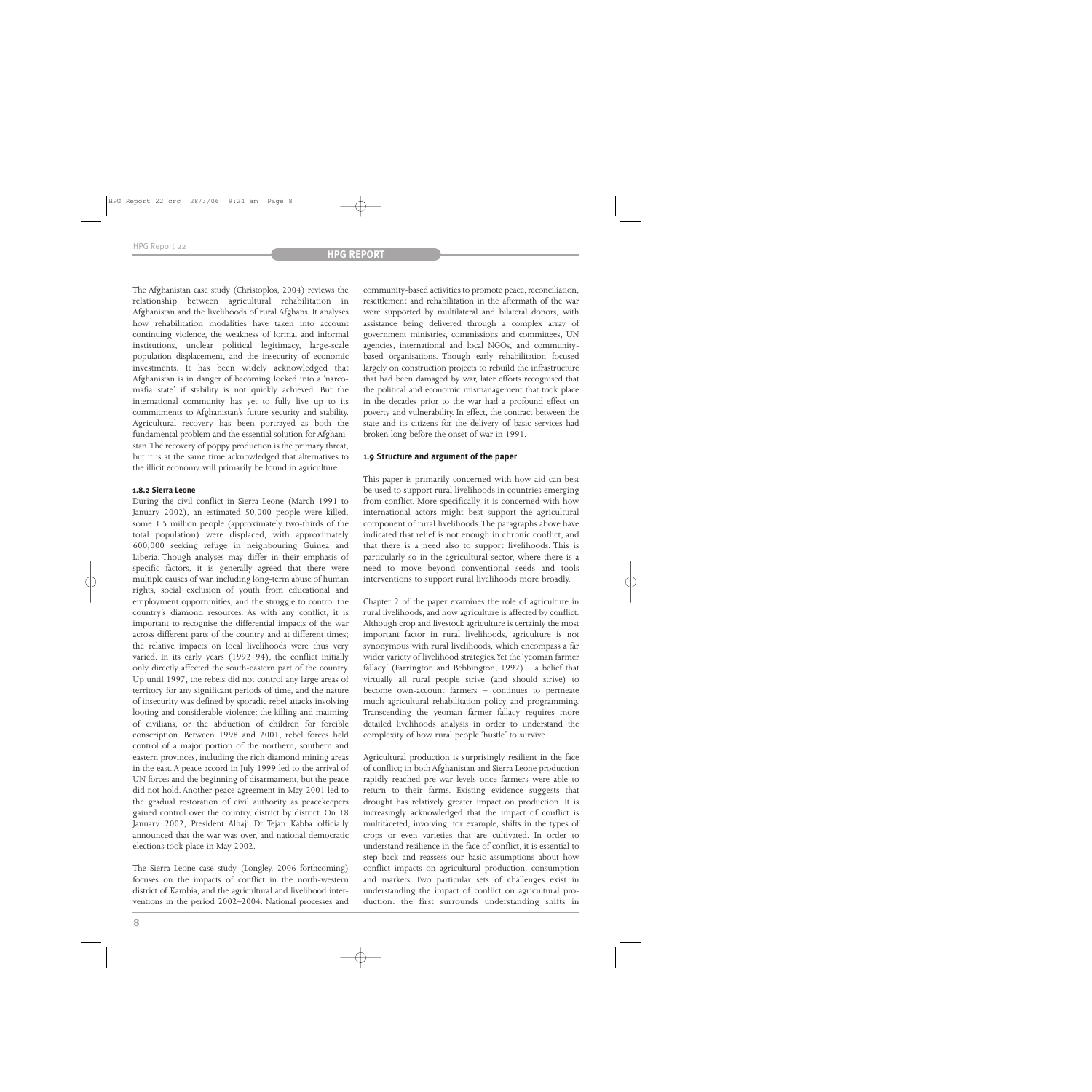livelihood activities and strategies, and the second in identifying and understanding market shifts in conflict and post-conflict settings. It is often falsely assumed that markets cease to function in conflict contexts; although market conditions undoubtedly change, there is no sign that markets cease to function altogether.

Given the role of agriculture in rural livelihoods and the resilience of agricultural production in response to conflict, the paper suggests that agricultural support should not focus solely on increasing production but should also aim to enhance consumption and markets and livelihoods more broadly. Chapter 3 examines programming approaches within the agricultural sector, and the challenges that exist in linking relief and development in the case study countries. It argues that the dominance of 'crisis narratives' and a general failure to appreciate and assess the dynamism and resilience of farmers have resulted in programmatic structures which fail to relate adequately to the actual nature and processes of agricultural change and livelihood recovery.

In Chapter 4, the concepts of social protection and livelihood promotion are introduced as a means of potentially providing greater convergence of purpose across relief and development. This chapter examines possible 'synergies' between the two with reference to case study examples from Sierra Leone and Afghanistan. It concludes that, although this is relatively uncharted territory, there exists  $-$  at least at a conceptual level – considerable scope for strengthening the linkages both between livelihood protection and promotion and relief and development. In practice, however, various challenges remain and there is relatively little evidence from the case study countries to suggest that social protection and promotion are successful in linking relief and development. Moreover, there is a risk that social protection may merely serve to exacerbate the political and social inequalities that characterise chronic and post-conflict situations.

Recognising that agricultural institutions – of the government, private sector and civil society – provide the primary entry point through which the aid community has an opportunity to intervene to support rural livelihoods, Chapter 5 examines the challenges of institution-building in the case study countries. A pattern is apparent where capacity-building efforts are concentrated among civil society institutions at local level in the midst of the conflict (in those areas where security conditions permit), and attention then shifts to government institutions when a legitimate government is installed. In the agricultural sector, however, the seemingly self-evident priority for public sector capacity building is particularly unclear, since agriculture is considered to be primarily a responsibility of non-state actors (private sector and farmer organisations).

There are a number of challenges to institution-building at various levels in countries emerging from conflict. Firstly, there is often a perceived need to fundamentally reform or even replace institutions, but questions about whether crisis can be used to motivate reform, and about the ability of outsiders to set up viable institutions, suggest that institutional reform is by no means easy in countries emerging from conflict. Secondly, despite policies stating that agricultural development should be private-sector led, there appears to be very limited understanding of what this might entail in practice. In particular, the tendency for NGOs to promote a supplydriven approach risks 'crowding out' potential private sector providers by upsetting the establishment of a 'level playing field' for commercial competition. Thirdly, how to ensure that the efforts to rebuild formal institutions remain cognisant of the strengths and importance of the informal institutions that have inevitably taken centre stage in agricultural systems during the conflict years. Associated with the need to be aware of the strength of informal institutions is the need to recognise that some of these institutions also serve to reinforce rather than alleviate structural vulnerability.

In terms of aid architecture, Chapter 6 describes how agricultural rehabilitation programming tends to consist of collections of projects without clear exit strategies or links to longer-term visions for agricultural reconstruction. The projectised nature of rehabilitation is severely limited by its small scale, and the consequent difficulties for achieving effective coordination, sectoral balance and relevance to broader market imperatives. It is proposed that the essence of agricultural support in countries emerging from conflict should lie in facilitating the transition from supply-led programming to the establishment of sustainable (marketdriven) systems for service delivery, and that this should be developed within a framework of broad-based efforts to protect and promote rural livelihoods. Promoting a transition from supply-led programming to the establishment of sustainable systems for service delivery provides the strategic vision that is currently lacking in post-conflict agricultural programming. For this transition to take place, a fundamental shift must take place in the role of NGOs, massive capacity building efforts at all levels are required, and there must be clarity and consensus on the role of the state vis-à-vis the private sector. We use the notion of 'postconflict transitions' to examine the principles that are appropriate to particular contexts and programming objectives. If a pragmatic approach to humanitarian, livelihoods and rights-based principles is to be adopted, then this requires greater clarity of both the political agenda and the impact of conflict on local livelihoods and informal institutions.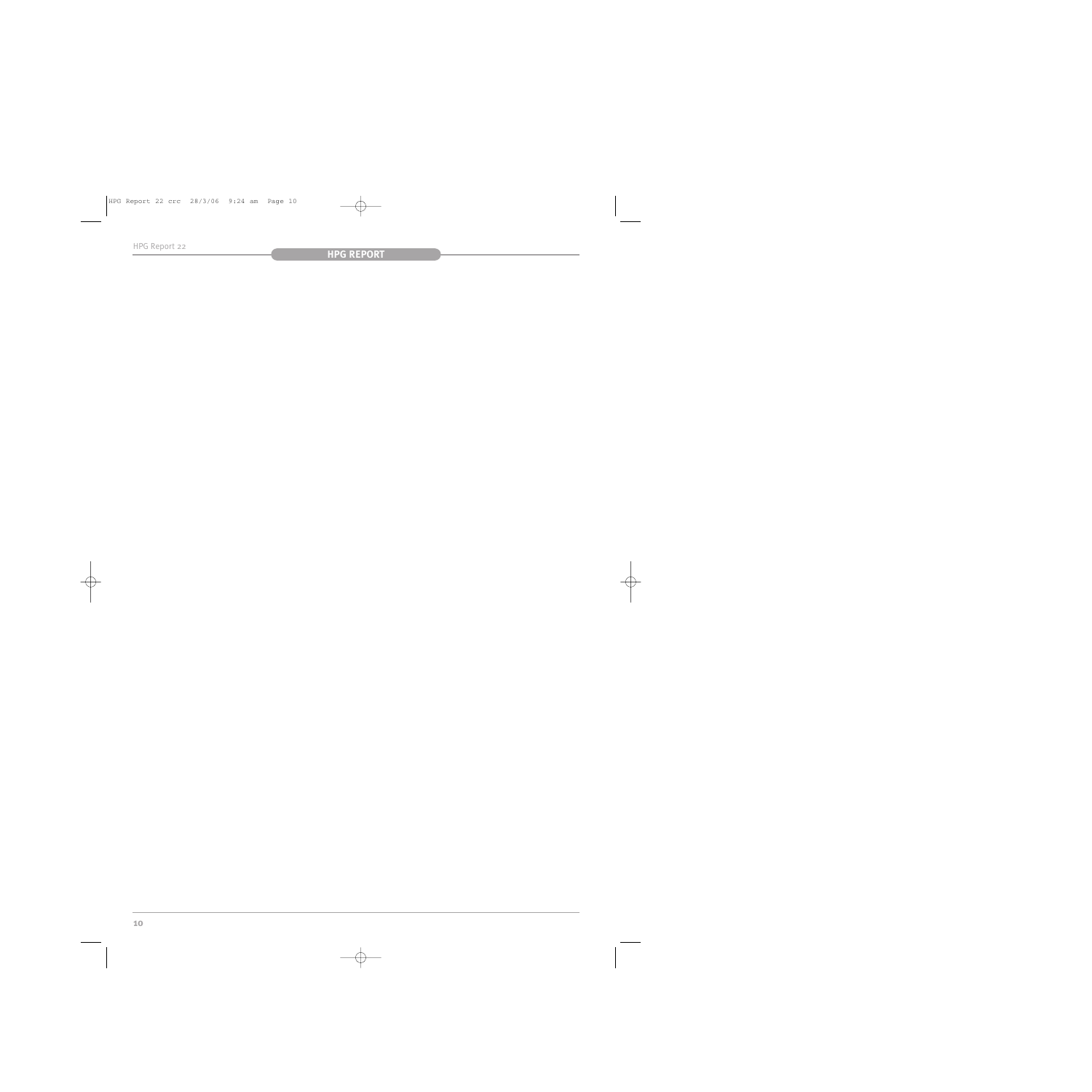## **Chapter 2 The impacts of conflict on agriculture and rural livelihoods**

#### **2.1 Introduction**

This chapter introduces a number of analytical concepts relating to livelihood strategies, and the notions of vulnerability and resilience, and examines the impacts of conflict on various aspects of agricultural systems. Recent thinking from agricultural and rural development regarding agricultural service provisioning and the role of agriculture in rural livelihoods is provided as background information. Each sub-section closes with a short paragraph outlining the implications for external interventions, and these are summarised in section 2.8.

#### **2.2 The role of agriculture in rural livelihoods and the 'yeoman farmer fallacy'**

Internationally, there is a growing shift in rural development thinking away from what has been called the 'yeoman farmer fallacy' (Farrington and Bebbington, 1992), a belief that virtually all rural people strive (and should strive) to alleviate their poverty through increased or more effective investment in their own household farms. Instead, there is a realisation that a growing majority of the rural poor earn most of their income outside of the homestead farm (Ashley & Maxwell, 2001). It is increasingly recognised that a host of other actual and potential rural and non-rural activities are important to the construction of viable rural livelihoods (Ellis and Biggs, 2001). In Afghanistan, for example, it has been estimated that 65% of farming families depend heavily on off-farm income (ADB, 2002). Similarly, in Kambia District, Sierra Leone, the WFP Food Security Survey found that the most commonly cited sources of income were: small businesses (cited as one of four main income sources by 36% of households interviewed); sale of field crops (32%); petty trade (30%); and rice sales (23%) (Kenefick and Conteh, 2003: 39). Data collected by our own survey of 320 households in Kambia District revealed that better-off households relied more on agriculture for their livelihoods than households from the poorer wealth classes (Longley, 2006 forthcoming). Although almost all (94%) poor households relied on the cultivation of annual crops as one of their five main sources of livelihood, a number of alternative livelihood strategies (unskilled labouring; artisanal work; remittances;8 traditional skills;9 firewood/

charcoal sales; and hunting) were found to be more important to poor households than to better-off households. Given the importance of off-farm income to poorer households, it is also not surprising to note that the most chronically food insecure households were those who had the highest proportion of expenditure on food (Kenefick and Conte, 2003), a point that we return to in section 2.4.2.

Despite the realisation of the importance of non-farm livelihood strategies in the development field, subsequent sections of this paper will show that the yeoman farmer fallacy continues to permeate much agricultural programming in countries emerging from conflict. These 'yeoman farmers' may be a major target group, but they are not the only – or necessarily the most vulnerable – group of rural people reliant on agricultural production. Interventions that are strictly agricultural are likely to benefit the betteroff more than the poor, suggesting that additional efforts are needed if vulnerability is to be alleviated. A livelihoods approach to agricultural interventions requires transcending the yeoman farmer fallacy and addressing the complexity of how rural people 'hustle' to survive. It is encouraging to note that data collection efforts are increasingly adopting a livelihoods perspective in providing a more solid basis for understanding the ways that rural livelihoods are (and are not) dependent on smallholder production.<sup>10</sup> However, there remains a gap in moving from livelihood-based assessments to the identification of appropriate livelihood support (Jaspars and Shoham, 2002).

#### **2.3 Analytical concepts: livelihood strategies, vulnerability and resilience**

Livelihoods analysis can be defined as differentiated and multi-level research that examines changes over time; it is based on empirical investigations into the livelihood strategies of households and communities, in which micro-level findings are situated within a macro context to explain the social, economic and political factors relating to poverty and vulnerability (Murray, 2001). As illustrated by Figure 1, livelihood strategies refer to the ways in which individuals, households or communities use and combine their assets within particular institutional and vulnerability contexts in order to achieve desired outcomes.

<sup>8</sup> Remittances were cited among the top five livelihood strategies by 28% of poor households and 12% of better-off households. It is assumed that the remittances the poor receive are neither regular nor large.

<sup>9</sup> Traditional skills include working as an imam, herbalist, traditional birth attendant, diviner or witchdoctor.

<sup>10</sup> Examples included Sierra Leone's Rural Food Security, Livelihoods and Nutrition Survey, Afghanistan's National Risk and Vulnerability Assessment and the AREU livelihoods monitoring project.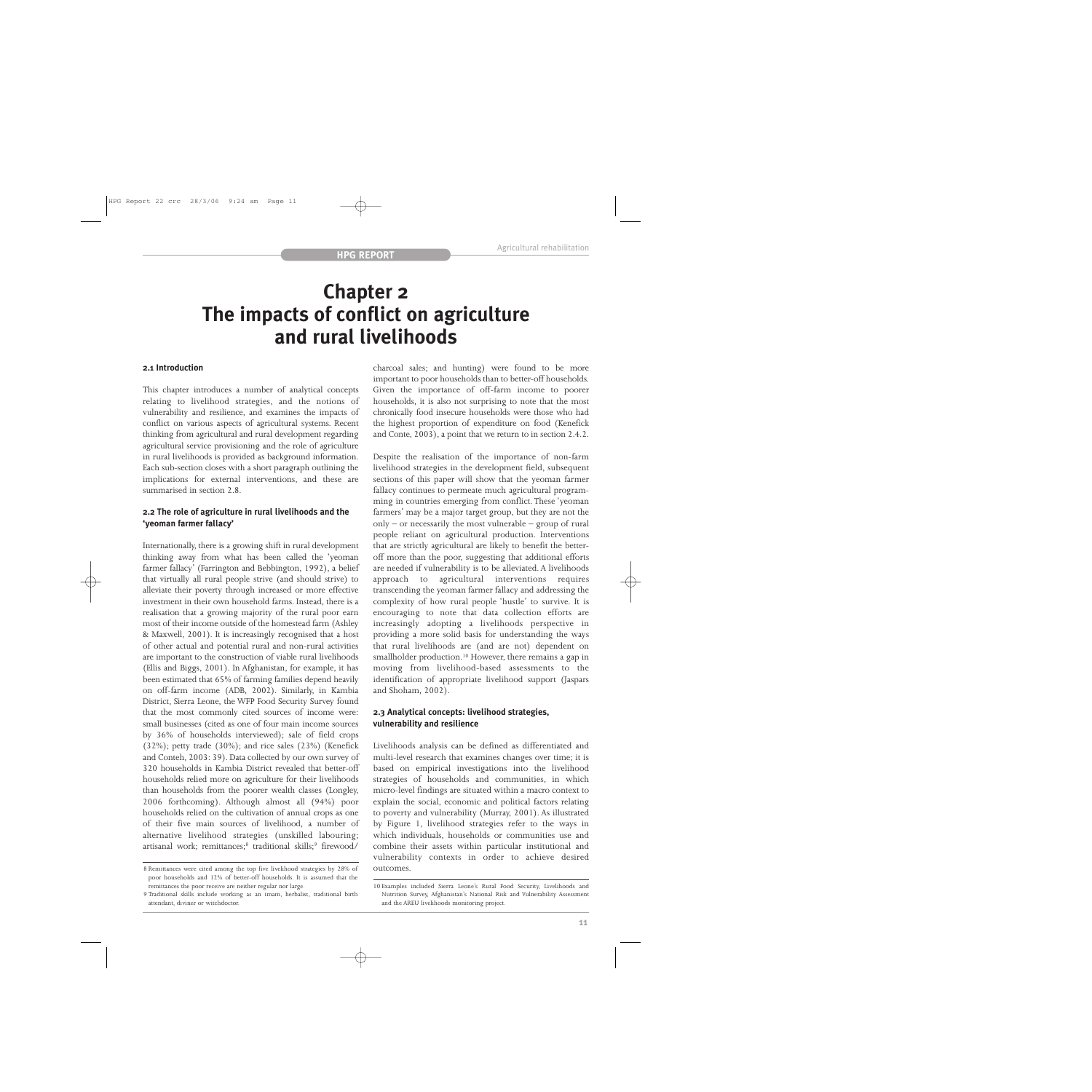

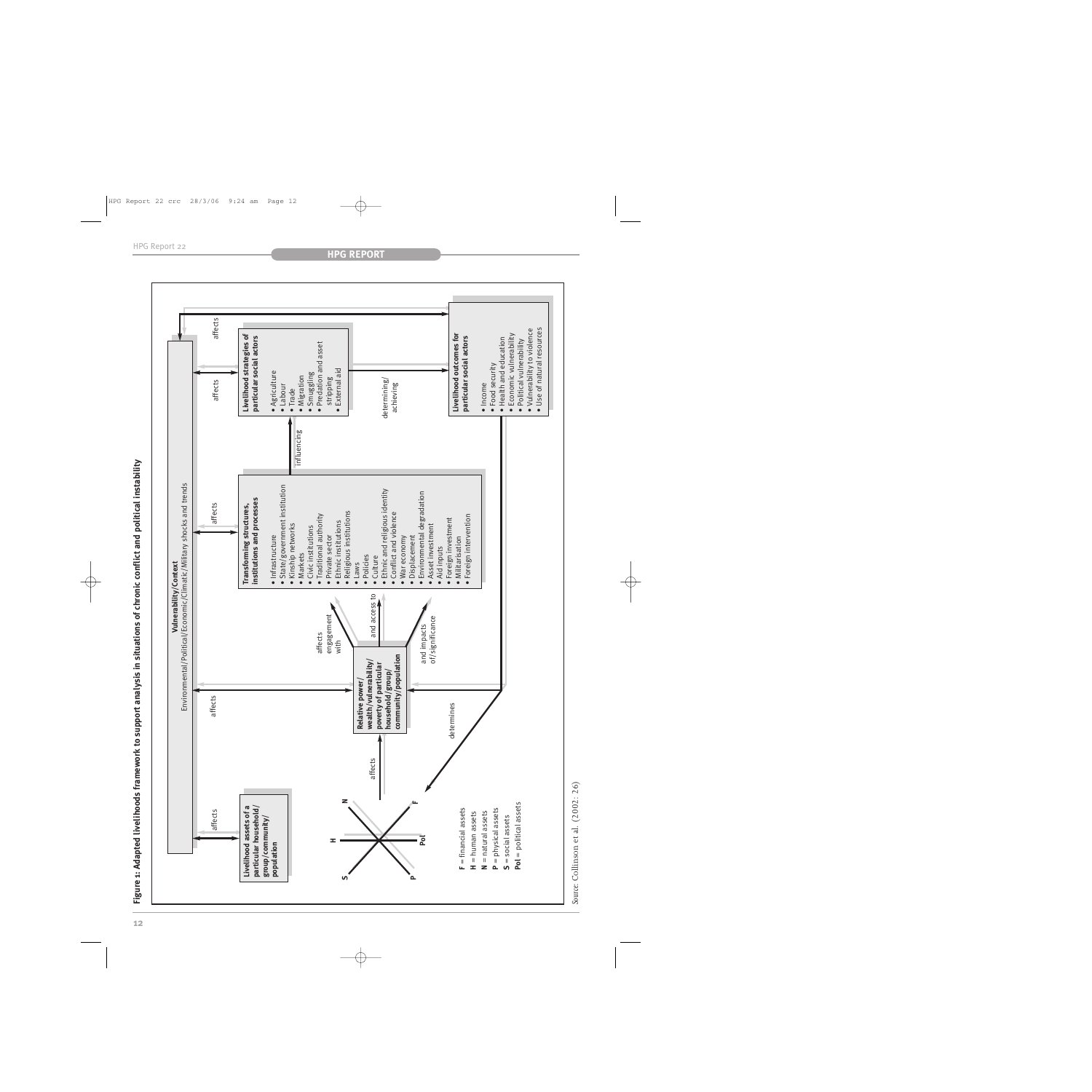Stephen Devereux (1992; 1999) usefully categorises household livelihood strategies in relation to their impacts on household assets.Though the exact boundaries between the different categories may be difficult to ascertain, and a particular household may be pursuing a number of different categories of strategies at any one time, Devereux differentiates between strategies of accumulation, adaptation, coping and survival: accumulation strategies seek to increase income flows and build up assets; adaptation strategies seek to spread risk by adjusting livelihoods or diversifying income; coping strategies aim to minimise the impacts of shocks and may involve changes in the relative balance of assets; survival strategies are a last resort to prevent destitution and death, and lead to the depletion or erosion of essential assets.<sup>11</sup>

In times of crisis, most households will be forced to adopt adaptation and/or coping strategies in order to get by. Many will also be forced to deplete their assets in order to survive; this may involve a range of different mechanisms, from the sale of livestock or other physical assets to early marriage or prostitution. Some survival strategies are clearly more damaging than others. Coping strategies can be described as short-term responses to periodic shocks e.g. those associated with conflict (violence or temporary displacement), or natural disaster (flood, drought), whereas adaptive strategies involve more or less conscious and deliberate adjustments to longer-term contextual changes/trends (chronic insecurity or long-term displacement).The capacity of different households to cope, adapt and survive to changing circumstances basically depends on access to resources or assets, including social and political assets.This, in turn, is determined by the structures, institutions and processes which variously support or constrain livelihood strategies (Figure 1). In adverse circumstances, livelihood strategies typically comprise a portfolio of *both* short-term coping and long-term adapting strategies. These combine in different ways in different contexts. While conflict is clearly a major factor influencing livelihood strategies in our case study countries, it is often difficult to distinguish between strategies for coping with or adapting to conflict, and strategies for coping with or adapting to chronic poverty. Poverty and food insecurity exist in many areas before conflict, and while compounded by conflict they are equally likely to persist post-conflict. Understanding the extent to which the current poverty and food insecurity of different groups relates to the conflict is clearly important in order to be able to identify and support vulnerable groups post-conflict.

The notion of vulnerability – the extent to which a person or group is likely to be affected by adverse circumstances – is one that humanitarian actors are familiar with, and this term is of increasing interest in development thinking.

Section 4.3.2 examines the notion of vulnerability in more detail, particularly in terms of powerlessness and how it relates to social protection. The related notion of resilience, on the other hand, is perhaps less widely used. Resilience is a term originating from ecology to describe the elasticity inherent in an organism or system that allows it to 'spring back' after having been changed by some event. In our use of the term, resilience describes the ability of households, communities or even agricultural systems to deal with change.The key features of resilience are thought to relate to diversification, adaptation and flexibility (e.g. of livelihood strategies, social networks, gender roles, crops, markets). Although resilience might encompass negative aspects (e.g. when coping or survival strategies are erosive), people's actions frequently prioritise the safeguarding of their livelihoods and the assets upon which they are based.

The resilience of rural populations in the face of adversity suggests that the popular perception of people caught up in complex emergencies as helpless victims dependent on humanitarian aid is misleading. It is increasingly recognised that people are often able to manage without aid by coping and adapting their livelihood activities to the circumstances of chronic conflict and political instability.A key question for agencies therefore is: how do people manage to pursue livelihoods amid the day-to-day stress of coping, adapting and surviving in an uncertain and violent environment, and how can they be supported more effectively? In Chapter 4 we will refer to livelihoods support in terms of *social protection* and *livelihood promotion*. Social protection is essentially concerned with the ways in which individuals' or households' resilience to adverse events can be strengthened. Livelihood promotion involves measures intended to encourage pro-poor growth and social equity. As is evident from the livelihoods framework of Figure 1, such interventions do not necessarily have to focus on assets *per se*, but on alleviating structural or institutional constraints that influence them.

#### **2.4 Impacts of conflict on agriculture**

**2.4.1 Impacts on agricultural production and produce markets** Box 1 highlights some of the ways in which conflict was found to impact upon agricultural production and markets in the case study countries. Despite these hazards, it must be stressed that agricultural production does, in some ways, fare surprisingly well in the face of conflict. For example, Afghan agricultural production was recovering rapidly under the Taliban during the latter half of the 1990s, before the onset of drought: both horticulture and cereal production were increasing, and farmers were experiencing a modicum of stability despite the destruction of physical and institutional infrastructure (Christoplos, 2004).12 The drought at the end

<sup>11</sup>CARE uses a similar categorisation that is more explicitly based on household assets and how they are used: strategies are defined as accumulating, maintaining or depleting assets (Westley and Mikhalev, 2002).

<sup>12</sup> The reasons for this include the fact that the Taliban were able to achieve higher levels of security than both their predecessors and their successors, suggesting that the analysis of the Taliban as a regime of conflict rather than a strong state is problematic.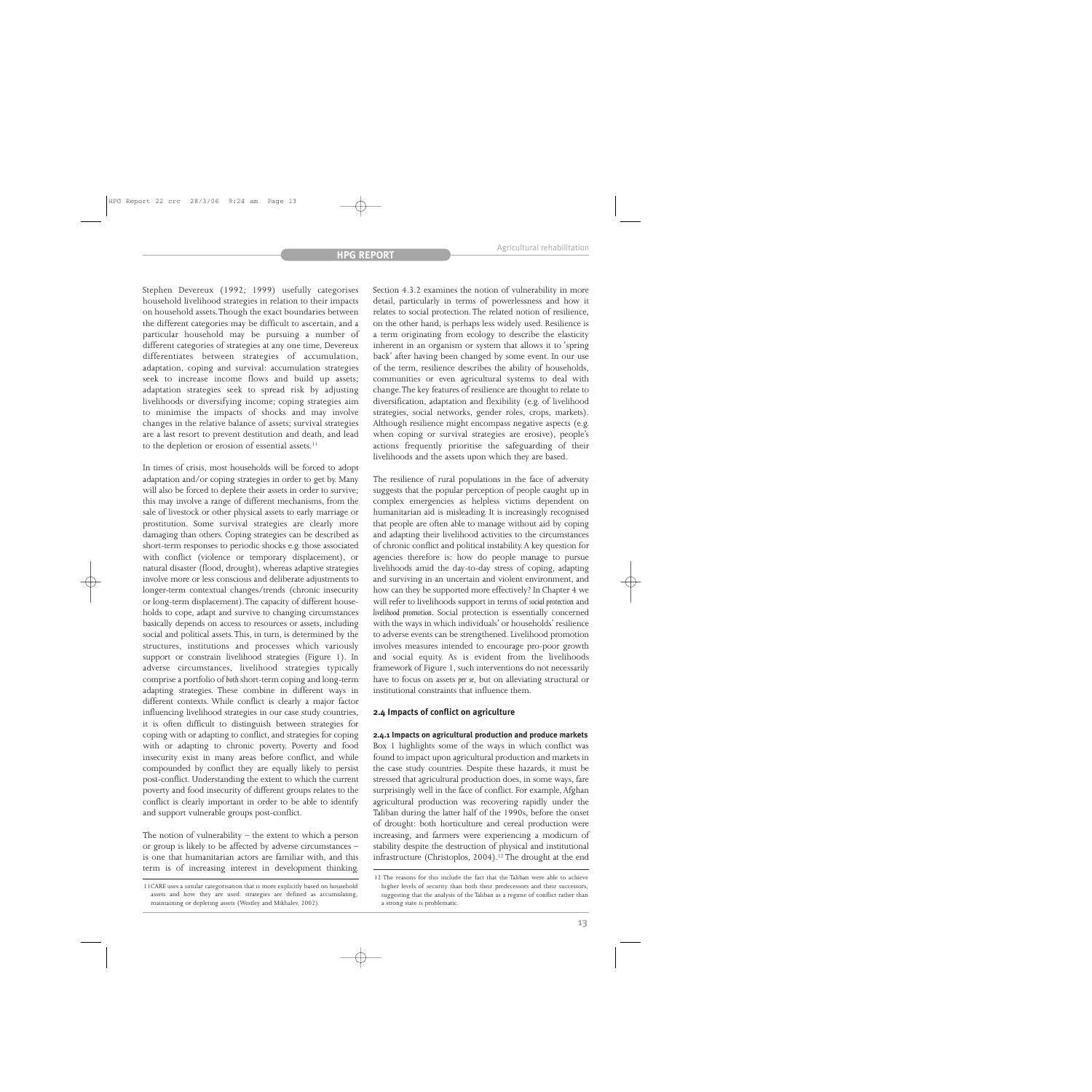#### **Box 1: Impacts of conflict on agricultural production**

- Insecurity has prevented labourers, input providers and traders from accessing farms at key times in the production cycle.
- Expanding urban populations $13$  due to displacement has affected market demands and intensified peri-urban production, thus competing with rural producers experiencing increasing transport costs.
- Changing household composition (due to death, abduction, displacement or migration) has reduced family labour and in some cases increased access to remittances.
- The loss or depletion of financial assets has limited access to agricultural inputs.
- Displacement has forced some farmers to abandon their farms and/or production output altogether and associated systems of soil and water management have broken down.
- Access to land, labour and other inputs has been limited in places of refuge.
- Agricultural outputs have been forcibly extorted by warlords and local militia.
- Access to land, pastures and irrigation resources has been subject to unchecked control by warlords and power brokers.

13 This relates partly to conflict, but is complex and includes both 'push' and 'pull' factors. Equally, there are both positive and negative implications for rural populations who are left behind.

of the 1990s reversed this recovery. Direct disaggregated attribution of subsequent disruption of agricultural systems to drought and conflict respectively is impossible, but most research shows the drought as having relatively greater impact (Lautze et al., 2002).

Table 1 illustrates the resilience of specific subsistence crops in terms of national production figures both prior to and throughout the conflict period in Sierra Leone. Although rice production dropped significantly in particular years (1991/92 and 1999/2000), it did not remain at these low levels but increased in the subsequent two years. The data also show that there was a partial substitution of rice cultivation with cassava,<sup>14</sup> which was reported to have been the most widely grown crop in 2002 (Kenefick and Conte, 2003). Whether this shift

- Latent conflicts between pastoralists and settled farmers have been revived or intensified due to increased access to small arms.
- Formal input delivery systems have ceased to function.
- Formal quality control, regulatory and phytosanitary institutions have ceased to function, leading to shifts in export markets and lower product prices.
- Changes in the local economy (either related to conflict or relief food supply) may have contributed to rendering staple food production unprofitable (though other crops may have become more profitable e.g. fruit and vegetables for growing urban markets).
- Insecurity and taxation systems imposed by local militia may disrupt or alter produce-marketing channels.
- Destruction of common property resources (most notably pistachio forests in Afghanistan or wood used for charcoal production elsewhere) has decreased production of crops/products that have had an important safety-net function, for landless farmers in particular.
- Displacement of the pastoral population from grazing land has depleted livestock production and prevented its recovery after the drought.
- Concentration of displaced populations, e.g. around a few functioning water points, has led to over-exploitation of certain land areas, and may have long-term negative consequences for the natural resource base.

towards cassava turns out to be a temporary or more permanent change will probably depend on whether there is a shift in the market. Groundnuts, which tend to be cultivated more in the north of the country, show a steady increase in production until 1999/2000 (coinciding with the worst period of the war in the north), but a spectacular increase in the two subsequent years, with levels of production rising to over three times that for the pre-war period by 2001/2. At a more localised level, the survey of 320 farming households in Kambia District conducted for this study revealed that almost half (46%) were able to continue with at least some of their agricultural activities throughout the war, despite numerous rebel attacks, population displacement and almost two years under rebel occupation. Comparative figures are not available for other parts of the country, but would probably vary considerably.

#### **Table 1: Trends in food crop production in Sierra Leone, 1989/90–2001/2002 (Mt1,000)**

| <b>Crop</b> | Year    |         |         |         |         |         |           |           |           |
|-------------|---------|---------|---------|---------|---------|---------|-----------|-----------|-----------|
|             | 1989/90 | 1990/91 | 1991/92 | 1992/93 | 1993/94 | 1994/95 | 1999/2000 | 2000/2001 | 2001/2002 |
| Paddy rice  | 517.9   | 543.7   | 411.1   | 420.0   | 486.3   | 445.3   | 198.1     | 310.6     | 422.1     |
| Cassava     | 174.2   | 182.4   | 163.4   | 203.4   | 240.5   | 243.5   | 240.9     | 314.4     | 399.7     |
| Groundnuts  | 28.5    | 30.0    | 34.0    | 31.0    | 37.8    | 39.8    | 14.7      | 48.9      | 98.4      |

*Source:* MAFFS-FAO, 2004

14This change in cropping choices is regarded as a coping strategy adopted by farmers to minimise the risk of losing their output through extortion or

displacement (unlike rice, cassava does not necessarily have to be harvested at a particular time, and can be kept growing on the farm until it is needed).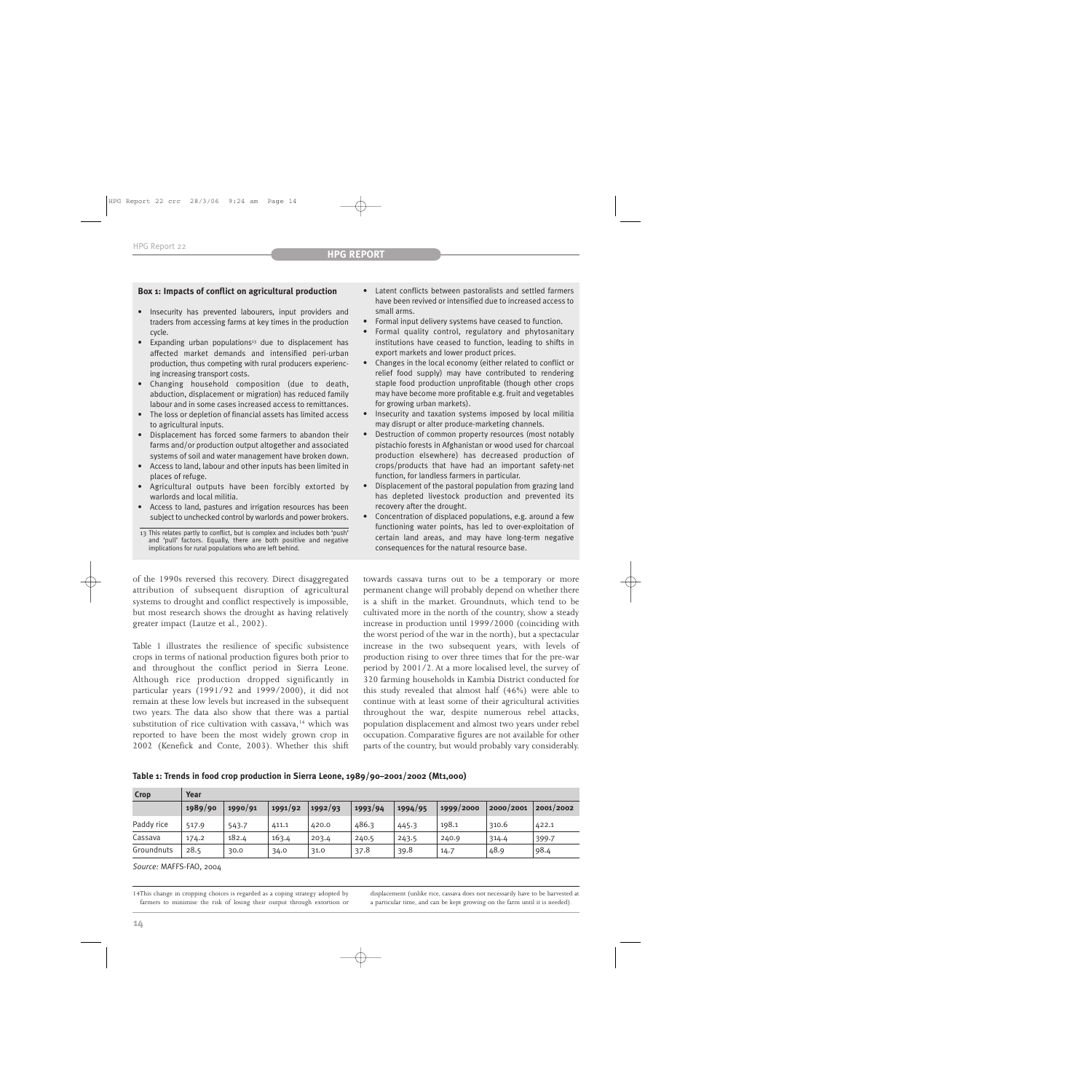In Afghanistan, there is significant disagreement among researchers about the extent to which Afghan rural livelihoods have undergone a temporary or permanent shift from subsistence production to commercial production and diversified sources of income.The drought of 1999–2002 almost certainly caused a far greater temporary reliance on access to cash (rather than subsistence production) due to the failure of food crops, and the reliance on a cash economy has continued as farmers struggle to repay debts to traders that were incurred during the drought (Lautze et al., 2002). In the search for cash income, household labour resources have increasingly been shifted to expanding opium production (see also section 2.6). This may further lock families into the cash economy as they must purchase more food while they devote available labour resources to poppy (Mansfield, 2002). It is unclear, however, how much poppy production has actually diverted labour away from other crops.The spectacular increases in opium production in recent years have occurred parallel to increased production of cereals and other cash crops.

A key finding of the Afghanistan case study was the lack of detailed empirical analysis of the longer-term prospects for Afghan farmers in regional and international agricultural markets. It is important to understand how producers in neighbouring countries respond to production trends in Afghanistan, and in particular whether market share lost to international competitors during the conflict can realistically be recovered. As noted in Chapter 1, rehabilitation efforts tend to focus on restoring agricultural systems which existed before the conflict, without sufficient attention to changing market conditions. With the notable exception of the opium economy there has been a general failure to locate household food security within the wider context of regional and international agricultural markets.

Evidence from Afghanistan and Sierra Leone, among other countries, suggests that conflict has a much more multifaceted impact on production than might be assumed. Case study analysis highlights significant challenges around identifying and understanding two types of agricultural changes in countries suffering protracted conflicts. First, it is necessary to understand the way in which farmers alter their farming practices and livelihood strategies to cope with the impacts and effects of conflict and displacement. Whether these shifts are short-term, temporary measures to cope with the effects of conflict, or represent more permanent, adaptive strategies is often unclear. A second set of challenges surrounds understanding producer responses to shifting agricultural markets. The impact of conflict on production and markets is often highly uneven, and changing markets and market opportunities do not always follow conventional assumptions about the stage of conflict in a given country. Conflict presents both risks and opportunities. Its ebb and flow also affects patterns of demand for

agricultural produce. Disruption to farming systems in one location may mean new market opportunities for farmers in other areas. Some localised or informal markets (seeds, for example) remain surprisingly resilient, and other 'obnoxious markets' (Kanbur, 2001) such as narcotics and other contraband actually thrive. There may be surprisingly little impact on food markets, as has been shown by the extraordinary stability of local wheat prices relative to urban wages and international market prices in Afghanistan (Maletta, 2002).

#### **2.4.2 Impacts on consumption and nutrition**

Humanitarian approaches have a tendency to regard nutrition solely in terms of reducing mortality and morbidity, but it is also important to address nutrition in terms of increasing productivity and alleviating poverty. Hunger has substantial economic costs for individuals, families and whole societies. Labour, often the only asset of the poor, is devalued for the hungry. Mental and physical health is compromised by lack of food, cutting productivity, output and the wages that people earn. Chronically hungry people cannot accumulate the financial or human capital that would allow them to escape poverty, and hunger has an intergenerational dimension, with undernourished mothers giving birth to underweight children (IFAD, 2001; WFP, 1998; FAO, 2002). Arguably nutrition (as the engine of labour productivity and creativity) is just as important as technical inputs (Bonnard, 2001).

A common coping strategy for rural populations affected by conflict is to reduce consumption by reducing the number of meals eaten each day and/or to eat less desirable foods. In reversing this situation, entitlement theory (Sen, 1981) tells us that an increase in food production does not necessarily lead to a consequent impact on consumption. Not all of the food consumed by a household is necessarily produced by the agricultural activities of that household; it is not uncommon for rural households to purchase significant proportions of the food they consume. In Sierra Leone, for example, food security profiling revealed that the most chronically foodinsecure households were those who had the highest proportion of expenditure on food (Kenefick and Conte, 2003). In theory, an increase in food production would lead to lower food prices, but there is a surprising dearth of information from the two case studies to show whether increases in food production actually lead to increased consumption.

In Afghanistan, information about nutritional levels is patchy, and data that can be correlated with the prevalence of conflict is completely absent. What data are available have consistently shown surprisingly low levels of acute malnutrition, paired with very high levels of chronic and micronutrient malnutrition, both during and after the drought.This suggests that coping strategies have provided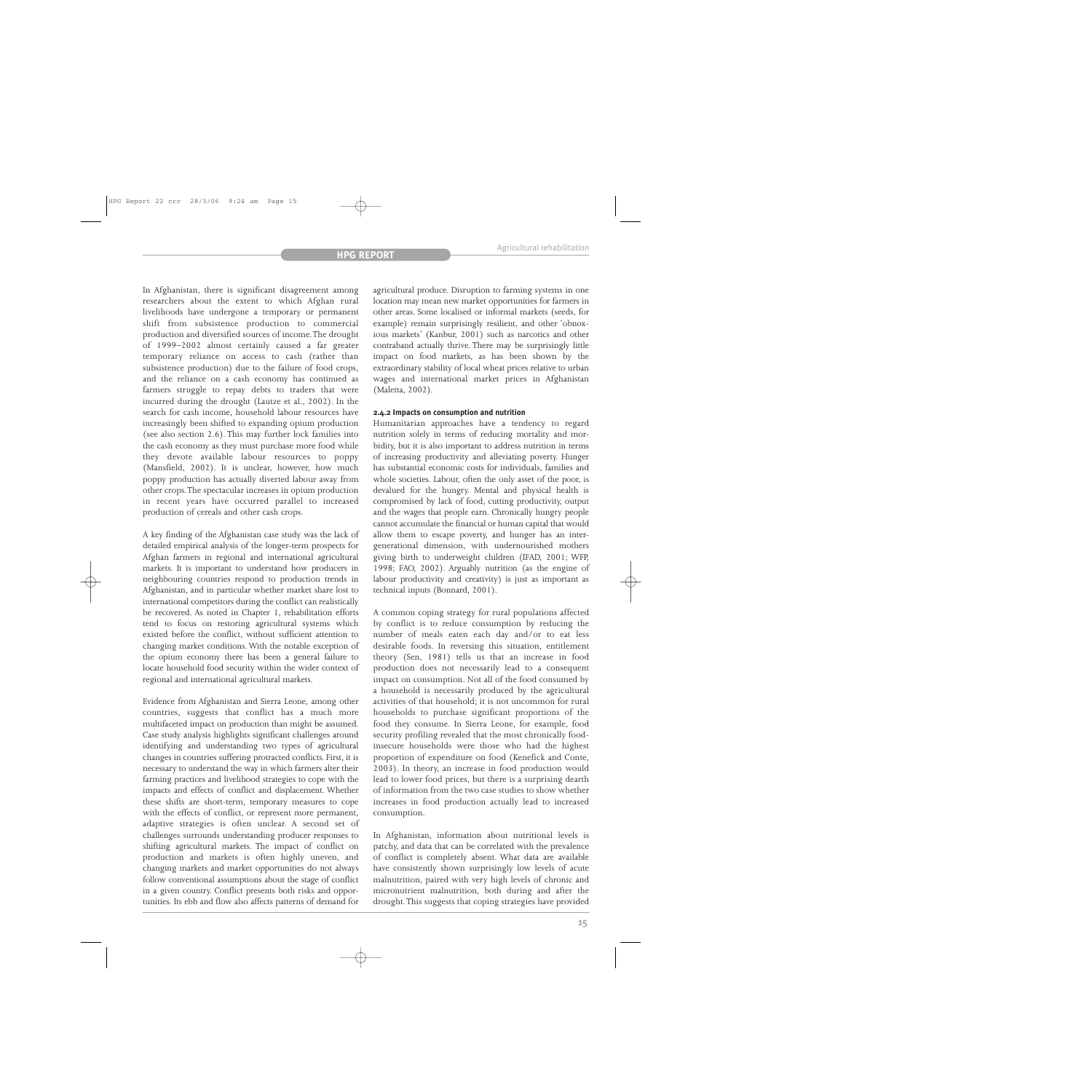for the most basic survival needs under very high levels of stress. Repeated shocks create a situation of chronic vulnerability, and over 50% of children under five are estimated to be chronically malnourished (WFP, 2003). Acute malnutrition appears to be primarily a seasonal problem during the summer, and is related to diarrhoeal diseases rather than food shortage. Low levels of acute malnutrition have been interpreted as suggesting highly equitable distribution of food within the household. High rates of micronutrient malnutrition (and scurvy) point to the importance of dietary habits, and possibly food preservation and post-harvest practices, rather than aggregate cereal production *per se*. Horticultural production had, before the drought, significantly increased during the conflict years (FAO, 2003) largely for home consumption (most export markets for these commodities had collapsed). However, there is very little consumption of fruits and vegetables during the winter months.

Evidence available for Sierra Leone clearly indicates that food availability is not a major problem (Lawrence and Banham, 2002). Though reference is commonly made to the annual 'hungry period' just prior to the main rice harvest, this seasonal variation is not so much a deficit but a shift away from the preferred food type. Malnutrition among mothers and their children in Sierra Leone is thought to be more closely related to health and hygiene than to food consumption (Kenefick and Conte, 2003). Chronic malnutrition and childhood stunting is a major problem for all food security profiles: 44% of children (whether from households considered to be food secure or insecure) are reported to be stunted (*ibid*). Although considerable improvement in child malnutrition was reported between 2000 and 2003, indicators for chronic malnutrition remained high and stunting of children was still on the rise (GoSL, 2004). The potential for rapid improvement in the nutrition situation of children remains, but the data suggest that this will not be achieved though production increases alone.

#### **2.4.3 Implications for agricultural interventions**

It is essential to step back and reassess our basic assumptions about how conflict impacts on agricultural production and produce markets, nutrition and consumption. The resilience of agricultural production is rarely alluded to, much less analysed, in current planning efforts for agricultural interventions. Rather, post-conflict production increases tend to be taken as evidence of the apparent success of agricultural interventions. There is a need to understand the ways in which farmers and farming systems have adapted to change, and to attempt to understand whether these are related to short-term shocks linked to conflict or to longer-term market dynamics. Much more detailed information is also needed to understand the links between agricultural production, consumption and nutrition.

#### **2.5 Impact of conflict on agricultural inputs and services**

Farmers need access to a wide spectrum of inputs and services in order to produce effectively, especially when their products need to compete in commercial markets. Within agricultural development, it is increasingly recognised that the potential gains that can be achieved through one service, such as provision of quality seed, may be dependent on access to other inputs, such as fertilizer, water for irrigation, pest control, and extension advice, as well as access to credit to finance these other services. Large-scale cereal production may require access to mechanised ploughing services, and effective market agriculture often requires interventions at various stages in the 'value chain', such as market price information services, in addition to services for processing, post-harvest storage, transport and certification. When producing for export, high-quality services in these areas are essential. Phytosanitary and veterinary services are vital for livestock production.

Although the value of any one of these services is largely dependent on the availability of other services, it is rare that aid interventions alone can 'solve' this need for broader service 'packages'. The integrated rural development programmes that were popular in the 1970s and 1980s failed due to an overestimation of what could be accomplished by the aid community, and an underestimation of the coordination costs involved in trying to manage the myriad links between these services. New concepts of how to manage area development efforts have instead stressed the need to design interventions that are *cognisant* of the variety of services that farmers require, while realising that different actors from the public sector, private sector and civil society will have different roles (Farrington et al., 2002). Some of these services, such as phytosanitary control and services related to common property resources are public goods, which will need a large degree of public financial support. Others, most notably input supply and marketing related services, will in most cases be primarily managed by the private sector and paid for directly by producers.These different services cannot all be coordinated (nor should they be), but strategic efforts to help farmers to put together their own 'packages' may lead to greater synergy.

In Sierra Leone, the level of formal agricultural service provision before the war was minimal: what formal agricultural advice was available to farmers tended to be provided through NGOs or donor-funded integrated agricultural development programmes (subsequently renamed farmers association support programmes). These projects also provided credit to farmers, usually in the form of seed or fertiliser or (in some areas) mechanised ploughing services. Such services effectively ceased with the conflict as insecurity spread throughout the country. Apart from petty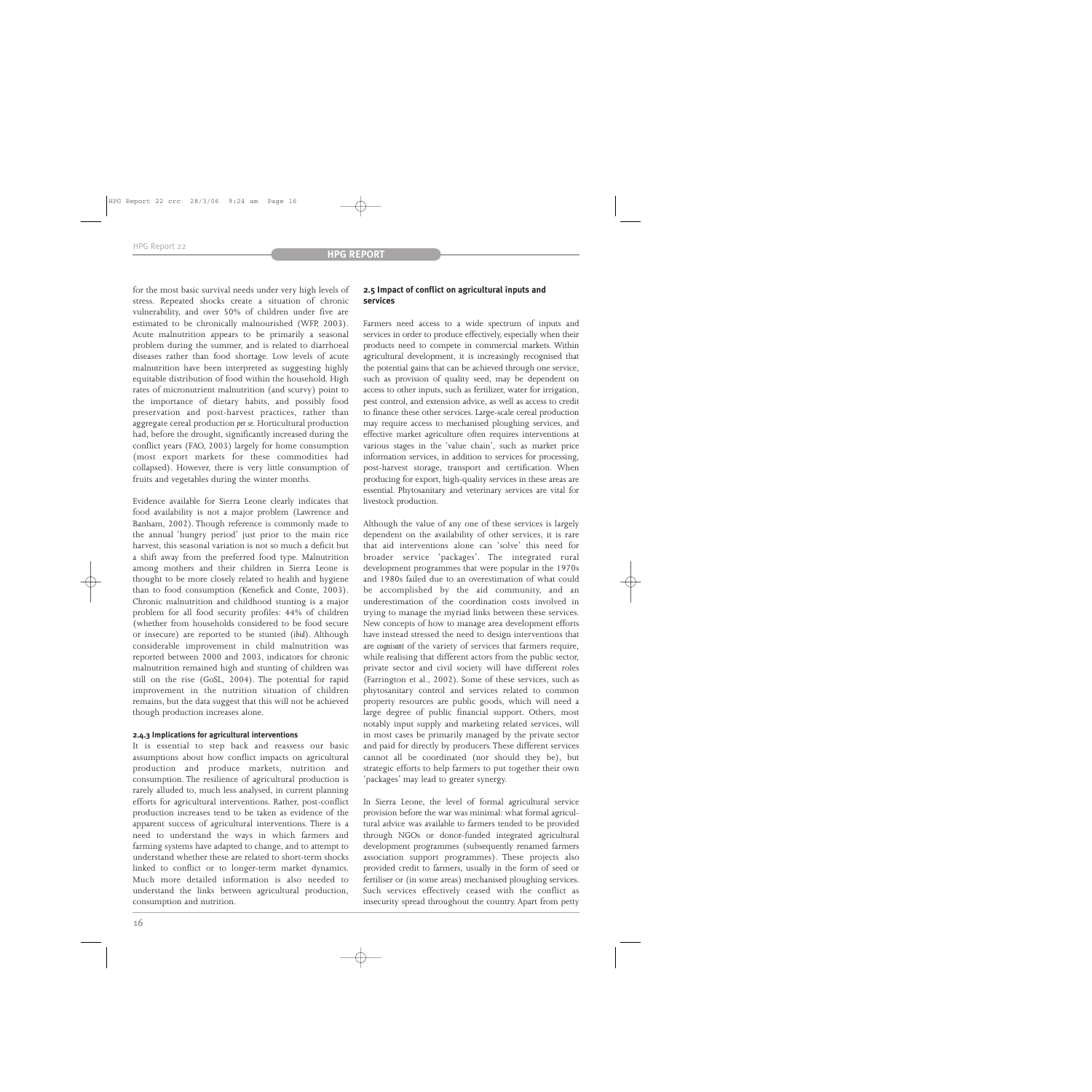traders providing credit and other inputs to small-scale farmers, private sector involvement in the supply of agricultural inputs and services was limited to the commercial agricultural sectors (coffee, cocoa, oil palm). The private sector fared considerably better than NGO or government projects; private-sector seed enterprises, for example, expanded considerably throughout the conflict period to meet the demand for seed by donor-funded emergency seed projects (Longley, 2006 forthcoming).

Given the lack of public sector agricultural service provision in Sierra Leone prior to the conflict, inputs such as seed and credit were generally sought through informal mechanisms, either through what might be called the informal social protection institutions existing within communities (e.g. for gifts of seed through social networks or access to credit through local 'osusu' savings groups) or the more marketbased systems for the supply of inputs on credit from local traders.Though subject to considerable strain, these informal systems tended to be much more resilient than the more formal systems in the face of conflict. Following the 'liberation' of Kambia District, for example, 84% of households interviewed reported receiving some form of agricultural support through local social networks, and this was fairly evenly spread among wealth groups. Such assistance is an important part of normal agricultural practice in Sierra Leone, and the fact that this support was clearly still available to farmers in the post-conflict period illustrates the resilience of social support networks, an observation that has also been documented for Somalia (Narbeth, 2001). The majority of the farmers surveyed (63%) reported providing assistance to others in re-establishing their agricultural activities, including just over half of those farmers considered to be poor.15 The data suggest that agricultural support provided through local social networks played a very significant role in helping farmers of all wealth classes to reestablish or continue with their farming activities.

In Afghanistan, local social networks that have proved to be the most resilient are those based on patron–client relationships.There is also much more private sector involvement in the supply of agricultural inputs and services, but problems exist in relation to high transaction costs, trust, quality, reliability and efficiency. Extraordinarily high transaction costs in accessing inputs and services result from a combination of insecurity, uncertainty, weak formal (regulatory) institutions and destruction of physical infrastructure. Diminished trust due to the legacy of conflict, current insecurity or the capricious nature of aid flows has prevented the emergence of a sufficient array of service providers offering farmers a choice of services. Patron–client relationships (often based on ties between landlords and

tenants) are currently the most viable way that many farmers in Afghanistan seek to lower (or at least stabilise) their transaction costs. There is a tendency within the aid community to see sharecropping and other patron–client relationships as purely a source of exploitation, as certainly it is. While patron–client ties are often extractive, it has long been internationally recognised that near-destitute farmers usually look first at what is left for the family to survive on, rather than the costs (Scott, 1976). Furthermore, secure relations with a local patron are worth paying for in order to ensure that the overall range of necessary services can be accessed.Various studies in Afghanistan have pointed out that access to credit is highly dependent on ties to patrons (Mansfield, 2001; Alden Wily, 2004). Even other services, such as ploughing (Allen, 1999), are easier to access where strong ties to a patron exist.

The lack of policies for, or regulation of, technical standards for agricultural and veterinary inputs in conflict situations means that the quality of inputs purchased by farmers and pastoralists may be sub-standard. Interviews with farmers in Afghanistan showed that they were furious over their inability to trust the reliability of the inputs that they receive from the private sector and NGOs. Weak public sector institutions and the power of local commanders make attempts to use legal mechanisms to hold service providers to account nearly impossible. Landlords or patrons are in many ways more accountable to their tenants or sharecroppers for the quality of seed that they provide than aid agencies, whose presence is dependent on short-term contracts. This is because it is in the interest of the patron to ensure that inputs are of high quality, and that farmgate prices are high when profits are divided with sharecroppers.

In general, evidence from the case studies suggests that, despite the collapse of government or project-based agricultural inputs and services, farmers are often able to continue to access such inputs and services through local social networks (including patron–client relationships) and – to some extent – private sector providers. However, the quality of the inputs and services available is often very low, and costs can be prohibitive.The challenge for post-conflict external assistance, therefore, is to improve the provision and reliability of inputs and services without undermining these local informal social protection mechanisms or hindering the role of private sector providers.

#### **2.6 Rural labour markets, migration and return**

One of the assumptions that underpins the yeoman farmer fallacy in chronic conflict and post-conflict contexts is that conflict reverses 'normal' development trends by wreaking havoc on markets. Vulnerable people are thought to retreat towards subsistence as best they can.There is no sign of this happening in Afghanistan, where labour markets in the cities and in poppy production are of increasing importance. Fears

<sup>15</sup>Data results show that 52% of poor farmers, 65% of middle-wealth farmers and 74% of better-off farmers provided agricultural assistance to others. Poorer farmers were most likely to provide labour and the use of tools, whereas better-off farmers were more likely to provide seed, cash or land.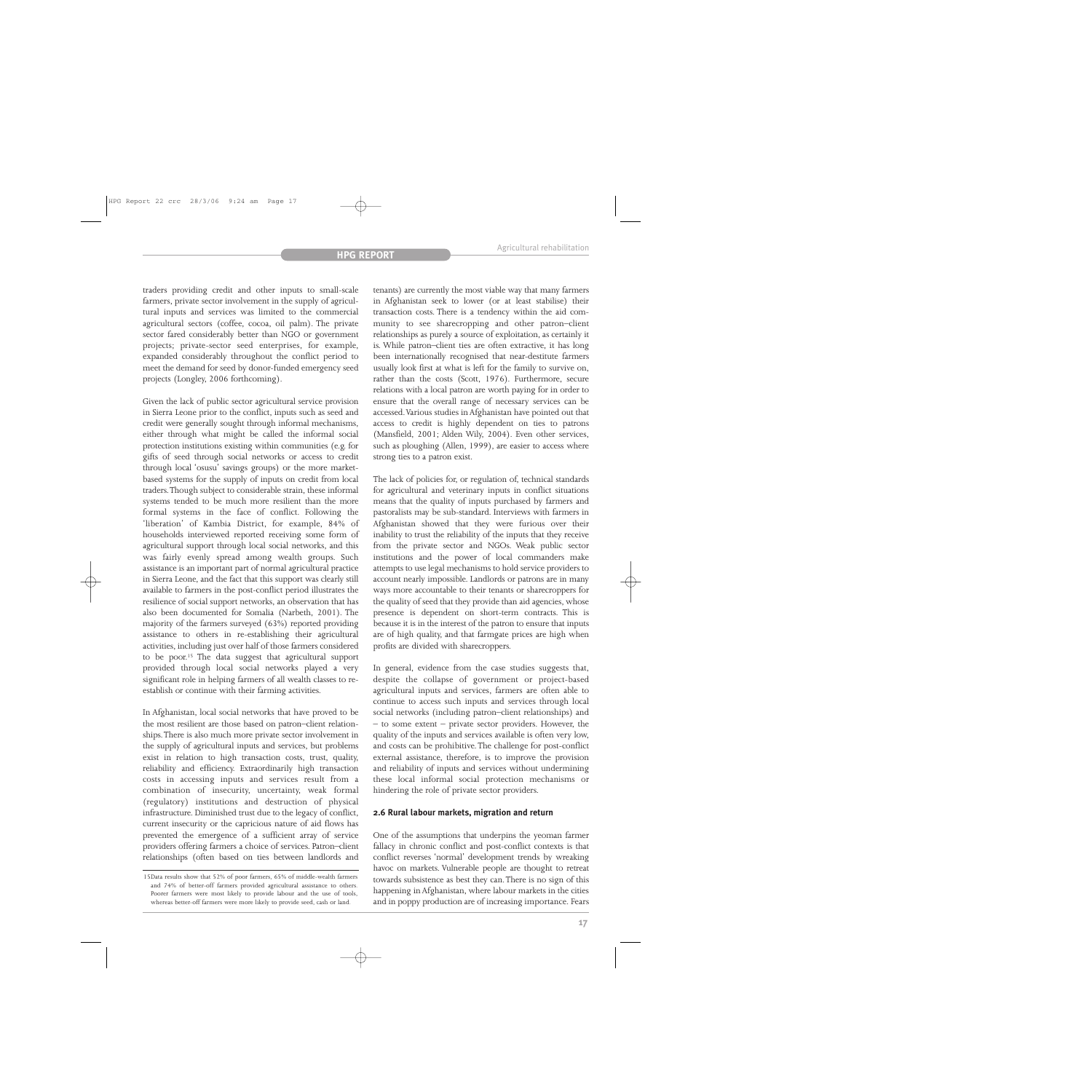that weakened labour markets would be swamped by the massive return of refugees and IDPs have proven unwarranted. Recent surveys have shown strong demand for farm labour and rising wages in many urban and peri-urban areas (Maletta, 2002; Maletta, 2003).Apart from links to the urban economy, the key factor in rural labour markets is opium. As Afghanistan's main commercial agricultural crop, opium is grown on just one percent of the arable land, or less than three percent of the irrigated land area (UNODC/GoA, 2003). It is a crop that absorbs over eight times the labour input per unit of land as wheat (Mansfield, 2001). This suggests that the link between agriculture and livelihoods is not a matter of how farmers decide to use their land, but rather how rural people, landed and landless, use their labour.

In both case study countries, growing numbers of returning refugees appear to be choosing to settle in urban areas.This apparent rural–urban migration indicates a response to several factors:

- loss of land and other assets that make rural livelihoods unviable;
- preference for continuing urban lifestyles among returning refugees;
- increased exposure to urban livelihoods, including skills development;
- shortage of off-farm employment in isolated rural areas that rules out a gradual re-accumulation of assets through rural livelihoods alone; and
- a perceived need to build up assets necessary to make rural livelihoods viable (in this case urban settlement is regarded as a temporary, interim measure before an eventual return to rural areas).

In Sierra Leone, the observation that many returnees were choosing to return to urban centres rather than rural areas led to debates about whether the rural labour force would be sufficient to produce enough food to meet national demand.

These observations suggest a need to understand how rural households relate to the agricultural economy beyond the farm. An overall understanding of labour markets indicates that, both in terms of securing livelihoods and stimulating economic growth, labour force mobility is in many respects a highly positive factor. This runs counter to the views and stated objective of many NGOs in 'helping people to stay in their villages'.With the exception of pastoralism, migration is seen by many agencies and some researchers (Lautze et al., 2003) as a symptom of failed livelihoods, not as a solution to inherently weak local subsistence and market economies.The assumption that migration is inevitably and inherently 'bad', or that returnees will necessarily return to rural areas, distorts priorities and underpins programming that takes farming to be the norm (Kerr-Wilson & Pain, 2003).

#### **2.7 Land and natural resources**

Though the case study research did not collect data on natural resources degradation specifically, documented evidence from various countries would suggest that protracted conflict has detrimental effects on natural resources and natural resource management. In Somalia, for example, environmental damage includes serious degradation of rangelands due to charcoal production and minimal rangeland management, the depletion of renewable fresh water sources, over-exploitation of fishing grounds and reduced numbers and diversity of wildlife (Wilson et al., 2004: 29). This situation has been brought about by ecologically damaging coping strategies that increasingly impoverished rural households are forced to adopt, together with the lack of effective regulation in the use and exploitation of natural resources. Elsewhere, natural resources may provide the basis for local war economies, and their uncontrolled extraction has negative impacts on the environment, e.g. mineral extraction in Sierra Leone, DRC and Angola; timber and tree crops in Casamance (Evans, 2002). Similarly, land and access to land is often inextricably linked to the causes of conflict and/or local grievances. Access to land and natural capital upon which rural livelihoods depend is considered vital for post-conflict recovery (Addison, 2005), and  $-$  in some cases  $-$  this may require significant reform of tenure arrangements.

In Afghanistan, the nature of land tenure insecurity has been vividly described by Alden Wily (2003: 1):

*from the returning refugee widow who is unable to wrest her husband's land from his family, to the community evicted by a land-hungry warlord, to the drought-defeated smallholder who has sold his last plot for food and cannot find a landlord willing to enter a sharecrop arrangement.It may also be a case of clan heads carving up local pasture for new cultivation,land that poorer villagers thought was theirs to share, that the government thought was its own to distribute, that visiting nomads thought was theirs to graze – and often have the documents to 'prove it' – documents that may conflict with others issued at different times, with the law, or with human rights and justice norms. At this point in time, multiple claims,each with its own historical legitimacy,may exist over the same land.The law, and the documents or testimony it generates, is plural, complex, uncertain, incomplete and currently unenforceable.*

Conflict over rural space has been one of the key factors driving and sustaining internal conflicts in Afghanistan for over 25 years, yet recent approaches to land tenure issues have tended to be superficial (Alden Wily, 2003). Given the deep structural nature of the challenges facing the landless and destitute in Afghanistan, modest project-based agricultural interventions are severely limited in the extent to which they are able to modify the context of these groups'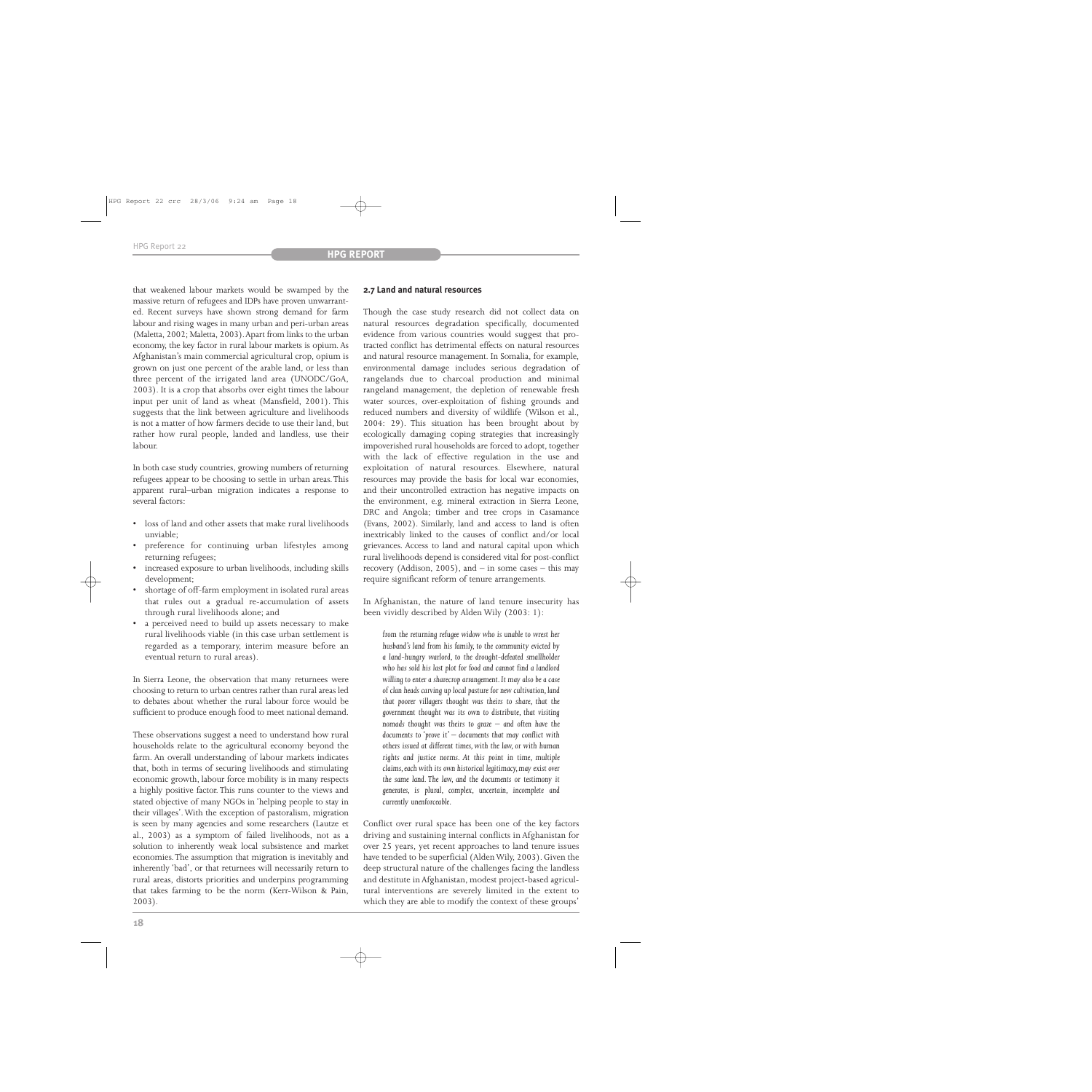vulnerability. Land relations must form part of the development agenda, but the process of addressing land relations will not be easy.

In rural Sierra Leone, land relations are not nearly as complex as in Afghanistan, but there is some degree of similarity in that the current problems stem not only from the conflict, but are also rooted in more structural aspects of rural communities. Access to land within a chiefdom is dependent on one's identity as a 'citizen' (as opposed to 'stranger') of that chiefdom. Despite the existence of formal, bureaucratic structures that allow one to prove one's identity through a birth certificate, in practice the vast majority of rural Sierra Leoneans rely upon the chiefs to authorise and guarantee the identity that confers their rights to land (Fanthorpe, 2001). Thus, land rights are inextricably linked to the powers of the paramount chief.The land tenure issue has been a source of much debate among aid agencies, government actors and legal professionals in post-conflict Sierra Leone – some consider land reform to be a vital aspect of rehabilitation; others regard it merely as a 'red herring' when in fact what is needed is a more thorough agrarian reform (Richards et al., 2003). It has also been suggested that land tenure reform is necessary for agricultural development, particularly for effective commercial agriculture in allowing landowners to use land as collateral in accessing credit (GoSL, 2004). The question of whether or not land reform is necessary in a post-conflict context depends very much on the role of land tenure as a contributory factor to war (see section 5.3).

#### **2.8 Summary and implications for post-conflict agricultural interventions**

Subsistence production may be a cornerstone of rural livelihood strategies, but it is not sufficient as a guarantee for survival. Farmers – especially the poorest and most vulnerable – rely on a range of different livelihood activities. The relative importance of agriculture as part of broader livelihood strategies varies for different households and changes over time and in response to adverse effects. Survey data from Sierra Leone clearly indicate that the importance of agricultural production to household livelihood strategies had changed as a result of war, but there was no clear pattern as to whether it had become more or less important to different types of households, thus making it difficult to predict such changes. It is necessary for interventions within the agricultural sector to recognise that agriculture may not be the only or the most important source of livelihood to rural households. Focusing on agricultural production alone is unlikely to be sufficient to solve the problems faced by the most vulnerable households. The role of agricultural markets must also be taken into consideration – not only for the sale of agricultural products but also as a source of food for vulnerable households, and the supply of agricultural inputs. More broadly, it is also necessary to understand rural labour patterns and recognise that migration is an important coping strategy. Not all of those displaced from rural areas will necessarily return to rural areas.

The resilience of agricultural production is such that it will recover fairly quickly once farmers are able to return to their farms, provided that rainfall is sufficient and that environmental degradation has not been so severe as to prevent production.The assumption that there is a need to 're-establish' farming activities is often inaccurate; in communities where not all households were displaced, agricultural activities may continue (albeit with changes in cropping patterns and/or reduced areas of cultivation). Although the public-sector provision of agricultural inputs and services may have ceased, and inputs supplied through the private sector may be of poor quality and involve high transaction costs, local forms of social support are remarkably resilient and often play a crucial role in helping farmers to access the inputs and services required. It is important that external efforts to enhance agricultural input provisioning do not undermine these social support mechanisms. In the longer term, productivity increase is not just a matter of diffusing agricultural inputs or 'modern' technologies, but involves addressing the risks and opportunities facing farmers, traders and other stakeholders in the rural economy. Finally, it is also important to understand the ways in which agricultural systems may have changed, both in response to conflict and changing livelihood strategies and in response to changing market trends.As we shall see in Chapter 3, however, these factors are rarely considered in current agricultural programming during and after conflict.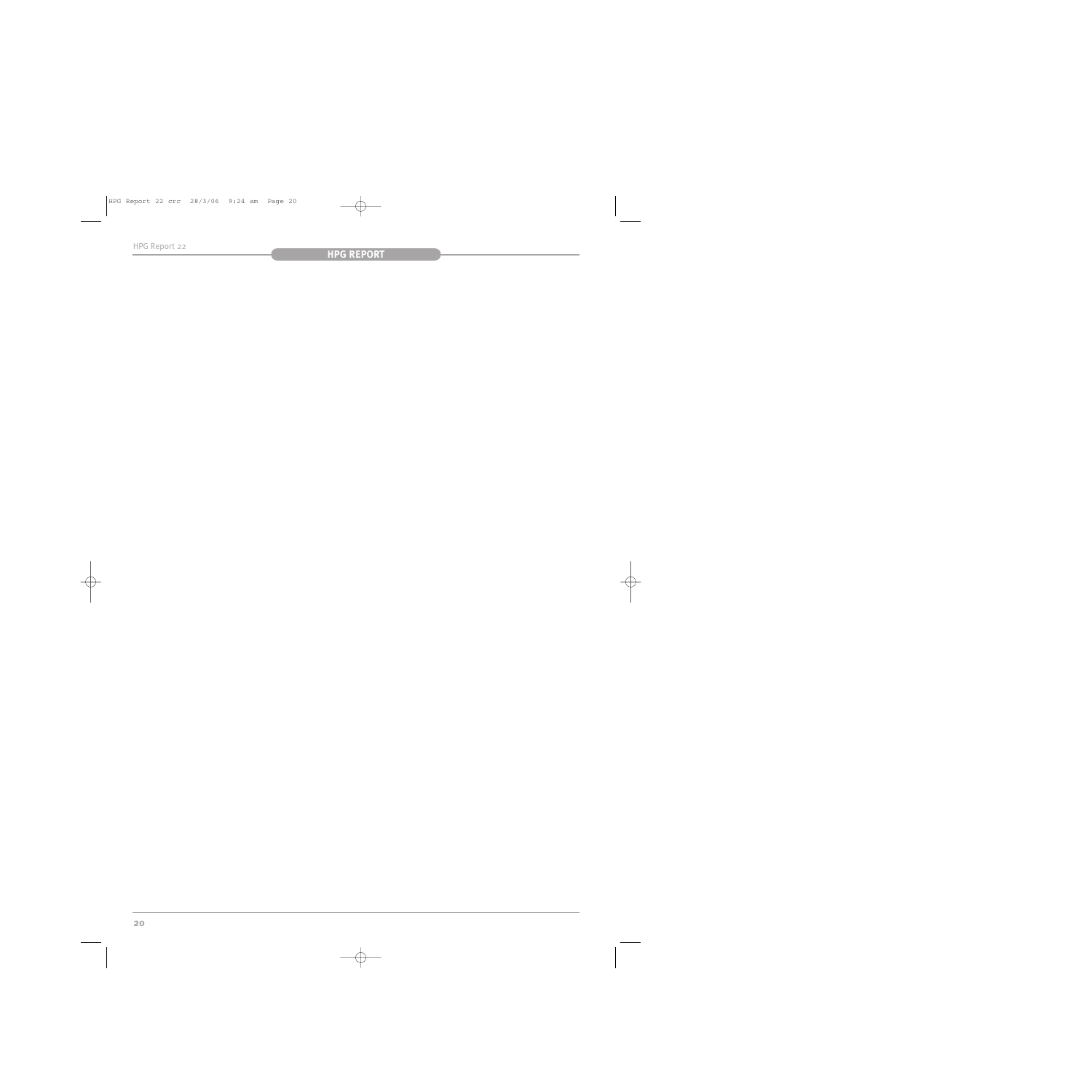## **Chapter 3 Post-conflict agricultural programming in Afghanistan and Sierra Leone**

#### **3.1 Introduction**

Chapter 2 suggests that interventions that focus solely on agricultural production are unlikely to be sufficient to solve the problems faced by the most vulnerable households. It is also necessary to recognise the importance of agricultural markets to rural communities. This section examines postconflict agricultural interventions in Afghanistan and Sierra Leone, and the extent to which they actually address the problems faced by rural communities. It starts by looking at the various seed-based approaches, and then considers the provision of other agricultural inputs and services. Approaches to promoting markets are examined, and recent developments with rights-based programming are described.

#### **3.2 Food aid, seed aid and beyond**

Interviews with agency staff responsible for rehabilitation programming indicate a widespread belief that the phasing out of food aid, through its replacement with seed aid, is a necessary step in the transition towards more developmental approaches to food security. Indeed, a major driving force behind the promotion of agricultural rehabilitation efforts has been an often-intense anti-food aid discourse, particularly in Afghanistan.Although evidence to substantiate either pro-food aid or anti-food aid views is notably lacking from such debates, food aid is thought to contribute to dependency among beneficiaries and undermine agricultural production through price distortions, resulting in a lack of growth in primary production sectors, and thus hindering efforts for longer-term developmental approaches.

In Sierra Leone, the debate is less heated – possibly because the food aid grain provided (mainly bulghur wheat) is neither a crop that is cultivated in Sierra Leone nor a preferred food type – and the transition from free food distribution to 'food for agriculture' (i.e. for inland valley swamp development; upland farm cultivation; and tree crop rehabilitation) and 'food for work' (i.e. for road and jetty construction and rural structures such as stores and drying floors) is very much part of agricultural rehabilitation. Survey data confirm this: 124 out of 230 sample households reported receiving food 261 times.The bulk of the food received was used to feed agricultural labourers (252 times, or 97%), indicating the importance of food aid for agricultural activities. Rather than trying to phase out food aid altogether, the Ministry of Agriculture is instead trying to gain greater control over it. Food aid is used as an incentive to promote agriculture. It is also coming to be seen as a safety net (we will return to this in section 4.5.1).

It should be stressed that, although food aid attracts vitriolic criticism relating to perceived concerns over dependency, other dependency issues receive notably less attention. Consideration of how to avoid dependency on free seed and other heavily subsidised agricultural support is, by comparison, rare, yet many of the arguments that are applied to the anti-food aid discourse can also be used in reference to seed aid. However, given that there is little evidence to suggest that relief (whether food or seed) undermines initiative, or that its delivery is reliable enough for people to depend on it, a more important question concerns what form of assistance is most appropriate (Harvey and Lind, 2005). As described in section 1.6, various commentators have argued that there is a need to move beyond seeds and tools (see Longley & Sperling, 2002), or to 'get off the seeds and tools treadmill' (Remington, 2002). Such efforts have taken various forms in each of the case study countries, as described below.

#### **3.2.1 Afghanistan: agricultural 'subsidies' and technology transfer**

Afghanistan represents a classic example of the 'treadmill tendency'. Support was given to seed programming throughout the 1990s.At the end of 2001, plans were made for a major expansion of distributions in the 'post-war' phase to address what were assumed to be serious levels of seed insecurity (see, e.g., Grünewald, 2001).Agencies based in Pakistan planned their emergency and rehabilitation programmes with little first-hand information. The 'crisis narrative', fuelled by easy access to donor resources, superseded accurate needs assessment. After bumper harvests in 2003, most actors acknowledged that the initial assumptions of a seed crisis after the fall of the Taliban regime were grossly exaggerated. Large-scale seed distributions nonetheless continued throughout 2003, before finally being scaled down (Christoplos, 2004).

The justification for seed programmes gradually shifted away from addressing an absolute absence of seeds. Instead, interviewees explained that continued seed aid was important as a way to use institutional structures and experience to subsidise<sup>16</sup> agricultural production, thereby

<sup>16</sup> The term 'subsidy' is almost never explicitly used in aid and agricultural policy discussions given its associations with weak sustainability. There is, however, a general agreement that Afghan farmers need an injection of capital (i.e. a subsidy) to increase their production.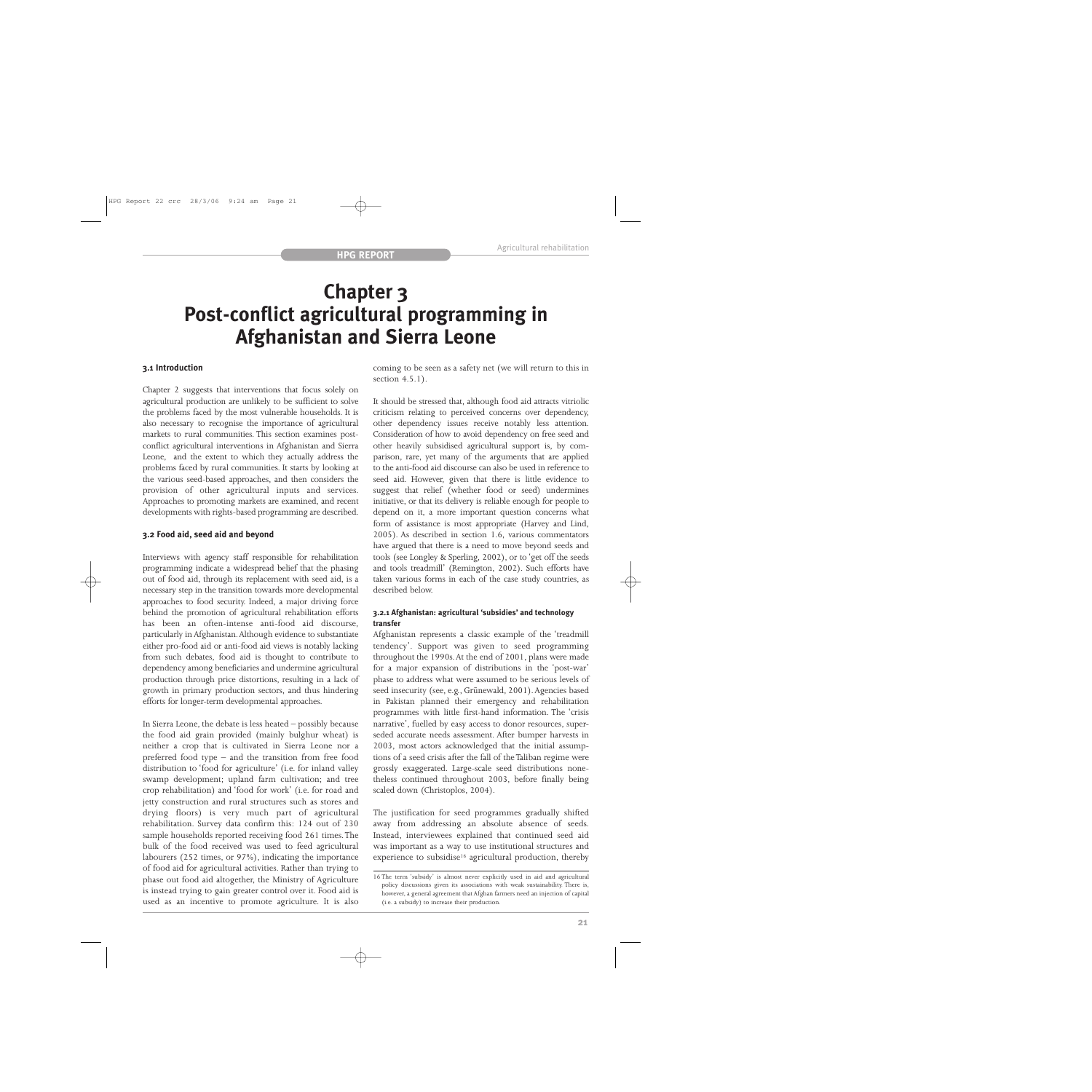accelerating recovery (Christoplos, 2004). Second, there was a perceived need to increase access to 'improved' seed and speed up genetic renewal.<sup>17</sup> These two justifications for seed aid – subsidisation and technology transfer – are relevant in many respects, but there remains the wider question of whether seed aid is the most appropriate type of intervention.

Particularly given the sensitivities around providing 'agricultural subsidies', seed distributions are primarily promoted as a way to push new technologies on 'ignorant' farmers. Agricultural officers from most agencies interviewed stressed the primary importance of changing the attitudes of villagers. It is thus the behaviour of the villagers, rather than the conditions in which they live, that is seen to constrain livelihoods. When compared to the massive provision of inputs, there is little evidence of matching activities on the ground to help these apparently 'ignorant' farmers assess and learn about the new varieties that they are receiving. The concentration on input distribution has drained limited human resources from extension activities, on-farm varietal trials and demonstrations (Solidarités, 2003).

The ethics of the mass introduction of new varieties in lieu of a considerable level of on-farm trials and demonstrations deserve critical attention for two reasons. First, at a technical level new varieties often require changes in planting depth, watering requirements and fertiliser use.A failure to provide extension advice about these changes can easily lead to failed harvests and failed transfer of technology. If the seed programmes across Afghanistan are largely intended to induce technology transfer, this would seem to imply that extension advice is a responsibility of those agencies providing seed. Second, there is the accountability of the aid agencies providing seed of improved varieties. In a development context, extension agents striving to promote new technologies must retain the confidence of the clients if their targets are to be achieved.They cannot risk alienating their clients by recommending inappropriate inputs and then leaving.18 But aid agencies are by nature relatively free from accountability to those that they ostensibly serve (see Martens et al., 2002).

These criticisms regarding weak accountability relate to the modes of technology transfer, but not the broader need for new technologies.There are technological interventions that could presumably go a long way to buttressing subsistence and helping farmers to take advantage of market opportunities. The question is how technology transfer can be promoted in an ethical manner that recognises farmers' rights to know what they are getting involved in when presented with an 'improved' technology.

#### **3.2.2 Seeds and tools in Sierra Leone: from distribution to production**

In Sierra Leone, there was massive distribution of seeds (mostly rice and groundnuts) and tools throughout the war years, and then subsequently for returnees (Longley 2006, forthcoming). Much of the seed was purchased within the country from local entrepreneurs<sup>19</sup> or commercially-oriented NGOs or through Lebanese traders who procured seed within the region (Sierra Leone, Guinea or Côte d'Ivoire). Such companies barely existed prior to the war, and many lacked experience of handling seed and were unable to provide seed of acceptable quality. Much of the rice being distributed was for a small number of improved varieties which some farmers in Sierra Leone were probably already familiar with, but the varietal specifications requested by agencies were often based on what was available through the traders, rather than on any detailed assessments at ground level. The repeated distribution of a small number of improved varieties over several years led to a concern among some agencies over the potential loss of local varieties.This prompted efforts to rescue sought-after or 'cherished' local varieties that were held in small amounts by a few families, and that were relatively inaccessible to the majority of farmers due to food insecurity (and the difficulty of saving seed in large quantities) and the disruption of social networks (through which farmers acquire seed from others) (Kent and Mokuwa, 2001). Such efforts allowed farmers to obtain their preferred varieties much more quickly than would otherwise have been the case.

The ethics of technology transfer described above for Afghanistan have not been such an issue in Sierra Leone, with the exception of one agency in particular that made considerable efforts to undertake field trials for new varieties and provide extension advice to farmers.<sup>20</sup> Of much greater concern was the lack of regulation over the companies entering into the seed business (for which profits were large), the quality of the seed being distributed, and the myriad of different approaches used by different agencies.The apparent need for regulation led initially to the standardisation of seed 'packages' provided to farmers, and then to more developmental efforts to avoid the need for external procurement altogether through the promotion of local seed production.

<sup>17</sup> The success in this latter objective has been exceptional (and was so even during the Taliban regime). In interviews agency staff have proudly declared that, in some areas, local varieties have disappeared entirely, a tendency that is disturbing for those who see a value in retaining Afghanistan's extraordinary and unique genetic diversity.

<sup>18</sup> Some agencies have engaged in 'hit-and-run' seed distributions, by making free distributions in a given area and then withdrawing. This unaccountable behaviour is underpinned by the technology transfer ethic: if the scientists are automatically assumed to know best, follow-up and downward accountability to farmers are not required.

<sup>19</sup> Entrepreneurs were often agricultural researchers who had close ties with the seed sector.

<sup>20</sup> Technology transfer approaches were being promoted in the south of the country at a time when the security situation was still very unstable.Whether one supports the promotion of improved varieties in an emergency phase, the experience illustrates what can potentially by achieved in terms of trials, demonstrations and extension in an unstable and insecure country.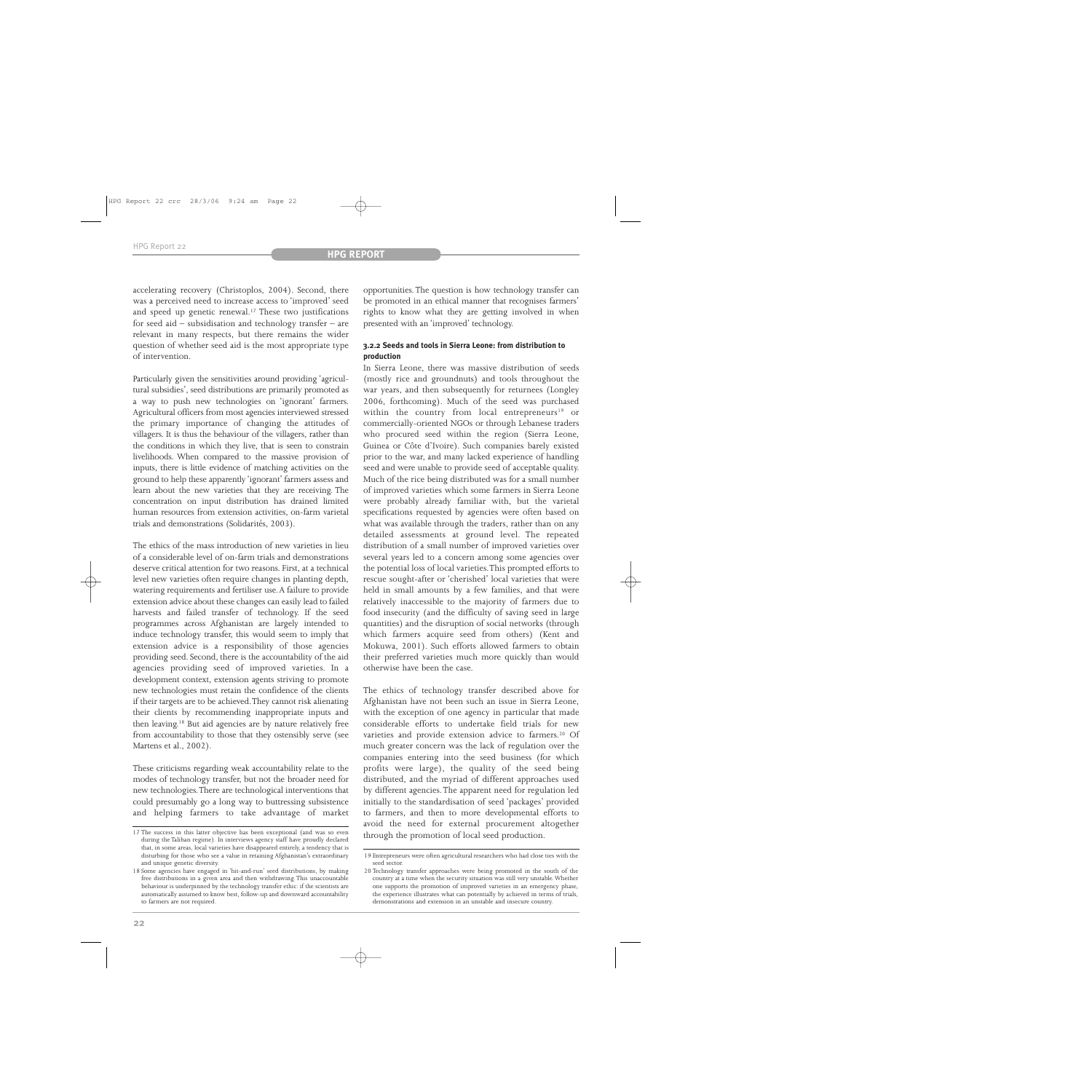FAO and the district-level Agriculture Technical Committees (composed of UN, NGO and government representatives involved in food security and agricultural interventions) promoted the standardisation of seeds and tools packages in Sierra Leone by stipulating that a minimum input package of 40kg seed rice and 20kg groundnut seed should be given to each farmer.<sup>21</sup> Considerable attention was also paid to targeting procedures, to ensure that the most vulnerable would benefit and to avoid the repeat supply of seed to the same farmers from one season to the next. A post-distribution monitoring survey conducted by FAO and implementing partners in 2002 indicated that 90% of the seed distributed by agencies was planted (Agrisil, January 2003), though the actual impact on agricultural production and food security was not assessed. Much of the seed distributed by agencies was provided on a loan basis, whereby beneficiaries were expected to pay back the seed after the harvest to establish a local community seed bank that would then provide seed to other farmers in subsequent years. Anecdotal reports from a small number of beneficiary farmers suggest that in some areas the shift from seed hand-outs to loans was perhaps premature, taking place at a time when the security situation was still unstable and harvested outputs were liable to be looted by rebels or thieves.

Since 2002, the procurement and distribution of seeds and tools has been gradually replaced by efforts to promote the local production of seeds and tools. Blacksmithing was identified as a skill that could readily be adopted by wardisabled persons and ex-combatants, and tool-making workshops were established by FAO as an income-generating activity. Groups of ex-combatants and war-disabled people were provided with vocational and small-business training to enhance their income-earning potential. Rice seed production was initially promoted through a project involving FAO, the Ministry of Agriculture, the Rice Research Station and ICRC: 500 farmers with experience in seed multiplication were trained to multiply foundation seed provided by the Rice Research Station (Agrisil, January 2003). Subsequent projects have constructed drying floors, stores and seed banks. The promotion of local seed production and community seed banks is a common food security intervention in both rehabilitation and developmental settings, and there are various different models for the ways in which such projects can be designed. However, experience with such projects has so far provided few examples of successful and sustainable activities (Tripp, 2001).

#### **3.2.3 Lessons emerging**

In broadest terms, the main question is whether

interventions that focus on seed are congruent with the nature of challenges that rural people face in re-establishing their livelihoods. While there is certainly a place for seed aid in agricultural rehabilitation, and it is encouraging to see an increasingly wide range of ways in which seed can be programmed, its dominant role in the sector is questionable.The slow shift away from seed aid appears to be due to the legacy of humanitarian and early rehabilitation programming, where seed was perceived to be the only feasible form of intervention. It is also a reaction to the institutional weaknesses (see Chapter 5) that have made other activities difficult to establish. Another reason for the persistence of seed aid no doubt relates to the fact that seed projects are highly visible and can easily be reported on in terms of numbers of beneficiaries assisted, quantities of seed provided and expected food production; seed projects appear to provide valuable inputs that allow farmers to increase their production (Tripp, 2001). But without any impact assessments, the value of such projects cannot be taken as read. Where such assessments have been undertaken, they have often shown that farmers' own seed systems are more resilient than assumed, and external seed projects can weaken, rather than strengthen, these local systems.

One way in which local seed systems are potentially weakened is through the genetic erosion of local varieties as a result of the repeated distribution of a limited number of improved varieties. Although there is very little data on this issue, the apparent failure of agricultural experts in Afghanistan to recognise the value of local germplasm is a serious concern. In Sierra Leone, it appears that local varieties had not been lost entirely, but that access to them was limited. The promotion of new, improved varieties as part of relief and recovery programmes has been criticised for introducing unfamiliar varieties to farmers at a time when they are perhaps least able to cope with the unknown. However, the introduction of new, appropriate technologies such as improved crop varieties can potentially have significant impacts, particularly where these varieties address known problems within the farming systems (e.g. through disease resistance).

#### **3.3 Non-seed inputs and agricultural services**

Attention to the role of agricultural services in conflict and post-conflict situations has generally focused on the relevance of specific interventions. While these findings are useful from a project management perspective, there is a shortage of analysis of the service markets and communitylevel support systems to which these projects would be expected to contribute, or which they could be expected to strengthen. Anecdotal accounts exist of relatively positive experiences regarding para-veterinary services (Ostrom, 1997; Sauvinet-Bedouin & Erikson, 2001) or communitybased animal health services (Catley, 1999; Fox et al., 2001; Jones et al., 1998).There has been somewhat more analysis

<sup>21</sup> Similar efforts to standardise emergency seed provision were made in Afghanistan through the 'Guiding Principles Governing the Production, Distribution and Import of Seed and Planting Material of Field Crops in Afghanistan' (FAO, 2003a). Interviews indicated that field staff were largely unaware of these guidelines and developed modalities based on their own distribution targets, agency objectives and local interpretations of FAO's regulatory framework (Christoplos, 2004).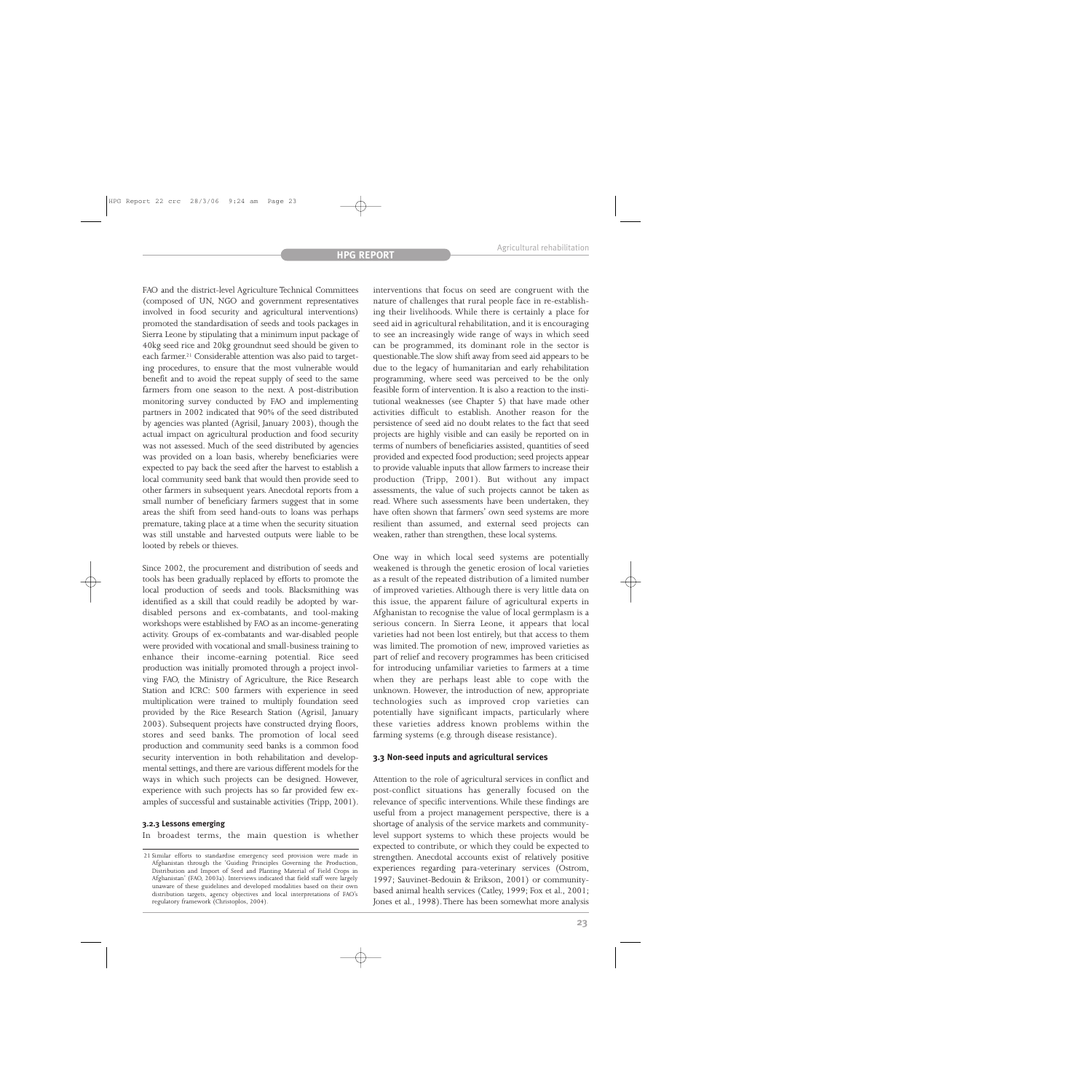of the potentials and pitfalls in introducing microfinance in countries emerging from conflict (Wilson, 2002), but evidence from Afghanistan and Sierra Leone suggests that much work still needs to be done in enhancing practical programming approaches to microfinance (see section 3.3.2). Methods have been developed for the analysis of informal seed markets (Jones et al., 2002; Longley et al., 2002), but the findings of these studies have yet to be applied on a broad scale in project planning and design. As section 2.5 suggested, analyses of agricultural service markets and community mechanisms for agricultural support, and how these have been affected by the conflict (or by aid), are virtually non-existent.

In Afghanistan, input provision is perhaps the most obvious area of concern for farmers. Fertilisers, pesticides, seeds and veterinary medicines are widely available in markets, but farmers in isolated areas experience high costs in transporting inputs. Others are primarily concerned about the low quality of inputs, and their inability to obtain redress when they believe that the inputs they have purchased were of poor quality. Similar complaints are expressed about poor-quality seed provided by NGOs, particularly in the emergency phase. Provincial and district agricultural staff recognise the importance of monitoring and regulating private sector and NGO input provision, but they have no capacity to perform such tasks.

Access to irrigation water in Afghanistan is in many cases dependent on ties to local (and in some instances national) political or military leaders. The capacity of aid agencies to investigate power structures is usually weak. Even if they are aware of how these structures affect access to water resources, they may have little capacity to exert pressure for equitable distribution, or to influence the multifarious social and political processes by which access to resources is negotiated. Commanders have been widely cited as having abused their power by appropriating irrigation resources. In addition to direct injustices, this has also weakened the *mirabs*, the traditional water management authorities (GoA, 2004b), which may have repercussions on efforts to re-establish a strong role for civil society.

In Sierra Leone, the importance of private sector regulation has been mentioned above in relation to emergency seed provision. Given the low levels of formal input delivery systems prior to the war (see section 2.5), Sierra Leonean farmers do not have high expectations in terms of input provision. Agricultural service delivery has focused on extension advice, and this is detailed in the following section. Although not always explicitly agricultural, microcredit has been widespread (section 3.3.2). The delivery of agricultural inputs and services is closely related to promoting market-based agriculture (section 3.4).

**3.3.1 Extension services: Farmer Field Schools in Sierra Leone** Although the Sierra Leone government's Medium-term Agricultural Strategic Plan (MAFFS, 2002) proposes the nationwide application of the Unified Agricultural Extension System, what is actually being implemented on the ground is a Farmer Field School (FFS) approach, as put forward by FAO (FAO/MAFS, 2002).22The FFS approach in Sierra Leone aims 'to build on partnerships which have been developed during the emergency operations, engaging civil society organisations, especially representatives farmers' organisations, as true partners to supplement the efforts of the public sector' (FAO/MAFS, 2002: 17). It is recognised that 'the current emergency operations could lead to the development of undue dependency on external assistance' (ibid: 11) and that the farmers' associations that emerged to handle the provision of free inputs may disappear without support. FFS thus represent a clear shift in the type of assistance provided: from seeds and tools distribution towards support aimed at building farmers' self-confidence and self-reliance, and the long-term sustainability of initiatives originating within farmer communities (ibid: 12).

Although capacity-building is certainly an important aspect of the FFS approach (specifically the capacity of farmers to experiment with new technologies), FFS was originally designed as an approach to agricultural extension or technology transfer that was more effective than earlier topdown methodologies. In Sierra Leone, the emphasis that has been given to institution-building and community-based development, however, has detracted from more technical concerns relating to the actual activities in which FFS are expected to engage (Longley, 2006 forthcoming). The opportunity to link FFS with experimentation on genuinely new technologies that might have a positive impact on production (e.g. Nerica rice varieties<sup>23</sup>) had not been realised at the time of the research. Regardless of the extension approach used, extension systems must focus on appropriate technologies that can usefully be extended to farmers. This appears not to be the case with FFS as they were being implemented in Sierra Leone up to late 2004.

In Sierra Leone, part of the rationale of FFS is 'to increase the accountability of service providers, whether in government or civil society, to the farming community' (FAO/MAFS, 2002: 11). The weakened state of government institutions, combined with the government's commitment to decentralisation, is regarded as an 'outstanding opportunity' for new institutional approaches (such as FFS), but exactly how FFS will promote the accountability of service

<sup>22</sup> Such divergence in the plans and proposals put forward by different agencies is not uncommon in post-conflict situations, when agencies are hurriedly drafting proposals for different donors and effective coordination mechanisms are lacking.

<sup>23 &#</sup>x27;Nerica' stands for 'New Rice for Africa'. Nerica refers to a group of rice varieties developed in the late 1990s by a Sierra Leonean rice breeder at the West African Rice Development Association (WARDA) by crossing the hardy, indigenous *Oryza glaberrima* species with the high-yielding *O. sativa* species.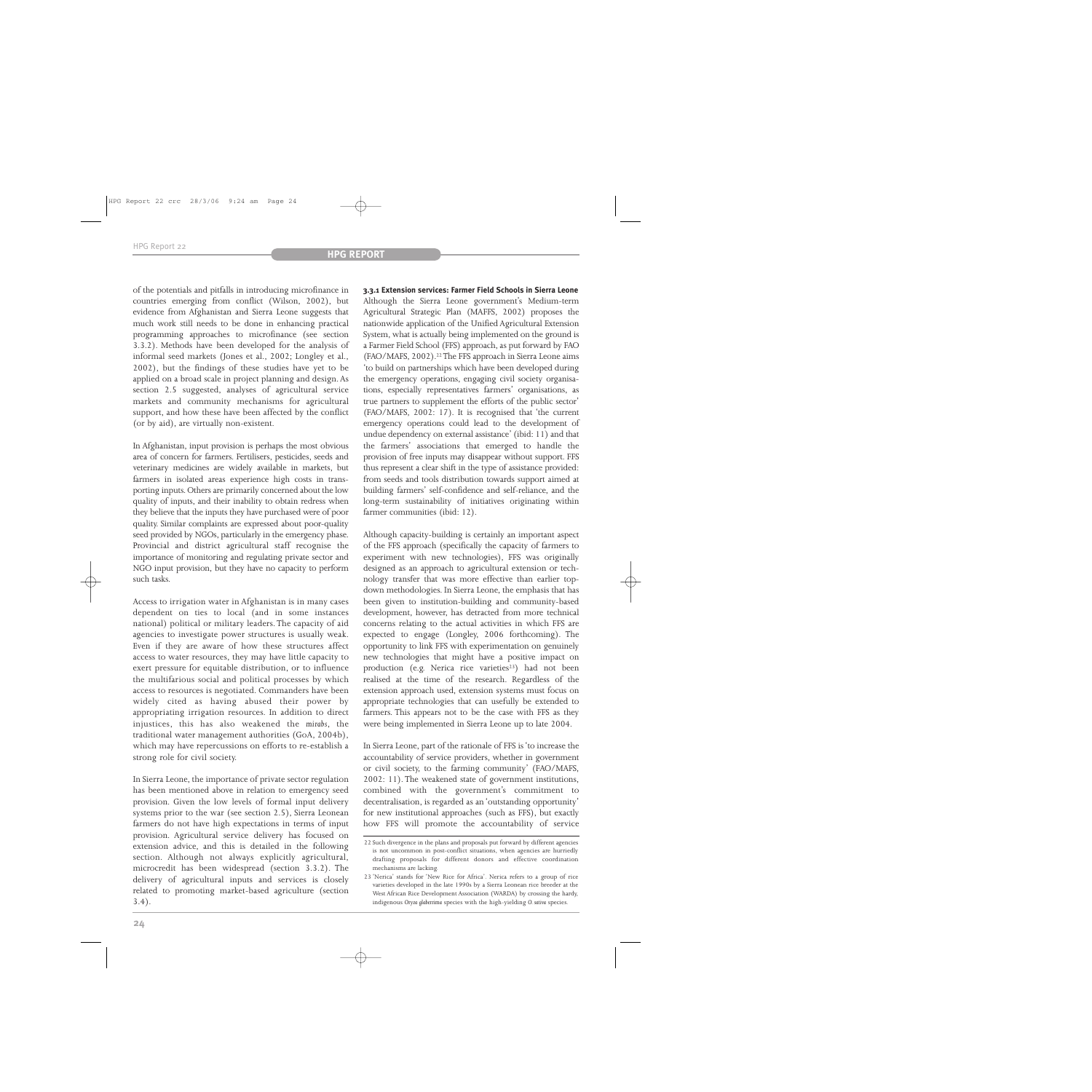providers, and who these service providers are, is not made explicit.

The justification for the adoption of FFS in Sierra Leone rests partly on the failure of previous extension approaches in the country, caused by various factors including the high recurrent costs of travelling to meet farmers and the inadequacy of extension agents' training (ibid: 13–14). Yet the cost of travel and the level of training required for facilitators are also challenges in implementing FFS, requiring substantial financial investment. Informal conversations with a small number of facilitators who had completed their FFS training some weeks previously suggested that they were ill-equipped to convey the concept of FFS to farmers. Farmer field schools are far from cheap to implement. The current move towards self-financing FFS (including in Sierra Leone) may have achieved a certain level of success in more stable, developmental contexts (e.g. Okoth et al., 2003). However, given the increased levels of rural poverty in postconflict Sierra Leone only time will tell if farmers are willing and/or able to pay for the transport costs of the extension agents' visits. Internationally, the record of financial sustainability of FFS is poor (Anderson & Feder, 2004).

In short, there are a number of reasons for questioning the appropriateness of FFS in a post-conflict situation such as Sierra Leone, where capacity-building among farmers' organisations might be achieved more effectively through explicit capacity-building approaches, and where technology transfer focuses on technologies that are appropriate to farmers' needs.

#### **3.3.2 Microfinance and credit**

In both Afghanistan and Sierra Leone, there has been a rapid expansion of microcredit services in the post-conflict period. In Afghanistan, since interest is formally prohibited in Islam, informal credit is a sensitive topic. The quality of services provided informally varies greatly, and is intertwined with wider patron–client relationships. Interest may or may not be charged. Patrons reap their profits through other aspects of their relationships with clients, such as taking a larger profit from crops. The expansion of microfinance is driven partly by a desire to provide an alternative to traditional systems of credit, whereby farmers are locked into poppy production in order to access loans. Aid programming varies from extremely soft credits from NGOs at farm level (often repayment for seed distributions) to the First MicroFinance Bank, supported by the Aga Khan Fund for Economic Development. In the long run, microfinance has the potential to have significant impact. In the short run, rural Afghanistan is unlikely to experience a 'microfinance revolution' due to the high costs of establishing institutional infrastructure in the countryside.

In Sierra Leone, a range of agencies (governmental, bilateral and NGO) were implementing micro-credit programmes. Although the design may vary, loans tend to be provided to groups of about five individuals<sup>24</sup> for which repayment is (hopefully) ensured through peer pressure. Literacy and numeracy skills are also encouraged to enhance record-keeping and business skills. In some parts of the country, the micro-credit programmes were being transformed into rural banking institutions. In Kambia District, 60 out of 320 households surveyed reported receiving a loan or micro-credit from formal aid interventions. Of these, 40 (67%) used the loan for trade involving agricultural products, and 39 (65%) used it for farming activities (mostly the hire of labour and the purchase of food for labourers).<sup>25</sup> This illustrates the significance of agriculture and trade in agricultural products for income-generation. However, despite a recommendation from the Agricultural Sector Review, current programming approaches have failed to make any explicit link between microfinance and the agricultural sector.This is further discussed in section 3.4.

#### **3.3.3 Lessons**

As described in section 2.5, the impact of any given service intervention is related to the availability of complementary services. The ultimate measure of the quality of service provision cannot be found in individual credit, input or extension interventions; it is in how farmers can access the mix of services that they need. Individual project interventions for extension and credit do not appear to have been informed by an understanding of how farmers themselves draw down the various services they need to produce and market their crops and livestock. Such piecemeal, project-based approaches need to be linked, not only to a greater understanding of what farmers actually do, but also to an overall strategy for delivery of inputs and services. While the current emphasis is on micro-level or 'community-based' interventions, insufficient attention is given to institutional forms at meso and macro levels.

#### **3.4 Promoting markets in the agricultural sector**

Chapter 2 highlighted the importance of understanding how markets function in countries emerging from conflict. It argued that promoting markets in the agricultural sector should be a key focus of livelihood support. The major role of the private sector in the provision of inputs and services is increasingly recognised, but challenges surround enabling the emergence of service providers, stimulating demand and improving the quality of inputs and accountability of services provided. Functioning output markets are equally important to

<sup>24</sup> Under the government's SAPA project, Le. 100,000 (\$45) is provided per person (i.e. \$220 per group) and this is repaid over 3–6 months with 15% interest. If repayment is successful, the group receives a second, bigger loan, and so on (up to \$220 per person).The programme encourages savings, and calculates that it takes five or six loan cycles to bring someone out of poverty.

<sup>25</sup> Thirty used the loan for both farming activities and trade involving agricultural products.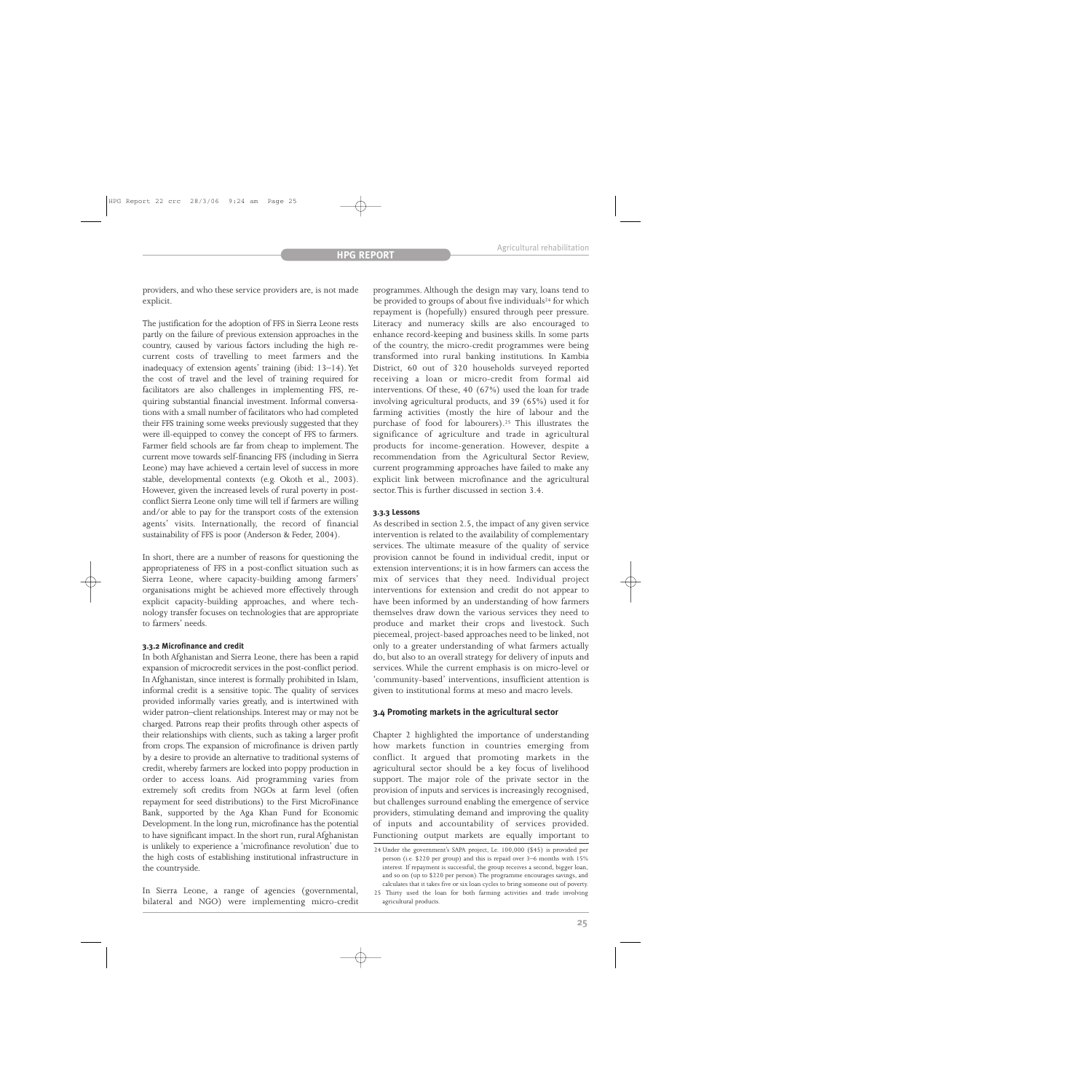enable farmers to sell their produce at profitable prices and to provide security for households dependent on food purchases, but basic transport and information infrastructure linking farmers to markets is often lacking. The case studies in Afghanistan and Sierra Leone suggest that agencies are generally ill-equipped to address these challenges, and found little evidence of coherent strategies for market-oriented programming. Efforts to promote the development of market systems and infrastructure tend to be localised, fragmented and poorly coordinated, and often focus on either input or output markets, with little integration between the two.

One strategy for promoting markets for inputs and services is to focus on stimulating demand by putting resources (cash or vouchers) to purchase services into the hands of beneficiaries, in the hope that they will then become clients or even customers of emerging service providers.This is the rationale behind CRS seed vouchers and seed fairs (Remington et al., 2002), but experience to date is still insufficient to determine whether or not voucher systems are promoting greater accountability among service providers. The CRS voucher programme in Afghanistan was designed to promote local economic growth through the provision of livelihood vouchers worth \$70, which beneficiaries could exchange for a range of goods: seeds, tools, fertilizer, animal traction or tractor services, livestock, wool and tools for carpet weaving, or tools for masonry, carpentry, tailoring or blacksmithing (Reilly, 2004). However, rather than allowing beneficiaries to use the market to obtain these inputs for themselves, CRS procured, purchased and arranged for the provision of inputs through selected merchants. Similarly in Sierra Leone, the seed fairs conducted were not considered by the seed vendors as an open market, and it was expected that CRS would buy any seed that farmers did not exchange their vouchers for.Also, the level of choice offered to beneficiaries was limited to rice and groundnut seed (Jallow, 2004). In cash- or voucher-based systems, the market is expected to ensure that enterprises selling food, seeds or agricultural advice become accountable to their customers and provide services that are more in tune with their needs. Evidence available to date from voucher systems in the country case studies suggests that the level of management by the implementing NGO is such that this move towards accountability on the part of service providers is not happening.

In Afghanistan, informal discussions reveal a tendency among many observers to assume that efforts to promote the private sector will inevitably lead towards rather than away from opium production, as this is the most profitable business opportunity. The government and the international community have therefore committed themselves to the identification and promotion of 'alternative livelihoods' to replace opium with other profitable cash crops. However, the inclination to see agroindustrial investment as a choice between licit and illicit

**26**

products may distract from an analysis of actual capital flows and opportunities.The majority of financial flows in agriculture are in one way or another linked to the opium trade. The search for 'alternatives' in private sector development may therefore entail finding ways to encourage diversification in the reinvestment of opium profits into other businesses, rather than as an 'either–or' choice between licit and illicit agriculture. There are indications that wealth does encourage diversification out of poppies (Christoplos, 2004).

In Sierra Leone, efforts to promote agricultural marketing are presently limited to post-harvest processing and storage facilities. Outside of the agricultural sector, some construction of market facilities has been undertaken, and the need to enhance the road network is recognised.The EC has plans to rehabilitate some roads in the north of the country, and this could potentially create new market opportunities in Guinea. Yet this road building plan does not appear to be linked to any real understanding of future potential markets. Although a consortium of NGOs has been exploring potential market development in response to a USAID initiative (Roberts, pers. comm.), one might question whether NGOs are best placed to promote markets. The National Recovery Strategy (2002–2003) was refreshingly imaginative in its proposals for market development,<sup>26</sup> yet none of these plans appears to have yet been realised.Although lip service is paid to identifying new markets in government plans and policies, the focus is on traditional sectors such as coffee and cocoa, despite high levels of disease and neglect, together with a drop in global prices. Rather than thinking beyond the traditional cash crops of coffee and cocoa towards other crops for which markets might be developed, the Ministry of Agriculture is focusing on increasing subsistence crop production. There is a failure to look beyond pre-war production patterns to the market realities of today (Christoplos, 2004). Although the Ministry of Trade and Industry is working to promote new markets (ginger, livestock, vegetable and fruits studies have been undertaken), these are restricted by limited technical understanding of agriculture and the lack of any active collaboration with the Ministry of Agriculture. Despite the massive number of micro-credit schemes, surprisingly little has been done in linking these to potential new marketing channels.

Market-based approaches remain largely as wishes expressed in policy documents rather than programming reality. As long as the Ministry of Agriculture emphasises production,

<sup>26</sup> The National Recovery Strategy (NRC) states that: 'Seeds and tools distribution is a first step, but support through access to markets, transport and infrastructure for storage and processing of products must follow quickly if growth is to progress beyond self-sufficiency' (p. 13). It proposes the identification of products with comparative advantages, niche markets and areas of export potential beyond the traditional sectors. It warns against investment in the coffee sector before conducting a full study of the economic viability of the crop's market potential. This last warning has not been heeded.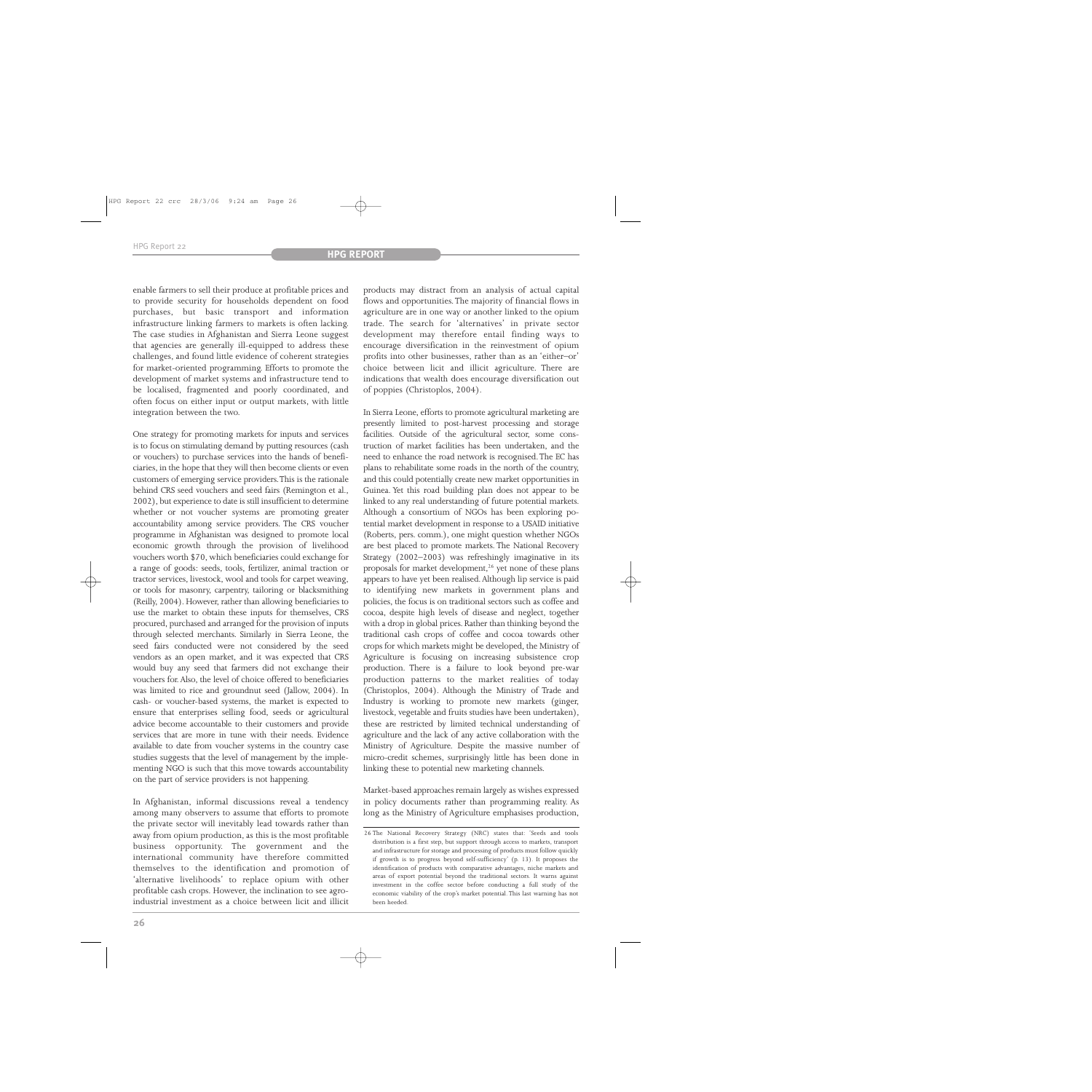market development risks being overlooked or inadequately addressed by the Ministry of Trade. What initiatives do exist are still too new to learn lessons or assess impact. Moreover, the use of these approaches for improving the response to complex emergencies remains under-researched and inadequately understood. Hopes that the power of the market can be harnessed to solve humanitarian crises and support livelihoods have sometimes superseded empirical analyses of how service provision markets function in the midst of chronic conflict. In Afghanistan there is clearly a lively market for many agricultural services (at least in relatively accessible areas), but little is known about whom this market serves, and on what terms. There is a need for caution about promoting market development without an adequate understanding of the political and economic relations of product and inputs markets, and the social relations through which they are structured in post-conflict situations. This relates to questions of accountability: the promotion of market-based modalities may give legitimacy to a hasty withdrawal of the state from rural service provision (or a failure to ensure that the state returns in post-conflict contexts), without due attention to whether other actors are appearing to fill the gap (Rocha and Christoplos, 2001; Pearce, 1999), and whether the state is capable of fulfilling even a minimal regulatory role.

#### **3.5 Rights-based approaches**

Although many agencies working with agricultural rehabilitation in Afghanistan have formally declared their adherence to rights-based approaches, there is as yet little indication that this has resulted in significant changes in operational methods, priorities or goals. One reason for this is that rights-based programming would in many cases require confronting powerful local commanders and elites. Some agencies have indicated a readiness to assume limited responsibilities regarding protecting communities from the worst abuses inherent in Afghanistan's power structures. The extent of this commitment is, however, constrained by capacities to intervene in the structural causes of these abuses. A genuine effort to bring rights onto the agricultural rehabilitation agenda would mean addressing issues such as land and resource tenure. Progress is being made in mapping the extent and urgency of these challenges (Alden Wily, 2004), but there is as yet little indication that this has had a considerable impact on programming priorities. It appears to be too sensitive an issue, and beyond the operational scope of humanitarian and rehabilitation interventions.

In Sierra Leone, a rights-based approach has been applied explicitly in both food security programming (by CARE) and policy (the Right to Food). In both cases, it is used as a way of understanding and implementing multi-sectoral, multi-level approaches in a coherent and integrated manner. Right to Food has been described as:

*an approach which forces us to change our routine way of thinking,our fragmented approach to policies and programmes, in a nutshell,our mindset.To speak of rights is to speak of people first and of human dignity … It is to define obligations, responsibilities, duties of the different actors and decision*makers, at different levels, in an interdisciplinary, intersectional, *interministerial national framework, itself linked to the international environment (Spitz, 2003).*

In a context where the concept of food security is relatively new and not well-understood, a rights-based approach at policy level is being used to help government officials to see that food security requires a long-term, inter-ministerial approach. Given the greater awareness of human rights among the populace, it allows people to voice their concerns in situations where their right to food might be violated (e.g. through lack of access to productive land), whilst also recognising their own obligations in agricultural production. Although FAO and the Intergovernmental Working Group on the Right to Food are beginning to explore the role that food safety nets can play in realising the right to food (IGWG RTFG, 2004), such rights-based safety nets have yet to come onto the agenda in Sierra Leone.

CARE's rights-based approach to food security emphasises the need to address the causes of conflict as well as its consequences. Detailed social science research undertaken at community level prior to the project emphasised the need to address a number of issues: the crisis in the agrarian structure and the lack of opportunities for rural youths; injustice (i.e. maladministration of customary law by chiefs and local court officials); and 'traditional' or 'cultural' practices regarded by rural youth as oppressive (CARE-SL, 2004). Furthermore, the research revealed that CARE's own projects had served to fuel existing conflicts within and between communities (Archibald & Richards, 2002; CARE-SL, 2004). Practical ways in which these issues could be addressed were identified through discussions with local communities about rights-oriented principles such as inclusion, participation, representation, accountability, transparency and justice.The project was designed in such a way that the promotion of rights and justice was clearly linked to material needs (CARE-SL, 2004). Project implementation encompasses a broad range of key elements and activities, including: seed distribution; Peace and Rights Days; conflict resolution and the promotion of social justice; community capacity-building; and promotion of good governance (CARE International in Sierra Leone, 2003).

The project is essentially about bringing about the positive social changes necessary for sustainable peace – changing ways of life, changing expectations, and changing attitudes (CARE-SL, 2003). The project progress review reveals that – in the eyes of local communities – the approach has demonstrated 'new ways of working' based on transparency, honesty and respect, and the project is clearly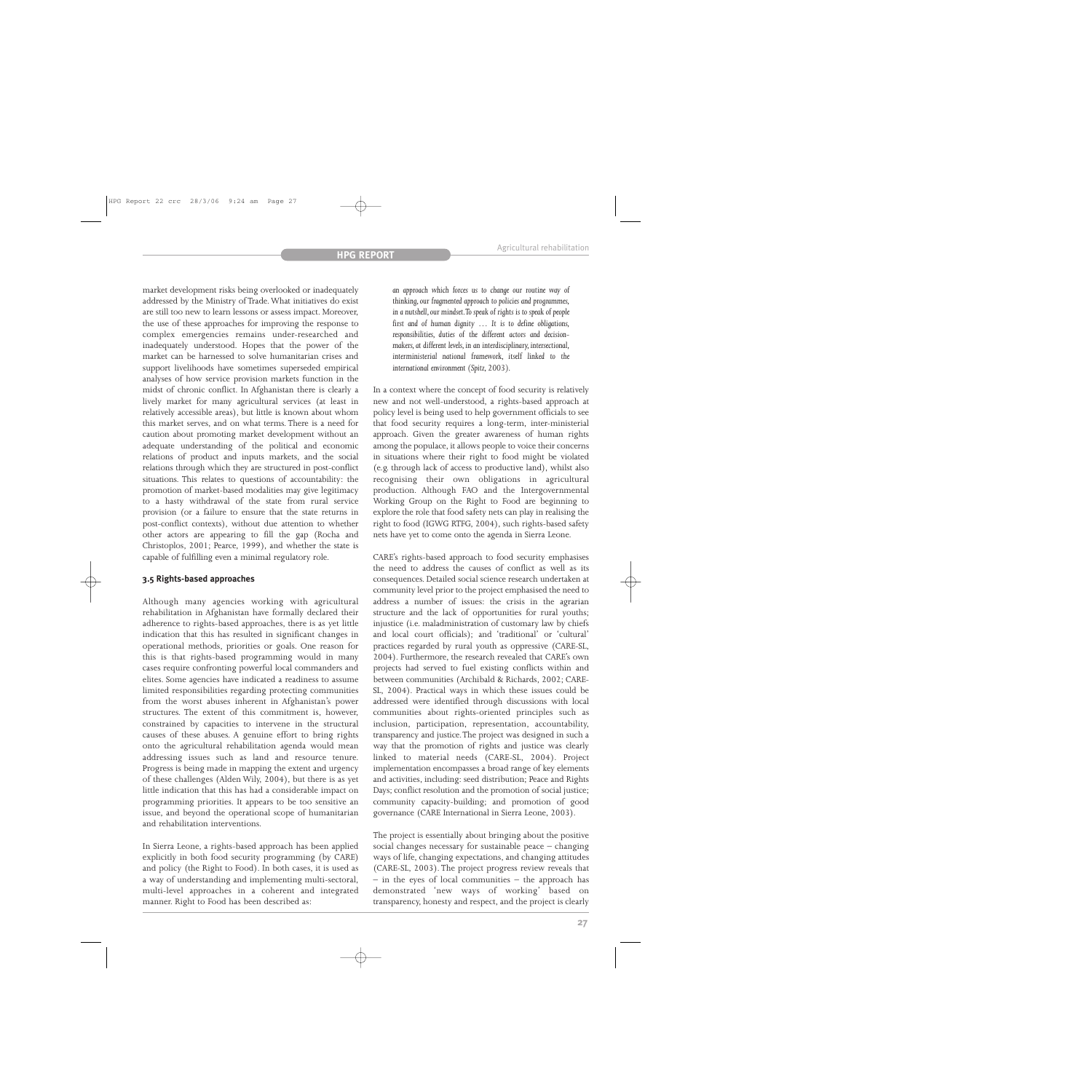identified with peace building, the promotion of unity, cooperation and awareness about human rights issues (CARE-SL, 2003). Whilst the project has been successful in bringing about positive social change at the community level, it is recognised that additional efforts are needed among government officials, service providers and other duty holders. One of the major challenges in undertaking a project that emphasises principles such as participation, inclusion, community capacity-building and empowerment is that success often ultimately depends more on the processes through which it is implemented than on the material outputs that are generated (CARE-SL, 2004). As such, the pace at which the project is implemented must be determined by the communities themselves, rather than by project logframes and donor-induced deadlines.

Although those directly involved with the project have come to view it as promoting the social changes necessary to overcome some of the root causes of the war, it has been fundamentally misunderstood by many other agencies. The fact that it was focused on food security and provided seed inputs led other agencies to think that it was a seed project aimed at the re-establishment of local seed stocks within post-conflict communities. As such, it was heavily criticised by agencies working in the seed sector for not respecting the standard seed quantities agreed as 'good practice'. Not only is the capacity for understanding rights-based approaches limited among those coordinating and implementing emergency projects, but significant capacity-building efforts were required among CARE field staff, in order for them to have the skills needed to implement the project as well as sharing the visions and attitudes it promoted.

#### **3.6 Summary**

Current post-conflict programming appears to consist of piecemeal, project-based approaches with little evidence of coordinated strategy. Despite a multitude of policy or strategic documents, these are not necessarily matched in programming realities. This piecemeal approach is thought to respond essentially to 'crisis thinking' and the yeoman farmer fallacy described in section 2.2.The rapid expansion of agricultural rehabilitation assistance in Afghanistan since 2002 has not been in response to a 'new' crisis generated by the fall of the Taliban; a drought-induced collapse in food security before then generated little international support,

just as a rapid upswing in food production before the drought was little recognised. In Sierra Leone, the 1991–2002 war provides the 'crisis' that aid agencies are ostensibly responding to, yet the need for assistance also stems from government mismanagement since the 1970s. The 'monotonous landscape of interventions' (Pain, 2002: 11) of the aid response has been only marginally related to the diversity of challenges faced by rural people struggling to maintain their livelihoods as governments and NGOs have come and gone.The failure to appreciate and assess the dynamism of farmers has meant that the programmatic structure of agricultural rehabilitation and development has failed to relate to the actual nature of agriculture and processes of recovery in farming and livelihoods. An emphasis on responding to crisis – while in many respects accurate in the case study countries – fails to reflect the resilience, capacities and ingenuity of rural populations.The central reason that the aid agenda is out of step with the realities of agricultural production and livelihoods is that this notion of 'crisis' shapes aid response.

Other approaches are being implemented from an almost contradictory perspective, in which efforts to promote selfsufficiency and sustainability are based on an inadequate understanding of local livelihoods and the causes of vulnerability within agricultural systems. Such efforts have failed to match local interventions with the meso and macro institutions and policies necessary to support them. Support to each level of a market chain is one way in which these meso- and macro-level interventions can be realised. Although market approaches are beginning to attract the attention of donors and programme planners, they are fraught with practical difficulties in a post-conflict environment, and remain a major challenge. Careful monitoring and impact assessment, together with analysis informed by a political-economy perspective, are needed to learn and improve on existing approaches.

Rights-based programming is a relatively new approach, and requires considerable capacity to implement. It represents a significant change in the way things are done, and appears to have the ability to address some of the grievances expressed by communities. However, the potential for rights-based programming to be misunderstood is significant unless capacity-building efforts are made among implementing agency staff.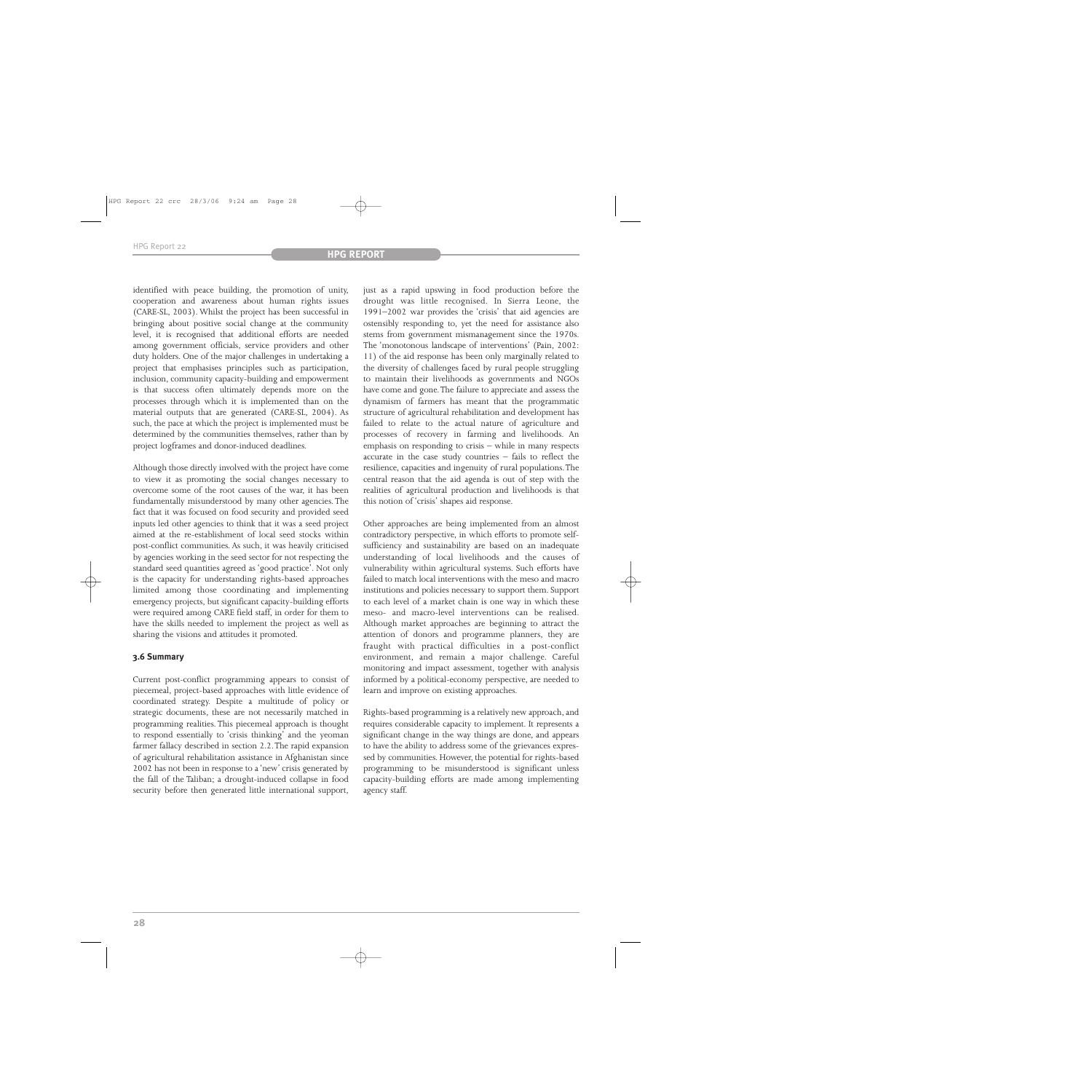# **Chapter 4 Addressing vulnerability through social protection and livelihood promotion**

#### **4.1 Introduction**

This chapter suggests that existing agricultural interventions are ill-suited to addressing the causes of vulnerability. Social protection, and recent thinking on ways in which it might be adapted to post-conflict situations and combined with livelihood promotion, are described. Critiques of existing social protection mechanisms in Afghanistan and Sierra Leone are then presented. The chapter concludes that a rights-based approach to social protection, combined with livelihoods promotion, potentially provides a means of addressing vulnerability that is currently lacking in postconflict agricultural interventions. However, this remains largely uncharted territory, and considerable challenges exist in combining humanitarian action, social protection and livelihood promotion.What has been termed 'transformative social protection' (Devereux & Sabates-Wheeler, 2004) would appear to be necessary if the political and structural inequalities associated with vulnerability are to be addressed, but this brings with it implications for the humanitarian principle of neutrality that must also be considered.

#### **4.2 Limitations in addressing vulnerability through post-conflict agricultural interventions**

In section 2.3, vulnerability was defined as 'the extent to which a person or group is likely to be affected by adverse circumstances'. Such adverse circumstances might be either acute or chronic: an example of the former could be an attack by militia and sudden mass displacement; the latter could be chronic insecurity and displacement over many years. Conflict creates new forms of poverty and social exclusion (e.g. demobilised ex-combatants, IDPs, returnees, widows, orphans, people disabled by war or landmines), but it is also important not to lose sight of the more structural forms of social exclusion and poverty that may have existed prior to the conflict, and that may persist after it. These include sources of vulnerability linked to class or ethnic distinctions, disability, old age, or poverty. An understanding of the causes of poverty and chronic vulnerability can be especially important in helping to analyse some of the factors that contributed to conflict in the first place, particularly where violence is an expression of the failure of development (i.e. the failure to alleviate poverty through addressing the causes of vulnerability) (Longley and Maxwell, 2002). It is often difficult to distinguish the causes and effects of violent conflict from the wider processes at work in poor societies (Collinson et al., 2002).

A livelihoods approach involves greater emphasis on the analysis of underlying causes of conflict and vulnerability. But the conventional livelihoods framework is inadequate for such analysis because it tends to treat vulnerability solely as an external factor relating more to climatic, economic or political shocks, rather than linking people's own livelihoods (particularly their identity and asset levels) to their vulnerability (Pain and Lautze, 2002). For this reason, the adapted livelihoods framework presented in Figure 1 focuses much more centrally on vulnerability (Collinson et al., 2002). Despite the fact that assessment tools are being developed and adapted to provide the information required to inform aid responses to situations of chronic conflict (e.g. benefits–harms analysis; conflict assessments; food economy analysis), these still tend to be used for targeting conventional relief inputs (Jaspars and Shoham, 2002).

In many documents describing post-conflict agricultural interventions, the term 'vulnerable' is followed by the word 'groups'. The labelling of 'vulnerable groups' is a device to link data on shortage of assets to the selection of beneficiaries and the choice of items to be distributed. The process of identifying vulnerable groups thus tends to decontextualise poverty and reconstitute the poor as passive 'beneficiaries', rather than people actively struggling to manage complex livelihoods. Although projects invariably target 'vulnerable groups', little attention is given to understanding the structural causes of their vulnerability and the complex nature of risks they face (both collectively and individually). As long as these remain unspecified, it becomes easier to imagine that short-term project interventions might succeed in 'solving the problem', but experience shows that unless targeting criteria are firmly embedded in a deeper analysis of the nature of risk and vulnerability, agricultural interventions are likely to be ineffective in addressing the complexity of rural poverty. The tendency, for example, to classify all women as vulnerable is problematic. In Afghanistan it glosses over the diverse agricultural activities women are allowed to perform (Kerr-Wilson & Pain, 2003), and in Sierra Leone it masks the class distinctions that define rural women's relative power or vulnerability (Richards et al., 2004).

In Afghanistan, the vulnerability context is an ephemeral factor in agricultural programming, and in many cases is absent all together. Many critics of seed programming in Afghanistan echo the words of one informant, who complained that 'targeting is a joke'. Critics question the conceptual frameworks used to identify so-called vulnerable groups, and the commitment and capacity of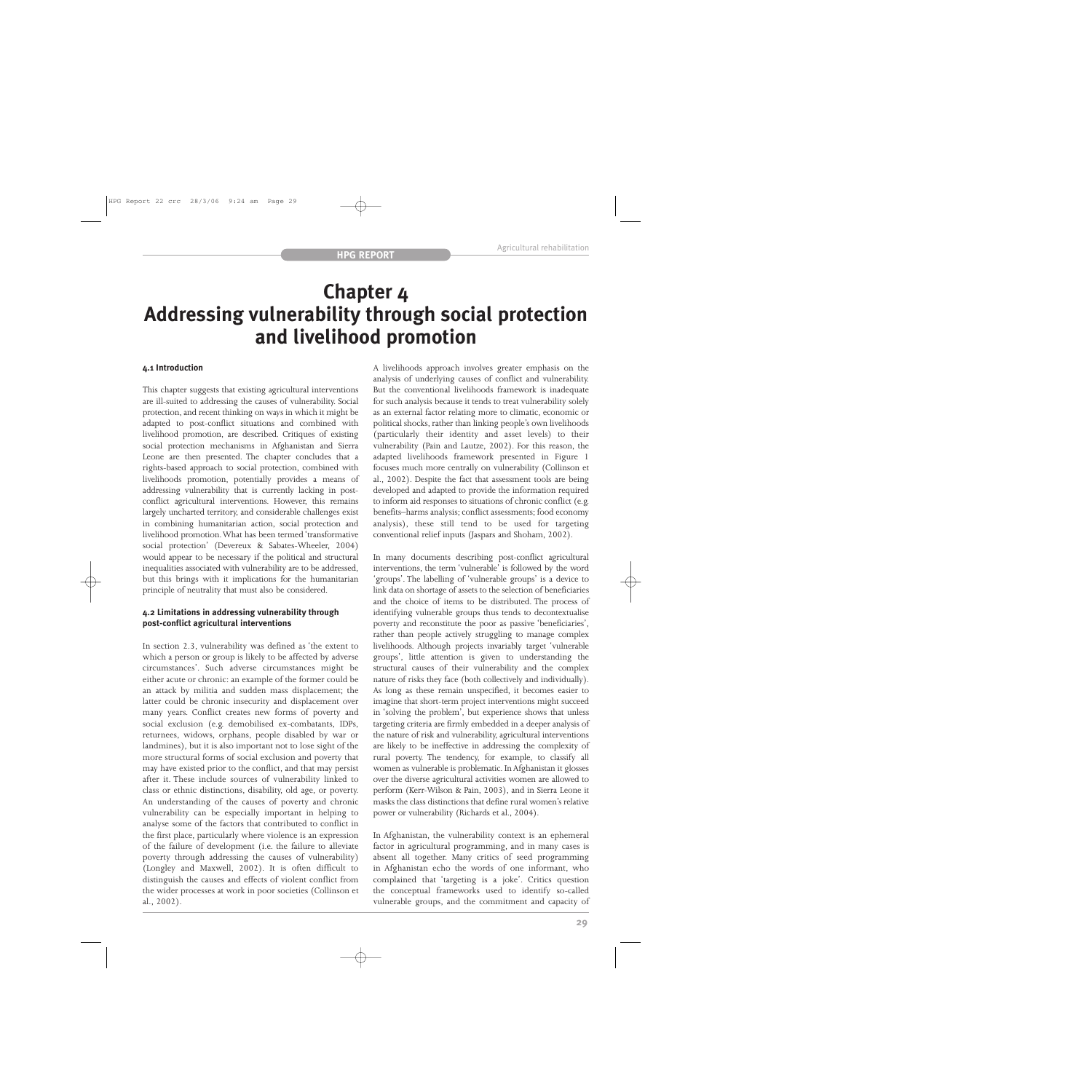agencies to reach them. Despite the proliferation of guidelines on targeting, there is clearly little understanding of how different seed distribution modalities might be used to target different beneficiaries. The link between seed distributions and land ownership is central to any expectation that seed can support 'vulnerable groups'. It is unclear whether free/subsidised seed enables sharecroppers to negotiate better agreements with landlords. It is doubtful that it does, given that seed only accounts for 6–12% of input costs for cereals. Comprehensive risk and vulnerability analyses would expose the deep structural nature of the challenges facing the landless and destitute, and thereby demonstrate the limits to modest project interventions in modifying the context of their vulnerability. This is not to imply that these interventions are not without significant benefit, but there is a lack of transparency about the palliative nature of many projects.

In Sierra Leone, the annual assessments that have been undertaken to identify 'vulnerable groups' to be targeted by agricultural interventions have failed to examine the vulnerability context, focusing instead on indicators relating to the level of damage to houses and other buildings (2002 assessment) and those relating to agriculture, $27$  consumption and resettlement (2004 assessment). A more structural analysis of vulnerability in Sierra Leone has been undertaken by Richards et al. (2004), who show how key rural institutions governing marriage rules and land rights 'serve to reproduce the advantages of leading lineages, thrusting others into relationships of poverty and dependency' (ibid: ii). The division of rural society into ruling lineages, dependent lineages (commoners) and migrant 'strangers' is perpetuated through the control elders exercise over marriage and, in turn, the labour of young men.<sup>28</sup> The authors state that 'None of this variation resolves into clear and simple social status differences based on gender, age or local citizenship. The true differences are revealed only by painstaking social analysis' (Richards et al., 2004: 53). Current approaches to agricultural programming generally do not involve the type of social analysis required to understand such variation, let alone begin to address these issues. Adherence to the humanitarian principle of impartiality, i.e. providing aid according to need, implies detailed analysis which is often lacking (Darcy & Hofmann, 2003).

#### **4.3 Social protection and livelihood promotion**

#### **4.3.1 Social protection**

In recent years, there has been growing interest in social protection among donor agencies. In its broadest sense, social protection can be defined as 'an approach to thinking about the processes, policies and interventions which respond to the economic, social, political and security risks and constraints poor and vulnerable people face' (Shepherd et al., 2004). According to the World Bank,<sup>29</sup> the purpose of social protection is essentially threefold:

- to reduce the vulnerability of low-income households with regard to basic consumption and services;
- to allow households to shift income efficiently, thus financing consumption when needed; and
- to enhance equity particularly with regard to exposure to, and the effects of, adverse shocks.

Commonly stated aims of social protection include supporting social and political stability (through strengthening the social contract between state and citizen), improving human development outcomes (e.g. health and welfare) and promoting the realisation of human rights and entitlements. Others include relieving market failures and promoting economic growth by allowing poor people to take advantage of market opportunities, and promoting social integration (through protection against discrimination).There is a vast array of mechanisms through which social protection can be provided.These have been variously categorised as state or non-state (Norton et al., 2002); informal, market-based or publicly-mandated (Farrington et al., 2004); or those directed at individuals and households or communities (Darcy, 2004a).

In Section 4.3.4 we propose a matrix that draws on that of Shepherd et al. (2004), and incorporates aspects of each of the others mentioned above (see Tables 2 and 3). This distinguishes between informal and formal social protection mechanisms. Informal mechanisms are further divided into individual or household-based, community-based and market-based. Formal mechanisms are categorised according to those that are provided through the market or private sector, through international, governmental or nongovernmental agencies; and those that can only be provided through governments. These categories may not always be entirely independent of each other; publicly funded mechanisms may be provided through market institutions or the private sector, for instance (Farrington et al., 2004). Within the public sector, social protection cannot be confined to a single ministry, but must be mainstreamed (like food security) across various parts of government (Marcus et al., 2004). It has been argued that this mainstreaming can be achieved through PRSPs (Shepherd et al., 2004). Formal social protection mechanisms cover a wide range, including safety nets and social assistance.

Certain types of humanitarian assistance may also be regarded as a form of social protection. The extension of humanitarianism beyond saving lives to saving livelihoods

<sup>27</sup> Agricultural indicators include the farming population as a proportion of the total population; the estimated level of production; and those who have previously received agricultural assistance.

<sup>28</sup> The lack of control that young men have over their own labour power has been likened to domestic slavery (Richards et al., 2004). 29 See www.worldbank.org/sp.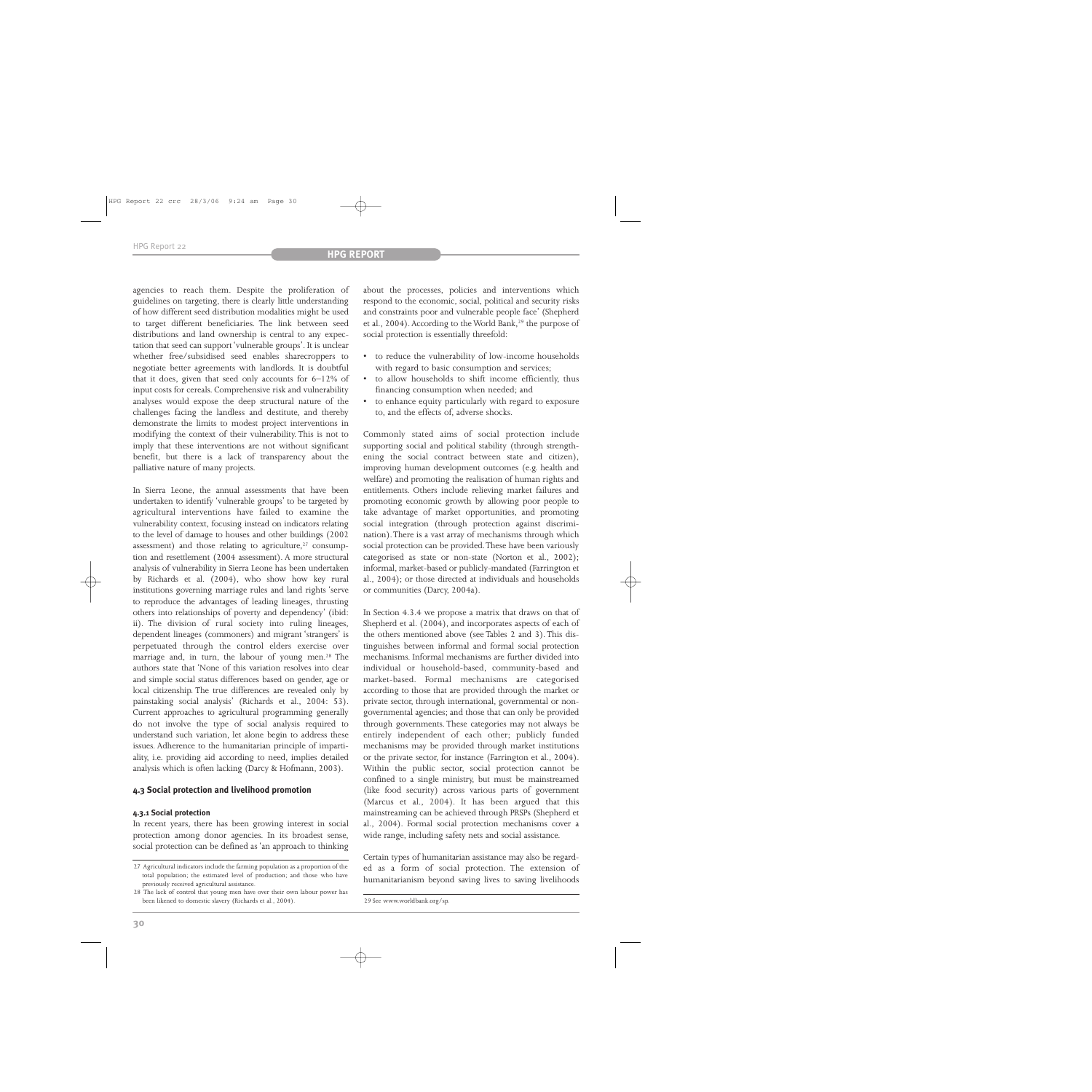has introduced new thinking on the nature of risk and vulnerability. This has led in turn to the introduction of more flexible forms of humanitarian assistance, such as cash transfers and vouchers (see Harvey, 2005). In theory, there are fundamental differences relating to the mandates of humanitarian agencies and the lack of any formal mechanisms of accountability to beneficiaries. The nature of the humanitarian system means that coverage is often highly uneven, and assistance may be unpredictable and unreliable from the perspective of recipients (Harvey, 2005). However, in practice there is considerable overlap between the activities of humanitarian and development NGOs. With the growing role of non-state providers in development settings, there would appear to be opportunities for social protection even where the state is weak.

Informal social protection mechanisms include family and kin, community-based social welfare groups, forms of traditional insurance such as burial societies, savings and credit groups and religious bodies. We have also included marketbased strategies as part of informal mechanisms since these tend to persist or evolve under chronic political instability. Chapter 2 illustrates the importance of such communitybased mechanisms in promoting the resilience of agricultural production. In section 5.2 we examine the need to develop formal institutions that build on the strengths and importance of informal institutions or mechanisms. However, it should also be recognised that not all local or informal social protection mechanisms are altruistic, and may involve exploitative relationships in which there are socio-economic costs for protection (Wood, 2003) (e.g. sharecropping arrangements for Afghanistan). Certain individuals or groups may be excluded from local social protection mechanisms. Although we have emphasised the resilience of local social support mechanisms, they are undoubtedly constrained by conflict. Efforts to promote informal social protection in post-conflict situations tend to focus on 'rebuilding' or strengthening social capital (see section 4.4), but the concept has proven difficult to operationalise. It is suggested that social protection provides a more coherent framework for thinking about the rights of poor and vulnerable groups to protection and support, and the duty of others to respond.

The design of appropriate formal social protection measures requires an understanding of the risks and vulnerabilities that need to be addressed, as well as of the informal social protection mechanisms that already exist. Different social protection instruments are appropriate and feasible at different times, suggesting that, over time, any country will experience a 'social protection trajectory' as society's demands and collective capacities change (Shepherd, 2004). Social funds30 provide one instrument for the delivery of social protection (see section 4.5). In most countries, these remain a very small part of social protection activities (Jorgensen and Van Domelen, 2000; Rawlings et al., 2004), but they have been used to provide assistance in a number of post-conflict countries, including Sierra Leone (see section 4.4). Originally established in the late 1980s as a response to the economic shocks that accompanied structural adjustment, their mandate has since expanded to cover a range of different circumstances (Fumo et al., 2000; Rawlings et al., 2004), of which post-conflict recovery is just one (e.g. de Sousa et al., 2001).

### **4.3.2 The interface between social protection, rights-based approaches and humanitarian protection in post-conflict recovery**

Given that conflict creates risks and vulnerabilities that extend well beyond the economic sphere, the concept of social protection requires some adaptation to the definitions provided above when it is applied to post-conflict situations. Darcy (2004) argues for a redefinition of risk to include risks relating to violence and persecution, coercion and deliberate deprivation. In this section we argue that the notion of vulnerability also needs to be redefined, and that a rightsbased perspective is helpful in adapting the concept of social protection to post-conflict situations. Social protection might thus be defined as 'acts and measures designed to protect people against socially unacceptable levels of risk and vulnerability' (adapted from Darcy, 2004). As such, social protection needs to be expanded to address conflict-related forms of insecurity, and should be seen as part of a wider human security agenda encompassing protection from intimidation and coercion (Darcy, 2004).The paragraphs that follow suggest that the key to appropriate social protection mechanisms in post-conflict situations lies in an adequate definition (and understanding) of vulnerability that incorporates notions of powerlessness.

From a conventional livelihoods or developmental perspective, vulnerability is regarded as an external or exogenous factor. It is commonly defined in terms of the extent to which a person or group is likely to be affected by external shocks or in terms of their exposure to risk, where risk is generally seen to be unpredictable and nonpreventable (Holzmann and Jorgensen, 2000). Individual or household vulnerability depends on the ability to deal with the shock (resilience) together with the severity of the shock itself. Discussions of vulnerability in relation to conflict, however, have noted that the root causes of vulnerability are also often internal or structural, relating to an individual's or a community's identity (Keen, 1994; Le Billon, 2000; Collinson, 2003; Pain & Lautze, 2002; FIFC, 2002; Goodhand, 2001). While the capacity for collective action may be strengthened in the face of external threats, the mobilisation of local populations against one another (e.g. Dinka and Nuer militias in South

<sup>30</sup> Social funds have been defined as 'agencies that finance small projects in several sectors targeted to benefit a country's poor and vulnerable groups based on … demand generated by local groups and screened against a set of eligibility criteria' (Jorgensen and Van Domelen, 2000: 91, cited in Rawlings et al., 2004: 9).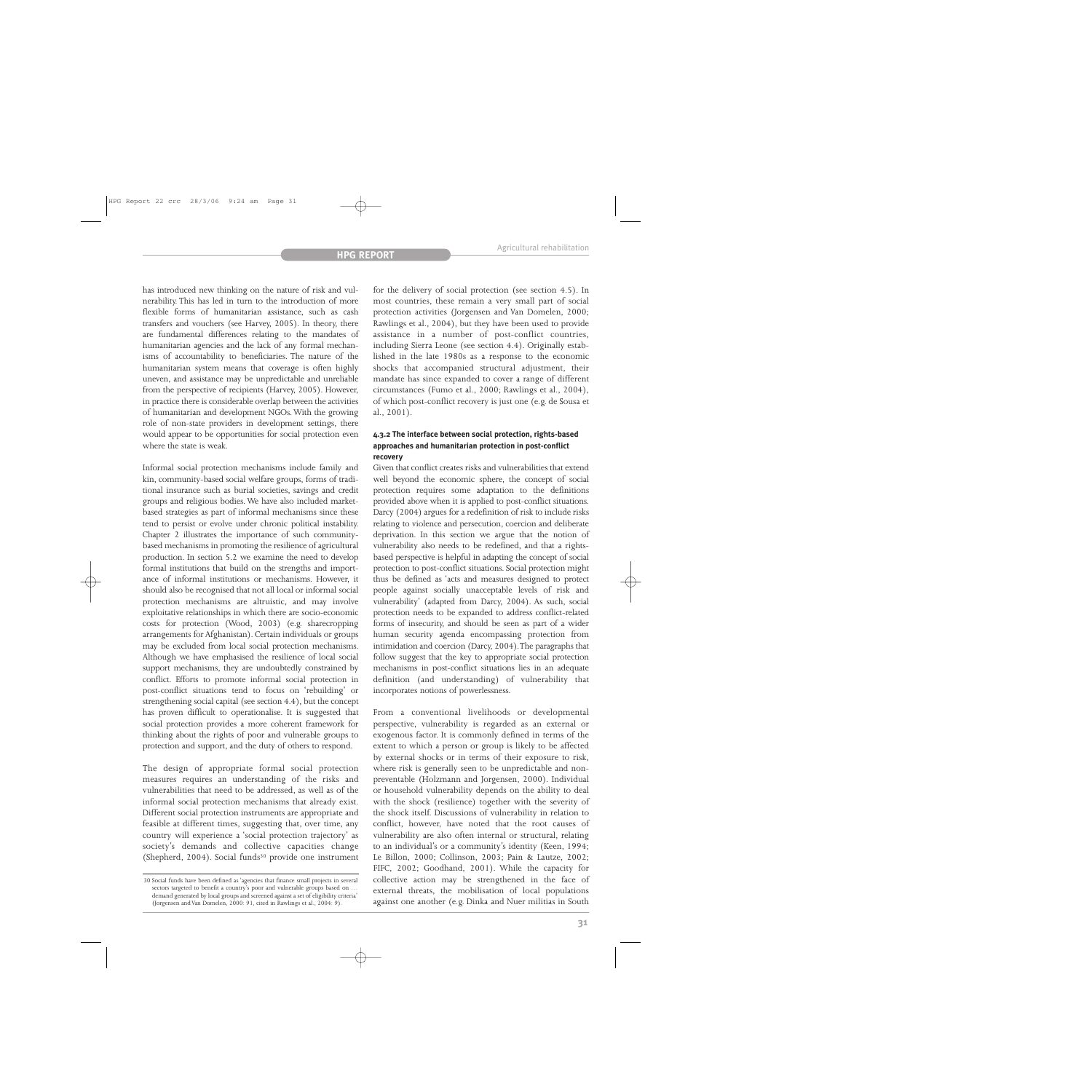Sudan) can divide communities and undermine coping capacity (Deng, 2002). Those belonging to particular groups may be the targets of violence or subject to exclusion, and it is not always the poorer or less wellresourced who are the most vulnerable.<sup>31</sup> Vulnerability and power must be analysed as dynamic political and economic processes in which the relative power and vulnerability of different groups can change over time (Le Billon, 2000). Classic conceptions of vulnerability (as described above) clearly need to be re-examined in situations of chronic conflict (Goodhand, 2001). In such situations, vulnerability might be defined as:

*the risk of harm to people's resources as a result of the inability* to counter external threats arising from conflict, or as a result of *inherited or ascribed traits such as gender, class, race/ethnicity, age, etc., made salient by the nature of the conflict* (FIFC, 2002, cited in Pain and Lautze, 2002: 20).

Collinson notes that in situations of conflict, 'People are most vulnerable when their livelihoods and coping strategies are deliberately blocked or undermined, or if their group identity, political position and/or material circumstances (in some cases their wealth) expose them to violence' (2003: 10). Aspects of vulnerability relating to inherited or ascribed traits do not necessarily disappear once a conflict has ended or widespread violence associated with it has apparently ceased.

In such contexts, a rights-based approach is arguably more appropriate. Rights-based approaches have been defined in various ways, and generally involve an approach to development that aims at the realisation of human rights norms and standards (e.g. the Universal Declaration of Human Rights and other international human rights instruments) and operational human rights principles (Piron, 2004). In her analysis of the relevance of rights-based approaches to social protection, Piron (2004) highlights three sets of human rights principles: (i) inclusion, equality and non-discrimination; (ii) citizenship and participation; and (iii) obligation and accountability.

The principles of obligation and accountability relate to what Piron refers to as the 'supply-side' of social protection, whereas the principles of citizenship and participation draw attention to the 'demand-side' which is often overlooked in social protection approaches, which focus on the technical aspects of provision. Piron argues that the principle of participation, and an understanding of the broader social and political context, is key in allowing citizens to claim their right to adequate social protection:

*Social protection thus needs to be seen as much more than a transfer of resources or greater access to basic services. The realisation of human rights, including the design of, and access to, appropriate social protection schemes, requires developing the capacities of rights-holders to know and claim their rights.Various empowerment strategies are required to achieve this, including those that permit 'active, free and meaningful participation in decision-making processes'* (Piron, 2004: 20).

By defining vulnerability in its broadest sense – to include structural vulnerability and powerlessness – and by incorporating a rights-based perspective, the definition of social protection becomes more closely compatible with that of humanitarian protection. In humanitarian practice, protection has been defined as 'any activity … aimed at creating an environment conducive to the respect for human beings, preventing and/or alleviating the immediate effects of a specific pattern of abuse, and restoring dignified conditions of life through reparation, restitution and rehabilitation' (ICRC, 1999, cited in Narbeth and McLean, 2003: 4). As noted by Piron (2004), the creation of an environment conducive to the respect of human rights may call for a change in power relations that can only be brought about by social and/or institutional reform. (This might best be considered as a part of livelihood promotion rather than protection, and is also discussed in section 4.3.3.) But it is essential to recognise that humanitarian protection is not the direct responsibility of humanitarian agencies. Rather, humanitarian actors can only promote humanitarian protection by 'identifying and denouncing failures of protection and highlighting the proper responsibilities of states, warring parties, mandated international organisations or new non-state actors, like multinational companies and private security firms' (Captier, 2003: 18). Similarly, there are limits to how far social protection provided by non-state actors can promote such reform (see below). In Sierra Leone, a plethora or donor-funded advocacy campaigns and governance projects implemented by NGOs arguably made Sierra Leonean citizens in urban centres considerably more aware of their rights and gave them a basis for determining what was or was not acceptable in terms of levels of service provision and accountability. Such campaigns, however, are less effective in rural areas, where it is more difficult for such messages to reach the rural poor.

The extent to which this (largely conceptual) understanding of linkages between social and human protection is translated into practice in post-conflict situations is explored further in sections 4.4 and 4.5 in the light of evidence from Afghanistan and Sierra Leone.

#### **4.3.3 Social protection and livelihood promotion in postconflict agricultural interventions**

At a conceptual level, expanded definitions of social protection encompass not only mechanisms to allow

<sup>31</sup> In southern Sudan, for example, the Dinka were vulnerable because of their wealth (Keen, 1994), and in the early years of the war in Sierra Leone, it was the wealthy, Mandingo traders who were the targets of violence (Richards, 1996).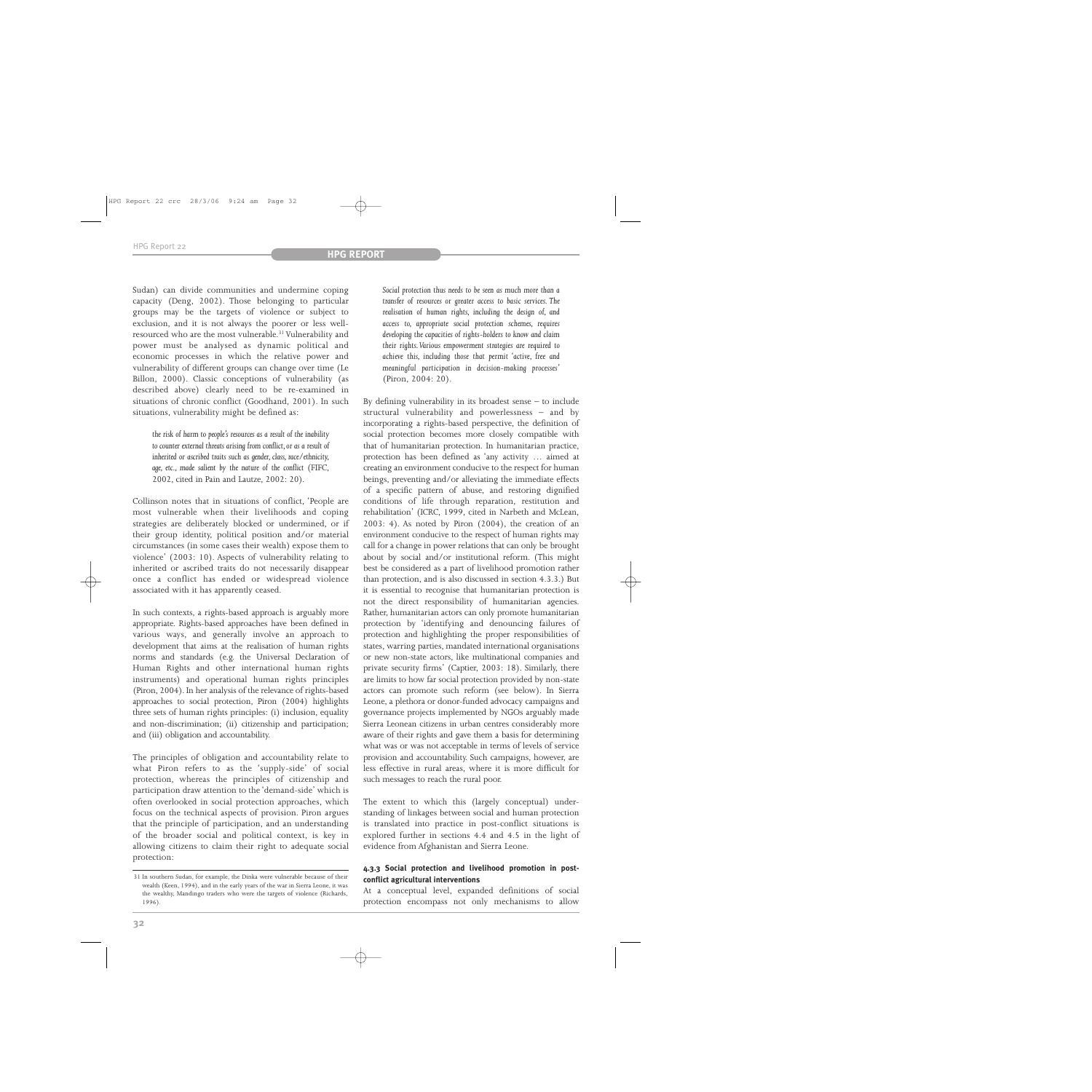people to cope with adverse circumstances, but also mechanisms that enhance opportunities for poverty reduction. Shepherd (2004) argues that social protection alone is insufficient to allow poor and vulnerable people to recover from a crisis. An additional effort in promoting livelihoods is also required.

The term 'livelihood promotion' tends to be used as a shorthand for measures intended to promote pro-poor growth i.e. promoting asset accumulation (not just financial assets but also social assets), helping to correct market failures, reducing inequalities and fostering social cohesion (Farrington et al., 2004). Despite the heavy reliance of many poor and vulnerable people on agricultural livelihoods, the linkages between social protection and pro-poor agricultural growth have been largely neglected in policy debates. Part of the problem is that social protection and livelihood promotion are conventionally handled by different departments within governments and donor organisations. The distinction between protection and promotion is not always clear, particularly in the reality of poor people's everyday lives, since fungibility within the household economy is such that incomes are often invested in productive assets, not just consumption (Devereux, 2002). It has nevertheless been argued that there is substantial unexploited scope for greater synergy between the two (Farrington et al., 2004). It is suggested that strengthening the links between livelihood promotion, social protection and humanitarianism may provide the key to post-conflict recovery.

Social protection has the potential to contribute to propoor growth in a number of different ways (see Box 2). A focus on poverty reduction is considered to be particularly important in post-conflict situations. The World Bank, for example, suggests that, in terms of policy reform and priorities for growth, social policy is more important than macroeconomic policy in post-conflict and transitional contexts (WB, 2002, cited by Harmer, 2005).

The interface between livelihood promotion, social protection and humanitarianism is currently relatively new territory. Figure 2 presents two axes that can be used to begin charting the links between social protection and livelihood promotion as ways of addressing different aspects of vulnerability. Some measures are intended to deal with chronic or structural vulnerability, and others with temporary crises or shocks. Protection mechanisms are designed to prevent human suffering and destitution, whilst livelihood promotion mechanisms are intended to provide opportunities to accumulate assets, reduce inequalities and build more resilient livelihoods for those affected by a livelihood shock.

Although the dichotomies of Figure 2 may appear selfevident, the nature of many humanitarian crises and postconflict contexts means that programming is scattered

### **Box 2: Social protection and growth**

Social protection can promote growth in the following ways:

- it helps to correct market failures that contribute to poverty;
- it enables risk-taking livelihood strategies;
- it facilitates investment in the human and physical assets that can increase returns on economic activity, as well as reducing the risk of future poverty. In this sense, it contributes to two of the objectives of pro-poor growth and moves well beyond welfare;
- it facilitates more rapid recovery from exposure to risk for those less able to recover quickly;
- it can include the non-active as well as the economically active poor;
- it reduces unwelcome responses to vulnerability, such as postponing healthcare or switching to poor-quality foods;
- it reduces incentives for unproductive and antisocial behaviour; and
- by providing strong safety nets and fostering social cohesion, it facilitates positive social and economic change and reduces the likelihood of conflict.

*Source:* Shepherd, 2004: 21



across these two axes, and may even float around according to changing needs, funding levels and agency objectives. Even if it is difficult to categorise the nature of the crisis as chronic or transitory, this does not suggest that it is not important to define what a programme is expected to achieve, and how it is expected to achieve it.The lack of clarity in terminology related to rehabilitation, recovery

# **Figure 2: The interface between social protection and promotion in crisis contexts**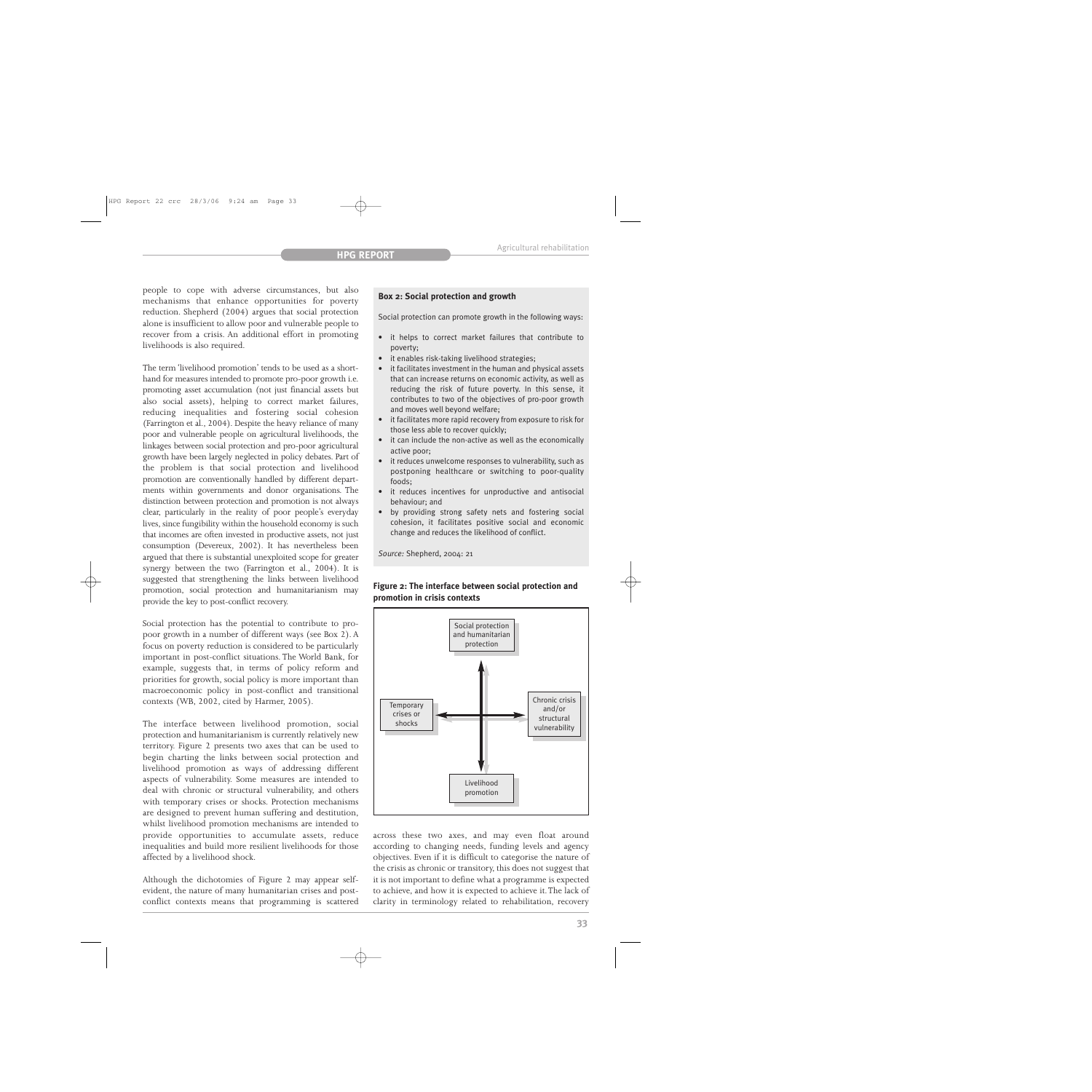and reconstruction stems partially from a failure to define how humanitarianism, social protection and livelihood promotion relate to one another with respect to values and operational priorities.

Tables 2 and 3 provide examples of mechanisms that primarily provide livelihood protection, and those that provide both protection and promotion. The tables highlight both informal and formal social protection mechanisms, but there is presently a lack of research on the potential for complementarity between formal and informal mechanisms (Farrington et al., 2004), or indeed between humanitarian and indigenous mechanisms in chronic and post conflict settings.

Social protection can be linked with promoting agricultural livelihoods either by infusing agricultural programmes with risk and vulnerability objectives, or by ensuring that social protection mechanisms are also 'productivity enhancing' (Shepherd, 2004). Farrington et al. (2004: 16) point out that linking the two requires a conscious effort, and that failing to do so may result in potentially negative interactions between agriculture and social protection:

*In many of the cases where positive effects are not sought, any interaction between protection and promotion may simply be negligible. However, in other cases, poorly managed interventions in one sphere may have negative effects on others.Where, how, and how far this might happen will be highly context specific.… As a general hypothesis,we suggest that policy options selected at the extreme end of the 'protection' spectrum are likely to do nothing for growth, and may even be detrimental to it. Likewise, options at the extreme 'productivity enhancing' end of the growth spectrum are likely to do nothing for vulnerability or risk reduction, and may even be detrimental to them.*

Farrington et al. (2004) suggest a number of ways in which agricultural programmes can be infused with risk and vulnerability objectives, including: the enhancement

|                                                      | Individual and household                                                                                                                         | <b>Group-based</b>                                                                                                                                             | <b>Market-based</b>                                                                                                                                                                                      |
|------------------------------------------------------|--------------------------------------------------------------------------------------------------------------------------------------------------|----------------------------------------------------------------------------------------------------------------------------------------------------------------|----------------------------------------------------------------------------------------------------------------------------------------------------------------------------------------------------------|
| <b>Social protection</b>                             | Migration                                                                                                                                        | Hosting of refugees and IDPs;<br>resources provided through<br>churches, mosques or<br>temples; burial schemes and<br>other local social welfare<br>mechanisms | Investments for consumption<br>(e.g. livestock); savings<br>groups (e.g. osusu); credit<br>from local traders                                                                                            |
| Linked social protection<br>and livelihood promotion | Labour migration;<br>remittances; loan of milking<br>livestock to needy relatives;<br>seed transfers; labour-sharing<br>arrangements; cash loans | Labour groups; savings and<br>credit groups; access to<br>common property resources                                                                            | Money transfer systems, e.g.<br>hawala; investment in<br>livestock, water and irrigation<br>services:<br>medicines and health<br>services; supply of<br>agricultural inputs; loans from<br>local traders |

## **Table 2: Informal social protection mechanisms**

#### **Table 3: Formal social protection mechanisms**

|                                                             | <b>Market-based</b>                | International agency, NGO or<br>government                                                              | Government                                                                                                                                                                        |
|-------------------------------------------------------------|------------------------------------|---------------------------------------------------------------------------------------------------------|-----------------------------------------------------------------------------------------------------------------------------------------------------------------------------------|
| <b>Social protection</b>                                    | Bank savings; insurance<br>schemes | Food aid                                                                                                | Pensions and other welfare<br>payments to 'non-productive'<br>groups                                                                                                              |
| <b>Linked social protection</b><br>and livelihood promotion | Credit and microfinance            | Food for work; cash for work;<br>public works programmes;<br>subsidised/free inputs and<br>technologies | Legislation regarding land<br>tenure and access to common<br>property resources;<br>legislation for minimum<br>wages for labourers;<br>subsidised/free inputs and<br>technologies |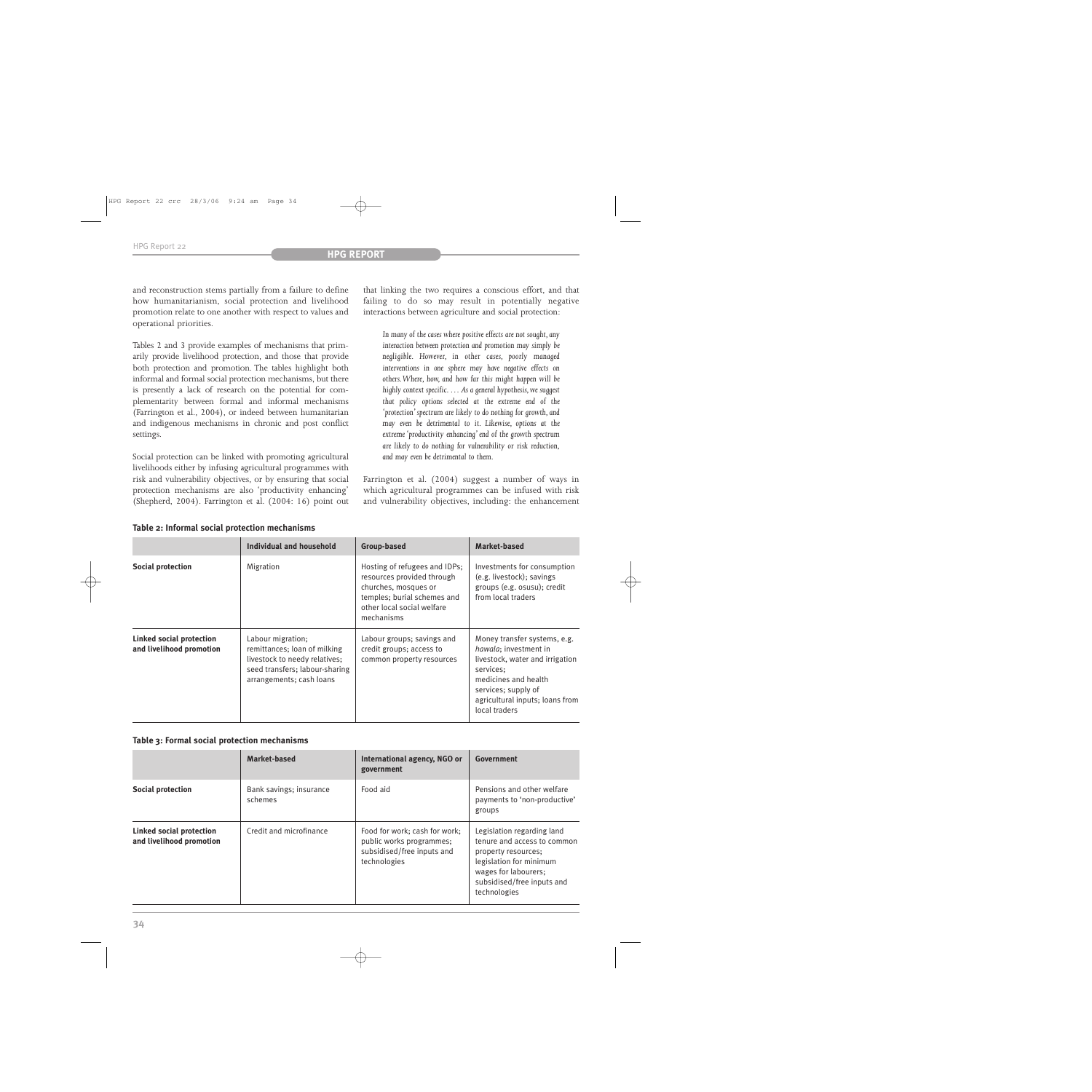of rural infrastructures (e.g. roads and communications) that have indirect effects on agriculture; provision of the most appropriate types of inputs (e.g. appropriate varieties of appropriate crops), technologies (e.g. pro-poor irrigation technologies) and services (e.g. provision of necessary information and skills enhancement); spreading risk by promoting diversification; promoting regulation (and legislation if feasible) to ensure appropriate, goodquality agricultural inputs; developing a good understanding of the risk and vulnerability contexts faced by different types of farmers; and advocacy to promote reforms that have the potential to address these vulnerabilities (e.g. land reform, minimum wage legislation). As noted above, the particular nature of risk and vulnerability in conflict settings remains poorly understood.

On the other hand, ensuring that social protection mechanisms are also 'productivity enhancing' requires understanding the different impacts that social protection mechanisms have on agriculture. Public works programmes, for example, can have positive or negative impacts on agriculture, depending on their timing in relation to the agricultural calendar; if they clash with key farm tasks, there is a risk that fields may be neglected.The provision of inputs such as seeds and tools can be regarded as either a social protection mechanism or an agricultural growth intervention, but we would argue that such inputs are often provided as a social protection mechanism, and the actual impact on agriculture is rarely considered. Similarly, the impacts of food aid on agricultural production are rarely considered in an empirical manner. In section 6.3.1 we use the distinction between social protection and agricultural growth to present suggested intervention measures.

In much of the literature, however, there is a tendency to regard livelihood promotion more in terms of the economic rather than the more social aspects relating to social equity, inclusion and non-discrimination. The notion of 'transformative social protection' has been proposed as a way of addressing these aspects through 'empowering the poor and transforming the conditions in which they struggle to construct viable livelihoods' (Devereux & Sabates-Wheeler, 2004: 26). The emphasis here is on addressing *social* risk and vulnerability, and its implicit consideration of power relations introduces an inherently political dimension to livelihood promotion. Again, this more closely resembles the way in which humanitarian protection is understood. Yet it also raises important questions in relation to the humanitarian principle of neutrality. Promoting transformative social protection implies taking a position that has been described as 'solidarist' or 'neutrality abandoned', as presented in section 1.6. This will be further discussed in chapter 6, but we take the view that such a position is only

tenable once a legitimate government has been installed and there is widespread peace and security.

A rights-based approach to social protection brings it closer to humanitarian protection, but we do not wish to suggest that their definitions should become blurred (as appears to be the case in the Joint Assessment Mission document for Sudan – see Box 3, page 36). While conceptually and practically distinct, there would appear to be scope for greater synergy between activities in the areas of humanitarian protection and social protection.

#### **4.4 Social protection in Afghanistan**

Social protection is on the agenda in Afghanistan. The justifications advanced for the expansion of social protection structures in a policy paper entitled 'From Humanitarian Assistance to Social Protection' (MRRD, 2002) and in other government discussions are sixfold:

- Social protection is a means of ensuring a smooth transition from the chaotic and haphazard collection of relief projects to a more reliable and regularised system that protects the population as a whole.
- The negative impacts of certain forms of humanitarian assistance (e.g., food aid) can be addressed if programming is placed in a more regularised structure under the leadership of the government.
- Social protection can strengthen the legitimacy of the state by allowing it to shoulder its responsibilities for ensuring the survival of its citizens.
- NGOs have been increasingly labelled as amateurish and corrupt, and have wasted aid resources that could be more efficiently used if channelled through government structures and to strengthen government capacities.
- As a country prone to natural disasters and high levels of seasonal stress, Afghanistan requires a system with which to respond to the needs of disaster-affected people.
- Rural people are perceived as shifting to opium production in response to acute livelihood stress, and a social protection system is therefore seen as an important component of a counter-narcotics strategy.

It is clear that a significant proportion of the population faces a structural deficit of assets by which to meet basic livelihood needs. Even if the most optimistic projections of the international community hold, a significant number of people will still experience extreme hardship every year. If the Afghan state (rather than the international community) is to manage its responsibilities, an institutionally sustainable safety net is needed. Concerns are being raised about the untenable nature of organisational roles in the protection of livelihoods. The Ministry of Rural Rehabilitation and Development (MRRD) has pointed out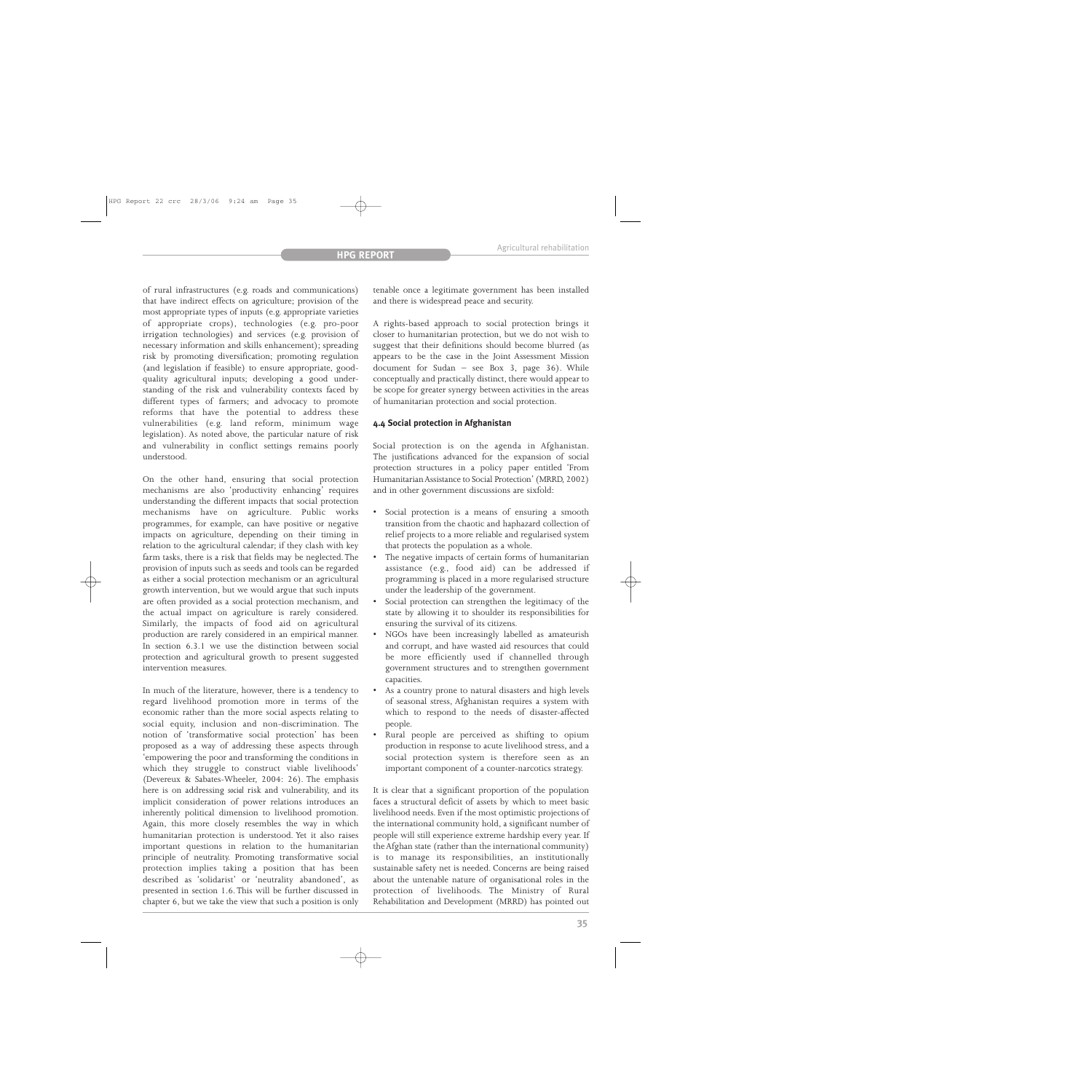# **Box 3: Analysis of approaches to social protection in Sudan**

In Sudan, the World Bank/UN Joint Assessment Mission (2005) includes a cluster on 'Livelihoods and Social Protection' which encompasses four major components, including communitybased recovery (CBR) programmes within war-affected and leastdeveloped areas. These focus in the short term on vulnerable populations, and address the rights to social protection of those at risk of abuse.<sup>32</sup> Although a conceptual framework for the cluster is not explicitly described, it is implicit that vulnerability has been defined in terms of internal or structural elements (e.g. relating to age and gender), and that the assessment has been informed by a rights-based approach. The report appears to make very little distinction between social protection and humanitarian protection. and implies that 'this broader approach to social protection' (p. 226) encompasses physical protection, humanitarian protection and social protection.<sup>33</sup> For example, the report states that 'Social protection ensures the reduction of vulnerability of poor individuals, households and communities through better risk management and seeks to protect the vulnerable from abuses of their human and civil rights' (Eldeen et al., 2005: 216).

The basic forms of social protection recommended for the first phase (2005–2007) in relation to displacement and community-based recovery (which forms the main focus of the

33 In section 4.3.3, we suggest that the term 'livelihood protection' can perhaps be used to refer to a combination of social protection and humanitarian protection. report), include material support (transport for IDPs and refugees, food assistance, provision of agricultural inputs); monitoring the process of return (to reduce the risk of illegal taxation or physical attack); demobilisation and (humanitarian) protection; quick-impact community-based reintegration programmes in urban areas; as well as advocacy, legal, and basic community social services for the vulnerable. The first phase would also promote the capacity of community committees and provide training for community-driven recovery, so that community-level development initiatives can be implemented (in 2007 or 2008). In the second phase (2008–2011), it is recommended that social welfare systems should be developed for the most vulnerable groups.34 In relation to small-scale subsistence and animal husbandry, the report stated that a review of land and water policy will be imperative in the medium term (p. 218). The report notes that well-designed and well-implemented social protection interventions 'support sustainable economic development in a participatory manner' (p. 233), though precisely how social protection will be linked to economic growth is not elaborated beyond stating that the elements of the livelihoods and social protection cluster will be implemented in coordination with the medium- and longer-term efforts of the productive sectors cluster (among others<sup>35</sup>) of the Joint Assessment Mission. Source: Eldeen et al., 2005

that 'Accountability is blurred. In the eyes of most Afghans, the government is responsible for social protection, but is not seen to be playing a leadership role in respect to humanitarian resources. As a result, accountability is not clear if things go wrong' (MRRD, 2002: 3). Social protection is thus seen to be an umbrella under which post-conflict humanitarian action is to be subsumed. This builds on an implicit assumption that the profile of risk is shifting from conflict to natural hazards and chronic socioeconomic vulnerability.

The MRRD vision outlined above has significant implications for how the government and the international community seek to ensure security in rural livelihoods. Such a move from humanitarian to more stable modalities involves a shift in responsibilities, from the international community to the government. It will also demand a shift from providing support to loosely defined sets of beneficiaries, consisting of 'vulnerable groups' and disaster victims, to the use of much more refined targeting tools – a major preoccupation in the design of social protection mechanisms (see Devereux,

2002). While overall data collection regarding vulnerability is improving rapidly, the capacity of the government to manage transparent and non-politicised inter-community targeting at field level remains limited. Local government and local governance are still too weak to ensure efficient programming, or to guard against social protection mechanisms being co-opted by local elites (Christoplos, 2004).

While there is no doubt about the desirability of ensuring that social protection structures contribute to agricultural development, weaknesses remain in finding strategies to develop the institutional capacities that would be required to bridge the two. Lack of capacity to assess viability has meant that income generation has been largely left out of the first phase of the National Solidarity Programme. Discussion of agriculture's role in social protection, and with that the possible transition of agricultural rehabilitation programming into social protection, has not occurred, since these issues have been the domain of the MRRD, and not the Ministry of Agriculture and Animal Husbandry (MAAH).

<sup>32</sup> The other three components are: (i) durable solutions for displaced IDPs and refugees and assistance to communities absorbing refugees; (ii) Disarmament, Demobilisation and Reintegration (DDR); and (iii) mine action.

<sup>34</sup> It is proposed that these vulnerable groups will be defined by 'vulnerability analysis, taking into account health, income, gender, age and levels of cultural vulnerability' (Eldeen et al., 2005, p.217).

<sup>35</sup> The other clusters specifically mentioned are: (i) capacity-building and institutional development (particularly strengthened decentralised government in relation to community development); (ii) governance and rule of law (protection and security for populations of concern); and (iii) basic social services.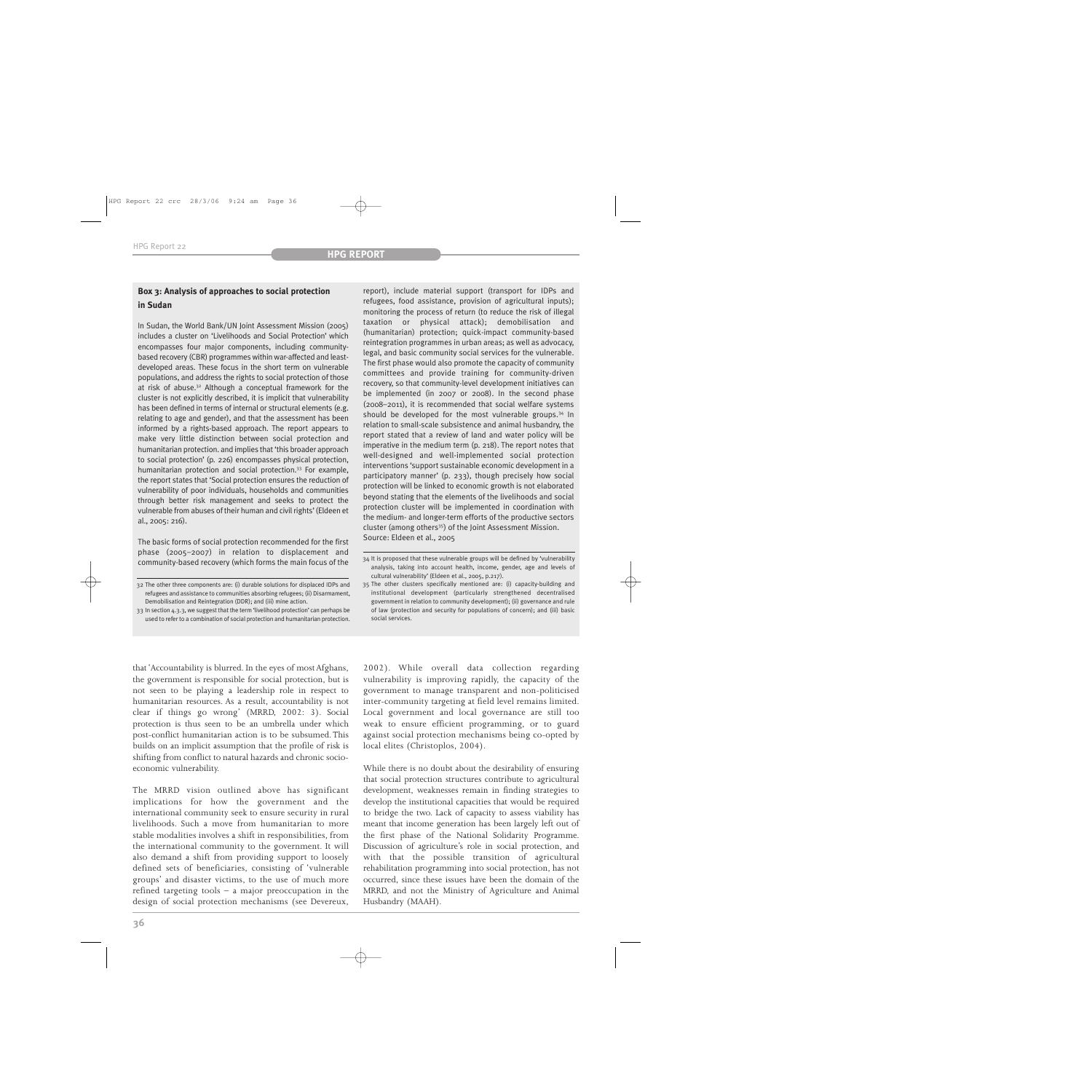#### **4.5 Social protection in Sierra Leone**

Unlike Afghanistan, social protection strategies in Sierra Leone are piecemeal. Two mechanisms described here are food-based safety nets and the use of social funds.36 Although Poverty Reduction Strategy Papers (PRSPs) potentially provide a useful way of mainstreaming social protection into broader development approaches, the Sierra Leone PRSP only mentions social protection in relation to future plans for a national social protection policy (GoSL, 2005). This will presumably be designed around the proposed Social Safety Net Scheme (a.k.a. the National Social Security Insurance Trust), which has been devised 'for people who have no regular income and are unable to work, with no means of support and at least 60 years old' (Ministry of Labour Social Security and Industrial Relations, cited in GoSL, 2004, para. 896). Given the overall approach and cost of the scheme,<sup>37</sup> it remains questionable whether it is appropriate or feasible, in terms of demand as well as capacity. Other forms of social protection, as described below, appear to provide a much more realistic starting point for Sierra Leone's post-conflict 'social protection trajectory', though we would argue that much greater effort is required in developing a demanddriven approach that better addresses vulnerability and is linked to existing informal mechanisms.

#### **4.5.1 Food-based safety nets**

The World Food Programme (WFP) has proposed the use of a food-based safety net for Sierra Leone, defined as 'collaborative efforts among stakeholders, that use targeted food assistance to prevent poor people's access to food from temporarily falling below minimum acceptable levels' (Imbleau, 2003: 9). Although this definition appears to support consumption only, and not livelihood promotion, the main mechanisms for delivering social protection – school feeding, mother-child health and nutrition programmes, food for training, food for work,<sup>38</sup> and food for agriculture (primarily seed protection $39$ ) – all provide direct investment in productive assets. The WFP Country Director reported that food for work involving agricultural or rural development work (other than road construction) has proved to be very expensive for WFP in terms of assessment and monitoring, and is best implemented by agencies with the technical capacity required.40 However, he also revealed that, when the amount of food aid being brought into the country is reduced, food programmed for safety nets gets cut first, in favour of vulnerable group feeding and therapeutic feeding programmes. It is thus questionable whether food-based safety nets are a realistic option for a post-conflict period when the food pipeline is being reduced.<sup>41</sup>

Given this, it is perhaps surprising that one of the reasons given for supporting food-based safety nets (as opposed to cash-based ones) is that food is thought to be more readily available from donors<sup> $42$ </sup> (GoSL, 2004). However, the Agricultural Sector Review (ASR) also appears to support food-based safety nets (albeit somewhat cautiously).The ASR outlines some of the current informal family and community-based safety nets currently operating in Sierra Leone, though it is not clear how these might be supported. Finally, the report notes that targeting considerations 'might create tension among certain groups of the population, which in turn will lead to civil unrest' (p. 114). Thus, although food-based safety nets may – at least in theory – 'represent a vital tool that national governments, WFP and other national and international partners can use to ensure that livelihoods are built upon while assisting those in need' (WFP, 2004: 3), it remains to be seen whether they can be applied in practice in post-conflict situations.

#### **4.5.2 Social Funds**

The Sierra Leone National Social Action Project (NSAP, 2003-8) provides multi-sectoral funding $43$  to assist waraffected communities to restore infrastructure and services and build local capacity for collective action. Priority is given to areas not previously serviced by the government, and areas that had been under rebel control, and to the most vulnerable population groups within those areas. In terms of implementation, the three main project types are community initiatives, shelter and road development. Whilst the road construction activities carried out under the NSAP contribute to agricultural markets, interventions in the agricultural sector fall under NSAP community initiatives. These are based on a model of communitydriven recovery (derived from approaches to communitydriven development) (Rawlings et al., 2004), in which projects are identified, appraised, implemented and 36 Another form of social protection which we have not described here is the maintained by the beneficiary communities, who assume

Transitional Safety Net Allowance (\$300 in total, in two instalments) paid to excombatants as part of the demobilisation package (World Bank, 1999; ICG, 2001).

<sup>37</sup> The full scheme is expected to take care of an estimated 40,000 people and will cost about \$7 million annually. Given that this scale of funding is extremely unlikely to be made available, a much reduced 'reality' scenario with reduced benefits, covering 10,000 people at about \$2.2 million, has been put forward.

<sup>38</sup> Food for work is primarily for road construction, but can also include other types of rural development work.

<sup>39</sup> Food provided for seed protection is delivered at the same time that seed is distributed, and is intended to prevent farmers from eating the seed provided. Food for agriculture in Sierra Leone ceased at the end of 2002.

<sup>40</sup> Interviews with implementing agencies suggested that food for agricultural and rural development work has been highly appreciated by rural beneficiaries, not least because it provides support to local forms of community self-help and farm labour.

<sup>41</sup> WFP itself appeared to be frustrated by its inability to persuade donors to fund a proposed food for work scheme to rehabilitate coffee and cocoa plantations.

<sup>42</sup> Cash – though until recently not favoured by many donors – seems to be becoming increasingly acceptable.

<sup>43</sup> The major sectors covered by the project include primary education (25%), health (25%), water, sanitation and flood protection (20%), agriculture, fishing, and forestry (15%), and roads and highways (15%).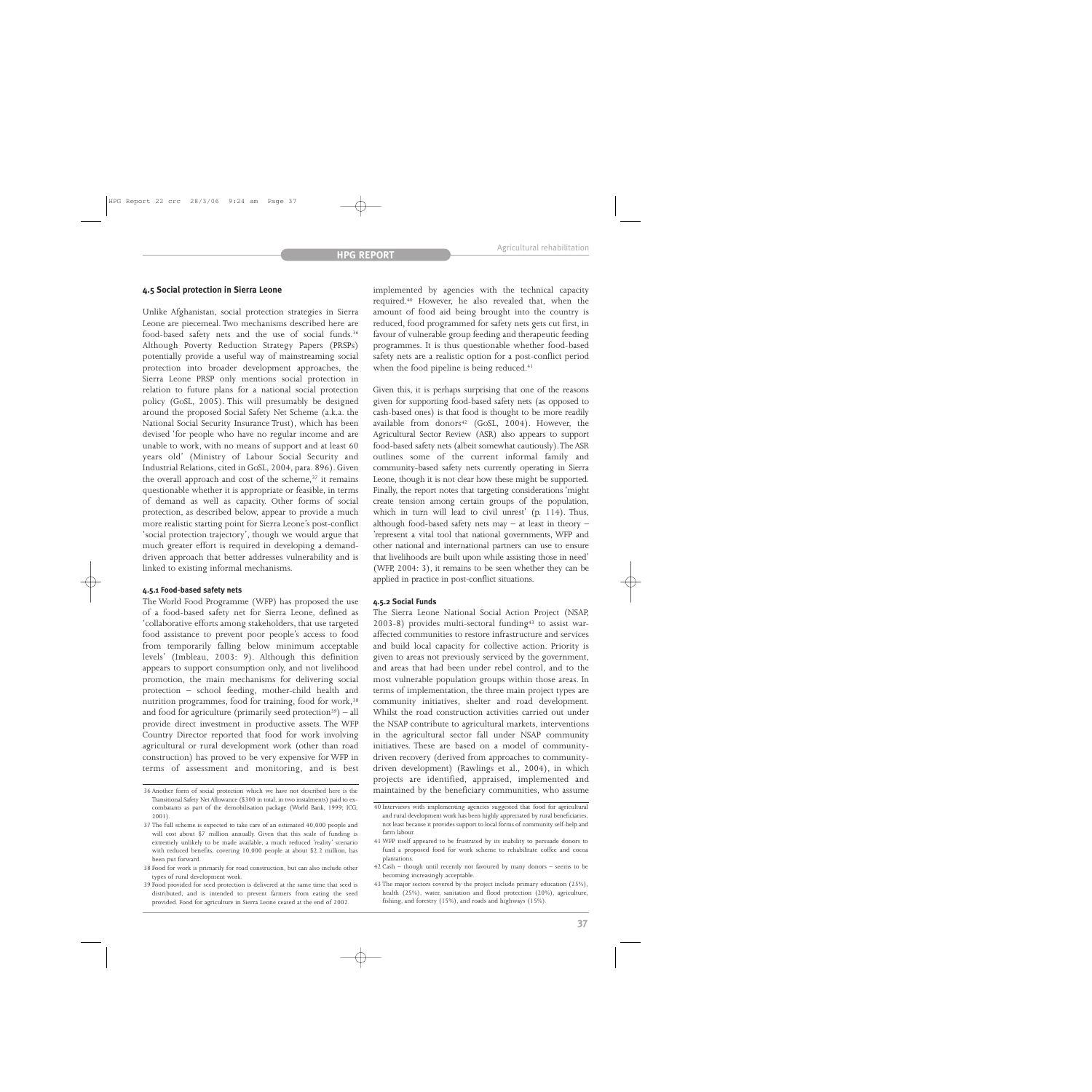responsibility for recruiting NGOs and/or local contractors to provide the technical and logistical support necessary for implementation. The National Commission for Social Action (NaCSA) is responsible for overall project implementation, coordination, monitoring and evaluation.

The underlying objective of community-based initiatives is the development of social capital within communities, since it is believed that enhanced social capital makes social action more sustainable in the long term. Communitybased initiatives are promoted using a participatory, demand-driven approach, in which the role of NGOs shifts from implementing agency (as in the previous ERSF approach) to facilitating agency. In practice, however, field visits to the pilot project sites suggest that initiatives were driven less by community demand than by the ability of NaCSA to supply specific types of project inputs, or through 'knowing what was best' for the community. The NaCSA handbook provides lists of projects that are eligible for social fund support. Such 'positive lists' are not uncommon in social funds, and in the case of Sierra Leone eligible agricultural projects include the usual suspects: seed and grain stores; drying floors; small agricultural equipment (e.g. millers, threshers, graters, land preparation machinery); and community seed multiplication.

The interface with local district councils is considered to be key, but this has led to problems because the local councils are prevented from developing the capacity required because NaCSA (a quasi-governmental institution) is effectively playing the local councils' role. Social funds are commonly criticised for establishing such parallel structures for the management and coordination of community-based initiatives (Fumo et al., 2000).

The NaCSA approach aims to address vulnerability through building social capital, and to reduce poverty through community empowerment, but whether there is real understanding of the root causes of vulnerability in agrarian society is questionable (Richards et al., 2003). This suggests that NaCSA may be ill-equipped to tackle issues of vulnerability and inequity. A study by Tendler (1999) of four social fund programmes in north-eastern Brazil argues that social funds are least appropriate in contexts where asymmetries of power are significant. Tendler observes that, rather than reducing such asymmetries, social funds may in fact reinforce them.

# **4.6 Summary**

Sector-based agriculture interventions alone are unlikely to reach the most vulnerable, and need to be complemented with specific social protection measures (Marcus et al., 2004). We have defined social protection as 'acts and measures designed to protect people against socially unacceptable levels of risk and vulnerability', and have suggested that the key to appropriate social protection in post-conflict situations lies in understanding vulnerability in a way that incorporates notions of powerlessness. Drawing on the links between social protection, livelihood promotion and humanitarian protection, protection and promotion encompass not only mechanisms that allow people to cope with adverse circumstances, but also mechanisms to promote livelihoods, both in economic and social terms: i.e., to promote opportunities for poverty reduction, inclusion and non-discrimination.

Although this makes sense at a conceptual level, there is very little evidence from the case study countries to suggest that it exists in practice. Given the growing acceptability of cash-based interventions in both the humanitarian and development sectors, there could be potential for NGOs to deliver cash-based social protection in an early phase of a social protection trajectory. As the trajectory develops, there is a need for innovative institutional partnerships between government, donors and NGOs. In combining social protection with agricultural growth, this raises questions around how to coordinate across different ministries, and how to ensure that the necessary capacity is brought in to the agricultural sector and coordinated with other social protection programmes. The challenge of enhancing the logistical and institutional capacities required to deliver agricultural goods and services is addressed in the next section.

Social protection can potentially provide the framework for more effective collaboration. But social protection tends to exacerbate rather than reduce inequality. Addressing such inequalities is by no means straightforward, and may require significant institutional reform. Although the need for such reform is often recognised in countries emerging from conflict, the next section will show that this is by no means easy.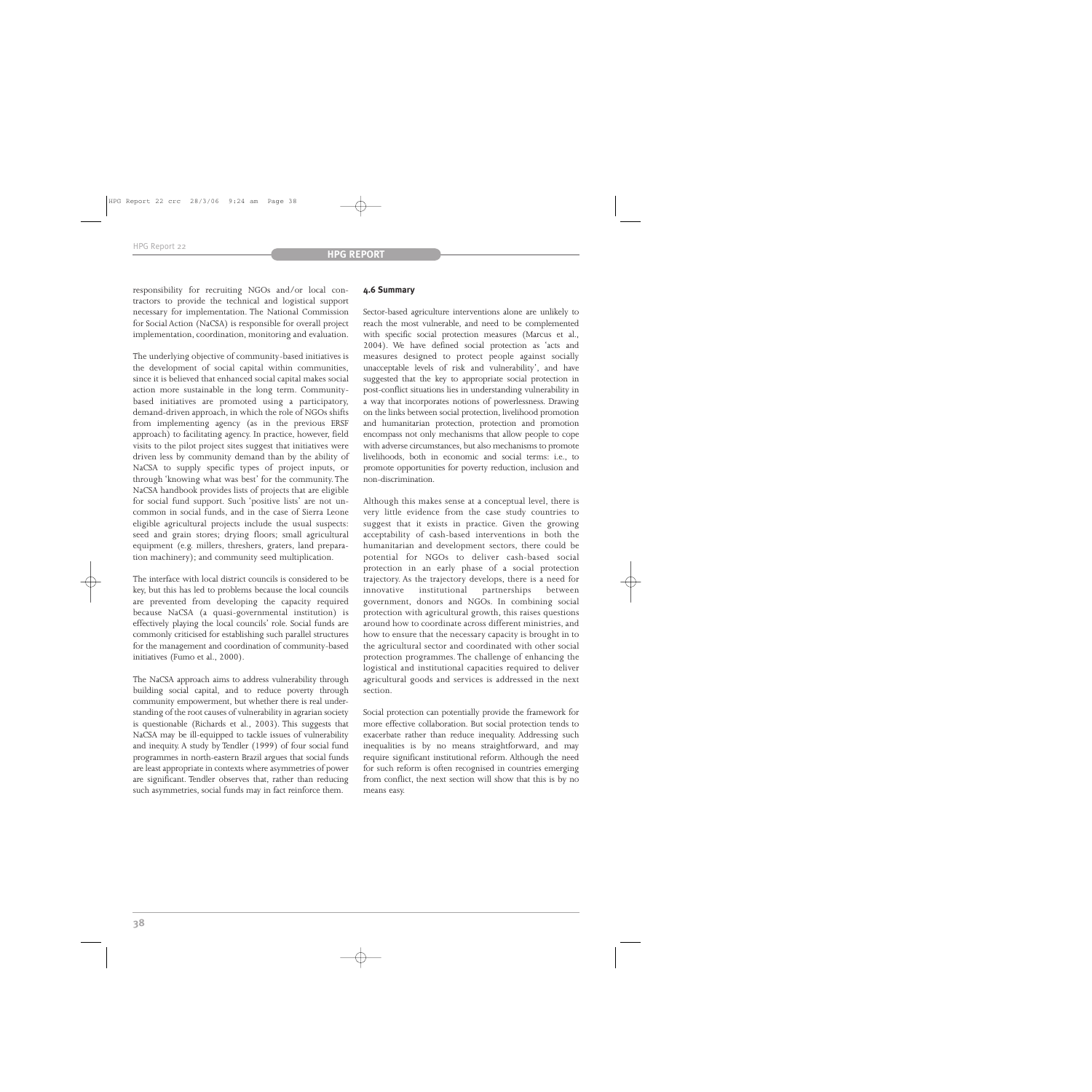# **Chapter 5 Enhancing institutions**

#### **5.1 Introduction**

A livelihoods approach is multi-level, in that interventions are informed by local-level analysis and supported by the creation of an enabling environment through structures and institutions at meso and macro levels. This chapter addresses the challenges of enhancing three types of institutions: state or public sector institutions; private sector institutions; and those that form part of what is generally referred to as civil society.44 The chapter begins with a theme that has been recurrent in earlier chapters – the need to recognise and build on informal institutions. A particular challenge in post-conflict situations is that there is often a need both to strengthen and reform formal institutions – either because they may have been one of the causes of the conflict, or because they are no longer appropriate to present circumstances and more recent development thinking (and associated donor preferences).

The humanitarian principle of neutrality suggests a need to be cautious about re-engaging with state structures and institutions in situations of conflict. Close associations with the state may compromise the perceived neutrality of humanitarian agencies, and may make it more difficult for them to access all parts of a country. Chapter 6 goes on to examine the issue of principles in more detail. The question of when it is appropriate to provide support to various different types of institutions is highly contentious and requires detailed political analysis. There is often a tendency for humanitarian organisations to bypass the state entirely, either because it is seen as predatory, corrupt or politically unacceptable, or because it lacks the capacity to be effective. This often results in the establishment of parallel structures which may subsequently add to the challenges of enhancing institutions.

#### **5.2 Formal and informal institutions: aid imperatives, political conundrums and farming realities**

Efforts to strengthen institutions are concentrated at local level in the midst of the conflict (in those areas where security conditions permit).When a legitimate government is installed, attention shifts to central levels. Questions then emerge about the capacity of fledgling ministries of agriculture to connect with their government colleagues in

the countryside, as well as the private sector and civil society. A major conundrum that arises is how to ensure that efforts to rebuild formal institutions remain cognisant of the strengths and importance of the informal institutions that have inevitably taken centre stage in agricultural systems during the conflict years. This conundrum has been the subject of particular concern within the seed sector, where – even in developmental contexts – the question of how to 'link' informal and formal seed systems has received considerable attention (see Box 4).

While formal institutions are essential, more attention could be given to viable, alternative mechanisms through which farmers can access the inputs and services they require. Aid flows are by nature biased by assumptions that the revival of agricultural production can only be achieved through reestablishing formal institutions for input supply and credit. For example, *Securing Afghanistan's Future* makes no mention of the informal sector in its discussion of engagement with the private sector. Although aid agencies need relatively formal institutional counterparts, farmers have less stringent demands. Experience in Pakistani cotton farming has shown that informal structures can provide high-quality agricultural services, and can create effective links to the formal sector (Smith et al., 1999). Some surprisingly strong informal Afghan institutions have appeared in response to gaps in formal capacity. The *hawala* money exchange system in Somalia and Afghanistan provides an efficient and reliable structure for financial transfers that reaches well into rural areas (Maimbo, 2003; Ahmed, 2000).<sup>45</sup> In Somalia, remittances via the *hawala* system are important for livelihoods and are increasingly invested in small businesses, including in the agricultural sector (UNDP, 2002). In Sierra Leone, DFID has proposed supporting small businesses (including those in the agricultural sector) by guaranteeing loans to allow Sierra Leonean citizens in the diaspora to invest in the country.

Whilst attention should be given to supporting informal institutions, this must be on the basis of a sound understanding of what is appropriate. Attempts to regulate or formalise *hawala* into banking institutions, for example, are likely have a negative effect on poorer people. In the seed sector, misdirected attempts to support informal

<sup>44</sup> Civil society refers to the set of institutions, organisations and behaviour situated between the state, the business world, and the family. Specifically, this includes voluntary and non-profit organisations of many different kinds, philanthropic institutions, social and political movements, other forms of social participation and engagement and the values and cultural patterns associated with them. (Cited at http://www.lse.ac.uk/collections/CCS/what\_is\_civil\_society.htm).

<sup>45</sup> After being portrayed in the Western press and by many politicians after 9/11 as a shady enterprise that finances terrorism, views on *hawala* have begun to undergo a reassessment. It is now increasingly acknowledged to be a highly efficient and essential structure for linking the rural economy to the international system by channelling vital remittances – 'it can be argued that what hawala is vilified for (speed, trust, paperlessness, global reach, fluidity) are precisely the attributes that modern globalising investment banking aspires to (de Goede 2003: 517).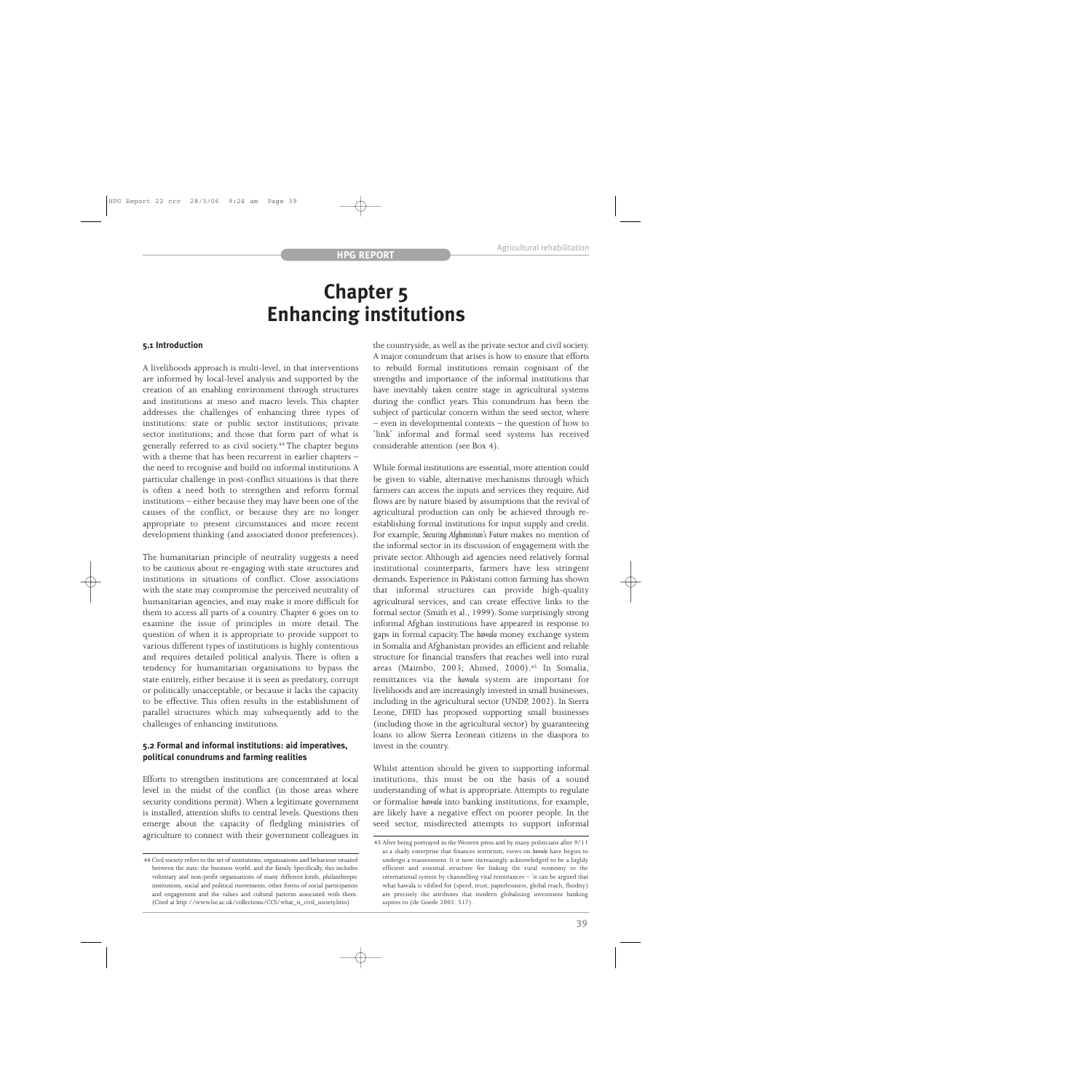systems have merely recreated formal systems at community level (see Box 4). In the case of Sierra Leone, Farmer Field Schools are regarded as 'community-based extension systems' and are in part justified by the fact that more formal agricultural institutions would require considerably more capacity-building efforts than are at present possible. But the assumption that informal institutions require less capacity-building, or that capacitybuilding for informal institutions is somehow easier than with formal institutions, needs to be carefully considered.

Informal trading networks have also proved very resilient. In Afghanistan, the domestic market for dried fruit has remained strong despite the collapse of export markets

# **Box 4: Formal and informal seed systems in Southern Sudan**

Starting in the mid-1990s, increasing amounts of relief seed distributed in southern Sudan were sourced from three donorfunded projects in Western Equatoria. One of the reasons for establishing these local seed production schemes was to strengthen and support informal seed production capacity, which could potentially lead to the establishment of a formal seed sector in southern Sudan. But this rationale was based on a fundamental misunderstanding of both formal and informal seed systems. Without a commercial farming sector, the conditions for the development of a formal seed sector do not exist. There is no commercial farming sector in southern Sudan. In other developing countries, the formal seed sector only finds it profitable to market seeds of hybrid varieties, vegetables and some cash crops such as cotton and sunflowers.

The complexity of local farming systems makes it extremely hard for outside agencies to provide appropriate seed, and repeated interventions run the risk of undermining local institutions. The three seed schemes in Western Equatoria multiplied *Serena* sorghum, an early-maturing 'improved' variety developed in Uganda in the early 1960s as a commercial crop. The variety was developed with high tannin content to reduce the incidence of bird damage; the tannin also gives *Serena* a slightly bitter taste that many people do not like. Despite repeated distributions of relief seed of this variety to farmers in southern Sudan, they have largely continued to plant seed of their preferred local varieties. In terms of marketing, contract farmers working under the three seed schemes were unable to sell their seed surpluses without the presence of the NGOs. The only market for seed in southern Sudan was provided by relief agencies. Even without the added complexities of chronic political instability, it is worth noting that the seed sector in Sub-Saharan Africa is not well developed; despite considerable donor investment in community seed production, projects have not been sustained.

Jones et al., 2002.

(FAO, 2003c), and the country has retained its export market for pistachios to India, even though production has decreased due to the destruction of pistachio forests. Although the lack of an effective, controlling state may often allow trade to flourish, particularly for certain products (e.g. opium in Afghanistan), extortive taxation systems set up by local warlords and militia can also create constraints. The lack of a state can be particularly problematic for the export of agricultural products when negotiations with other countries might be necessary to overcome trade barriers. Somalia, for example, has not been able to undertake the negotiations necessary to reverse livestock bans imposed by the Gulf States. In Sierra Leone, on the other hand, the lack of state controls for cross-border trade with Guinea has enabled the expansion of Barmoi market in Kambia District, and the market has become one of the biggest in the country.

#### **5.3 The need for institutional reform**

Detailed conflict analysis rarely plays a significant role in planning for agricultural rehabilitation, yet the institutions governing land tenure or the power of local authorities can potentially be crucial in determining the success of agricultural interventions. In many conflict or post-conflict situations, there is a need to reform such institutions as part of broader peace-building efforts, yet this must be done in such a way that production is not threatened and the needs of vulnerable or marginalised segments of rural society are adequately addressed. At the same time, betterresourced parts of society, who tend to play an important role in the informal provision of inputs and services, must not be alienated. Similarly, within the more formal institutions of the public sector, a balance needs to be found between the need for institutional reform and the need to ensure that farmers can access the inputs and services they need for reconstruction. This is further explored in the next section in relation to Afghanistan.

The apparent need for institutional reform in Sierra Leone is emphasised by the recommendations of the National Recovery Strategy Assessment:

*The war has provided an opportunity for Sierra Leoneans to rethink fundamental issues relating to their national dynamics and identity.This should include the rebuilding of sustainable institutions as part of a new foundation responsive to the particular conditions and needs of the people they are intended to serve.The lessons from the war and this recovery effort would be valueless without fundamental questions about what in the national system of doing business may have contributed to the war starting in the first place and its inherent destructiveness. The recovery and development phase must guard against merely recreating institutions and focus on fundamentally reforming or replacing them* (Moore et al., 2003: v).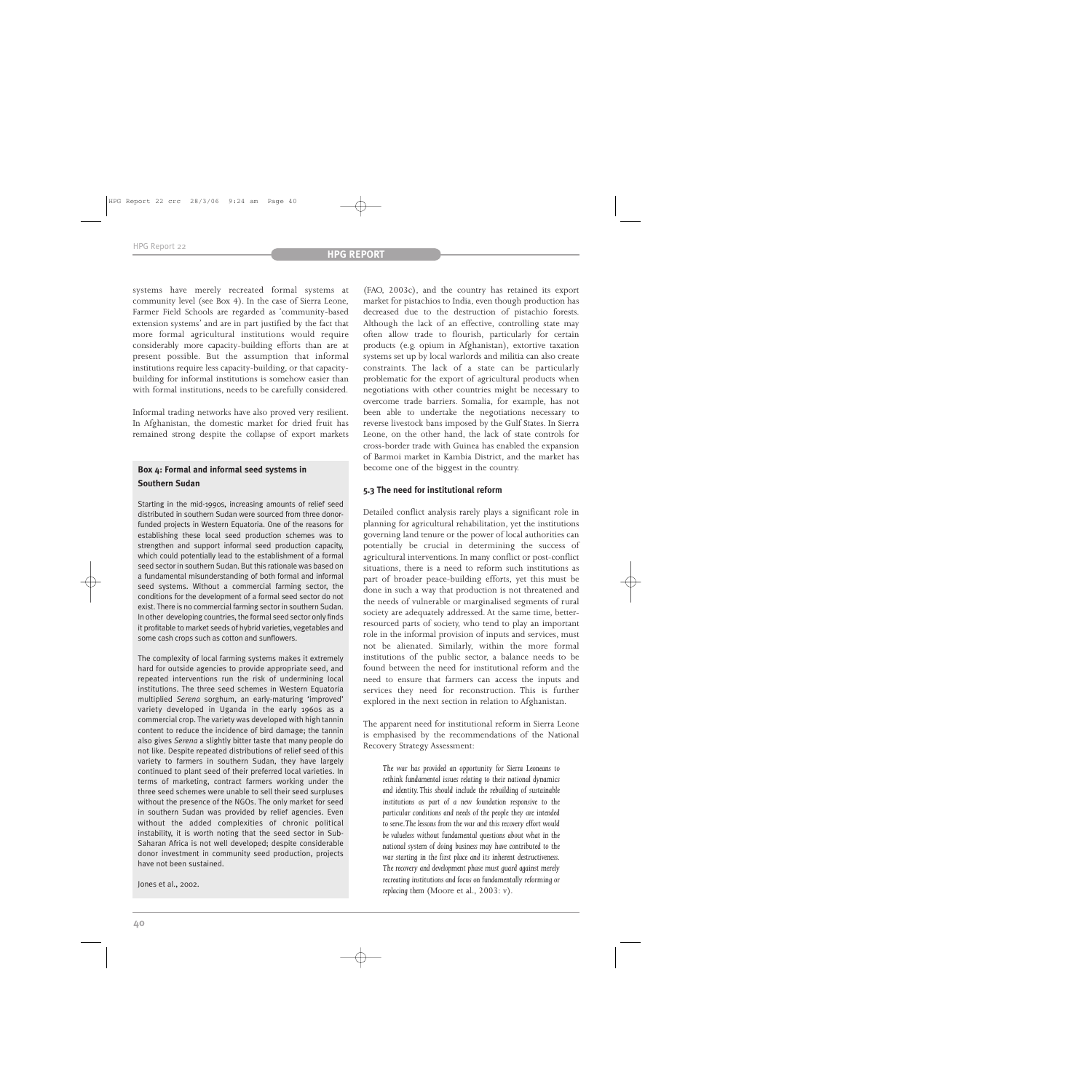The perceived need to 'fundamentally reform or replace' institutions is common in countries emerging from conflict, but neither is easy.The defining characteristics of institutions are that they are 'significant' and 'established' (Ottaway, 2003), implying that existing institutions are very difficult to change and that new institutions cannot be constructed easily or quickly. Despite this, there is often a tendency among external actors to assume that old structures have collapsed, and there is a blank slate for introducing new policies, institutions and processes. Such assumptions about the lack of state structures have proved to be misplaced. In Afghanistan, for example, the strength of many government institutions (though not necessarily in agriculture) has caught planners off guard (AREU, 2004).

Evidence from the case studies and other experience present varying approaches to institutional reform. In Afghanistan, the question of land tenure, for example, has received attention relatively late in the recovery process, and is primarily seen to be of practical concern only in relation to the return of refugees. Current thinking in southern Sudan, on the other hand, suggests that land tenure must be addressed as early as possible, with pilot initiatives already taking place prior to the signing of a final peace agreement (Caroline Gullick, pers. comm.). In Sierra Leone, the World Bank, for instance, has emphasised the need for land tenure reform, and the topic has been the source of much debate among international agencies and lawyers in Freetown, but at the time of writing there appeared to be no concrete plans for change. It would seem reasonable to suggest that the urgency of the need for the reform of specific institutions is determined by the extent to which they are regarded as a causal factor relating to the conflict. In this respect, the slow pace of reform of local authorities in Sierra Leone is of particular concern (see Box 5).

The view that crisis can be used to motivate reform may be out of step with political processes in post- and chronic crises more generally. Boin and 't Hart point out that the narrative of crisis as an opportunity for reform is widespread in the North as well, but is profoundly flawed as 'the requirements of crisis management are inherently incompatible with the requisites for effective reform' (2003: 545; see also Christoplos, 2000). The former requires the reinforcement and mobilisation of existing capacities for immediate response (e.g. in service delivery), while the latter demands taking a step back from the current structure and accepting the political risks of major restructuring. Citizens' expectations and other factors put pressures on political leaders and the aid community to show quick results and provide visible public services. But whether outsiders can ever set up viable institutions is a question open to debate; typically, they set up organisations, not institutions (Ottaway, 2003).

#### **Box 5: Reform of local authorities in Sierra Leone**

Grievances against chiefdom authorities are recognised as one of the major factors leading to conflict in Sierra Leone (Fanthorpe, 2001; Richards, 2001). Prior to the war, many chiefs served as the willing instruments of an oppressive patrimonial regime, delivering votes to the governing party and suppressing rural protest, whilst abusing their powers and imposing extortionate fines on their subjects to make up for their lack of salaries (Fanthorpe, 2002). Corruption in the local justice system at both chiefdom and district levels was rife. Prior to the signing of the peace agreement, at a time when the democratically-elected government was struggling to 'reclaim the countryside' (Richards et al., 2004: 32), DFID funded the Chieftancy Reform Project. The project was initiated with a consultative process undertaken at chiefdom level through which separate groups of chiefdom authorities, women and youth were invited to air their grievances over a two-day facilitated exercise. The results of these consultations (about 70 were conducted in total) clearly point to the need for reform of the chieftancy authorities, and in particular the local justice system. Local people put forward ideas as to how to proceed with such reforms, but the consultation findings were not followed up (Richards et al., 2004). No systematic effort has been made to undertake reform. Instead, the chiefdom administrations and customary courts have been reinstated in a way that shows many signs of a return to 'business as usual', and the 'resentments revealed through the chiefdom consultation exercise are likely to be further fuelled by the slow pace of reform' (Richards et al., 2004: 34–35).

#### **5.4 (Re)engaging with the state**

#### **5.4.1. New Public Management: towards a leaner state in Afghanistan?**

Within the National Development Framework (NDF), Afghanistan's crisis has been transformed into an opportunity for reform according to what is elsewhere referred to as 'New Public Management' (NPM).<sup>46</sup> The formal endorsement of the NPM approach is widely perceived to be more a product of donor pressure than domestic commitment, and the continuing strength of the government's opposition to NPM has revealed that the state was not as collapsed as expected. There is intense pride in the civil service (AREU, 2004), and both the state and the civil service have been surprisingly vigorous in striving to rebuild (rather than reform) structures of the past.

<sup>46</sup> NPM refers to the models for attempting to minimise the role of the state and increase the role of the private sector and civil society; it was implemented widely in Europe during the 1980s, and has been increasingly promoted as part of structural adjustment programmes in the South and East. More recently, these ideas have gained favour in international strategies for rebuilding 'failed' or 'collapsed' states. Whether the state has actually collapsed, or is merely constructed as such by those who wish to reform it (Duffield, 2000), is a contentious point.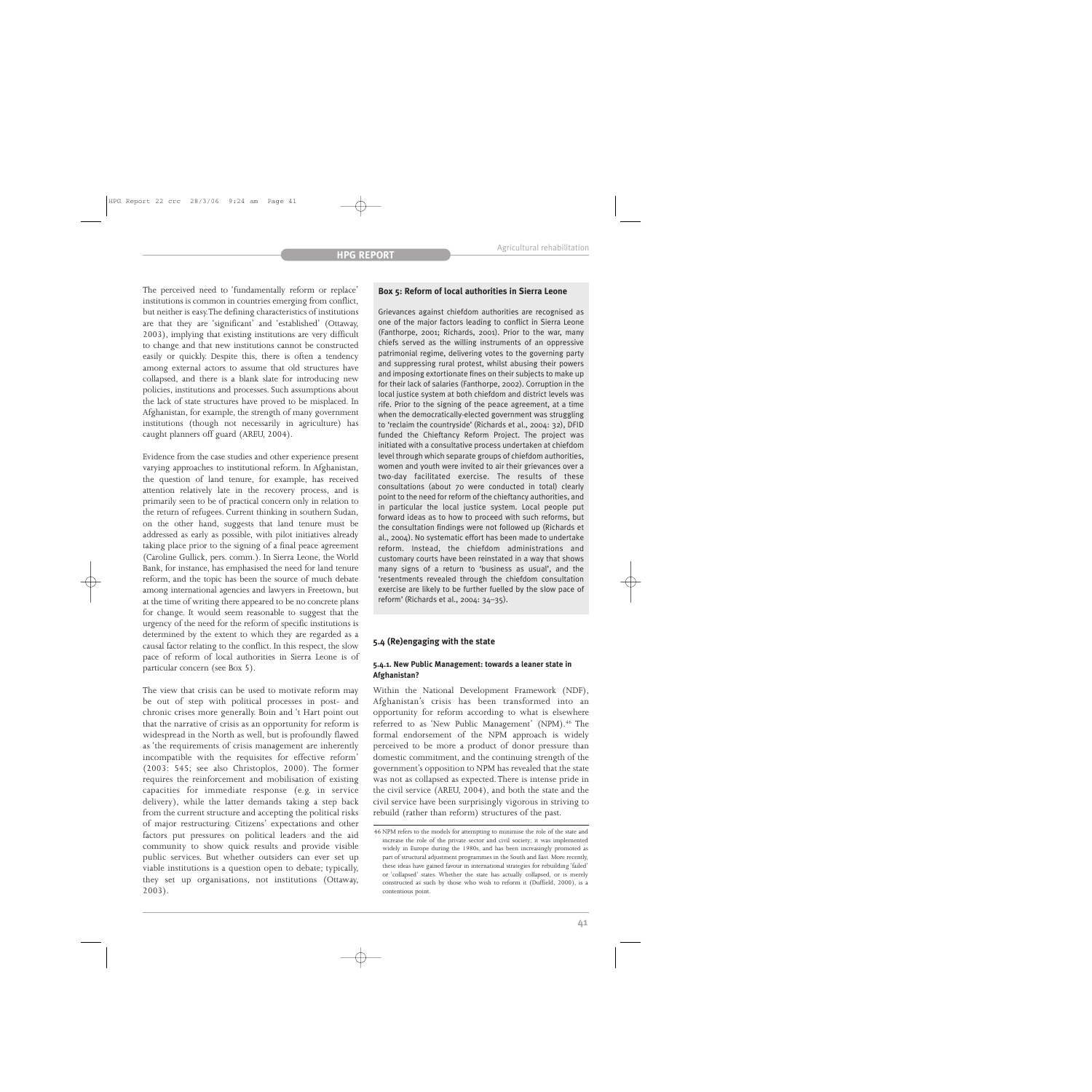When the current government assumed power in late 2001, the majority of politicians and civil servants in agriculture took for granted that a large and well-financed state-led agricultural development effort was going to be put into place. There is thus a major gap between the plans for agriculture and rural development outlined in the NDF and prevailing agricultural policy as it is perceived by most of those working with the MAAH, and in the NGOs providing agricultural services. Despite formal endorsement of new policy concepts by key actors at central level, there is little sign that these are either understood or accepted at other levels. Provincial and district officials retain the view that, since agriculture is the 'backbone' of the local economy, this therefore justifies state dominance in the financing and provision of agricultural services and in planning production priorities. A majority of those in provincial and district political and civil service structures involved in agriculture retain expectations of a return to state-led development, requiring a large bureaucracy and public service provision. Even relations to civil society are assumed to require a strong leading role for the state.

Agencies including FAO, ADB and DFID are investing in capacity-building for the MAAH in order to increase awareness of international norms and practices among key staff. Most acknowledge that these efforts have made limited headway. Even where NPM has been accepted, there is no consensus regarding what a facilitating and regulating state actually consists of on the ground, and what could be done to promote the growth of the private and civil society structures that the state should eventually facilitate and regulate. The fault does not necessarily lie with aid efforts *per se*, but rather with uncertainty within the system about what capacities should be built. The implications of the NDF for setting priorities have only just begun to be absorbed at a conceptual level. Genuine, widespread and sustainable ownership can only be expected to emerge once it is determined what these concepts imply about who does what.

Reform as exemplified in Afghanistan's NDF has its roots in efforts around the world to reduce the role and scale of state bureaucracies and create a lean state. Public sector reform is assumed to consist, to a large extent, of reductions in public sector staff. A paradox in these countries is that there is presently little agricultural bureaucracy to actually retrench. Instead, there is a need for expansion to meet the challenges of a facilitating and regulating state. There is a contradiction between the retrenchment narrative and the actual make-up of the agricultural civil service. For example, even if the state was to abandon its hopes for engaging again in direct service provision, the challenges it faces in shouldering the regulatory and facilitatory tasks envisaged in the reform narrative are enormous. Border controls, inspection of imported fertiliser and pesticides and the need to monitor and regulate a transparent system for agricultural finance are all pressing needs where capacity will need to be enhanced.

#### **5.4.2. Decentralisation in Sierra Leone**

Restoring state authority at both national and local levels was the first of four priority areas under Sierra Leone's National Recovery Strategy for 2002–2003. The consolidation of state authority was seen as necessary 'to provide security, law and order, policy, coordination and control of economic resources' (GoSL, 2002: 17). The restoration of core government services was also considered to be critical to support the resettlement process. At the same time, a process of decentralisation announced by the government in 1996 was being implemented. An overly centralised state controlled from Freetown was considered to be a contributing factor to the war; as such, addressing this was seen as necessary for sustainable peace. The process of decentralisation initially involved revitalising local councils, but this has been hindered by a lack of capacity at the district level, compounded by a lack of funds.

Whilst there is reportedly overwhelming support for decentralisation among the population, levels of government corruption are such that concerns have also been voiced over the possibility that it would merely bring corruption closer to the people (Richards et al., 2004). In any case, the decentralisation policy has not been fully accepted by the central government, which retains tight control over local councils (Katarikawe, 2003). There has been considerable confusion over what was meant by decentralisation: whether it referred to merely a deconcentration of administrative offices, or to the political devolution of power. This confusion exists in the Ministry of Agriculture: a donor-funded review discusses the need to decentralise services, but what it actually means is deconcentrating services to district offices. Despite a desire for agricultural inputs and services to be provided through district-level offices and for the district council to play a role in deciding how such inputs would be allocated, the actual structures through which this could be achieved remain vague in practice.

The role of NGOs in supporting the decentralisation process has been questioned (Nickson, 2003), and the part played by NaCSA also appears to prevent the effective functioning of district councils in areas where the council supports parties in opposition to the government. Although NaCSA claims to work closely with the District Recovery Committees (DRCs), and there are plans for the regional disbursement of NaCSA funds through decisionmaking processes that involve the DRC, NaCSA can effectively bypass state structures completely. Although this means that it can operate more efficiently, it does little to help build government capacity.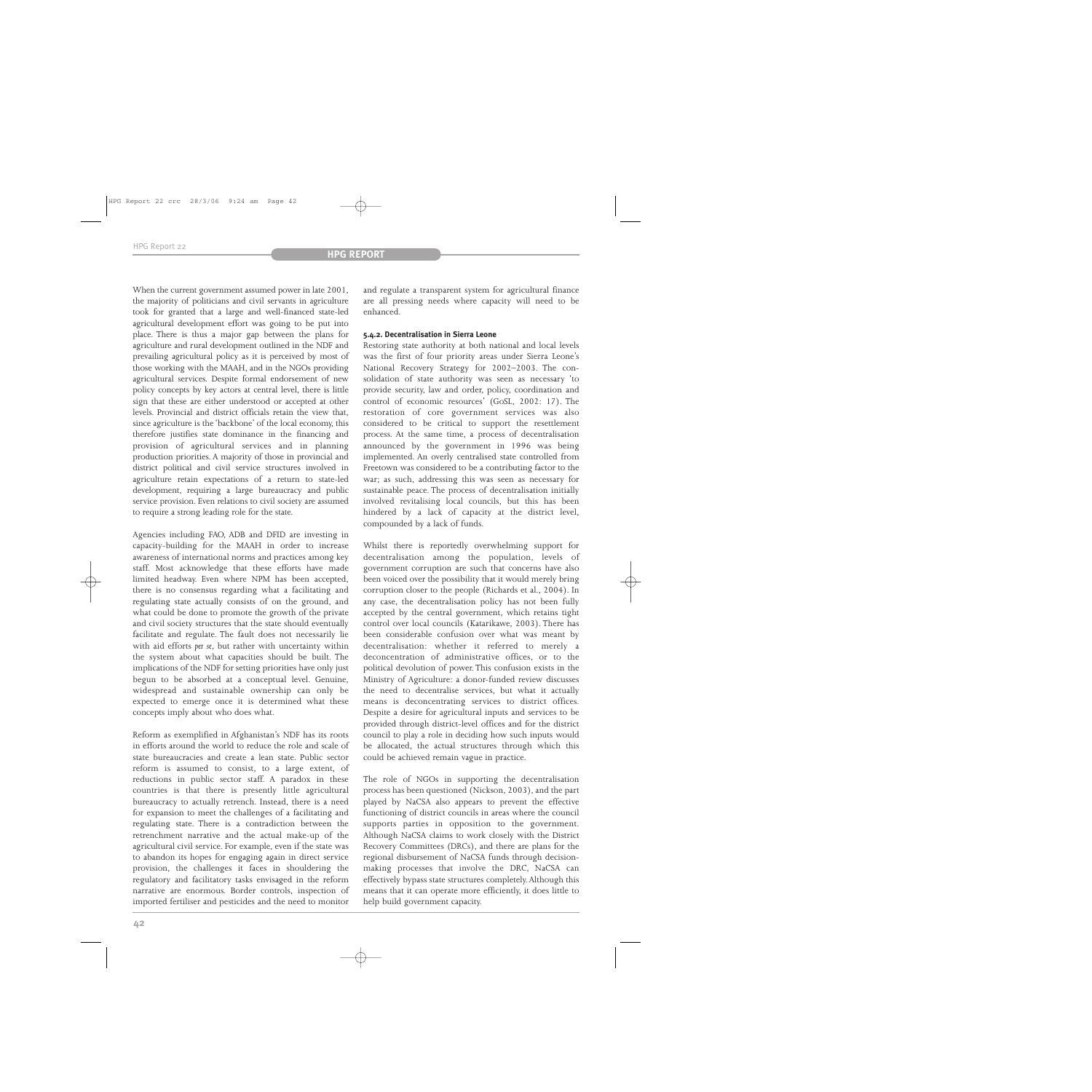#### **5.5 Strengthening the private sector**

Sierra Leonean and Afghan government policies stress that development should be led by the private sector.The private sector is expected to generate an internal dynamism that will stimulate increased agricultural productivity, while not unduly burdening the limited capacities of a state that must rapidly move towards becoming 'self-sustaining'. Although this broad policy is ostensibly agreed, there is less understanding of what it entails. In Sierra Leone, government officials point to the development of an enabling environment for private sector investment (see Box 6). But experience from Afghanistan illustrates practical challenges specific to realising such investment in postconflict situations.

In Afghanistan, experiments with market-based approaches are at an early stage. NGOs and the government provide the majority of aid- and public sector-financed services. Both 'NGOist' and 'statist' services are supply-driven and lack a 'customer' or demand-driven orientation. Neither includes accountability mechanisms or elements of competition.This problem has been recognised in *Securing Afghanistan's Future*, but few evaluations, assessments or plans explore the possible or

#### **Box 6: Creating an enabling environment for private sector development in Sierra Leone**

In Sierra Leone, a number of steps have been taken to create an enabling environment for private sector expansion. These include:

- Macro-economic measures on exchange and interest rates regimes, control of inflation, and trade liberalisation.
- The appointment of a Commission to carry out divestiture. The Commission is identifying potential ventures for privatisation.
- The government has removed subsidies on key inputs to make them more competitive.
- An Investment Code has been formulated, and the government is in the process of finalising it.

It is envisaged that the investment climate will be further enhanced by improvements in the road and communication networks, the energy sector and the irrigation and drainage infrastructure; there are also plans to improve the data available on the country's natural resources.

In addition to promoting a large-scale commercial sector, support to Farmers' Associations, Rural Community Groups and Cooperatives (initially in the form of grants, loans and training in managerial skills) is designed to enable them to become viable private sector entities for the delivery of services, inputs and marketing.

actual impact on private sector development of investment in either the NGO or the statist model.47 Little attention is paid to the danger that NGO programming will crowd out private service providers. Even where the private sector is given priority, the desire to demonstrate 'quick impact' encourages the provision of large and presumably very soft loans to a limited group of selected entrepreneurs.

USAID and other agencies are starting to invest in value (or commodity) chain initiatives, bringing together producers, traders, processors and other service providers involved in the development of commercial products. By looking at the entire chain related to a given commodity, it is hoped that prohibitive transaction costs can be identified and addressed. One of the first hurdles that must be overcome in such an approach is to find a way of establishing greater trust among these different actors. This is not easy even in 'normal' development contexts, and it is particularly difficult where key stakeholders do not believe that they can resort to formal legal mechanisms if agreements are not upheld. Pashtu traders are important actors in rural Afghan service markets, but do not trust local or national governmental and judicial structures to treat them fairly and equitably (ICG, 2003). Through the USAID-funded Revitalising Agricultural Markets Project (RAMP), commodity chain support is being considered for 'food processing incubators' in order to help fledgling enterprises that might seek to sell services such as drip irrigations systems, post-harvest storage facilities or transport (see Heierli, 2000).

At the time of writing, the largest engagement with the private sector was in seed production, where serious attention is being paid to redefining farmers as customers rather than beneficiaries. Current thinking within FAO indicates that a commercially viable seed system will require far more attention on how to actively market the product. There is also a realisation that, due to small margins between seed and grain prices, wheat seed is unlikely to provide a commercially viable base for a seed enterprise. Higher-value products, such as vegetable seed, must be part of an eventual marketing strategy. It should be stressed, however, that although FAO is discussing these ideas with the MAAH at central levels, seed enterprises and NGOs continue to plan levels of seed production according government targets and donor promises of procurement, with little regard for whether farmers want to buy the seeds produced. The result has been that only half of the seed produced by FAO's implementing partners has been resold to farmers.

#### **5.6 Civil society capacity-building**

In both of the case study countries, efforts to build or empower 'local organisations' have led to questions about

Source: MAFFS, 2002: 37

<sup>47</sup> One notable exception is Kempenaar et al., 2002.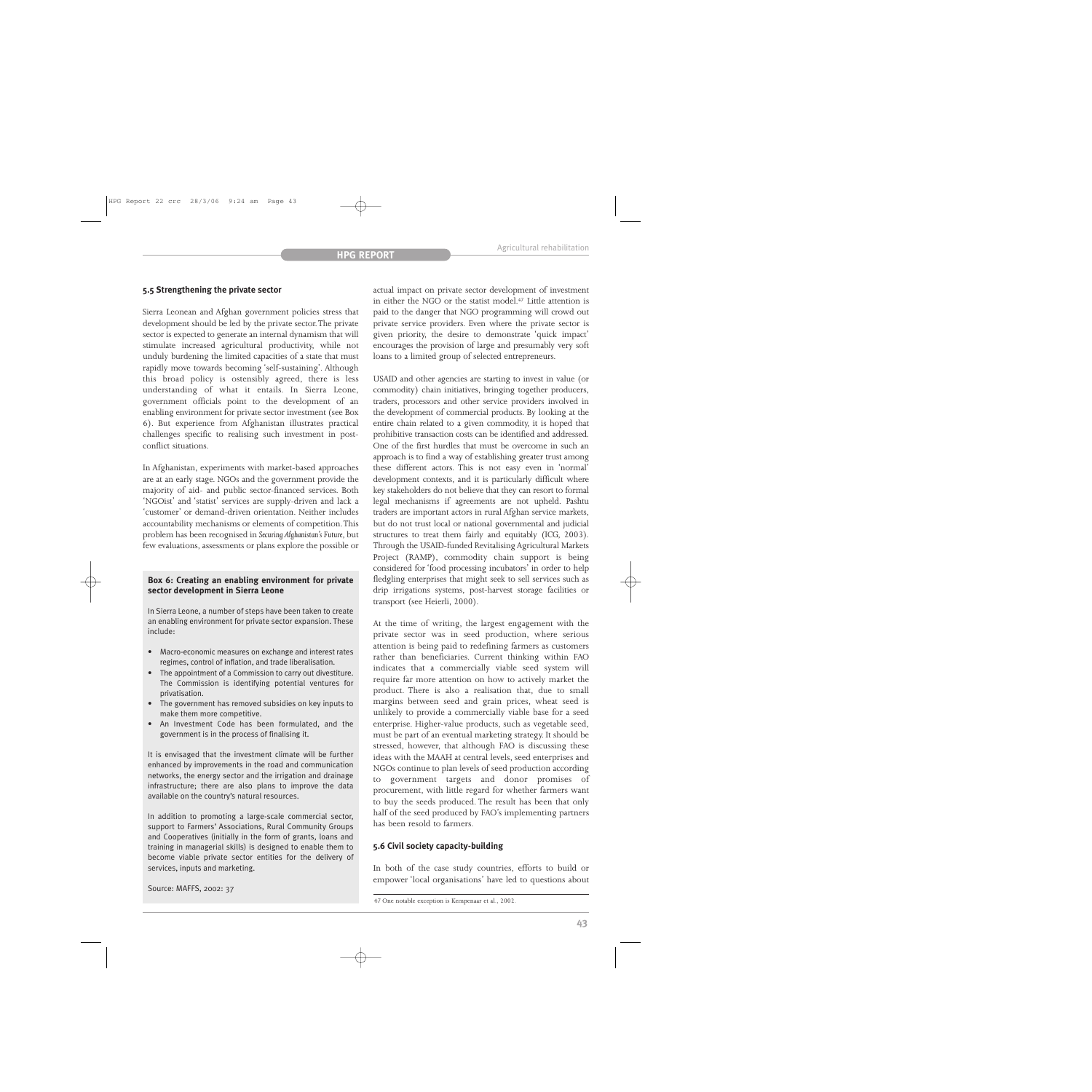#### **Box 7:** *Shuras* **and agricultural development in Afghanistan**

For the aid community, and to some extent for the government as well, Afghanistan's traditional councils or *shuras* are the lynchpins of the institutional infrastructure that will support future agricultural and rural development, and the rebuilding of what is popularly assumed to be heavily depleted social capital. But both the rationale and the sustainability of *shura*-based community development must be questioned. Even otherwise laudatory reviews of the role of the *shuras* acknowledge that 'What the agency expects the *shura* to do, in the function of a Village Development Association, is something very different from what the *shura* used to do, what it is set up to do, and what the community expects it to do' (Harpviken, 2001: 11). Despite concerted efforts at 'empowerment', extending over a decade, an evaluation of one major integrated rural development programme notes with concern that not a single *shura* has 'graduated' from programme support (Reddick, 2003).

Another central question regarding the role of *shuras* in supporting agricultural development concerns whether they can be considered to be, or can be transformed into, 'farmers' organisations'. At the centre of this issue is whether *shuras* can develop into genuine producer organisations, accountable to their members (rather than to the community as a whole), and whether they can manage economic transactions in a competitive market economy. This is doubtful. First, the

which types of local organisations should be the focus of such efforts. Current understanding of 'traditional' local organisations suggests caution in assuming that these organisations can be expected to share (or be induced to share) the same objectives as the aid community (Cooke & Kothari, 2001; Grünewald, 2003; Harvey, 1997; Keen, 1994). Studies have shown that the consensus formed through participatory methods rarely represents the concerns of the poor or marginalised. In Sierra Leone, for example, the village development committees that relief agencies relied on for the distribution of relief (generally comprised of village elders and elites) systematically excluded residents of smaller, remote 'satellite' settlements, and those who lacked power or political connections (particularly youth, women and IDPs) (Archibald & Richards, 2002). Similarly, in Afghanistan, the role of the *shuras* (traditional councils) in supporting agricultural development has been questioned (see Box 7).

Research into the role of traditional institutions and social capital has recognised that, while these institutions are the first (and most reliable) source of support for the destitute and those experiencing livelihood shocks, they also reinforce the types of structural vulnerability described in section 4.2. Kothari and Hulme write:

*When poor people in Bangladesh face problems their first port of call for social support are these local/informal networks* prospects for sustainability are poor as long as aid projects are the main buyers of produce (as is the case in much seed production). Many project plans are vague about how the supporting agency will eventually withdraw, to be replaced either by market relations with commercial traders and processors, or by a higher-level organisational structure that can assume responsibility for marketing and other tasks. There are efforts to work with intermediate levels, but there is little indication that these organisations are motivated by a genuine desire to engage in cooperative economic activities. Furthermore, mechanisms to ensure financial accountability to 'members' have not been developed. This should come as no surprise, since the *shuras* are ultimately not economically oriented membership organisations, but political bodies.

The second problem in treating *shuras* as if they were farmers' organisations is the tendency to combine community development efforts, which have primarily social aims, with efforts to organise producers, which must be led by commercial and market prerogatives focusing on the interests of individual households. Agricultural development efforts channelled through *shuras* may be effective in dealing with some public goods, such as locust control, but are unlikely to develop into the type of structures that would be necessary to address private goods.

*and not 'professional' poverty reduction agencies. Having said this, there is a need to shift our focus in contemporary development policy from an uncritical valorisation of civil society in order to recognise that social capital is not always and inevitably a positive asset but one which can also keep poor people poor* (2003: 13).

This could be expected to be especially true where the local power structures that lead 'civil society' have the kind of unfettered power they have in Afghanistan. There is, however, little acknowledgement of such ambivalence about the power of civil society in Afghan rural development programming. A typical programme document states: 'Participatory decision-making can empower the marginalised and develop a community's capacity to analyse its environment, identify and address its problems, and take responsibility for development' (FAO 2003b: 13). Despite evidence and experience of the abuse of power by warlords, commanders and village elites, the myth of egalitarianism in Afghan civil society persists.

Agricultural rehabilitation in Sierra Leone remains anchored in supply-driven service provision, and farmers' organisations are seen as useful interlocutors in the supply of services to farmers. Few agencies would question the need to strengthen farmers' organisations and civil society, and significant investment has been made in strengthening the capacity of organisations that claim to represent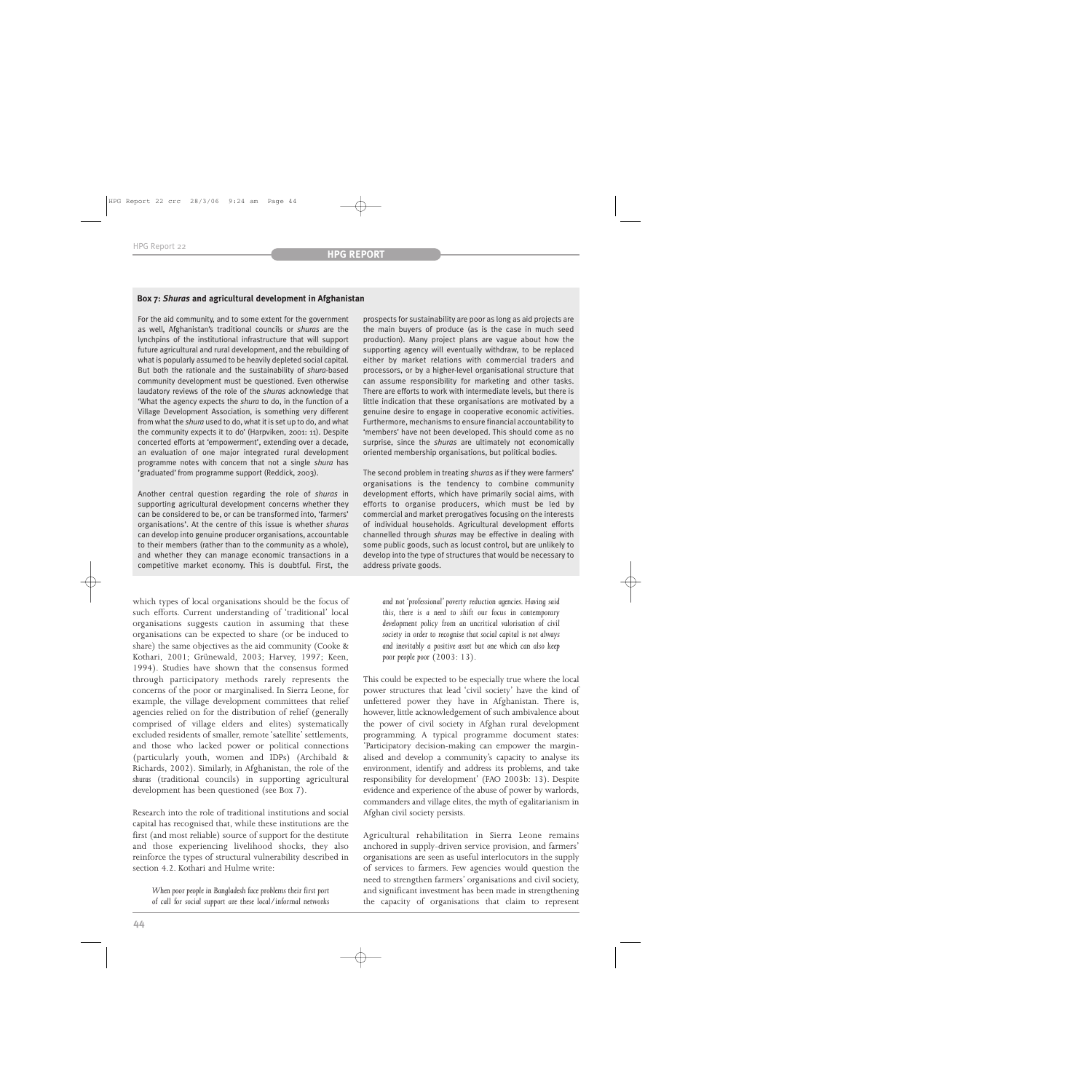communities and farmers. At the same time, the supplydriven nature of aid flows has meant that efforts to build capacity appear to be focused on building capacities to absorb aid, rather than to demand it. Donor funding also creates pressure to identify, build, create or strengthen 'implementing partners' – that is, formal organisations that can receive and utilise aid, rather than the wider formal and informal institutions that farmers rely upon to access capital, inputs, markets and knowledge.

#### **5.7 Summary**

Recognising and building on the strengths of informal institutions is important. Yet it is also necessary to be aware of the potential dangers of reinforcing structural causes of poverty and vulnerability through support to such institutions. In cases where particular institutions (local authorities in Sierra Leone or land tenure in Southern Sudan) are regarded as a causal factor relating to the conflict, reform may be deemed necessary, but it must be accepted that institutional reform is a very slow process. It is also important to be able to identify which local institutions are the most appropriate to community development. Despite considerable rhetoric about 'community-based' or 'communitydriven' interventions, 'participation' and 'empowerment', such approaches will only be effective once agencies start shifting some of their power to their community partners. The case of the *shuras* in Afghanistan suggests that sustainable impact may only be achieved if a more transparent distinction is made between the different tasks of civil society: between farmers' organisations/cooperatives

providing services for members; implementing partners providing investment in public goods; bearers of civic responsibility in the political sphere; and mechanisms for the delivery of social protection.

Civil society institutions, the state and the private sector each have a role to play in the delivery of agricultural inputs and services, but there is a lack of clarity as to what these roles should be. Policy documents emphasise the private sector, but there is little evidence of practical initiatives in the agricultural sector to promote private enterprises which do not involve large loans or even grants. At present, a plethora of NGOs are providing agricultural services and inputs, and there is a risk of 'crowding out' private sector involvement because a level playing field for commercial competition is lacking.

In both Afghanistan and Sierra Leone, post-war public sector reform agendas met with varying levels of resistance among politicians and civil servants, raising the question of whether crisis can really be used to motivate effective reform. Citizens' expectations for effective service and input delivery may mean that plans for reform are accorded a lower priority by politicians keen to be seen to respond to the needs of their publics, rather than to donor pressure to restructure. In this respect, existing institutions are often stronger than external actors assume. Finally, the question of whether outsiders can ever set up viable institutions remains to be answered. In sum, although reform is often necessary, the challenges involved must not be underestimated.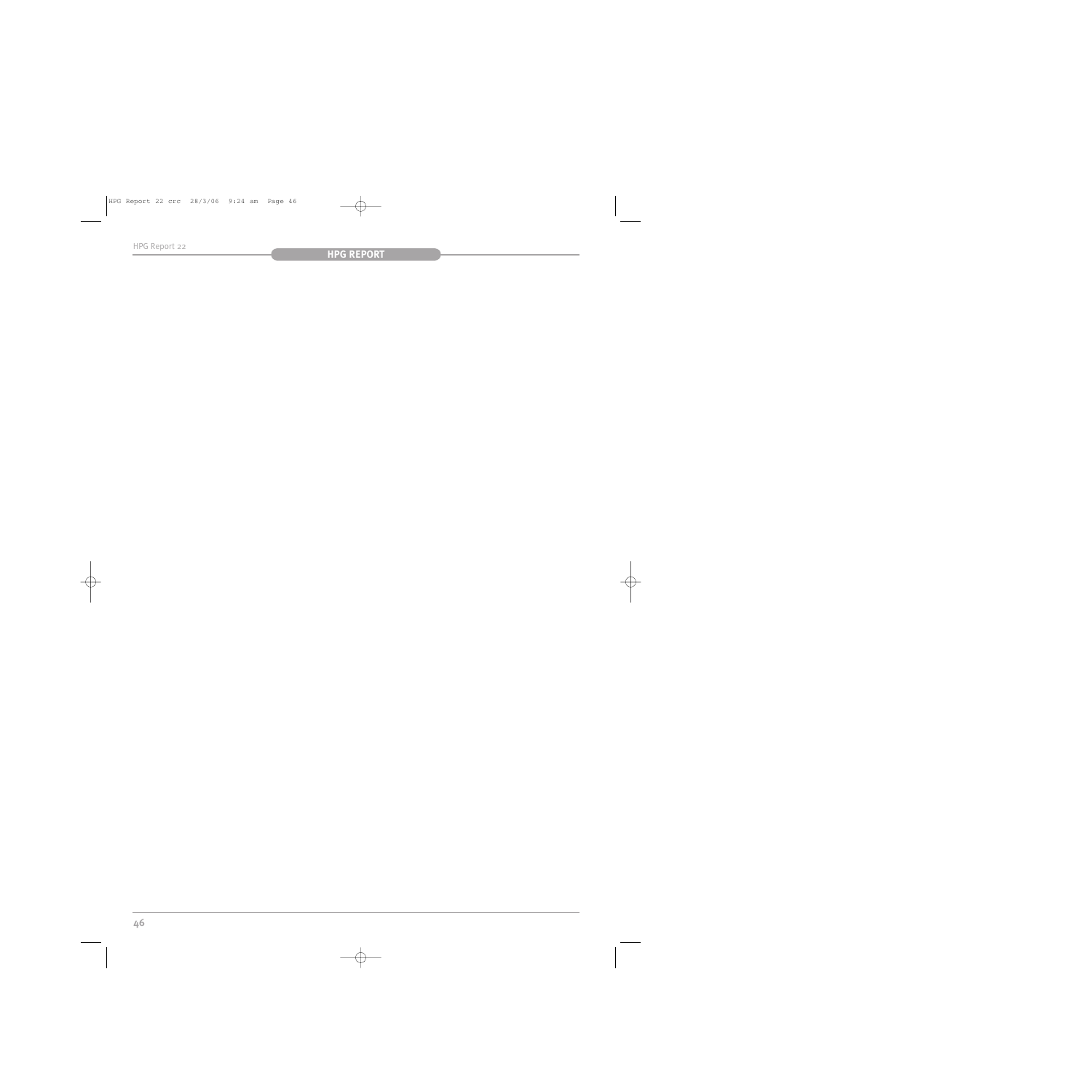# **Chapter 6 Policies, programming and principles in post-conflict transitions**

### **6.1 Introduction**

This final chapter reviews aspects of aid architecture and policy and offers suggestions as to how post-conflict agricultural programming might be conceptualised and implemented in a pragmatic manner which also respects core humanitarian principles and the principles of livelihoods and rights-based approaches. The greater willingness of development aid actors to provide funding in post-conflict situations brings with it a range of new opportunities, but existing aid policy tools are inadequate in guiding programming decisions, largely because they fail to address micro-macro linkages, and thus overlook the need for institutional and policy reform in the countries in question. In this respect, this section considers whether a focus on livelihood protection and promotion can enhance existing aid policy tools, and to what extent this is programmatically feasible.

#### **6.2 Aid architecture and policy considerations**

#### **6.2.1 Looking beyond project fixes**

Chapter 3 has shown how post-conflict agricultural programming tends to consist of collections of projects, without clear exit strategies or links to longer-term visions for agricultural development. In lieu of broad-based rural development policies, the sum collection of programmes and projects become a proxy for operationalisable policies. One result is that competition over supplies and pressure to expend them quickly (and achieve 'quick impacts') take precedence over coordination and strategic direction. In Afghanistan, an evaluation from 2002 stated that 'Current reconstruction practice – what agencies actually do and how they do it – in practice bears more resemblance to regionalism and warlordism than to a coherent and effective aid programme' (Kempenaar et al., 2002: 7). Coordination has improved since then, but it is still rudimentary in many respects. Rather than a thought-through transition, the tendency has been for rehabilitation programming simply to peter out.

Effective agricultural interventions need to be linked either with policies or, at a minimum, with a clear understanding of where aid fits into production processes. The usefulness of a sack of seeds can only be determined in relation to everything that is happening on farms, in markets and among the public, private and civil society actors that are servicing, regulating and trading with farmers. Potentially positive innovations have been developed, for example

through projects that aim to provide technical support, training and information services to implementing agencies in areas such as integrated pest management and water management (as in Somalia). Overcoming a projectised approach requires effective coordination and strategic planning in which an overall goal or objective is clearly defined. In section 6.3.1 we suggest that the overall objective of agricultural programming in countries emerging from conflict should be to effect a transition from supply-led to demand-driven systems for service delivery.

#### **6.2.2 Coordination**

Improving coordination is arguably the key to effective post-conflict agricultural programming. Macro-level aspects of coordination include policy dialogue, resource mobilisation, coherence between politics, peacekeeping and humanitarian and development aid frameworks (Jones, 2004) and prioritising allocations to sectors and projects. Micro issues include project implementation, harmonising approaches and monitoring and evaluation. Particular challenges lie in linking the micro and the macro, and ensuring that agencies take heed, especially where coordinating bodies lack the means or the mandate to enforce their policies, and broadly defined objectives and principles are subject to interpretation. In the agricultural sector, FAO's experience has shown that one way of achieving more effective coordinating control over agencies is through guiding the provision of inputs (i.e. seeds and tools). Obstacles to effective coordination include the costs of administration and logistics, and the need to develop agreed frameworks in the context of differing donor priorities.

One clear shift in coordination systems in post-conflict situations is the transfer of responsibility for coordination systems from the UN to the World Bank and other international financial institutions that work together with government agencies. This has happened in Afghanistan, and is happening in some of the countries affected by the Indian Ocean tsunami of December 2004. There are also attempts to move away from coordination based on sectoral lines to coordination based on broader, multisectoral issues, such as food security in the case of Sierra Leone.At any one time, it is not uncommon for there to be a multiplicity of overlapping coordination mechanisms.

The Good Humanitarian Donorship Initiative (www.reliefweb.int/ghd/) is searching for ways to ensure that donors support (or at least do not undermine)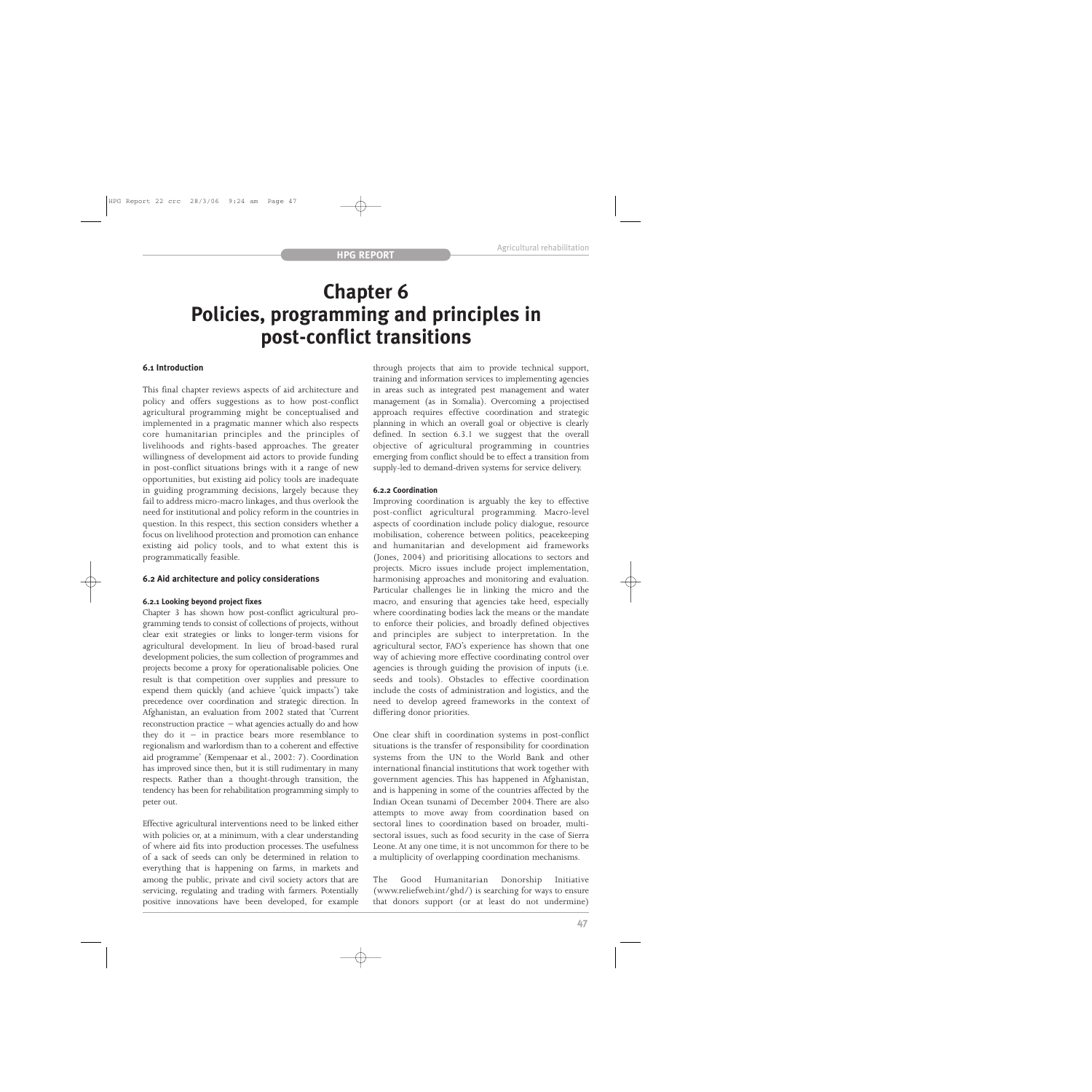coordination efforts. Generic guidelines are being developed that may provide a basis for better humanitarian coordination in the future. Difficulties can be expected, however, in linking the interagency coordination process with the transitions in coordination that are required for coherent and contextually relevant links between aid and the wider spectrum of factors affecting agricultural production. There is a danger that the need for simplicity (and manageable accountability mechanisms) in the former may lead back to standardised packages of seeds and tools as the lowest common denominator of response.

#### **6.2.3 Agency capacity and mandates**

The gap between rehabilitation programming and the need for agricultural policies is also related to the capabilities of agencies in the field. Protracted crises result in the presence of a large number of agencies accustomed to relief modalities. Staff take 'supply-side', distributionfocused programming for granted, and there is a tendency among relief workers to regard the communities with which they work as being too poor to pay for any form of services. Relief-oriented staff often have little experience of more participatory ways of working. Although many international agencies are now making efforts to work with local NGOs and provide capacity-building support to local agencies, the aim is primarily to facilitate the implementation of aid projects, rather than to contribute to sustainable service provision or to address the problems of weak institutions and poor access. Limited technical capacity among relief-oriented agencies means that they miss the institutional forest for the projectised trees.

For these reasons, relief-oriented agencies are probably not best-placed to take responsibility for planning post-conflict agricultural programming. Agronomists and developmentoriented personnel, on the other hand, often lack awareness of the issues and debates within the humanitarian sector that inform principled approaches to post-conflict agricultural programming (see section 6.3.3). In countries experiencing particularly long-lasting conflicts, there is the additional problem that agricultural bureaucracies are often isolated from changes in international markets and patterns of publicsector reform. Pre-war plans are dusted off, but these are perhaps a decade or more old, and are based on assumptions of a large, well-funded public sector bureaucracy with the capacity to manage a national development process without significant attention to international market trends. Ministry of agriculture staff (almost invariably old and male) may not be receptive to being retrained by international advisors.

#### **6.2.4 Donor funding**

A range of funding initiatives and instruments has been developed in recent years to improve the effectiveness of aid in protracted crises and post-conflict situations (Randel et al., 2004).Yet interviews with agencies in Afghanistan and Sierra Leone suggest that the phasing out of emergency funding has

yet to be matched by an increase in the development resources available to NGOs. Operational agencies either have to scale down their programmes, or they are criticised for being stuck in relief modalities. Funding structures available to NGOs have largely not been supportive of those actors who wish to take on a more forward-looking agenda; strategic considerations are largely overshadowed by tactical considerations around accessing different funding windows. The difference between what is labelled 'humanitarian' or 'development' programming is usually not directly related to modalities or to needs. The choice of whether to label an intervention as 'humanitarian' or 'developmental' has more to do with which label best ensures access to funding, rather than with the nature of the support given. Some 'emergency programming' consists of projects that the implementing agency would like to use for development purposes, but short-term funding is used since it is the only resource available. In cases where NGOs have private funding sources, this money is often spent in more strategic ways.

The funding that is available for longer-term programming in post-conflict situations tends to be channelled through UNDP, the IFIs and/or the government. The Afghan Reconstruction Trust Fund (ARTF), managed by the World Bank with support from UNDP, channels donor funding from a range of sources to provide budgetary support.The lack of government capacity appears to be less of an issue than whether the government can be trusted not to misuse these funds. In Sierra Leone, World Bank social funds have been channelled, not through the government, but through parallel structures. Whether this arrangement has prevented corruption and misuse is debatable. Neither the ARTF nor social funds in Sierra Leone provide funding explicitly for the agricultural sector.

#### **6.2.5 Aid policies**

Changes in funding for post-conflict situations reflect donors' increasing stress on the links between security, development and humanitarian assistance (Randel et al., 2004), but the policies needed to provide practical guidance in how to allocate this money in the agricultural sector have yet to become workable. This section examines two policy frameworks – the EC's Linking Relief, Rehabilitation and Development (LRRD) and the FAO's Twin Track Approach – and considers whether the concept of social protection might provide a way forward.

The EC's 1996 and 2001 Communications on LRRD put forward various proposals relating to coordination and flexibility in implementation, as well as the procedures within the EC to promote more coherent links between relief, rehabilitation and development. Although some progress has been made, and examples of successful LRRD exist, these depend more on personal commitment than on EU policy (Viciani, 2003). Individuals with the EC in Sierra Leone and Somalia who have used the LRRD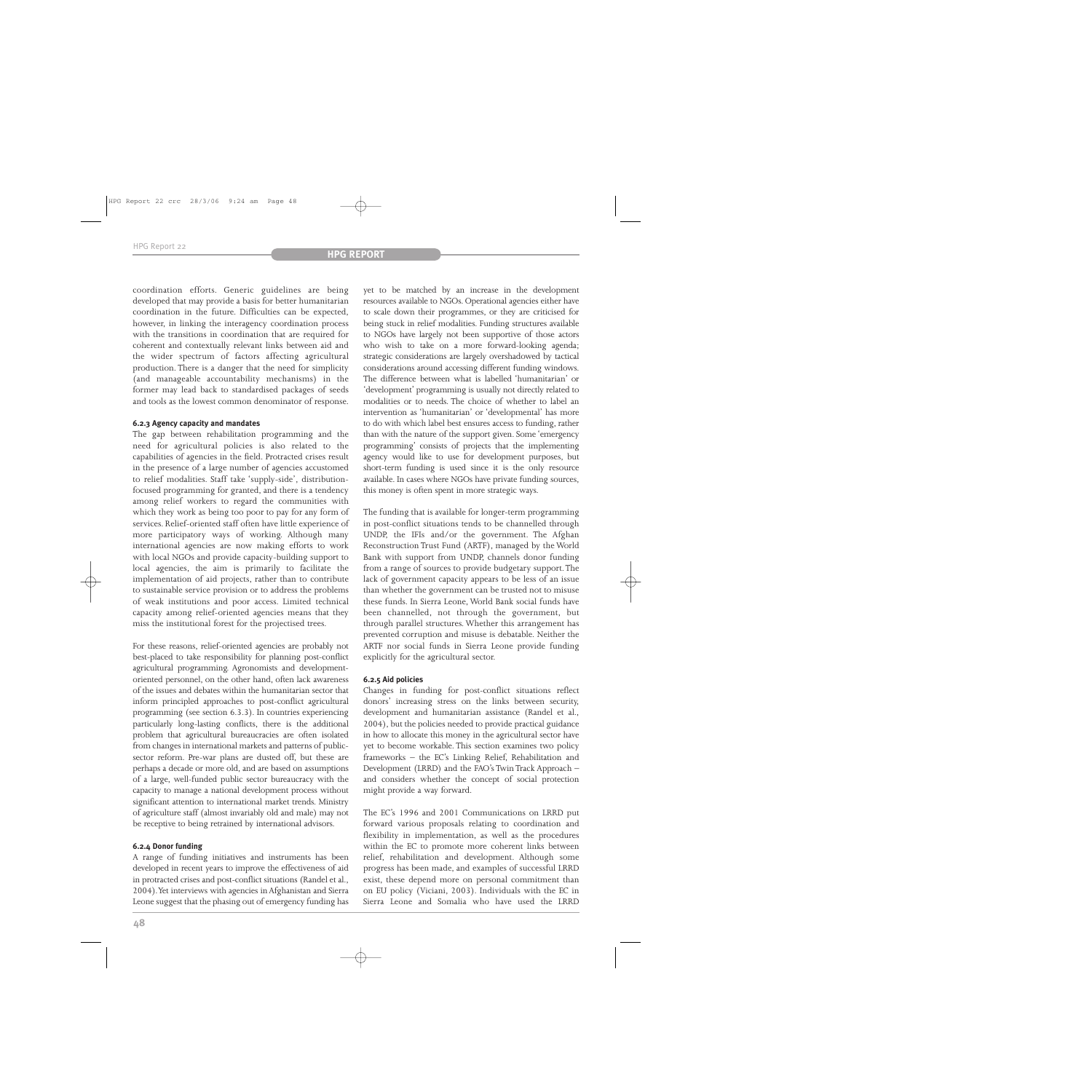framework (in the health and food security/rural development sectors respectively) claim that they have had to go beyond the guidance contained in the LRRD documents and develop their own strategies for applying LRRD in practice. There remain a number of impediments to LRRD implementation; various elements have been identified as either lacking or unclear; and there is a need to continue thinking about and debating what LRRD means in practice (Viciani, 2003; EuronAid, 2002; ActionAid Alliance, 2003). In short, available evidence suggests that the LRRD framework has proved to be inadequate in countries emerging from conflict.

FAO's Twin Track Approach to food security seeks to combine investment in agriculture and rural development (track one) with targeted programmes to enhance direct and immediate access to food for the most seriously undernourished (track two). Although the two tracks are designed to be mutually reinforcing and to generate incentives for recovery (Pingali et al., 2005: 11), it is unclear whether this framework is substantially different from conventional understandings of development and relief. Table 4 describes possible actions and policies that could be implemented under each track of the Twin Track Approach, and relates them to the four dimensions of food security (availability, access, utilisation and stability). Although the framework has yet to be fully

tested in protracted crises and post-conflict situations, its lack of political analysis is potentially a major limitation.

Can a social protection and livelihood promotion framework, as described in Chapter 4, potentially provide an alternative policy approach to structure interventions in postconflict situations? The Twin Track Approach described above places social safety nets within track 2 (to meet immediate needs) yet apparently fails to consider their productive potential under track 1. We would argue that, if social protection is to provide a policy framework for agricultural support in countries emerging from conflict, the linkages between social protection and pro-poor agricultural growth need to be explored more fully.We return to this question in the conclusion (6.4).

The policies that have the greatest impact on post-conflict agricultural programming are those that describe what are considered to be viable paths to development and food security. Belief in these policies tends to be resilient, despite growing evidence that they are out of step with the reality of rural livelihoods. There may be a tacit understanding of the limits of these policies as a basis for rehabilitation programming, but alternatives involve venturing into uncharted territory. As a result, the efforts of the aid community to move beyond standard

| <b>Twin Track Approach</b>                     | <b>Availability</b>                                                                                                                                                                                                                                                                 | <b>Access</b><br>and utilisation                                                                                                                                                                                                                                                                       | <b>Stability</b>                                                                                                                                                                                                                                                                                                     |
|------------------------------------------------|-------------------------------------------------------------------------------------------------------------------------------------------------------------------------------------------------------------------------------------------------------------------------------------|--------------------------------------------------------------------------------------------------------------------------------------------------------------------------------------------------------------------------------------------------------------------------------------------------------|----------------------------------------------------------------------------------------------------------------------------------------------------------------------------------------------------------------------------------------------------------------------------------------------------------------------|
| Rural development/<br>productivity enhancement | Enhancing food supply to the<br>most vulnerable<br>Improving rural food<br>production, esp. by small-scale<br>farmers<br>Investing in rural<br>infrastructure<br>Investing in rural markets<br>Revitalisation of livestock<br>sector<br>Resource rehabilitation and<br>conservation | Enhancing income and other<br>entitlements to food<br>Re-establishing rural<br>institutions<br>Enhancing access to assets<br>Ensuring access to land<br>Reviving rural financial<br>systems<br>Strengthening labour market<br>Mechanisms to ensure safe<br>food<br>Social rehabilitation<br>Programmes | Diversifying agriculture and<br>employment<br>Monitoring food security and<br>vulnerability<br>Dealing with the structural<br>causes of food insecurity<br>Reintegrating refugees,<br>displaced people<br>Developing risk analysis and<br>management<br>Reviving access<br>to credit system and saving<br>mechanisms |
| <b>Direct and immediate</b><br>access to food  | Food aid<br>Seed/input relief<br>Restocking livestock capital<br>Enabling market revival                                                                                                                                                                                            | Transfers: food-/cash-based<br>Asset redistribution<br>Social relief/rehabilitation<br>programmes<br>Nutrition intervention<br>programmes                                                                                                                                                              | Re-establishing social safety<br>nets<br>Monitoring immediate<br>vulnerability and intervention<br>impact<br>Peace-building efforts                                                                                                                                                                                  |

**Table 4: FAO's Twin Track Approach and the dimensions of food security**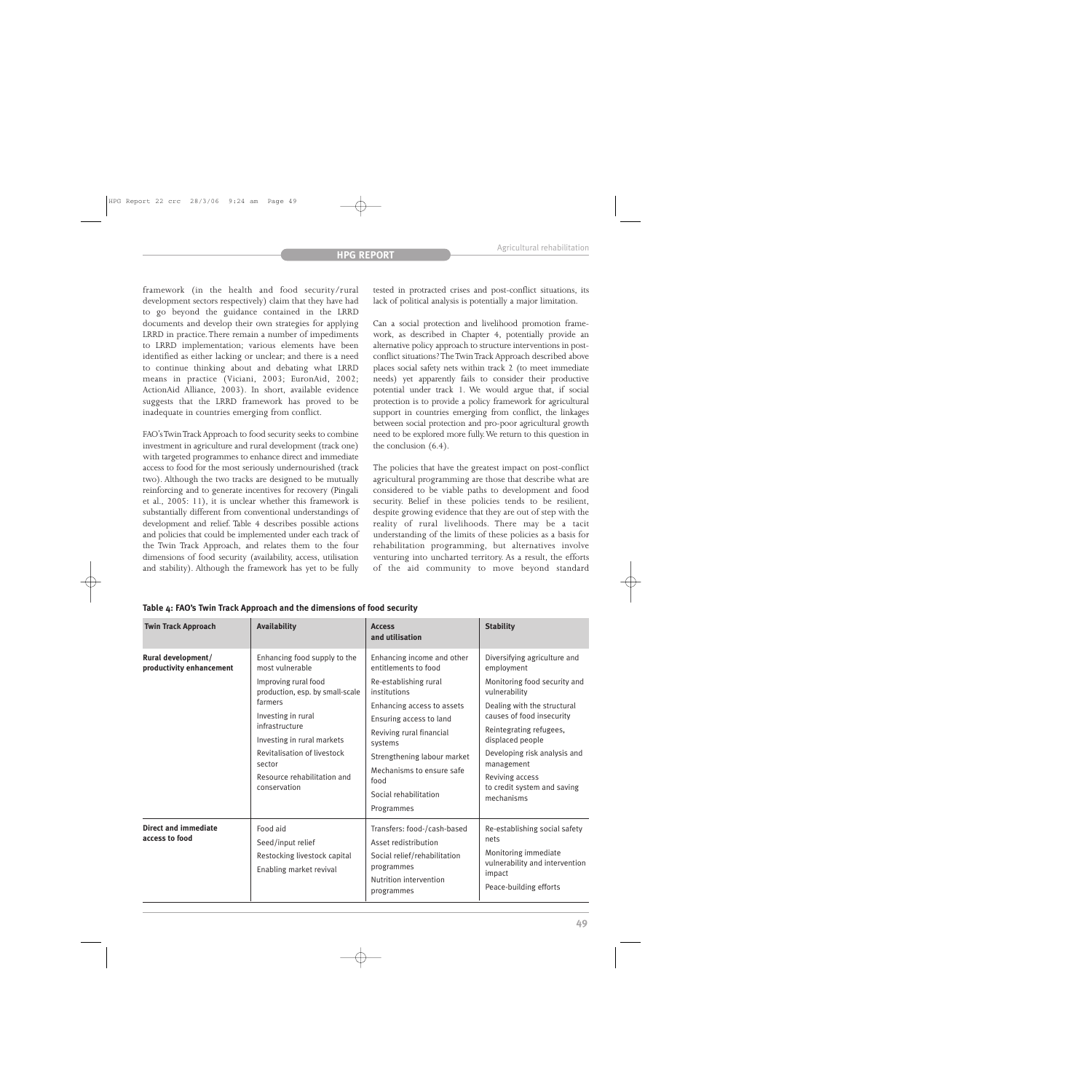programme modalities in order to live up to the rhetoric about empowering civil society, putting the government 'in charge' and creating a 'level playing field' for the private sector have been highly erratic. The aid community is still risk-averse: the focus on seeds, which can be implemented with relatively limited engagement from the government or the private sector, may in some ways be a product of aid agencies' ambivalence towards institutional development. The seeds and tools treadmill primarily survives because it is a low-level engagement, and therefore low-risk, strategy. Innovations, even if they are in line with formal policy, are not necessarily encouraged.

#### **6.2.6 Aid and politics: peacebuilding, sovereignty and social transformation**

Development policy debates surrounding aid to 'fragile states' (including post-conflict states) are beginning to place increasing attention on what has been termed the 'sovereignty gap' (Ghani et al., 2005). These debates recognise that aid often acts as a constraint rather than an asset in allowing the state to perform its functions. Specifically, it is argued that a lack of coherence between political, security, financial and social issues tends to diminish rather than build state capacity (ibid.). Used in its broadest sense, proponents of coherence 'believe that those involved in aid, politics, trade, diplomacy and military activities should work together towards common interests of liberal peace, stability and development' (Curtis, 2001: 9). From a humanitarian perspective, such an integrationist position implies that conflict management becomes the ultimate objective, yet – in the absence of development aid  $-$  it is humanitarian aid that provides the primary form of political engagement responsible for delivering the 'liberal peace' (Dillon & Reid, 2000) that has come to shape global governance. Macrae and Leader (2000) argue that the belief that humanitarian aid should be expected to contribute to conflict reduction is mistaken. Not all states subscribe to the ethics of the 'liberal peace' agenda, and humanitarian aid is a weak tool for conflict management; attempts to use it as such risk undermining its effectiveness in relieving poverty and suffering.

What signs are there that development aid can do any better in closing the sovereignty gap? It would appear that not all states necessarily want to become sovereign.The inability of multilateral and bilateral donors to reduce levels of state corruption or misdirected policy decisions in countries like Kenya and Zimbabwe illustrates that development aid cannot in itself promote good management. Ghani et al. call for 'a fundamental change in the way the international system works, towards a model where partnership and coproduction of sovereignty becomes the aim of both national leaders and international partners' (2005: 2). Yet such a change seems unlikely in the kind of states of interest to this debate (Duffield, 2003). In Afghanistan, for example, predatory commanders, unscrupulous entrepreneurs, uncivil society and the 'weak state' are going to be around for some

time. Even the most enthusiastic promoters of alternative livelihoods do not expect to sweep away the 'narco-mafia state' in the next few years.

Current aid perspectives that seek to promote coherence and stability suggest that social transformation and political reform are necessary in post-conflict situations. But humanitarian and other non-state actors are limited in the extent to which they can promote political or institutional reform and social transformation. Practical interventions tend to focus on campaigns against various forms of discrimination, making citizens aware of their rights and entitlements and promoting greater transparency and accountability in public sector decision-making. Such interventions are only appropriate once there is a legitimate state in place, interested in being accountable to its citizens. According to Cliffe et al., approaches to community-driven reconstruction currently promoted through the use of World Bank social funds can only provide 'an entry point for a longer-term reform strategy in post-conflict society' through 'building local capacity and opening new channels for voice' (2003: 6). Collective action by social movements to challenge institutional failures has been shown to have a positive influence in addressing social exclusion, governance problems and corruption (Kabeer, 2002). But how relevant is this in countries emerging from conflict, where civil society is weak or non-existent?

#### **6.3 Principled agricultural programming in post-conflict transitions**

#### **6.3.1 Multiple transitions**

The notion of 'transition' is commonly applied to postconflict situations, both in terms of the transition from war to peace and the various associated shifts that are perceived as necessary in aid interventions, coordinating agencies and programming approaches (e.g. from relief to development; from UN agencies to the state; from food aid to food security). Transition can involve a change in either direction, but does not necessarily imply that there is continuity from one context or approach to another. The UNDP/ECHA working group on transition issues focuses on the processes of transition from war to peace, although it also incorporates a range of other types of transition which occur in postconflict situations:'For the UN, transition refers to the period in a crisis when external assistance is most crucial in supporting or underpinning still fragile cease-fires or peace processes by helping to create the conditions for political stability, security, justice and social equity' (UNDG/ECHA, 2004: 6). What is evident from this definition is that transition is not regarded as a distinct event, but something which spans an undefined period of time.

There are in fact multiple different transitions (Forman et al., n.d.). Here, we use the notion of 'multiple transitions' to describe the changing contexts of post-conflict situations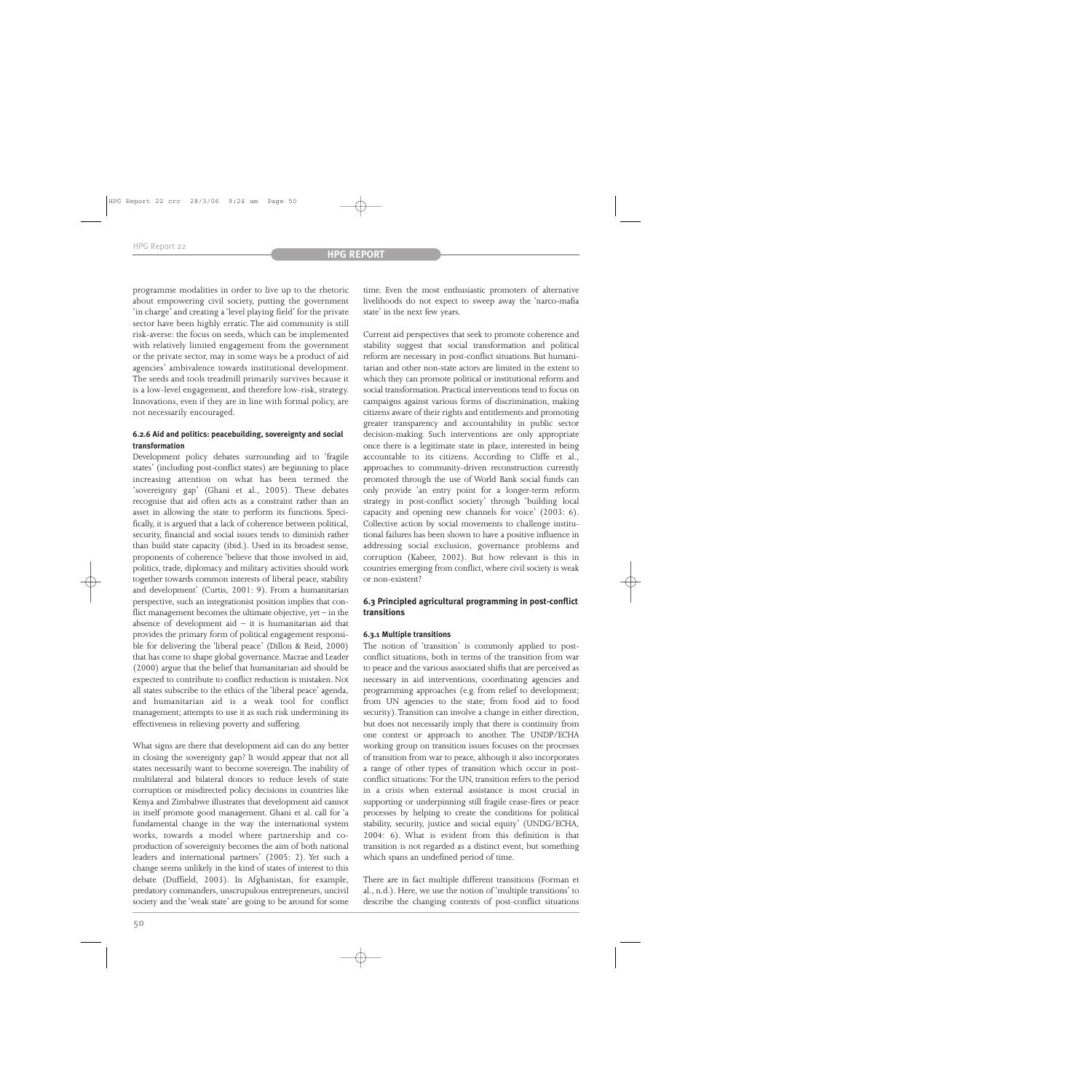and the shift in agricultural aid programming that we consider to be necessary. The three types of contextual transition that we consider are defined in terms of:

- 1. Security from a situation in which there is insecurity involving high levels of violence to a more secure situation of relative tranquillity. It is important to note that the transition can also take place in the other direction (from tranquillity to violence).
- 2. Livelihood strategies, markets and local institutions this transition is often closely related to the local security context, and involves a shift from livelihood strategies that are asset depleting (i.e. coping or survival strategies) to strategies that are asset maintaining or asset building (i.e. adaptive or accumulative strategies). This transition also involves the strengthening of markets and local institutions, made possible through increased levels of trust and collective action at local levels. Again, the transition in livelihood strategies and local institutions can also be reversed if security is not maintained.
- 3. The nature of the state and formal institutions this involves a political transition from a government that is absent, ineffective or illegitimate to one that is legitimate and effective. It may involve a period of rule by an interim or transitional authority, followed by democratic elections, though there is no guarantee that a democratically elected government will necessarily be effective.

Although we describe these three transitions as contextual, they should not be regarded as completely external to the shifts that must be promoted through agricultural assistance. The ways in which assistance is programmed can either hinder or help each of these three transitions. For example, inappropriate input procurement or targeting mechanisms can increase local tensions; an understanding of local livelihoods and how they have been affected by conflict can help determine ways in which assets can be maintained and accumulated; and capacity-building support to formal state institutions can enhance the legitimacy of these institutions in the eyes of citizens. It is important to observe principled approaches if programming interventions are to support and promote positive contextual transitions. We will return to the issue of principles below, after a discussion of the shift in agricultural programming that we consider a necessary part of post-conflict transitions.

Agricultural support in conflict and post-conflict situations should facilitate the transition from supply-led programming to the establishment of sustainable (marketdriven) systems for service delivery, developed within a framework of broad-based efforts to protect and promote rural livelihoods.This transition can be broken down into a number of measures, as follows:

To ensure that vulnerable farmers have access to agricultural inputs and services (food for agriculture,

seed, irrigation, pest control, animal health, microfinance, extension), either through direct distribution or interventions designed to stimulate choice, such as vouchers.

- To increase agricultural production through access to appropriate technology options.
- To increase rural incomes through the promotion of agricultural product and labour markets.
- To establish the capacity, structures and institutions necessary for the sustainable delivery of inputs and services.
- To address vulnerability and social inequality through social protection and livelihood promotion.
- To promote the reforms necessary to address the structural causes of vulnerability.

In terms of linking social protection and agricultural productivity objectives, the first four programming approaches might be regarded as agricultural productivity infused with risk and vulnerability objectives, and the last two might be social protection mechanisms that are also productivity-enhancing.

Chapter 3 has shown that some interventions represented by each of these steps are already being implemented in both case studies. Thus, we are not suggesting a dramatic change (though more effort needs to be placed on promoting markets), only that these interventions are regarded as part of a broader transition, and that there is greater emphasis on addressing issues of vulnerability and institution-building. Most importantly, the overall aim of a transition from supply-led programming to sustainable systems for service delivery offers a strategic vision that allows for the projectised nature of agricultural interventions to be overcome.

#### **6.3.2 Dynamic and pragmatic principles**

Given the multiple and dynamic contextual transitions taking place as countries emerge from conflict, we suggest that the range of different principles that agencies strive to observe in the provision of assistance cannot remain static, but must be pragmatically applied according to the broader political and security context. The application of humanitarian principles often involves the agreement of country-specific interagency voluntary codes. A pragmatic approach would imply that the principles defined by these codes would change according to the overall security, political and institutional contexts, and that these codes must necessarily be dynamic over time. Accurate information about these contexts, particularly political aspects relating to security and institutions, is essential for ensuring that principles are appropriate (Leader, 2000). The relief, livelihood and rights-based principles that we have touched on in this paper are summarised in Table 5, and discussed further below.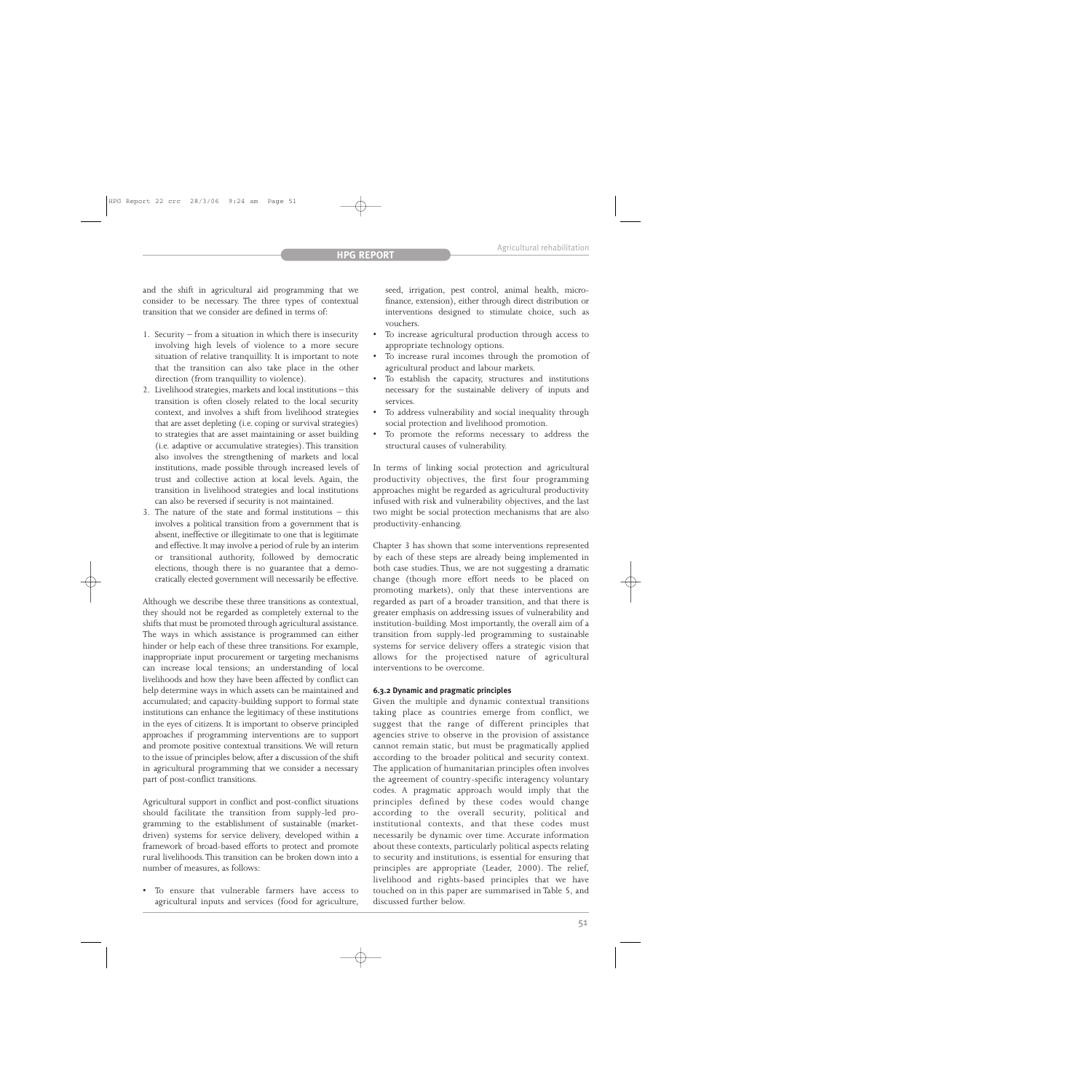| <b>Principle</b>      | <b>Definition (and origin)</b>                                                                                                                                                                                                                                                                                                                                                                                     |
|-----------------------|--------------------------------------------------------------------------------------------------------------------------------------------------------------------------------------------------------------------------------------------------------------------------------------------------------------------------------------------------------------------------------------------------------------------|
| Impartiality          | The provision of aid to all individuals and groups who are suffering, without discrimination by<br>nationality, political or ideological beliefs, race, religion, sex or ethnicity. The provision of aid<br>according to and in proportion to need. (Humanitarian.)                                                                                                                                                |
| <b>Neutrality</b>     | Dealing equally with both sides of a conflict: relief should be provided without bias towards or<br>against one or more of the parties to the political, military, religious, ideological or ethnic controversy.<br>(Humanitarian.)                                                                                                                                                                                |
| Independence          | Independence of humanitarian objectives from political, military or economic considerations.<br>(Humanitarian.)                                                                                                                                                                                                                                                                                                    |
| Participation         | Enabling people (beneficiaries) to play an active part in planning, implementing and evaluating<br>interventions and to access information relating to decision-making processes. (Livelihoods/RBA.)                                                                                                                                                                                                               |
| <b>Sustainability</b> | Refers both to the capacity of a project or programme to function effectively over time with minimum<br>external input, and that the outcomes of the project are self-sustaining in the long term in terms of<br>economic, institutional, social and environmental sustainability. Capacity-building at community and<br>institutional levels is essential for project or programme sustainability. (Livelihoods.) |
| <b>Multi-level</b>    | Ensuring that interventions are informed by micro-level analysis and support an effective enabling<br>environment, and that macro-level structures and processes support people to build upon their own<br>strengths. (Livelihoods.)                                                                                                                                                                               |
| Accountability        | Ensuring that responsibilities are identified and actions are monitored, and that there are means of<br>claiming redress if obligations are not met. Accountability is often promoted through standard<br>setting. (RBA.)                                                                                                                                                                                          |

#### **Table 5: Core principles from humanitarian relief, livelihoods and rights-based approaches**

Humanitarian actors confront particular challenges in maintaining principles of neutrality and independence in the transition to democratic forms of governance. In the case of Afghanistan, for example, the government position is that 'it is committed to holding itself accountable for its performance and ensuring that partner agencies support processes to further collective accountability'. This apparently allows it to override humanitarian agencies' desire for independence by claiming that what really matters is that Afghans are able to access effective and impartial assistance, and that the state is best positioned to ensure this when an effective political process makes it accountable to the people (MRRD, 2002).

Neutrality and independence would also suggest that institutional capacity-building is inappropriate because it implies having to make decisions about which institutions to support, and thus involves 'taking sides'. This may indeed be the case in relation to formal private or public sector institutions, and for this reason support to such institutions may only be possible once a conflict is officially declared over and a legitimate government has been installed. Support to informal institutions, on the other hand, is often provided at a local level before a conflict is over. Capacity-building support to civil society groups, for example, might be promoted as part of local

peacebuilding efforts, and support to local NGOs may allow for the delivery of humanitarian assistance in areas that international agencies cannot reach.The strengthening of the market may encourage a re-emergence of private services. Such forms of assistance may well be contrary to the principle of neutrality, and may instead represent a position that is either pragmatic or solidarist. From a livelihoods perspective, on the other hand, support to local institutions tends to be considered as necessary if the outcomes of interventions are to be self-sustaining in the long term. The principle of sustainability can thus be seen to conflict with neutrality and independence. Clearly, there is a need for these different principles to be observed at different times, but defining the precise point at which the principle of sustainability might take precedence over neutrality and independence in post-conflict situations is extremely difficult, and requires agreement among the agencies that are providing assistance.

At a programming level, the drive to promote sustainability often involves a shift away from the delivery of free inputs to loans or a system requiring some level of community contribution. In the latter case, it is assumed that these contributions provide a form of participation in programme implementation and will lead to a greater sense of local ownership. In Somalia, there has been considerable debate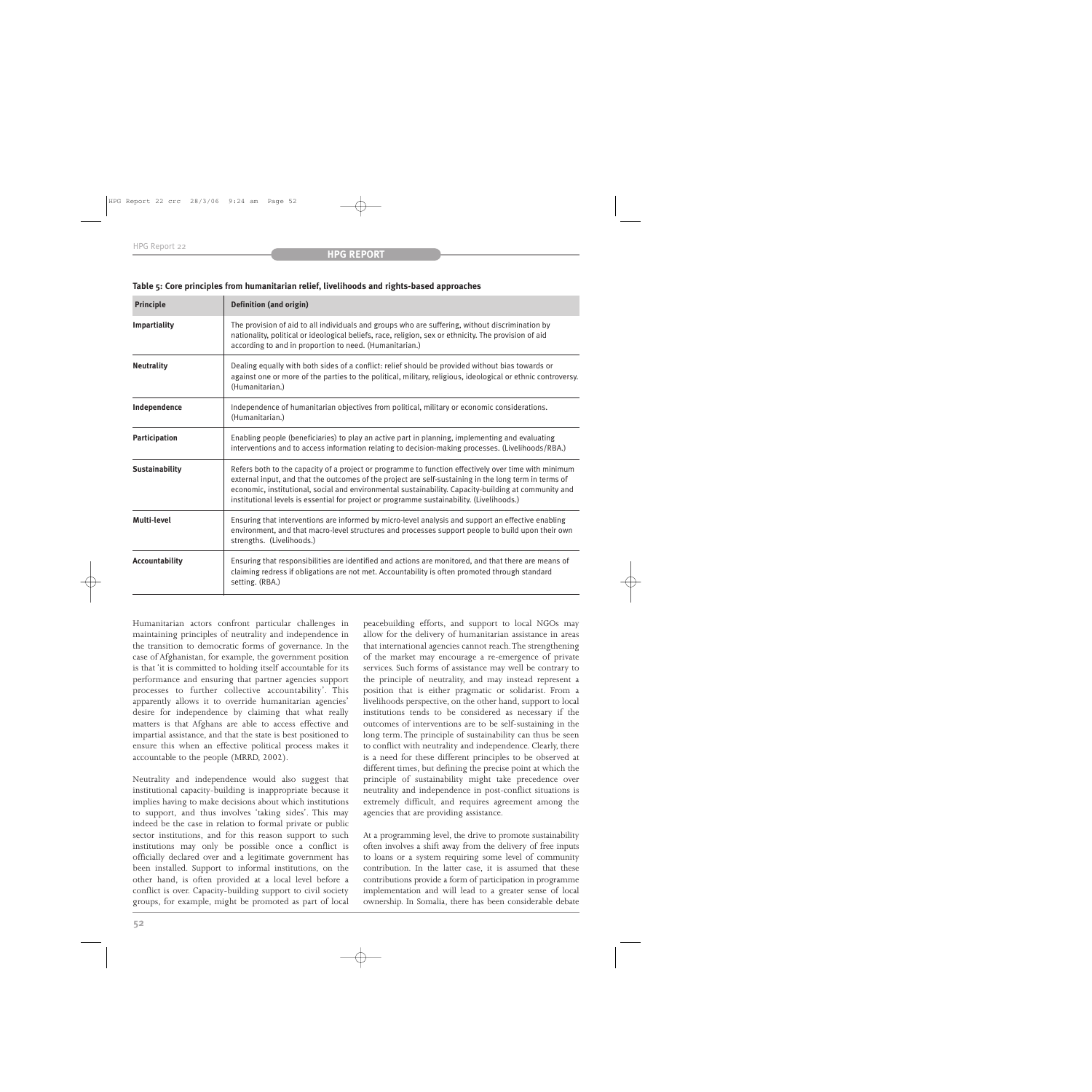over the mechanisms for community contributions to agricultural projects, but this has overlooked the larger question of whether community contributions really lead to greater community ownership of projects, promote participation or result in greater sustainability. This debate also diverts attention away from the need to ask whether (a) 'communities' have the power to demand anything, and if external agencies are therefore accountable to them, and (b) whether the emphasis on 'communities' distracts from the need to develop accountability to 'farmers' who are, after all, independent operators with their own commercial interests. The assumption that promoting local ownership through participation will necessarily lead to sustainability needs to be examined in the context of specific programmes.

Similarly, the emphasis on community-based programming as part of a desire to achieve sustainability and/or empowerment is not always appropriate (or indeed itself sustainable). A community-based approach is simply a means to an end, yet NGOs frequently conflate different objectives in promoting community-based approaches, which become an end in themselves. There are limits to community-based programming even in 'normal' developmental settings with responsive institutional frameworks. The central question is what aspects of agricultural inputs and service delivery are best managed at which level (community, local government, private sector, central government). Working with community-based organisations as implementing partners may only provide a veneer of sustainability. Through their role as channels for distributions, institutions representing the 'people' are expected to achieve a level of participation such that people are 'empowered' to manage their own affairs after a short-term injection of aid. Empowerment is not such an easy task, especially in a post-conflict situation, and achieving sustainability clearly requires multi-level analysis and support.There is widespread acknowledgement that sustainability cannot be achieved solely through participatory or community-based approaches, but also requires action at meso and macro levels, including institutional and structural reform.

Sustainability in post-conflict settings thus also has a political dimension. A key objective is building trust and confidence between citizens and the state, and reestablishing the social contract between the two. As illustrated by the case of Afghanistan described above, the legitimacy of an emerging government depends largely on its ability to provide goods and services on a reliable and accountable basis. The transition in agricultural interventions from supply-led to demand-based approaches involves shifting the lines of accountability downwards to beneficiaries and clients (rather than upwards to donors). In countries emerging from conflict, where the state is weak and non-state service providers predominate, establishing mechanisms of accountability is a major challenge. In their haste to rebuild quickly and ensure adequate service provision, donors frequently create parallel structures to bypass the government, thereby arguably undermining accountability and legitimacy. The case of NaCSA in Sierra Leone is a good example. This 'accountability gap' forms part of the 'sovereignty gap' described in section 6.3.6.

The discussion above would suggest that mechanisms for accountability within the humanitarian sector (e.g. the Sphere Standards) are not necessarily appropriate once a legitimate government has been installed, or where efforts are underway to support viable markets. Such mechanisms tend to assume that a simple relationship between an aid provider and an aid recipient can be discerned (although the Sphere Charter seeks to locate the responsibility of the aid provider in a broader framework of responsibility (Darcy, 2004b)). It is not self-evident that these conceptual frameworks are applicable to, or adaptable in, post-conflict contexts. Moreover, the level of focus of humanitarian standards may not be appropriate to the broader structural and institutional changes that inevitably form part of postconflict transitions. Sphere, for example, focuses on technical issues at the micro level, not on more macro-level policy issues such as land tenure, or meso-level issues such as markets.

Finally, the principle of impartiality requires a detailed understanding of need, including an understanding of how political and economic relations determine whether certain groups or individuals are restricted from aid, or benefit disproportionately from it. Such levels of understanding rarely exist in practice (Darcy and Hofmann, 2003), and the provision of aid to different sides of a conflict (e.g. in Darfur), may be subject to aid agency bias. Social transformation may be necessary for aid to be truly impartial.

The discussion above shows how principles relate to one another; some contradict others, and some reinforce others.This suggests that not all the principles considered above can be applied simultaneously, and that some are most effective when applied in combination with others. Certain principles, for example accountability and impartiality, appear to be applicable both to chronic conflict and post-conflict situations, yet each has very different implications depending on the context, the actors and the level at which they are applied. Which principles are appropriate to which contexts, and how should they be applied in practice? While there are no easy answers to this question, the following section attempts to provide examples relating to specific programming objectives for the different contextual transitions described earlier. In practice, it is necessary for aid agencies working in specific post-conflict countries to agree on voluntary codes of conduct and to revise these as the security, political and institutional contexts change over time.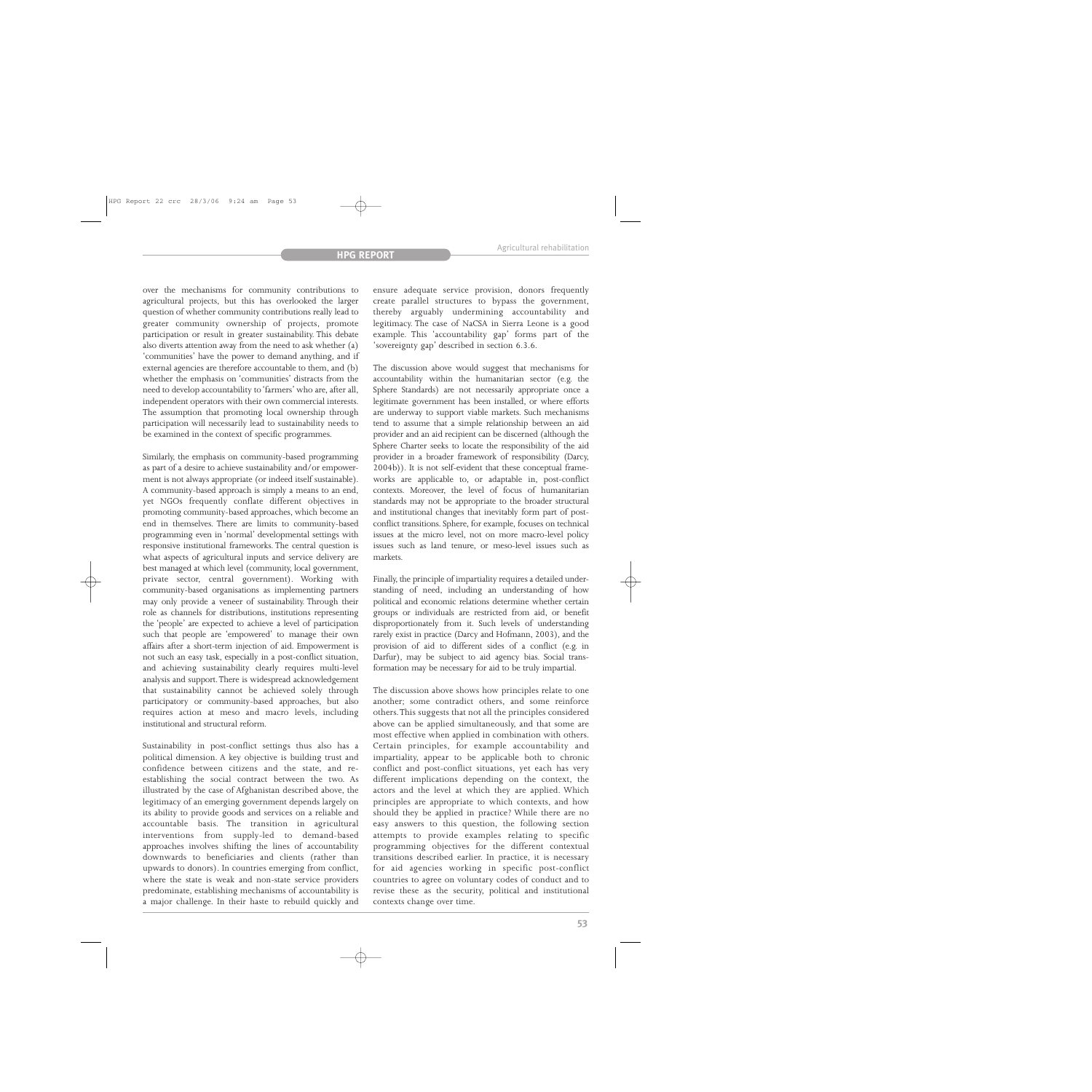#### **6.3.3 Principled agricultural programming in post-conflict transitions**

The table below presents a pragmatic approach to principles, depending on the aim of the intervention and the context within which it is being implemented. Certain types of interventions are appropriate in certain contexts. Although overly simplistic in terms of the aims of the interventions and contextual aspects, the need to consider all three aspects of the context may highlight inconsistencies or contradictions. Priorities must be agreed on a country basis, and revised as demanded by the political context. If a pragmatic approach to humanitarian and livelihoods principles is to be adopted, greater clarity is required both in terms of the political agenda and the impact of conflict on local livelihoods and informal institutions.

| Intervention aim                                                                                                                                                                                                                                                                    | <b>Security context</b>                                                                                                                                                                                                                                                                                                                                                                                                                                                                                   | Livelihood strategies,<br>markets and informal<br>institutions                                                                                                                                                                                                                                                                                                                                                                                                                                                                                                                                                                                                                                                               | Nature of the state and<br>formal institutions                                                                                                                                                                                                                                                                                                                                                                                                                                                |
|-------------------------------------------------------------------------------------------------------------------------------------------------------------------------------------------------------------------------------------------------------------------------------------|-----------------------------------------------------------------------------------------------------------------------------------------------------------------------------------------------------------------------------------------------------------------------------------------------------------------------------------------------------------------------------------------------------------------------------------------------------------------------------------------------------------|------------------------------------------------------------------------------------------------------------------------------------------------------------------------------------------------------------------------------------------------------------------------------------------------------------------------------------------------------------------------------------------------------------------------------------------------------------------------------------------------------------------------------------------------------------------------------------------------------------------------------------------------------------------------------------------------------------------------------|-----------------------------------------------------------------------------------------------------------------------------------------------------------------------------------------------------------------------------------------------------------------------------------------------------------------------------------------------------------------------------------------------------------------------------------------------------------------------------------------------|
| To ensure that vulnerable<br>farmers have access to<br>agricultural inputs (FFAg; seed,<br>irrigation, pest control, animal<br>health, microfinance,<br>extension), either through<br>direct distributions or<br>interventions designed to<br>stimulate choice, such as<br>vouchers | Where sporadic insecurity<br>exists, maintaining the<br>humanitarian space necessary<br>to allow agency access for input<br>distribution requires that<br>principles of neutrality and<br>independence are upheld.<br>Where security exists (and<br>markets are functioning), direct<br>distribution may be<br>inappropriate because inputs<br>are probably already available<br>(though not necessarily in<br>sufficient quantities or<br>accessible to all), so vouchers<br>or cash might be considered | May be appropriate where large<br>numbers of refugees or IDPs are<br>returning to their homes. Where<br>livelihood strategies include<br>some level of agricultural<br>production and markets are<br>functioning, direct distribution<br>may be inappropriate because<br>inputs are already available<br>(though not necessarily<br>accessible to all), so vouchers or<br>cash might be considered.<br>Vouchers or cash are<br>participatory provided that they<br>allow beneficiaries to make<br>decisions on the inputs that they<br>require, but such interventions<br>cannot achieve sustainability.<br>Detailed needs assessments<br>should promote impartiality.<br>Neutrality and independence are<br>also attainable | Direct distribution or vouchers<br>implemented by NGOs or UN<br>agencies are appropriate where<br>state and formal institutions are<br>non-existent or non-functional.<br>Accountability on the part of<br>the implementing agency is<br>required to ensure the good<br>quality of inputs directly<br>provided. Government-run<br>programmes for direct<br>distribution or vouchers require<br>a level of staff and logistical<br>capacity that may be lacking in<br>post-conflict situations |
| To increase agricultural<br>production through access to<br>appropriate technology                                                                                                                                                                                                  | Technology options can be<br>promoted where technologies<br>are known to be appropriate<br>and the security situation<br>allows for effective knowledge<br>transfer to ensure<br>accountability to farmers                                                                                                                                                                                                                                                                                                | Importance of ensuring<br>technology is appropriate to the<br>broader livelihood strategies,<br>market priorities and<br>management capacity of user<br>groups. Testing of new<br>technologies usually requires<br>some element of a participatory<br>approach. New technologies are<br>not necessarily appropriate or<br>readily adopted by all farmers,<br>implying that impartiality may<br>not be possible                                                                                                                                                                                                                                                                                                               | Certain technologies (e.g. those<br>based on existing indigenous<br>practices) may be promoted in<br>the absence of broader formal<br>institutional structures. Others,<br>however, require institutional<br>support structures (e.g.<br>extension, a reliable source of<br>improved seed and veterinary<br>drugs, etc) and supply chains to<br>ensure sustainability and<br>accountability. Developing such<br>support structures requires<br>multi-level interventions                      |

## **Table 6: Contextual considerations and principles necessary to achieve specific aims**

*Continued*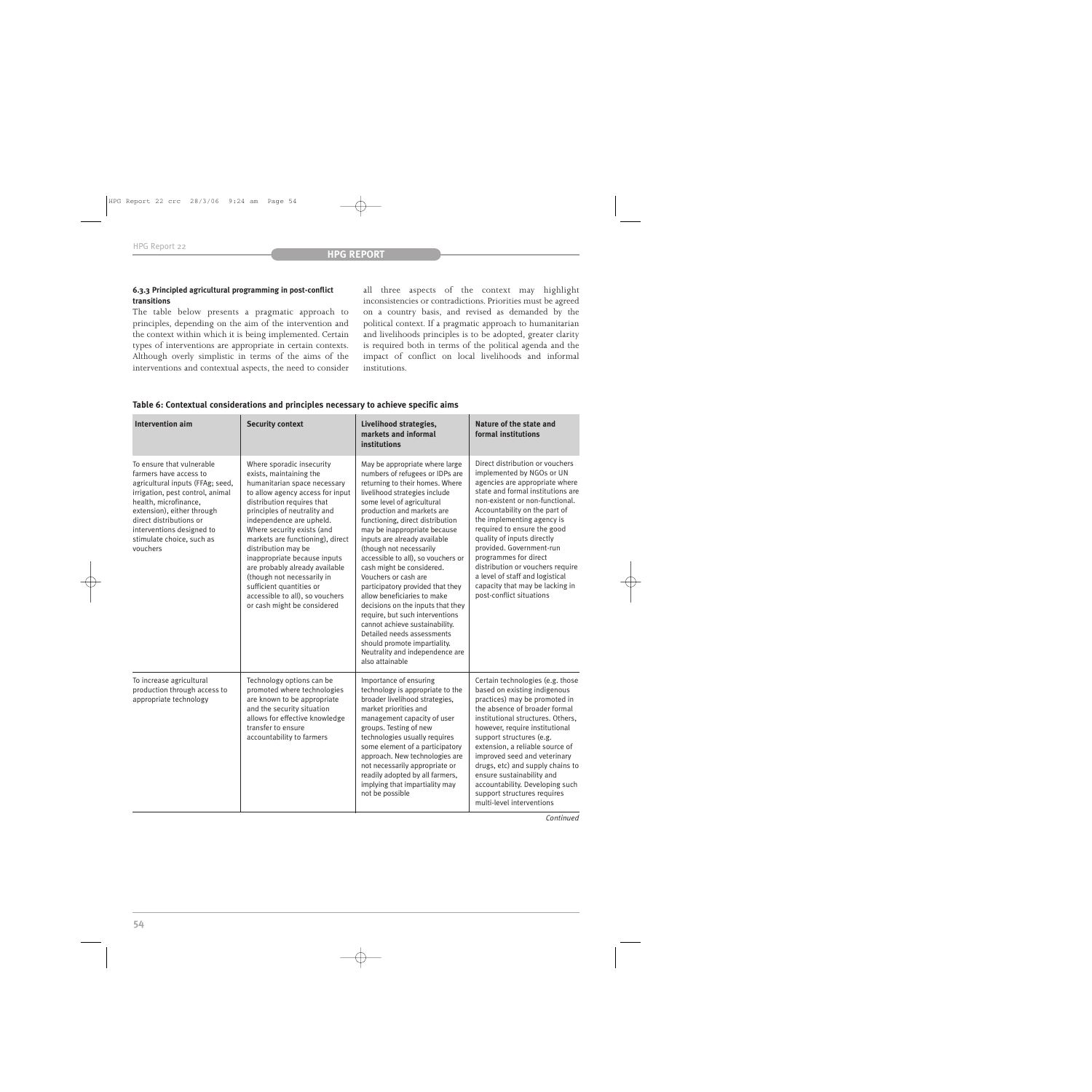# **Table 6 (continued)**

| <b>Intervention aim</b>                                                                                                   | <b>Security context</b>                                                                                                                                                                                                                                                                                                                                                                                                                                                                                                                                    | Livelihood strategies,<br>markets and informal<br>institutions                                                                                                                                                                                                                                                                                                                                                                                                                                                                                                                                           | <b>Nature of the state and</b><br>formal institutions                                                                                                                                                                                                                                                                                                                                                                                                                                                                                                                                                                                                      |
|---------------------------------------------------------------------------------------------------------------------------|------------------------------------------------------------------------------------------------------------------------------------------------------------------------------------------------------------------------------------------------------------------------------------------------------------------------------------------------------------------------------------------------------------------------------------------------------------------------------------------------------------------------------------------------------------|----------------------------------------------------------------------------------------------------------------------------------------------------------------------------------------------------------------------------------------------------------------------------------------------------------------------------------------------------------------------------------------------------------------------------------------------------------------------------------------------------------------------------------------------------------------------------------------------------------|------------------------------------------------------------------------------------------------------------------------------------------------------------------------------------------------------------------------------------------------------------------------------------------------------------------------------------------------------------------------------------------------------------------------------------------------------------------------------------------------------------------------------------------------------------------------------------------------------------------------------------------------------------|
| To increase rural incomes<br>through promotion of<br>agricultural markets                                                 | In contexts of insecurity,<br>markets may be distorted by<br>high transaction costs<br>(transport, taxes) and profits<br>disproportionately benefit<br>certain groups or individuals.<br>In such cases, market<br>promotion may be inapprop-<br>riate. In more secure contexts,<br>sustainability and the ability to<br>apply multi-level approaches<br>are key considerations in<br>promoting markets                                                                                                                                                     | Multi-level analysis is essential<br>to determine which product<br>markets should be promoted,<br>and to ensure that these are<br>based on demand not supply,<br>since sustainability is a key<br>concern. Targeted assistance to<br>specific groups (e.g. traders,<br>well-resourced farmers) implies<br>that impartiality may not be<br>possible, but political-economy<br>analysis can ensure that traders<br>do not benefit at the expense of<br>producers. Investment in basic<br>infrastructure (roads, market<br>facilities, etc) and capacity-<br>building of producers and<br>farmers necessary | Basic levels of law and order<br>are necessary to ensure some<br>rudimentary forms of market<br>regulation to prevent<br>extortionate taxation; ensure<br>the quality of production and<br>handling of goods; and<br>promote sustainability. Multi-<br>level interventions are<br>essential. Where products are<br>exported, trade associations or<br>the government must be able to<br>negotiate favourable terms of<br>trade. Impartiality, neutrality<br>and independence may not be<br>possible, given the need to<br>support specific groups and<br>institutions along the market<br>chain                                                            |
| To establish the capacity,<br>structures and institutions<br>necessary for sustainable<br>delivery of inputs and services | Sustainability and<br>accountability are key<br>principles. Widespread<br>insecurity precludes major<br>investment in infrastructure and<br>market structures necessary for<br>input delivery systems.<br>Capacity-building support to<br>legitimate informal or emerging<br>formal institutions might be<br>appropriate where insecurity is<br>localised, but this would<br>override principles of neutrality<br>and independence. In such<br>cases, decision-making must be<br>in line with agreed codes of<br>conduct and political economy<br>analysis | Capacity-building interventions<br>are only possible where<br>markets are functional and<br>livelihood strategies have the<br>potential to maintain or<br>accumulate assets. It may be<br>necessary to work with informal<br>or imperfect institutions.<br>Political economy analysis is<br>required to determine which<br>informal institutions to work<br>with to ensure that these<br>institutions are accountable to<br>farmers                                                                                                                                                                      | Such support is appropriate<br>where a legitimate government<br>and/or private sector exists.<br>Capacity-building may also<br>require substantial institutional<br>reform, involving shifts in the<br>role of NGOs from service<br>providers to facilitators and in<br>the function of the state from<br>service provider to a supervisory<br>and regulatory role. Regulation is<br>necessary to ensure the quality<br>of inputs provided to farmers<br>and to promote accountability.<br>Impartiality, neutrality and<br>independence may not be<br>possible, given the need to<br>support specific groups and<br>institutions along the market<br>chain |
| To address vulnerability and<br>social inequality through social<br>protection and livelihood<br>promotion                | Impartiality is key and requires<br>an understanding of who is<br>vulnerable and what the causes<br>of vulnerability are. The degree<br>to which vulnerability can be<br>addressed through social<br>protection and livelihood<br>promotion depends on the<br>extent to which the security<br>situation allows for multi-level<br>analysis and intervention<br>approaches                                                                                                                                                                                  | Social protection linked with<br>productivity enhancement is only<br>appropriate where livelihood<br>strategies have the potential to<br>maintain or accumulate assets.<br>Social protection must be based<br>on an understanding of the<br>informal norms and rules that<br>govern social relations. Formal<br>social protection mechanisms<br>may otherwise risk reinforcing<br>inequality and may<br>unintentionally prove to be<br>partial                                                                                                                                                           | In the absence of a legitimate<br>state or formal state institutions<br>with sufficient capacity, NGOs<br>might consider the implemen-<br>tation of social protection/<br>livelihood promotion program-<br>mes. Where state capacity is<br>sufficient for public-sector<br>programmes, social protection<br>and livelihood promotion require<br>collaboration between different<br>ministries and government<br>departments. Impartiality is key<br>and requires an understanding<br>of who is vulnerable and what<br>the causes of vulnerability are, of<br>which agricultural experts may<br>have little understanding                                   |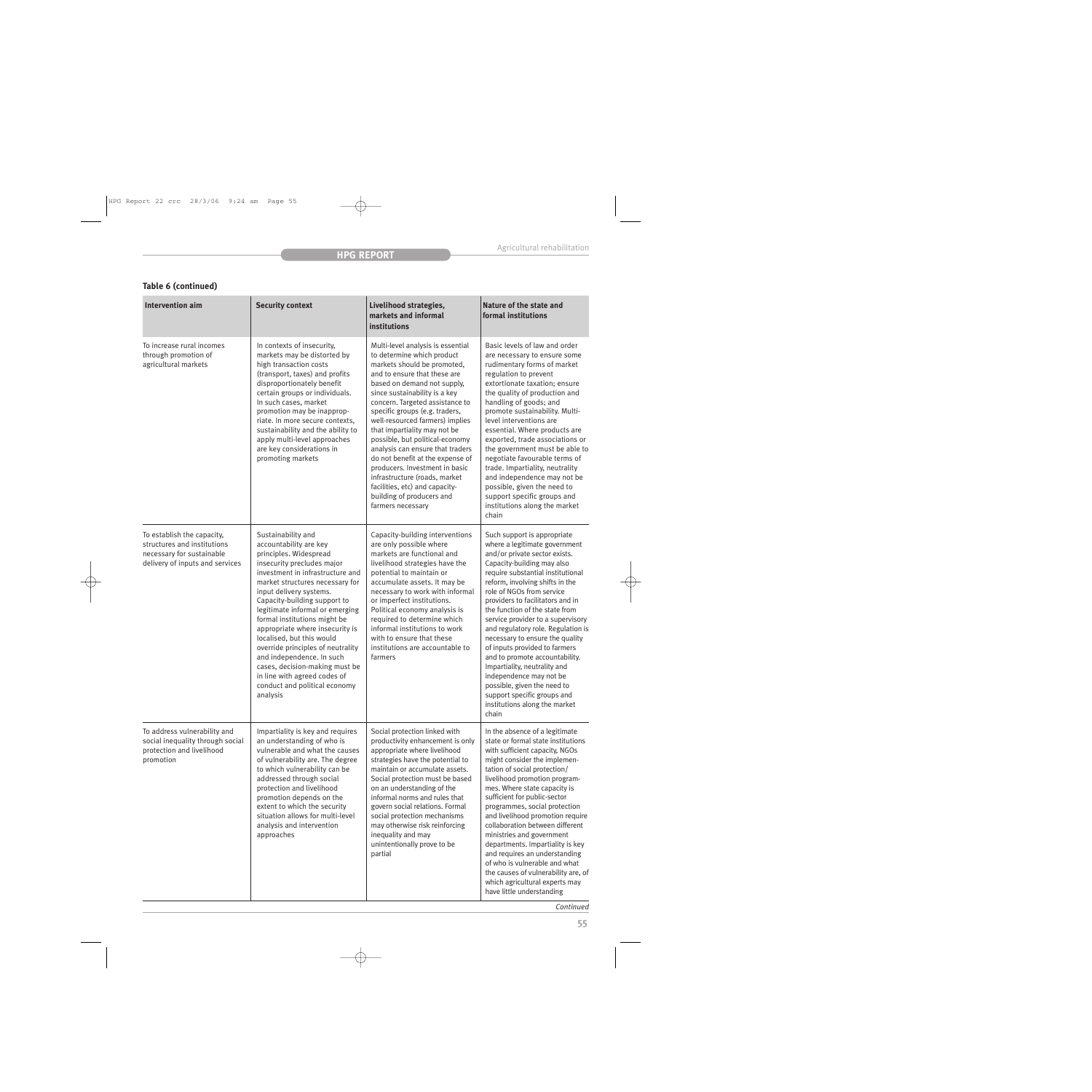# **Table 6 (continued)**

| Intervention aim                                                           | <b>Security context</b>                                                                                                              | Livelihood strategies,<br>markets and informal<br><b>institutions</b>                                                                                                                                                                                                                                                                                                                                                                                          | Nature of the state and<br>formal institutions                                                                                                                                                                                                                                                                                                             |
|----------------------------------------------------------------------------|--------------------------------------------------------------------------------------------------------------------------------------|----------------------------------------------------------------------------------------------------------------------------------------------------------------------------------------------------------------------------------------------------------------------------------------------------------------------------------------------------------------------------------------------------------------------------------------------------------------|------------------------------------------------------------------------------------------------------------------------------------------------------------------------------------------------------------------------------------------------------------------------------------------------------------------------------------------------------------|
| To promote reforms to address<br>the structural causes of<br>vulnerability | Attempts at social<br>transformation are<br>inappropriate in situations<br>where power structures are<br>maintained through violence | Principle of impartiality is key.<br>Requires detailed socio-<br>economic and political<br>analysis to determine the<br>causes of structural<br>vulnerability. Neutrality may<br>be compromised where<br>structural vulnerability is<br>associated with the exclusion<br>or marginalisation of specific<br>groups. Interventions may<br>involve the need to establish<br>mechanisms of voice and<br>choice whereby citizens can<br>hold authorities to account | Requires a strong, legitimate<br>and capable state. Need to<br>balance the expectations of<br>'the people' for service<br>delivery with the need for<br>reform. Impartiality and<br>independence are key to<br>ensuring that reforms are<br>actually designed to address<br>the causes of vulnerability,<br>rather than stemming from<br>political motives |

# **6.4 Conclusions**

For agricultural programming in countries emerging from conflict to move beyond projectised interventions, we suggest that the overall objective of donor-funded support should be to facilitate the transition from supply-led programming to the establishment of sustainable (marketdriven) systems for service delivery, developed within a framework of broad-based efforts to protect and promote rural livelihoods. Such a transition necessarily requires capacity-building at all levels (community, agency, government, private sector), a fundamental shift in the role of NGOs from implementers to facilitators, and clarity and consensus on the functions of the state as a regulatory body. In general, much greater emphasis should be placed on needs assessment and impact monitoring to enable a move towards empirically-based strategies with realistic, shared objectives. We have suggested a number of measures that might contribute to this transition. Each of these measures combines the need to link social protection and agricultural productivity objectives, either as agricultural productivity programmes infused with risk and vulnerability objectives, or as social protection mechanisms that are also productivity-enhancing.

At a conceptual level, the idea of positioning social protection at the centre of rehabilitation efforts is conceptually attractive as it avoids the controversial relief-to-development terminology. Furthermore, recent definitions of social protection that address risk and vulnerability and promote growth and equity bring it closer to humanitarian protection. The need to identify coherent strategies for moving from a 'chaotic and haphazard collection of relief projects to a more reliable and regularised system' is widely

recognised, but it remains to be seen whether the concept of social protection can be translated into a practical framework for action. There are significant challenges to be faced in implementing social protection, even in 'normal' development settings. These challenges are compounded in post-conflict situations, where institutions are either unwilling or unable to fulfil this function and/or the legitimacy of emerging authorities is contested. Evidence from Afghanistan and Sierra Leone suggests that there is a long way to go before effective social protection in postconflict settings will become a reality.

A central focus of social protection in the context of postconflict agricultural support should be on mitigating risk and reducing vulnerability, but both remain poorly understood in post-conflict settings, and agricultural experts tend to be poorly equipped to address vulnerability. Ensuring that formal social protection mechanisms do not inadvertently undermine or 'erode' existing informal mechanisms (e.g. mechanisms for acquiring seed) is another key concern. Finally, power imbalances are often particularly acute in countries emerging from conflict, and there is a danger that these may be exacerbated if political-economy considerations are not given adequate attention.

How to address such structural inequalities remains one of the biggest challenges for social protection: where inequalities render formal social protection unavailable to the majority of the population, it tends to exacerbate rather than reduce inequality (Norton et al., 2002). Considerably more work needs to be done on finding ways in which social protection can appropriately assist the most vulnerable, marginalised or deprived members of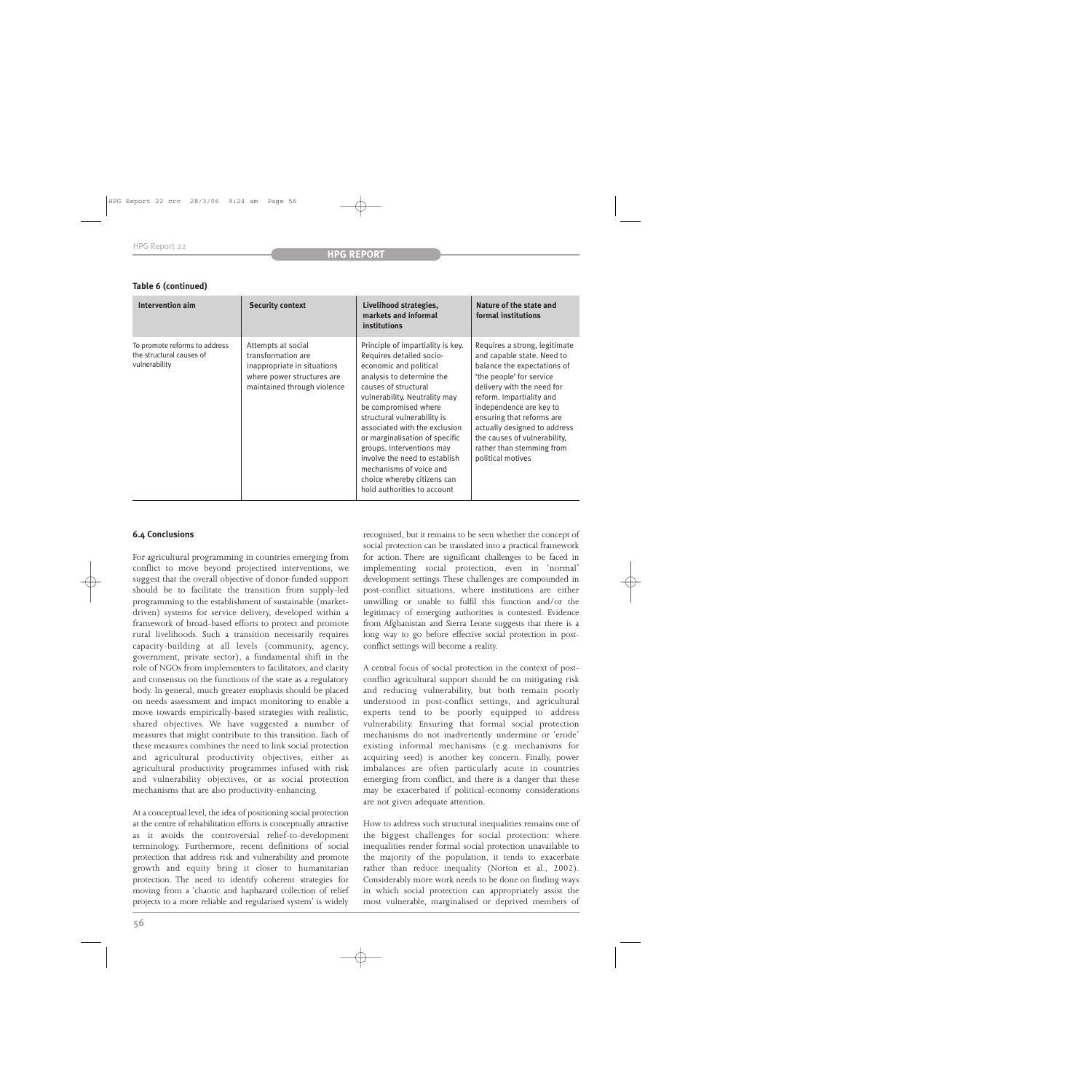society. This is particularly crucial in post-conflict situations where existing inequalities of power are related to the underlying causes of conflict and persist into the post-conflict period. Under such conditions, wellmeaning attempts to implement social protection strategies may inadvertently exacerbate tensions between the powerful and the vulnerable. For social protection to be effective in post-conflict situations, therefore, social transformation and political reform are often necessary, but these are fraught with difficulties and require a longterm approach.

This paper has argued that the focus of agricultural interventions should not be solely on increasing agricultural production but on livelihoods more broadly, with specific attention focused on enhancing agricultural and labour markets. Again, experience from the case study countries on market development and enhancing the role of the private sector remains limited. Market chain approaches show promise, particularly in their ability to link micro-, meso- and macro-level concerns, but considerably more work remains to be done. In theory, voucher-based systems that allow vulnerable farmers to access agricultural inputs through agricultural input 'fairs'

promote market development (Remington et al, 2002). Preliminary investigations from four years of agricultural voucher programmes in Mozambique suggest that, although agricultural fairs encourage commercial activity at a local level, the most successful fairs (in terms of levels of participation and overall turnover) are those that take place in areas where markets are already well-developed (Longley et al., 2005).The links between social protection, market development and pro-poor agriculture-based growth need to be explored much more fully before these elements can be combined into a viable policy framework.

Our exploration of the interface between humanitarianism, social protection and agriculture-based interventions has addressed the need for principled approaches. If humanitarianism is defined by the objective of saving lives and a strict adherence to humanitarian principles, then what is commonly referred to as 'agricultural rehabilitation' should not be seen as strictly humanitarian. However, that is not to say that it cannot be principled. We have argued for a pragmatic use of a range of principles from humanitarian relief, livelihood and rights-based approaches. A principled approach requires enhancing the humanitarian capacity of developmental/technical experts.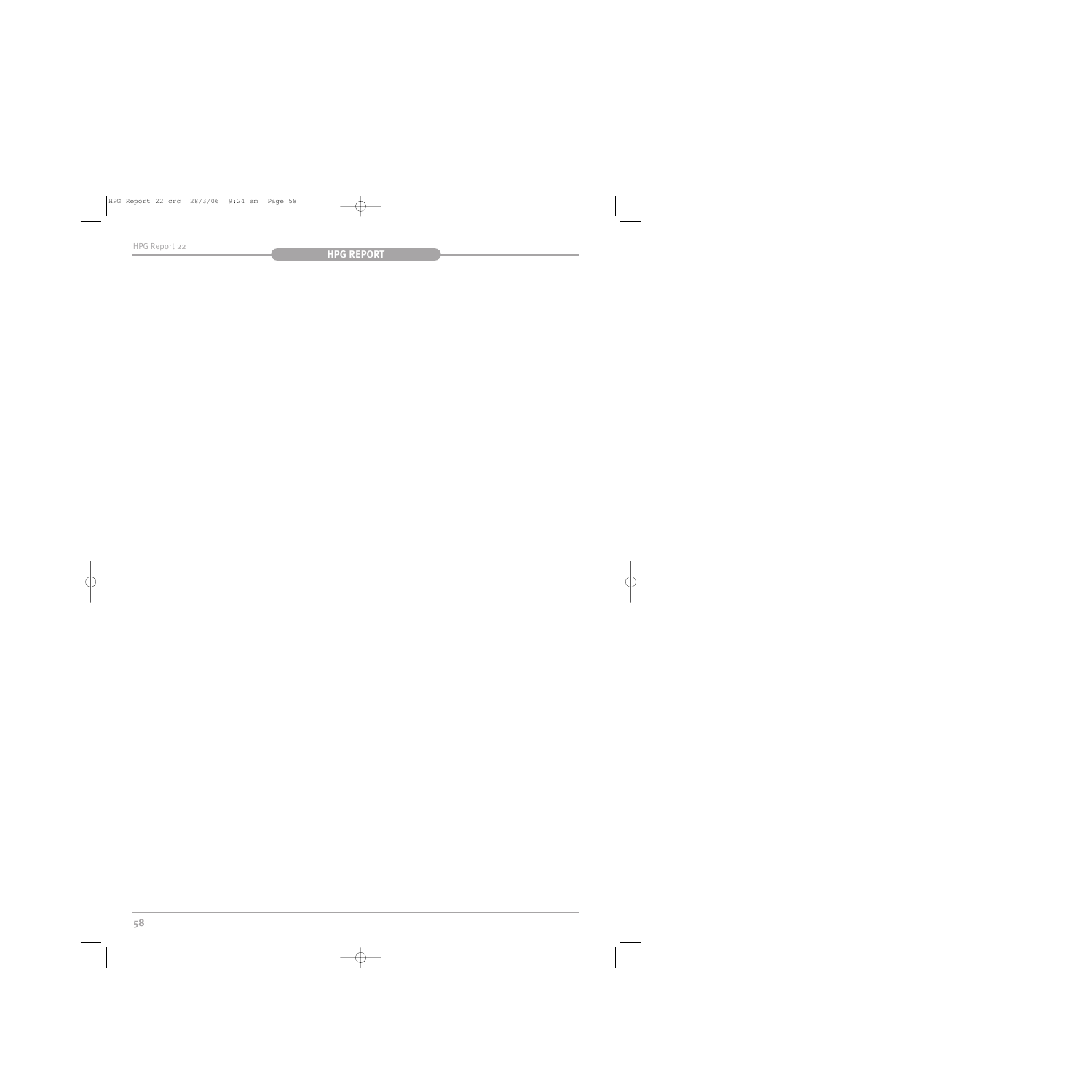# **References**

ActionAid Alliance (2003) *Improving European Development Cooperation: The Link Between Relief, Rehabilitation and Development*. ActionAid, January 2003.

ADB (2002) *Natural Resources and Agriculture Sector Medium Term Development Framework Multi-Donor Phase II Mission*, April 2002.

Addison (2005) 'Reconstructing and Reforming the Financial System in Conflict and "Post-Conflict" Economies', *Journal of Development Studies*, 41 (4): 703–718.

Agrisil (January 2003) The monthly newsletter of the FAO-SL Coordination. Issue 35. Freetown, FAO.

Ahmed, I. (2000) 'Remittances and their economic impact in post-war Somaliland', *Disasters* 24 (4): 380–389.

Alden Wily, L. (2003) *Land Rights in Crisis: Restoring Tenure Security in Afghanistan. Issues Paper Series*. Afghanistan Research and Evaluation Unit. Kabul: AREU.

Alden Wily, L. (2004) *Land Relations in Bamyan Province: Findings from a Minor Field Study in 15 Hindu Kush Villages*. Kabul: AREU.

Allen, M. (1999) *Feasibility Studies on the Social and Economic Aspects of Agricultural Production*, DACAAR.

ALNAP (2003) *Humanitarian Action: Improving Monitoring To Enhance Accountability and Learning*. London: ALNAP.

Anderson, J. and G. Feder (2003) 'Agricultural Extension: Good Intentions and Hard Realities', *World Bank Research Observer*, vol. 19.

Anderson, M. (1996) *Do No Harm: Supporting Local Capacities for Peace*. Cambridge, MA: Local Capacities for Peace Project, the Collaborative for Development Action Inc.

Archibald, S. and P. Richards (2002) 'Seeds and Rights: New Approaches to Post-war Agricultural Rehabilitation in Sierra Leone', *Disasters* 26 (4): 356–367.

AREU (2004) *How the Government Works in Afghanistan: A Study of Sub-national Administration*. Kabul: AREU.

Ashley, C. and S. Maxwell (2002) 'Rethinking Rural Development', *Development Policy Review* 19 (4): 395–425.

Ashley, C. and D. Carney (1999) *Sustainable Livelihoods:Lessons from Early Experience*. London: DFID.

Bebbington, A. and O. Sotomayor (1996) 'Demand-led and Poverty-Oriented ... Or Just Subcontracted and Efficient? Learning from (Semi-) Privatized Technology Transfer Programmes in Chile', *Journal of International Development* 10(1) 17–34.

Boin,Arjen, & P.'t Hart (2003) 'Public Leadership in Times of Crisis: Mission Impossible?', *Public Administration Review*, 63/5 544–553.

Bonnard, P. (2001) *Increasing the Nutritional Impacts of Agricultural Interventions*, Food and Nutrition Technical Assistance (FANTA)

Project Paper, Academy for Educational Development, Washington DC. www.fantaproject.org.

Bramel, P.,T. Remington and M. McNeil (eds) (2004) *CRS Seed Vouchers and Fairs: Using Markets in Disaster Response*. Nairobi: CRS.

Brigaldino, G. (1995) *Using Rehabilitation To Bridge the Institutional Gap between Relief and Development*, ECDPM Working Paper 95-4. Maastricht, the Netherlands, European Centre for Development Policy Management (ECDPM).

Bryceson, D. (2000) *Rural Africa at the Crossroads: Livelihood Practices and Policies*, Natural Resource Perspectives, 52, April 2000. London: Overseas Development Institute.

Captier, C. (2003) 'What Does Humanitarian Protection Really Mean?', *Humanitarian Exchange* 23, March.

CARE International Sierra Leone (2003) *Food Security – A Rightsbased Approach Project: Progress Review Report (Phase 1)*, unpublished report.

CARE International Sierra Leone (2004) *Food Security – A Rightsbased Approach Project: Lessons-learned study (Phase 1)*, unpublished report.

Catley, A. (1999) *Monitoring and Impact Assessment of Communitybased Animal Health Projects in Southern Sudan: Towards Participatory Approaches and Methods*, report for Veterinary Sans Frontières Belgium and Switzerland, Vetwork UK.

Charny, J. R. (2004) 'Upholding Humanitarian Principles in an Effective Integrated Response', *Ethics and International Affairs*, 18, no. 2: 13–20.

Christian Aid (2003) *Against the Grain*, www.reliefweb.int, 15 September.

Christiansen, K., E. Coyle and C. Lockhart (2004) *Senior Level Forum On Development Effectiveness In Fragile States, Harmonisation and Alignment in Fragile States*. London: ODI/ Paris: OECD.

Christoplos, I. (2000) 'Natural Disasters, Complex Emergencies and Public Services: Rejuxtaposing the Narratives after Hurricane Mitch', in P. Collins (ed.), *Applying Public Administration in Development: Guideposts to the Future*. Chichester: John Wily & Sons.

Christoplos, I. (2001) *Extension, Poverty and Vulnerability in Nicaragua*, ODI Working Paper No. 150.

Christoplos, I. (2002) *Evaluation Report: The Humanitarian Accountability Project's Second Trial in Afghanistan*, May–July 2002.

Christoplos, I., C. Longley and T. Slaymaker (2004) *The Changing Roles of Agricultural Rehabilitation: Linking Relief, Development and Support to Rural Livelihoods*. ICRISAT Working Paper.

Cliffe, L. and R. Luckham (2000) 'What Happens to the State in Conflict? Political Analysis as a Tool for Planning Humanitarian Assistance', *Disasters*, 24:4 291.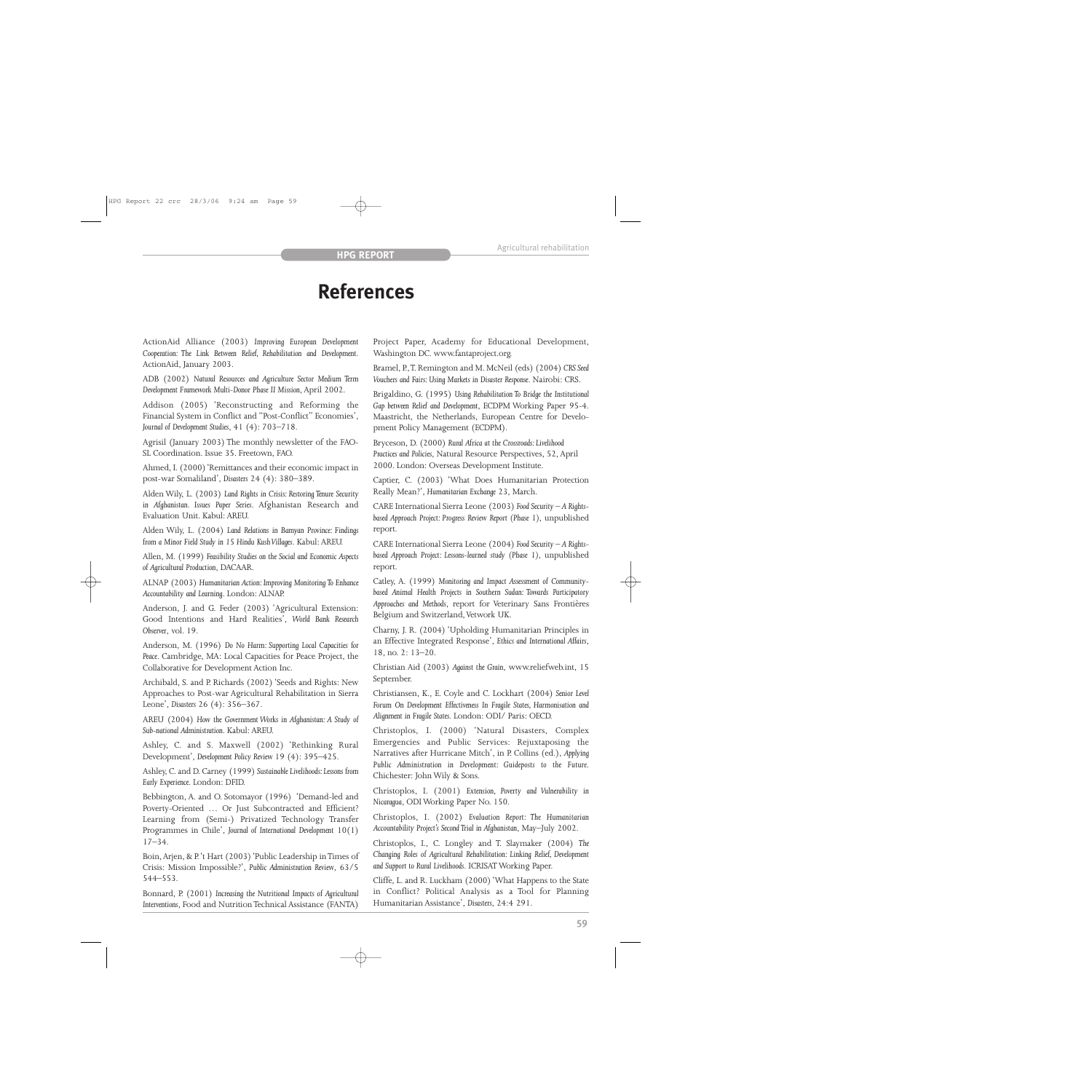Collinson, S. et al. (2002) *Politically Informed Humanitarian Programming: Using a Political Economy Approach*, Network Paper 41. London: Humanitarian Practice Network.

Collinson, S. (ed.) (2003) *Power,Livelihoods and Conflict:Case Studies in Political Economy Analysis for Humanitarian Action*, HPG Report 13. London: ODI.

Cooke, B. and U. Kothari (eds) (2001) *Participation: The New Tyranny*. London: Zed.

Cullather, N. (2002) 'Damming Afghanistan: Modernization in a Buffer State', *Journal of American History*, September: 512–37.

Curtis, D. (2001) *Politics and Humanitarian Aid: Debates, Dilemmas and Dissension*, Report of a conference organised by ODI, POLIS at the University of Leeds and CAFOD, London, 1 February, HPG Report 10. London: ODI.

Darcy, J. and C.-A. Hofmann (2003) *Rights-based Approaches to Humanitarian Action:A Challenge to Humanitarian principles?*. London: ODI.

Darcy, J. (2004a) *Social Protection in the Context of Armed Conflict and Its Aftermath*, Background Paper prepared for DFID, September. London: ODI.

Darcy, J. (2004b) 'Locating Responsibility: The Sphere Humanitarian Charter and Its Rationale', *Disasters*, vol. 28, no. 2, June 2004.

De Goede, M. (2003) 'Hawala Discourses and the War on Terrorist Finance, Environment and Planning', *Society and Space*, 21, 513–32.

De Sousa, M.A.,T.Addison, B. Ekman and A. Stenman (2001) *From Humanitarian Assistance to Poverty Reduction in Angola*, Discussion Paper No. 2001/22. Helsinki: United Nations University/ World Institute for Development Economics Research.

de Waal, A. (1997) 'Contemporary Warfare in Africa', in M. Kaldor and B.Vashee (eds), *Restructuring the Global Military Sector: New Wars*. London: Pinter.

Deng, L. B. (2002) *Confronting Civil War: A Comparative Study of Household Assets Management in Southern Sudan*, IDS Discussion Paper 381. Brighton: Institute of Development Studies.

Devereux, S. (1992) 'Household Responses to Food Insecurity in Northeastern Ghana', Unpublished D.Phil. thesis, Balliol College, Oxford.

Devereux, S. (1999) *Making Less Last Longer. Informal Safety Nets in Malawi*, IDS Discussion Paper 373. Brighton: Institute for Development Studies.

Devereux, S. and R. Sabates-Wheeler (2004) *Transformative Social Protection*, IDS Working Paper 232. Brighton: Institute of Development Studies.

Devereux, S. (2002) *Social Protection for the Poor: Lessons from Recent International Experience*, IDS Working Paper 142. Brighton: Institute of Development Studies.

DFID (2003) DFID Transitional Country Assistance Plan Afghanistan 2003-2004, Western Asia Department, DFID, August.

Dillon, M. and J. Reid (2000) *Global Governance, Liberal Peace and Complex Emergency*, Mimeo. Lancaster: University of Lancaster.

Duffield, M. (1994) 'Complex Emergencies and the Crisis of Developmentalism', *IDS Bulletin*, vol. 25.

Duffield, M. (1997) 'NGO Relief in War Zones: Toward an Analysis of the New Aid Paradigm',*Third World Quarterly* 18(3): 527–42.

Duffield, M. (1998) 'Aid Policy and Post-Modern Conflict: A Critical Review', Occasional Paper 19, University of Birmingham School of Public Policy.

Duffield, M. (2000) The Emerging Development–Security Complex', in P. Collins (ed.), *Applying Public Administration in Development:Guideposts to the Future*. Chichester: John Wily & Sons.

Duffield, M., P. Gossman and N. Leader (2002) *Review of the Strategic Framework for Afghanistan*. Kabul: AREU.

EC (1996) *Linking Relief, Rehabilitation and Development (LRRD) Communication from the Commission of 30 April 1996*. Brussels: European Commission Humanitarian Office.

EC (2001) *Linking Relief, Rehabilitation and Development – An Assessment. Communication from the Commission to the Council and the European Parliament. COM (2001) 153 final*. Brussels.

Eide, E. B. (1997) 'Conflict Entrepreneurship: On the "Art" of Waging Civil War', in A. McDermott (ed.), *Humanitarian Force*, PRIO report 4/97: 41–70. Oslo: International Peace Research Institute.

Eldeen, S. et al. (2005) *Livelihoods and Social Protection (Refugees and IDPs, Community Driven Recovery, DDR and Mine Action)*, Cluster 7 Report of the Joint Assessment Mission Sudan (Volume III), www.unsudanig.org/JAM.

Ellis, F. and S. Biggs (2001) 'Evolving Themes in Rural Development 1950s–2000s', *Development Policy Review* 19 (4): 437–448.

EuronAid (2002) *Food Security: The Ideal Link Between Relief, Rehabilitation and Development? Chances and Challenges.A Reader Compiled for EuronAid*.

Fairhead, J. and M. Leach (1998) *Reframing Deforestation: Global Analyses and Local Realities – Studies in West Africa*. London: Routledge.

Fanthorpe, R. (July 2001) 'Neither Citizen nor Subject? "Lumpen" Agency and the Legacy of Native Administration in Sierra Leone', *African Affairs*, vol. 100.

FAO (2002) *Thematic Evaluation of Strategy A.3: Preparedness for, and Effective and Sustainable Response to, Food and Agricultural Emergencies* (Report prepared by the Evaluation Service). Rome: FAO.

FAO (2003) *Strengthening Coherence in FAO Initiatives to Fight Hunger* (Conference Document C 2003/16).

FAO (2003a) *Guiding Principles Governing the Production, Distribution and Import of Seed and Planting Material (SPM) of Field Crops for Afghanistan*, http://www.fao.org/world/afghanistan/pubs\_ code\_en.htm.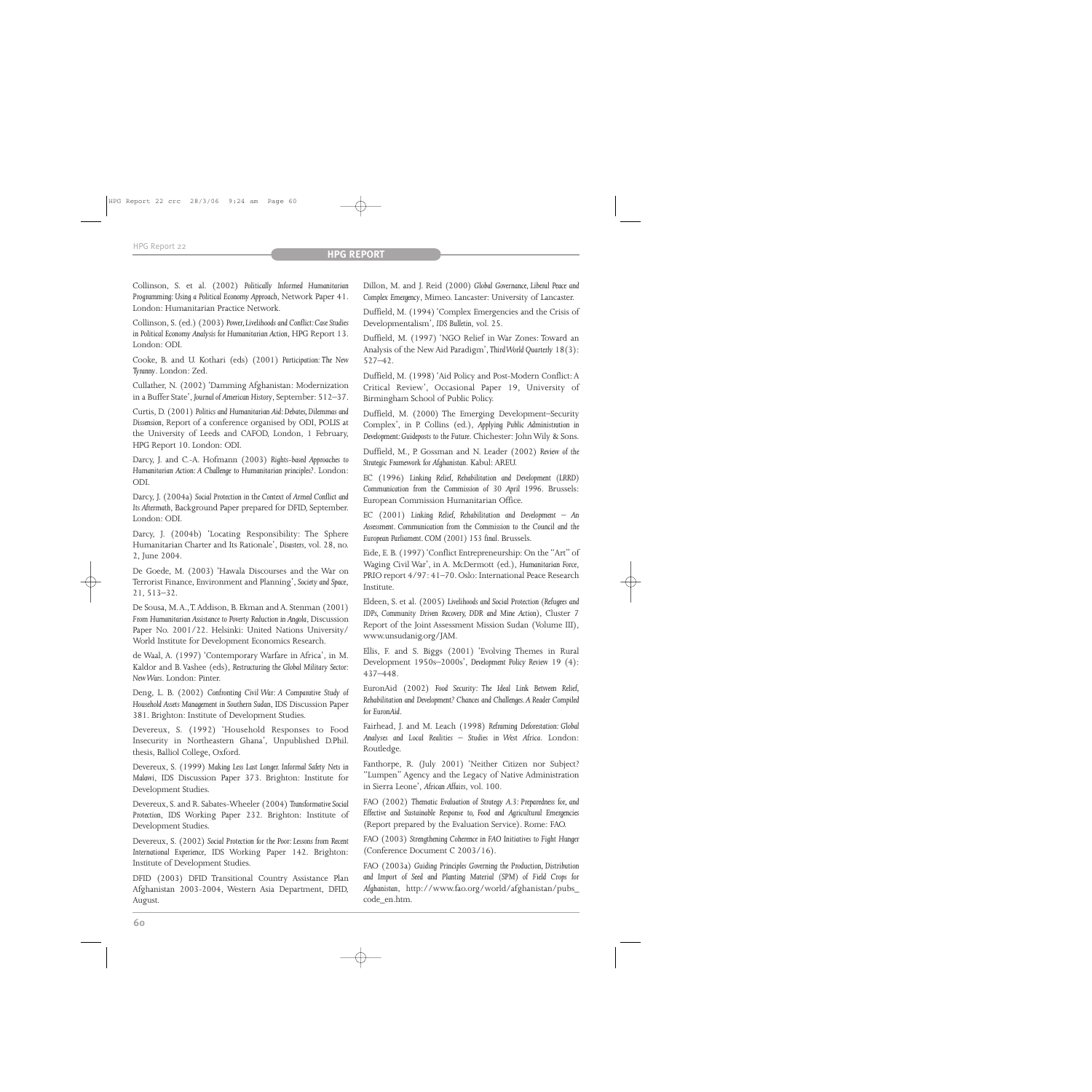FAO (2003b) *The Development of Sustainable Agricultural Livelihoods in the Eastern Hazarajat*, Project Document GCP/AFG/029/UK.

FAO (2003c) *Afghanistan: Survey of the Horticultural Sector 2003*. Rome: FAO.

FAO/MAFS (2002) *Sierra Leone Special Programme for Food Security: Community-based Extension and Capacity Building. Plan of Operations*. Rome: FAO Investment Centre Division/Ministry of Agriculture and Food Security of Sierra Leone.

Farrington, J., I. Christoplos and A. Kidd, with M. Beckman (2002) *Extension, Poverty and Vulnerability:The Scope for Policy Reform*, Working Paper 155. London: Overseas Development Institute.

Farrington, J. and A. J. Bebbington (1992) *From Research to Innovation: Getting the Most from Interaction with NGOs in Farming Systems Research-Extension.* Invited paper for the International Farming Systems Research/Extension symposium, Michigan State University, 14–18 September.

Farrington, J., R. Slater and R. Holmes (2004) *Social Protection and Pro-poor Agricultural Growth: What Scope for Synergies?*, Natural Resource Perspectives 91. London: Overseas Development Institute.

Favre, R. (2003a) *Contributions to Food Aid Policy Development for Afghanistan:Wheat Balance by Region and Province July 2003*. Kabul: FAO.

Feldafing Declaration (2002) *Declaration of the Feldafing Conference on the Role of Alternative Development in Drug Control and Development Cooperation*, January 2002.

FEWS Net (2003) *Afghanistan Monthly Food Security Bulletin (August)*. Kabul: MRRD.

FIFC (2004) 'Background Note: The Relevance of Humanitarian Principles', Informal Meeting, Humanitarian Aid Committee, Dublin, 25–26 March.

Forman, S., S. Patrick and D. Salomons (no date) *Recovering From Conflict: Strategy for an international response. Paying for Essentials.A Policy Paper Series*. NewYork: Center on International Cooperation.

Fox, J., J. Kajume and M. Ombai (2001) 'Rinderpest Prevention and Surveillance within the Frame of the Household Food Security Programme in South Sudan: A Review'. Nairobi: UNICEF-OLS.

Fumo, C., A. de Haan, J. Holland and N. Kanji (2000) *Social Funds: "An Effective Instrument to Support Local Action for Poverty Reduction"*, Social Development Department, DFID, Working Paper No. 5.

Future Harvest (2002) 'Science Consortium Established to Rebuild Afghanistan's Agriculture', news release, www.futureharvest.org/news/afghanistan.shtml.

Gebert, R., and K. Rerkasem (2002) *Community Empowerment in Alternative Development: Prerequisite for Success or Mutually Exclusive Concepts?*, paper presented at the Feldafing Conference on the Role of Alternative Development in Drug Control and Development Cooperation, January.

Ghani, A., C. Lockhart and M. Carnahan (2005) 'Closing the Sovereignty Gap: How to Turn Failed States into Capable Ones', Opinion, no. 44, ODI.

Global Study (2003) http://globalstudyparticipation. urd.org/.

Government of Afghanistan (2004) *Livelihoods and Social Protection Public Investment Programme.Submission for the SY 1383-1385 National Development Budget*.

Government of Afghanistan (2004) *Securing Afghanistan's Future*.

Goldman, I. et al. (2000) 'Institutional Support for Sustainable Rural Livelihoods in Southern Africa: Framework and Methodology', *Natural Resource Perspectives 49*. London: ODI.

Goodhand, J. and D. Hulme (1999) 'From Wars to Complex Political Emergencies: Understanding Conflict and Peacebuilding in the New World Disorder', *Third World Quarterly*, 20  $(1): 13-26.$ 

Goodhand, J. (2001) *Violent Conflict , Poverty and Chronic Poverty*, CPRC Working Paper 6. Chronic Poverty Research Centre, University of Birmingham, May.

Government of Sierra Leone (2004) *Agricultural Sector Review*. Freetown: Ministry of Agriculture and Food Security.

Green, R. (2000) 'Rehabilitation: Strategic, Proactive, Flexible, Risky?', *Disasters* 24 (4): 343–362.

Grünewald, F. (2001) *From Emergency Agricultural Recovery to Sustainable Food Security: AAA Conceptual Framework and Project (sic) Ideas*, FAO-TCOR, mimeo.

Grünewald, F. (2003) *ALNAP Global Study:The Case of Afghanistan*. London: ODI.

Harmer, A. (2005) 'IFIs and Social Protection in Conflict and Transitional Environments'. Unpublished notes.

Harpviken, K. B., M. Suleman and M. Taksdal (2001) *Strengthening the Self-Reliance of Returnee Communities: The Enjil Community Development Programme, Herat Province,Afghanistan*. Report from an Independent Mid-Term Review for Ockenden Venture.

Harroff-Tavel, M. (2003) 'Does It Still Make Sense To Be Neutral?', *Humanitarian Exchange* 25.

Harvey, P. (1997) *Rehabilitation in Complex Political Emergencies: Is Rebuilding Civil Society the Answer?*, IDS Working Paper 60. Brighton: Institute of Development Studies.

Harvey, P (2005) Cash and Vouchers in Emergencies, HPG Discussion Paper. London Overseas Development Institute.

Harvey, P. and J. Lind (2005) *Dependency and Humanitarian Relief:A Critical Analysis*, HPG Report 19. London: Overseas Development Institute.

Heierli, U. (2000) *Poverty Alleviation as a Business:The Market Creation Approach to Development*. Berne: SDC.

Hemani, Mahmood (2003d) *Agriculture and Rural Development Ministrie's (sic) Level Strategy Development Workshop*, 28 September – 2 October 2003, Kabul.

Hockley Associates (2002) Afghanistan*: A Report Following Participation in the 2002 Crop and Food Supply Assessment on Behalf of* Chemonics. Suffolk: Hockley Associates.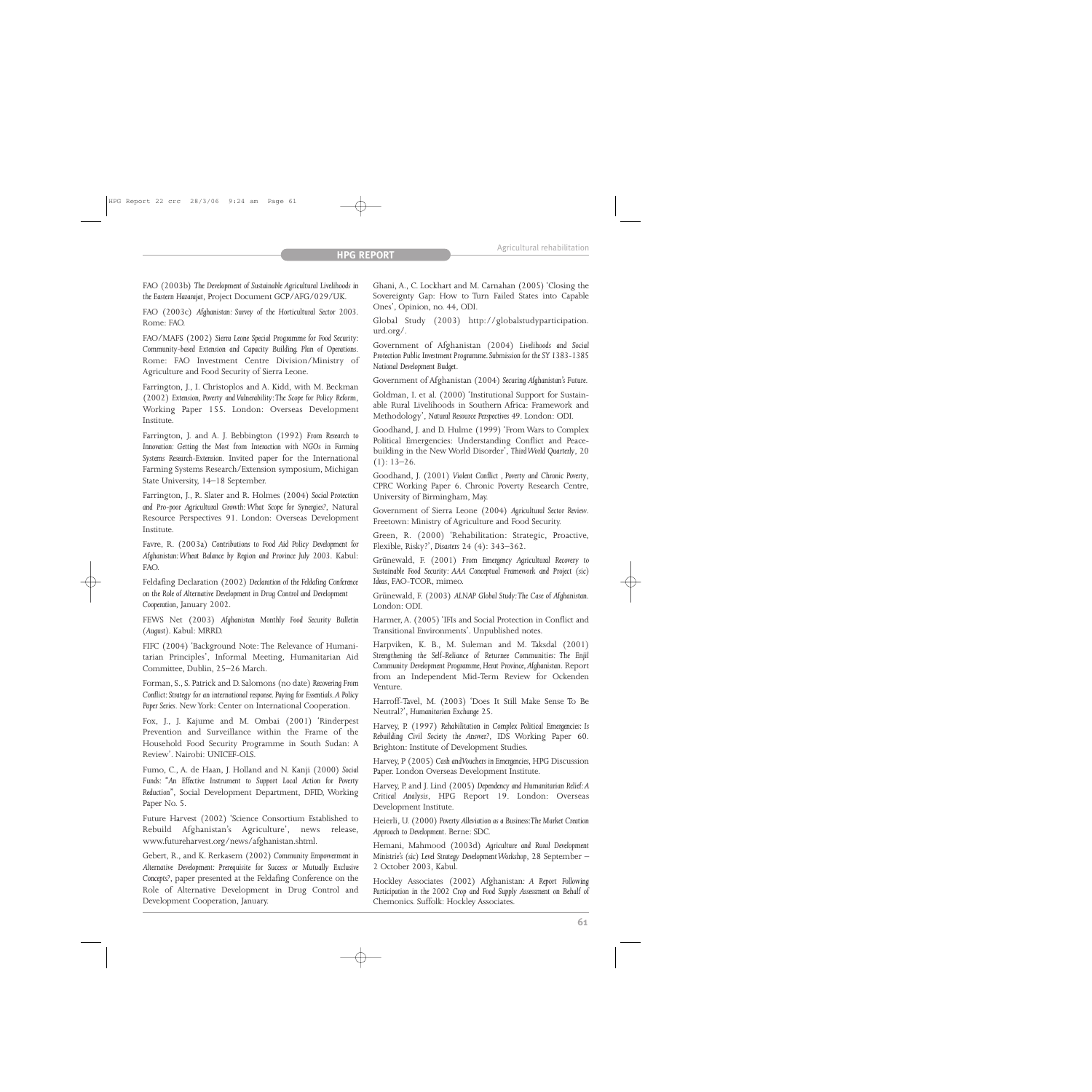ICG (2003) *Afghanistan:The Problem of Pashtun Alienation*, ICG Asia Report 62.

IFAD (2001) *Rural Poverty Report 2001 – The Challenge of Ending Rural Poverty*. Rome: International Fund for Agricultural Development.

Imbleau, L. (2003) 'Towards a Food Safety Net', in *Report on the National Symposium on Operationalising the Right to Food in Sierra Leone*, 19–21 May, Freetown, Sierra Leone.Volume 2: Presentations. Freetown: Ministry of Agriculture Forestry and Food Security.

Italtrend (2003) *Pre-feasibility for Animal Health in Afghanistan*, report for the European Union.

Jallow, H. B. (2004) *New Challenges and Opportunities for Human Rights Promotion and Protection in Africa*, Keynote Address to the International Conference on 'The African Commission on Human and People's Rights and the Current Challenges of Promoting and Protecting Human Rights', Uppsala, Sweden, 9–10 June (unpublished).

Jamal, A., and E. Stigter (2002) 'Real-time evaluation of UNHCR's response to the Afghanistan Emergency', Bulletin 3, 31 May.

Jaspars, S. and J. Shoham (2002) *A Critical Review of Approaches to Assessing and Monitoring Livelihoods in Situations of Chronic Conflict and Political* Instability, Working Paper 191. London: Overseas Development Institute.

Johnson, C. (2000) *Hazarajat Baseline Study –Interim Report*. Kabul: UN Coordinator's Office.

Johnson, C. (2003) *British Red Cross: Afghanistan Drought Response Case Study*, notes for seminar.

Johnson, C. and D. Start (2001) *Rights, Claims and Capture:* Understanding the Politics of Pro-Poor Policy, ODI Working Paper 145.

Johnson, C. and D. Start (2001) *Rights, Claims and Capture:* Understanding the Politics of Pro-Poor Policy, ODI Working Paper 145.

Jones, B. A., B. Deemer, T. J. Leyland, W. Mogga and C. Stem (1998) *Community-based Animal Health Services in Southern Sudan:The Experience and the Future*, Proceedings of the 9th International Conference of Institutes of Tropical Veterinary Medicine (AITVM), 14–18 September, Harare, Zimbabwe.

Jones, R. B., P. Bramel, C. Longley and T. Remington (2002) 'The Need To Look Beyond the Production and Provision of Relief Seed: Experiences from Southern Sudan', *Disasters* 26 (4): 302–315.

Jorgensen, S. L. and J.V. Domelen (1999) *Helping the Poor Manage Risk Better:The Role of Social Funds*.Washington DC:World Bank.

Kabeer, N. (2002) 'Safety Nets and Opportunity Ladders: Addressing Vulnerability and Enhancing Productivity in South Asia', *Development Policy Review*, 20/5 569–588.

Kaldor, M. (1999) *New and Old Wars: Organized Violence in a Global Era*. Cambridge: Polity Press.

Kampenaar, K.,T. Silken and A. Pain (2002) *DACAAR Mid-Term Review*, June.

Kanbur, R. (2001) *Obnoxious Markets*,Working Paper 2001-08, Department of Applied Economics and Management, Cornell University, Ithaca, NY, July.

Katarikawe (2003) *Draft report on my visit to Sierra Leone, 6–20 February 2003*, unpublished notes.

Keen, D. (1998) *The Economic Functions of Violence in Civil Wars*, Adelphi Paper 320. Oxford: OUP for the International Institute for Strategic Studies.

Kenefick, E. and A. Conteh (2003) *Sierra Leone Rural Food Security, Livelihoods and Nutrition Survey and Household Food Security Profiles.Vulnerability Analysis and Mapping Report*. Freetown: WFP.

Kent, I. and S. P. Mokuwa (2001) 'The "Rescue from the Pot" Project', *Low External Input and Sustainable Agriculture Newsletter*, March: 22–23.

Khan, M. A. (1996) *Afghanistan: Promotion of Agricultural Rehabilitation and Development Programmes, Extension and Training*. Islamabad: FAO.

Kothari, U. and D. Hulme (2003) *Narratives, Stories and Tales: Understanding Poverty Dynamics Through Life Histories*. Manchester: IDPM.

Kreutzmann, H. (2003) 'Ethnic Minorities and Marginality in the Pamirian Know: Survival of Wakhi and Kighiz in a Harsh Envisonment and Global Contexts', *The Geographical Journal* 169/3, September: 215–235.

Lautze, S. (1997) *Saving Lives and Livelihoods:The Fundamentals of a Livelihoods Strategy*. Medford, MA: Feinstein International Famine Center.

Lautze, S.,Y. Aklilu, A. Raven-Roberts, H.Young, G. Kebede and J. Leaning (2003) *Risk and Vulnerability in Ethiopia: Learning from the Past, Responding to the Present, Preparing for the Future*. Medford, MA: Feinstein International Famine Center.

Lautze, S., E. Stites, N. Nojumi and F. Najimi (2002) *Qaht-e-Pool "A Cash Famine": Food Insecurity in Afghanistan 1999–2002*. Medford, MA: Feinstein International Famine Center.

Lawrence, M. and M. Banham (2002) *Community Food Security Profiling. A Community Level Assessment of Food Security. Summary of Findings from the Six Study Areas*, final report to WFP-Sierra Leone Technical Support Unit.

Le Billon, P. (2000) *The Political Economy of War:What Relief Agencies Need to Know*, Network Paper 33. London: ODI.

Leader, N. (2000) *Principles in Practice:A Comparative Analysis of the Humanitarian Principles in Relief Operations*, HPG Report 2. London: ODI.

Lepenies, P. H. (2004) 'Exit, Voice and Vouchers: Using Vouchers to Train Microentrepreneurs – Observations from the Paraguayan Voucher Scheme', *World Development* 32(4): 713–724.

Longley, C. and D. Maxwell (2003) *Livelihoods,Chronic Conflict and Humanitarian Response: A Synthesis of Current Practice*, ODI Working Paper 182. London: ODI.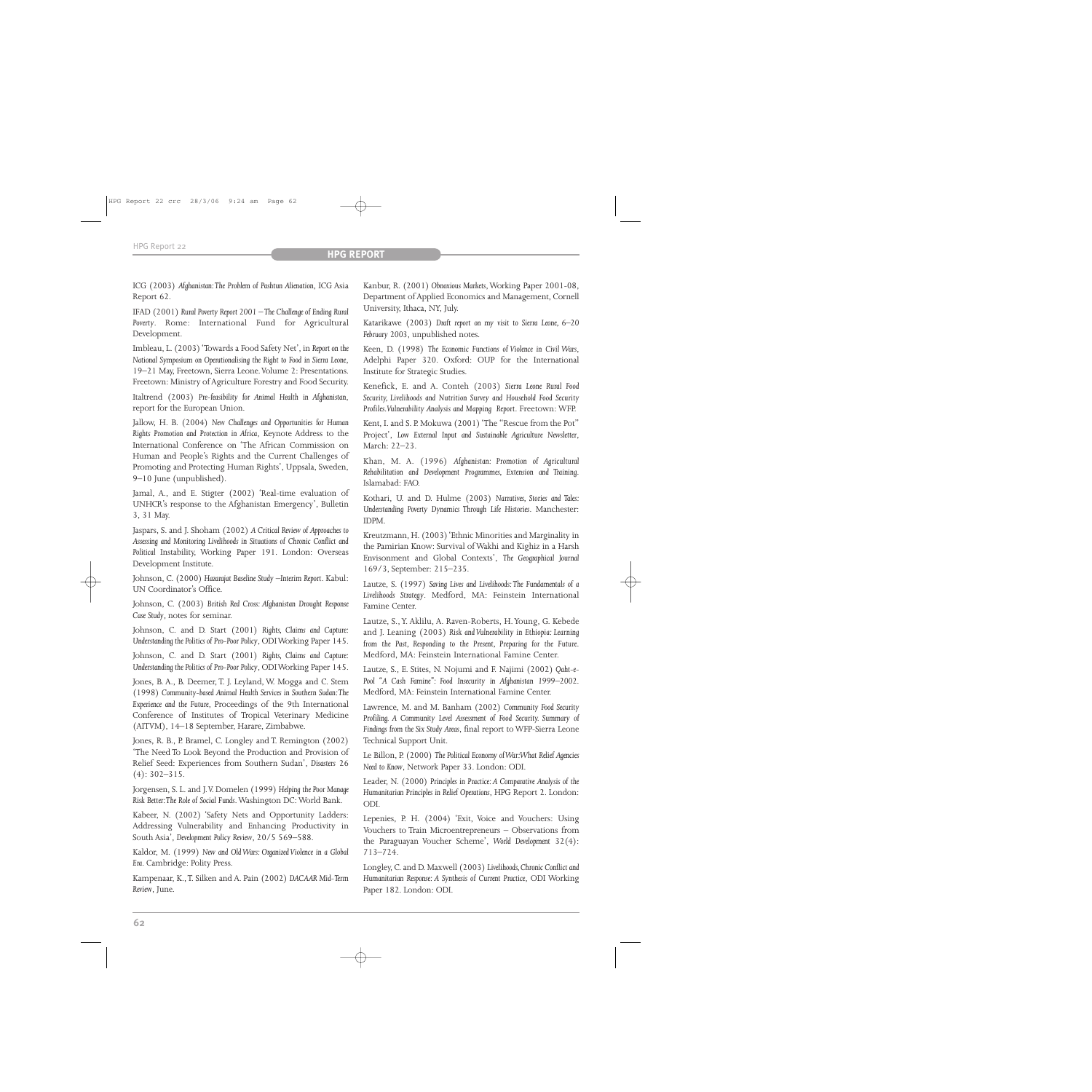Longley, C. (2006, forthcoming) *Agricultural Rehabilitation in Sierra Leone: Linking Relief, Development and Support to Rural Livelihoods*. ODI Background Report.

Longley, C. and L. Sperling (2002) *Beyond Seeds and Tools: Effective Support to Farmers in Emergencies*, special issue of *Disasters*, 26 (4).

Longley, C., C. Dominguez, M. A. Saide and W. J. Leonardo (2002) 'Do Farmers Need Relief Seed? A Methodology for Assessing Seed Systems', *Disasters* 26 (4): 343–355.

Longley, C., C. Dominguez and M. Devji (2005) *Agricultural Input Trade Fairs and Vouchers in Mozambique: Experiences and Lessons Learned*, ICRISAT/ODI Working Paper, http://www.icrisat. org/Publications/EBooksOnlinePublications/Publications-2005/LongleyvoucherreportMozambique(Ajay).pdf.

Macrae, J. et al. (2004) *Aid to 'Poorly Performing'Countries:A Critical Review of Debates and Issues*. London: ODI.

MAFFS (2002) *Medium-Term Agricultural Strategic Plan*. Freetown: Government of Sierra Leone.

Maimbo, S. M. (2003) *The Money Exchange Dealers of Kabul:A Study of the Hawala System in Afghanistan*,World Bank Working Paper 13. Washington DC: IBRD.

Maletta, H. (2002) *Wages of War, Wages of Peace: Food Prices and Unskilled Labour Pay in Afghanistan 1996–2002*. Kabul: Afghanistan Food Security Monitoring Programme.

Maletta, H. (2003a) *Winters of Discontent: Seasonal Changes in Wages and Food Prices in Afghanistan, 2002–2003: A Discussion Paper*. Kabul: FAO/MAAH.

Maletta, Hector (2003b) *Women at Work: Gender, Wages and Employment in Rural Afghanistan 2002–2003: A Discussion Paper*. Kabul: FAO/MAAH.

Mansfield, D. (1999) 'Alternative Development:The Modern Thrust of Supply-Side Policy', *Bulletin on Narcotics* 51/1 & 2, www.unodc.org/unodc/bulletin/bulletin\_1999-01- 01\_1\_page004.html.

Mansfield, D. (2001) *The Economic Superiority of Illicit Drug Production: Myth and Reality/ Opium Production in Afghanistan*, paper prepared for the International Conference on the Role of Alternative Development in Drug Control and Development Cooperation, Feldafeng/Munich, Germany, January.

Marcus, R., L. H. Piron and T. Slaymaker (2004) *Basic Services and Social Protection*, background paper prepared for DFID. London: ODI.

Marek (1992) *Ending Malnutrition:Why Increasing Income is Not Enough*, Africa Technical Department Working Paper No. 5. Washington DC:World Bank.

Martens, B., U. Mummert, P. Murrell and P. Seabright (2002) *The Institutional Economics of Foreign Aid*. Cambridge: Cambridge University Press.

Minear, L. and T.Weiss (1995) *Mercy under Fire:War and the Global Humanitarian Community*. Boulder, CO:Westview Press.

Molla, D. (2003) *Food Aid, Wheat Prices and Poppy Cultivation in Afghanistan: Is there a Link?*. Kabul: MRRD/WFP.

Moore, K., C. Squire and F. MacBailey (2003) *Sierra Leone National Recovery Strategy Assessment Final Report*. Freetown: Government of Sierra Leone.

MRRD (2002) 'From Humanitarian Assistance to Social Protection', paper prepared for the Afghanistan Support Group Oslo Meetings, 17–18 December.

Murray, C. (2001) *Livelihoods Research: Some Conceptual and Methodological Issues*. Manchester: University of Manchester Chronic Poverty Research Centre.

Narbeth, S. and C. McLean (2003) *Livelihoods and Protection: Displacement and Vulnerable Communities in Kismaayo,Southern Somalia*. London: ODI.

Narbeth, S. (2001) *The Targeting of Emergency Food Distribution in Somalia. Vulnerability, Distribution and Beneficiary Participation*. Nairobi: WFP-Somalia.

Norton, A. Conway, T. and Foster, M. (2002) 'Social Protection: Defining the field of action and policy' *Development Policy Review* vol. 20, No. 5, pp. 541–567.

Okoth, J. R., J. S. Khisa and J.Thomas (2003) 'Towards Self-Financed Farmer Field Schools', *LEISA Magazine*, vol. 19, no. 1: 28–29.

Ostrom, K. (1997) *Self-sustainability of Veterinary Field Units*, AFG/96/007, Integrated Livestock Programme Afghanistan, FAO (mimeo).

Ottaway, M. (2003) 'Promoting Democracy After Conflict: The Difficult Choices', *International Studies Perspectives*, 4, 314–322.

Pain, A. and S. Lautze (2002) *Addressing Livelihoods in Afghanistan*, AREU Issues Paper, September.

Pain, A. (2002) *Understanding and Monitoring Livelihoods Under Conditions of Chronic Conflict: Lessons from Afghanistan*, ODI Working Paper No. 187.

Pain, A. and J. Goodhand (2002) *Afghanistan: Current Employment and Socio-Economic Situation and Prospects, InFocus Programme on Crisis Response and Reconstruction*, Working Paper 8. Geneva: ILO.

Pain, A. and J. Sutton (eds) (2006) *Light Footprints at the Crossroad: Learning from Responses to Food Insecurity in Afghanistan?*. Rome and Rugby: Food and Agricultural Organisation and ITDG Publications.

Pearce, J. (1999) 'Peace-building in the Periphery: Lessons from Central America', *Third World Quarterly*, 20(1): 51–68.

Pictet, J. (1979) *The Fundamental Principles of the Red Cross: A* Commentary. Geneva: Henri Dunant Institute.

Pingali P., L. Alinovi and J. Sutton (2005) 'Food Security in Complex Emergencies: Enhancing Food System Resilience', *Disasters*, 29, Supplement 1: S5–S24.

Piron, L. H. (2004) *Rights-based Approaches to Social Protection*, Background Paper prepared for DFID, September. London: ODI.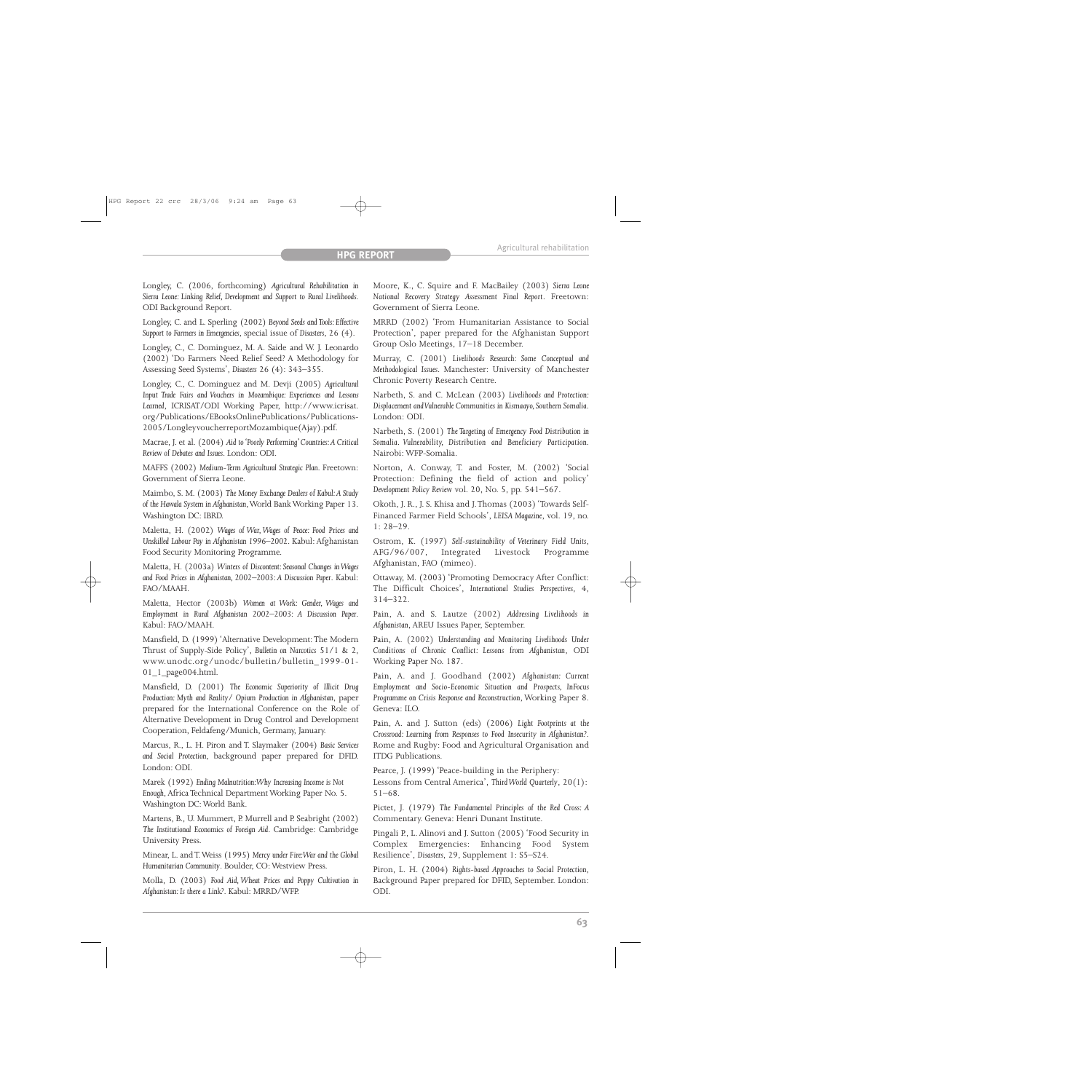Randel, J. with M. Cordeiro and T. Mowjee (2004) 'Financing Countries in Protracted Humanitarian Crisis:An Overview of New Instruments and Existing Aid Flows', in A. Harmer and J. Macrae (eds), HPG Report 18. London: ODI.

Rawlings, L. B. L. Sherburne-Benz and J. van Domelen (2004) *Evaluating Social Funds. A Cross-Country Analysis of Community Investments*.Washington DC:World Bank.

Reddick, M. (2003) *Evaluation of Oxfam Hazarajat Integrated Rural Development Programme*, Final Report, July–August.

Reilly, B. (2004) *Electoral Assistance and Post-Conflict Peacebuilding – What Lessons Have Been Learned?*, paper prepared for Conference on 'Making Peace Work',WIDER, June.

Remington, T. et al (2002) 'Getting Off the Seeds and Tools Treadmill with CRS Seed Vouchers and Fairs', *Disasters* 26(4).

Richards, P. (1996) *Fighting for the Rain Forest:War,Youth and Resources in Sierra Leone*. Oxford: James Currey.

Richards, P., K. Bah and J. Vincent (2004) *"Social Capital and Survival:Prospects for Community-driven Development in Post-conflict Sierra Leone." Social Development Papers: Community Driven Development, Conflict Prevention and Reconstruction*, No. 12, April. Washington DC: The World Bank.

Rocha, J. L. and I. Christoplos (2001) 'Disaster Mitigation and Preparedness in the Nicaraguan Post-Mitch Agenda', *Disasters*  $25(3)$ .

Roe, E. (1991) '"Development Narratives" or Making the Best of Blueprint Development', *World Development* 19 (4), 287–300.

Sauvinet-Bedouin, R. and J. Erikson (2001) *Evaluation of Sida Supported Projects: Synthesis Report by Joint FAO–Sida Mission*, FAO Emergency Operations, 30 August.

Schafer, J. (2002) 'Supporting Livelihoods in Situations of Chronic Conflict: Overview of Conceptual Issues', Working Paper 183. London: ODI.

Scott, C. and I. Bannon (2003) *'Mind the Gap', the World Bank, Humanitarian Action and Development – A Personal Account*, Conflict Prevention and Reconstruction Unit Dissemination Notes No. 10,World Bank Social Development Department.

Scott, J. C. (1976) *The Moral Economy of the Peasant: Rebellion and Subsistence in Southeast Asia*. New Haven, CT:Yale University Press.

Semple, M. (1998) *Strategies for Support of Sustainable Rural Livelihoods for the Central Highlands of Afghanistan*. Islamabad: Pattan Development Organisation.

Sen, A. (1981) *Poverty and Famines: An Essay on Entitlement and Deprivation*. Oxford: Clarendon Press.

Sen, A. (1999) *Development as Freedom*. New York: Oxford University Press.

Sen, A. and J. Drèze (1989) *Hunger and Public Action*. Oxford: Clarendon.

Shepherd, A., R. Marcus and A. Barrientos (2004) *Social Protection*, background paper prepared for DFID. London: ODI.

Smith, L. E. D., M. Stockbridge and H. R. Lohano (1999) 'Facilitating the Provision of Farm Credit: The Role of Interlocking Transactions Between Traders and Zaminders in Crop Marketing Systems in Sindh', *World Development*, 27/2: 404–418.

Solidarités (2001) *UNAMA Survey:Agriculture*, Kabul.

Solidarités (2003) *Reinforcement of Food Security, In Order To Stabilize Local Populations and To Favour the Return of Displaced Persons and Refugees*, Intermediate Report Period from April 1, 2002–April 1, 2003.

Spitz, P. (2003) 'What Is Meant By the Right to Food', Report on the National Symposium on Operationalising the Right to Food in Sierra Leone, 19–21 May 2003, Freetown, Sierra Leone. Volume 2: Presentations. Ministry of Agriculture, Forestry and Food Security.

Tendler, J. with R. Serrano (1999) 'The Rise of Social Funds: What Are They a Model Of?', draft report for the MIT/UNDP Decentralization Project, Management Development and Governance Division, UNDP.

Tripp, R. (2001) *Seed Provision and Agricultural Development: The Institutions of Rural Change*. London, Oxford and Portsmouth, NH: ODI in association with James Currey and Heinemann.

Tunwar, N. S. (2002) *Annual Report: Crop Improvement and Seed Components, January – December 2001*. Islamabad: FAO.

UNDG/ECHA (2004) *Report of the UNDG/ECHA Working Group on Transition Issues*, UN Development Group Executive Committee on Humanitarian Affairs.

UNODC/GoA (2003) *Afghanistan Opium Survey 2003*, Kabul.

Viciani, I. (2003) 'EU Reform Could Make Or Break LRRD', *Humanitarian Affairs Review*, Spring, http://www.humanitarianreview.org.

Weijer, F. de (2002) *Pastoralist Vulnerability Study*, AFSU/VAM Unit of the World Food Programme.

Weiss, T. G. (1999) 'Principle, Politics and Humanitarian Action', *Ethics and International Affairs* 13: 1–21.

Westley, K. and V. Mikhalev (2002) *The Use of Participatory Methods for Livelihood Assessment in Situations of Political Instability:A Case Study from Kosovo*, ODI Working Paper 190.

WFP (1998) *From Crisis To Recovery. Policy Issues, Agenda Item 4. Executive Board Annual Session,18–21 May,1998*. Rome:World Food Programme.

WFP (2003) *Protracted Relief and Recovery Operation – Afghanistan 10233.0, Projects for Executive Board Approval Agenda Item 6, Executive Board Regular Session, 5–7 February 2003*. Rome:WFP.

White, P. (1999) 'The Role of UN Specialised Agencies in Complex Emergencies – A Case Study of FAO', *Third World Quarterly* 20 (1): 223–238.

White, J. D. and G. B. Adams (1994) 'Making Sense with Diversity: The Context of Research, Theory, and Knowledge Development in Public Administration', in J. D.White and G. B. Adams (eds) *Research in Public Administration: Reflections on Theory and Practice*.Thousand Oaks, CA: Sage.

Wilson, T. (2002) *Microfinance During and After Armed Conflict: Lessons from Angola, Cambodia, Mozambique and Rwanda*. Durham: Mountjoy Research Centre.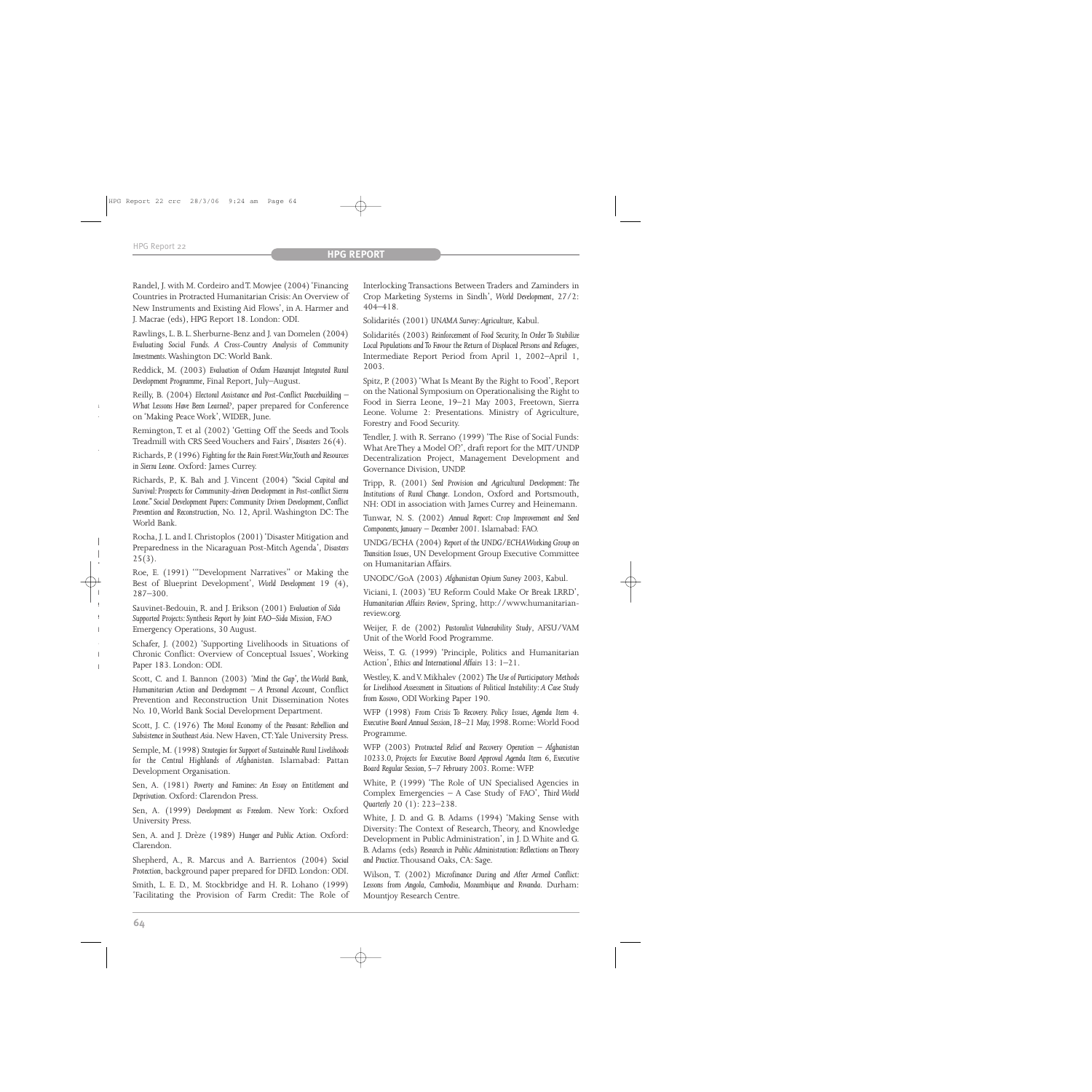Wilson, R.T. et al. (2004) *Somalia:Towards a Livestock Sector Strategy*, Draft Final Report commissioned by the World Bank, FAO and EU.

Wood, G. (2003) 'Staying Secure, Staying Poor:The "Faustian Bargain"', *World Development*, 31/3 455–471.

World Bank (2002) *World Bank Group Work in Low-Income Countries Under Stress:'A Taskforce Report'*.Washington DC:World Bank.

World Bank (2003) *Breaking the Conflict Trap: Civil Wars and Development Policy*.Washington DC:World Bank.